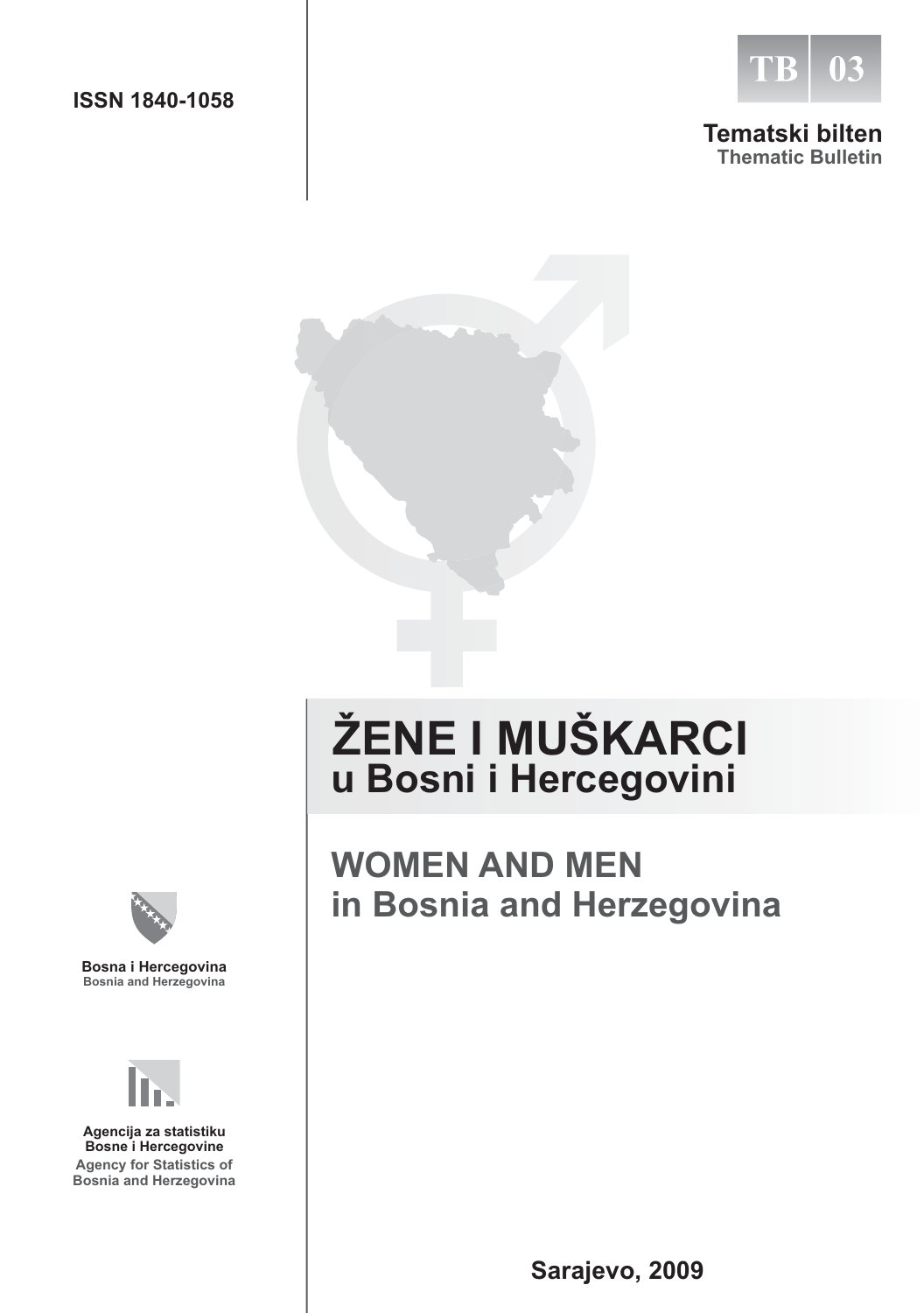#### **Izdaje i tiska: Agencija za statistiku Bosne i Hercegovine, Sarajevo, Zelenih beretki 26.**

*Published and printed by: Agency for Statistics of Bosnia and Herzegovina, Sarajevo, Zelenih beretki 26.* 

> **Telefon** / *Phone:* **+387 33 22 06 26 Fax** / *Phone:* **+387 33 22 06 22 -** / *E-mail:* bhas@bhas.ba **Internet stranica** / *Web site:* www.bhas.ba

Odgovara: Zdenko Milinović, ravnatelj Person responsible: Mr Zdenko Milinović, Director

#### Tablice priredila: Aida Eskić Tables prepared by: Aida Eskić

Izrada grafika: Aida Eskić **Graphs prepared by: Aida Eskić** 

**Dizajn korica: Alen Mrgud**  Covers Design: Alen Mrgud

Priprema za tisak: Aziz Vreto *Editing: Aziz Vreto* 

Molimo korisnike Biltena da prilikom uporabe podataka obvezatno navedu izvor *Users are kindly requested to state the source*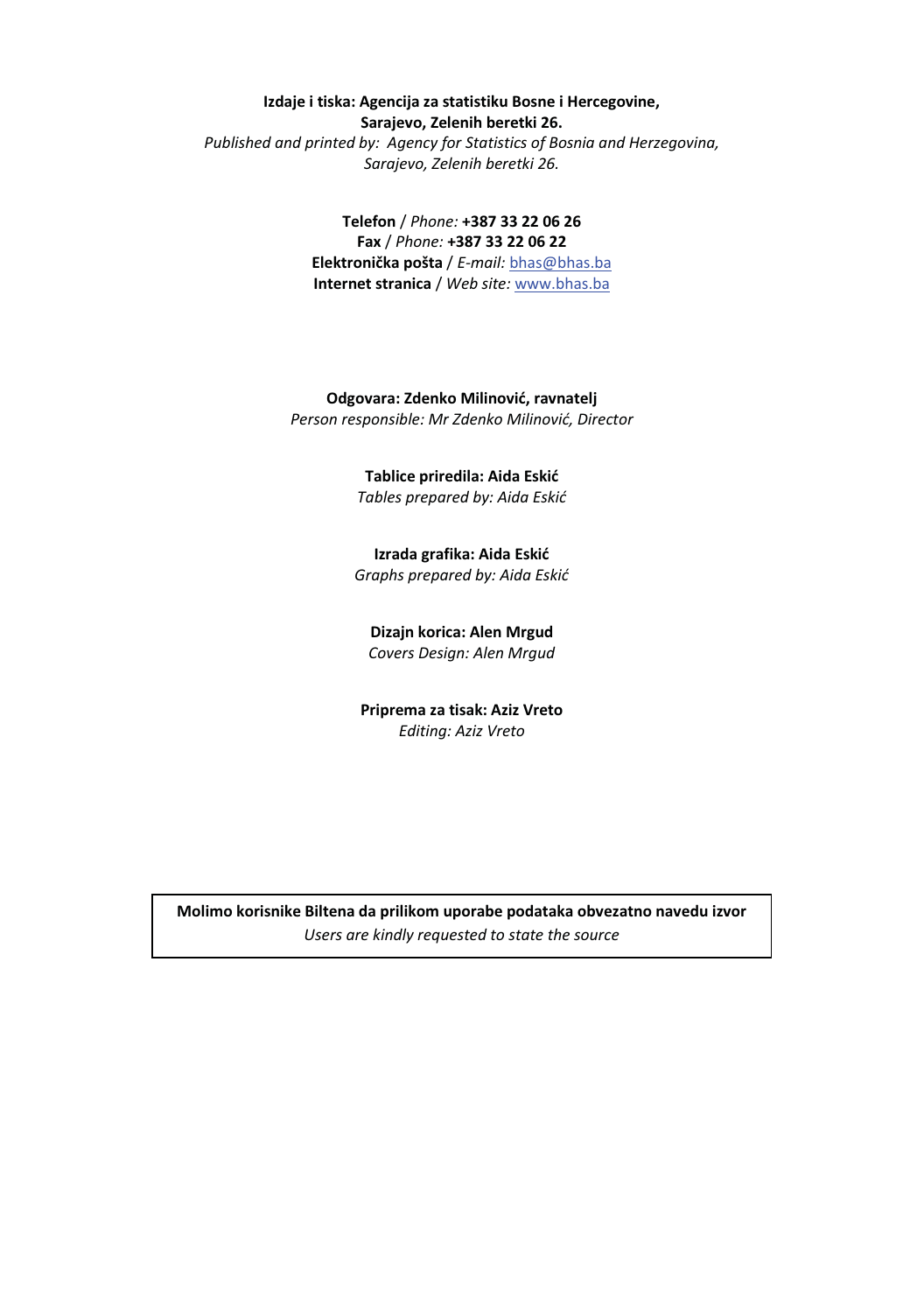#### **KAZALO** *CONTENTS*

| Predgovor                                       | 5                        |
|-------------------------------------------------|--------------------------|
| Foreword                                        |                          |
| Kratice i znakovi                               | 6                        |
| Abbrevations and symbols                        |                          |
| Metodološka pojašnjenja                         | $\overline{\phantom{a}}$ |
| Notes on methodology                            |                          |
| Stanovništvo, rođenja, umiranja i brakovi       | 11                       |
| Population, births, deaths and marriages        |                          |
| Obrazovanje                                     | 36                       |
| Education                                       |                          |
| Zaposleni i osobe koje traže zaposlenje         | 45                       |
| Employees and persons looking for employment    |                          |
| Socijalna skrb - korisnici i ustanove           | 66                       |
| Social welfare - beneficiaries and institutions |                          |
| Uvjeti života                                   | 75                       |
| Living conditions                               |                          |
| Politička vlast                                 | 78                       |
| Political power                                 |                          |
| Rezultati Lokalnih izbora 2008.                 | 83                       |
| Results of Local elections 2008.                |                          |
| Pravosuđe                                       | 89                       |
| Administration of justice                       |                          |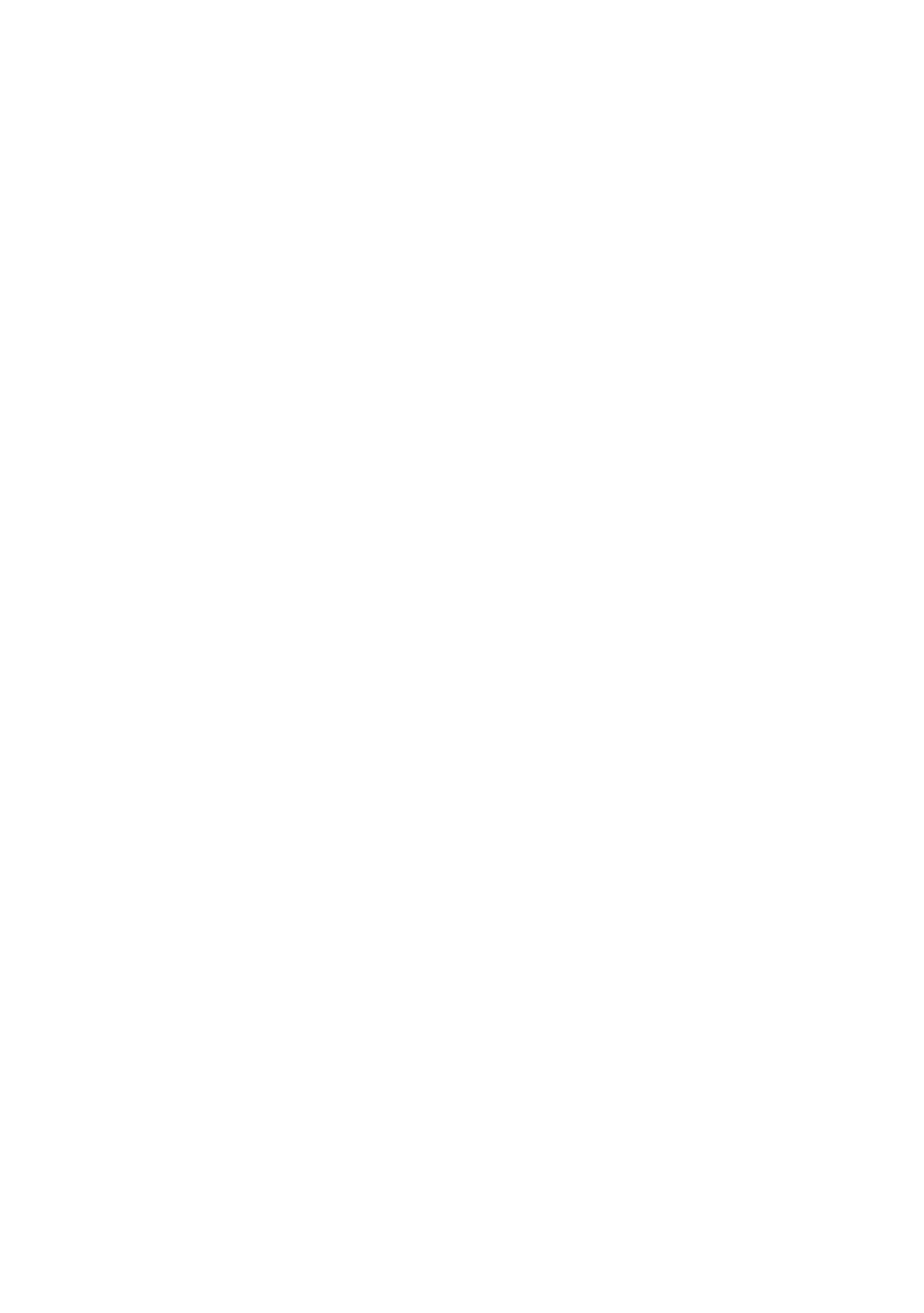#### **PREDGOVOR** *FOREWORD*

Agencija za statistiku Bosne i Hercegovine po četvrti put, u kontinuitetu, objavljuje publikaciju " muškarci u BiH", koja sadrži podatke iz različitih statističkih i drugih oblasti podjeljene po spolu.

Publikacija se sastoji od slijedećih h poglavlja: stanovništvo i vitalne statistike, obrazovanje, zaposlenost, socijalna skrb, uvjeti života, politička vlast, rezultati Lokalnih izbora 2008. i pravosuđe. U njoj su dati tablični i grafički prikazi bez tekstualne analize podataka, te može poslužiti kao izvor informacija svim korisnicima zainteresiranim za položaj žena i muškaraca i za ravnopravnost spolova u Bosni i Hercegovini.

Zakon o ravnopravnosti spolova u Bosni i Hercegovini donesen je 2003. godine. Zakon uređuje, promovira i štiti jednakopravnost spolova i garantira jednake mogućnosti svim građanima, kako u javnoj, tako i u privatnoj sferi društva, te sprječava izravnu i neizravnu diskriminaciju temeljenu na spolu.

U članku 18. ovog zakona stoji da svi statistički podaci i informacije koji se prikupljaju, evidentiraju i obrađuju u državnim tijelima na svim razinama, javnim službama i ustanovama, državnim i privatnim poduzećima i ostalim subjektima, moraju biti prikazani po spolu.

Većina podataka prikazanih u ovoj publikaciji su rezultat istraživanja koje provodi Agencija za statistiku BiH, kao i postojeće statističke dokumentacije. Manji dio podataka je preuzet iz drugih državnih isntitucija, čije je ime navedeno ispod tablica i grafika.

Ovi podaci daju kratak prikaz položaja žena i muškaraca u našem društvu.

S ciljem poboljšanja narednih izdanja, sve primjedbe i sugestije su dobrodošle.

*The Agency for Statistics of Bosnia and Herzegovina, in continuity, publishes fourth publication "Women and Men in BiH" consisted of different statistical and other field data classified by sex.* 

*The publication consists of the following chapters: population and vital statistics, education, employment, social welfare, living conditions, political power, Local Elections 2008 and administration of justice. The publication presents tables and graphs without any additional data analyses and could serve as a source of information to all users interested in position of women and men, as well as in gender equality in Bosnia and Herzegovina.* 

*Gender Equality Act was adopted in 2003 in Bosnia and Herzegovina. It regulates, promotes and protects gender equality and defines equal opportunities to all citizens in all spheres of public and private life, and prevents direct and indirect discrimination based on sex.* 

*Article 18 of this Act says that all statistical data and information collected, recorded and processed by state authorities at all levels, public administration bodies and institutions, state and private agencies and other entities shall be classified by sex.* 

*Most of the data presented in this publication are results of statistical surveys of the Agency for Statistics of BiH and of available statistical documents. A minor part of the data has been taken from other state institutions, the names of which are stated bellow tables.* 

*This data are giving a brief overview of position of women and men in the society.* 

*All comments and suggestions contributing to better quality of future publications are very much welcomed.* 

Zdenko Milinović Ravnatelj / Director Agencija za statistiku BiH / *Agency for Statistics of BiH*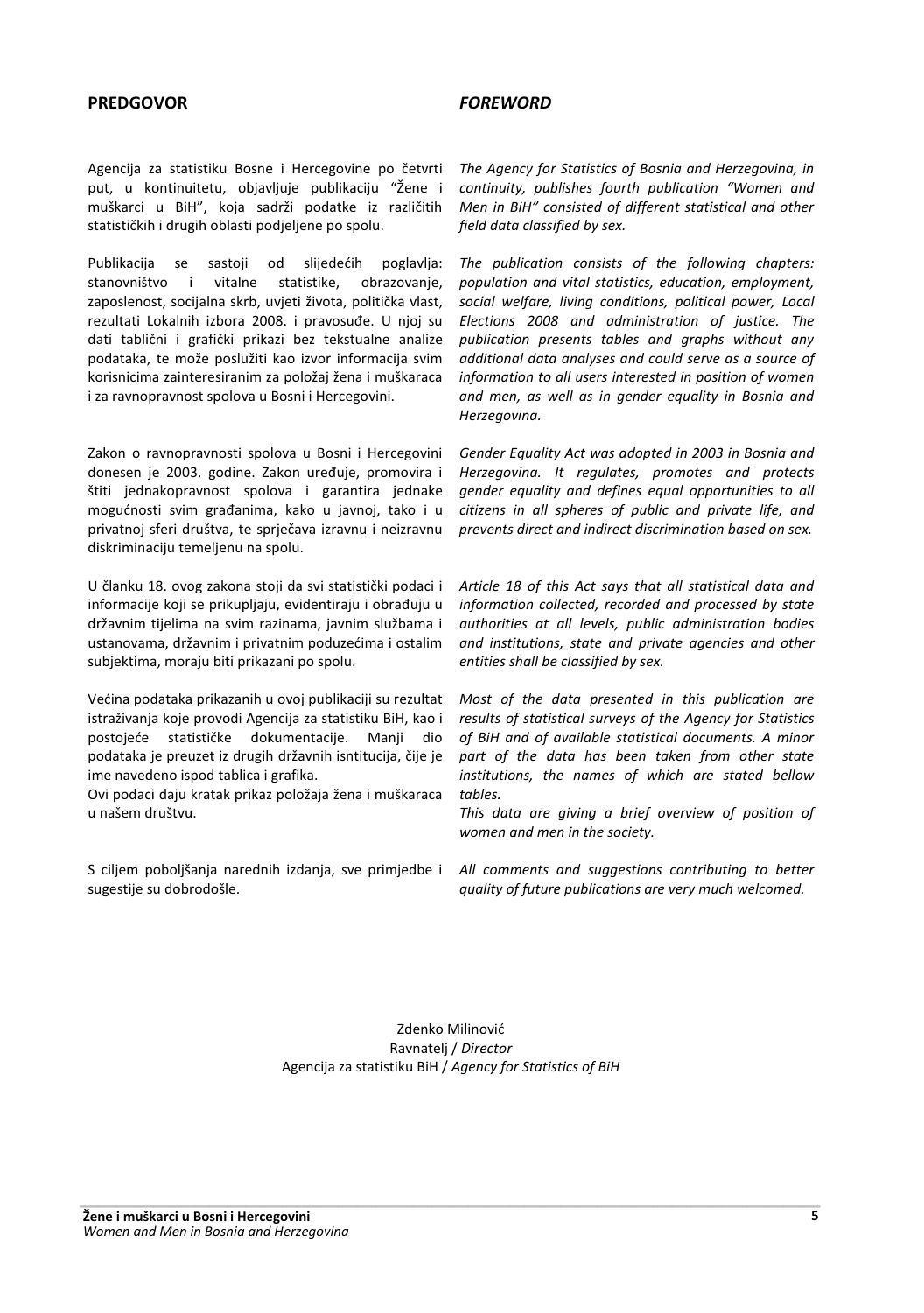#### **KRATICE**

#### *ABBREVATIONS*

| BiH       | Bosna i Hercegovina                  | BiH  | Bosnia and Herzegovina                              |
|-----------|--------------------------------------|------|-----------------------------------------------------|
|           | FBIH Federacija Bosne i Hercegovine  | FBiH | Federation of Bosnia and Herzegovina                |
| <b>RS</b> | Republika Srpska                     | RS   | Republic of Srpska                                  |
| DB        | Distrikt Brčko                       | DB   | Brcko District                                      |
| SKD.      | Standardna klasifikacija djelatnosti |      | SCEA Standard classification of economic activities |

#### **ZNAKOVI**

- nema pojave
- ( ) podatak je manje siguran
- (( )) podatak je nesiguran
- · podatak je ekstremno nesiguran
- 000 tisuća
- $1$  znak za napomenu
- \* komentar

#### *SYMBOLS*

- *no occurence of event*
- *( ) less accurate estimate*
- *(( )) inaccurate estimate*
- $\bullet$  extremely inaccurate data
- *000 thousand*
- *¹ footnote*
- *\* comment*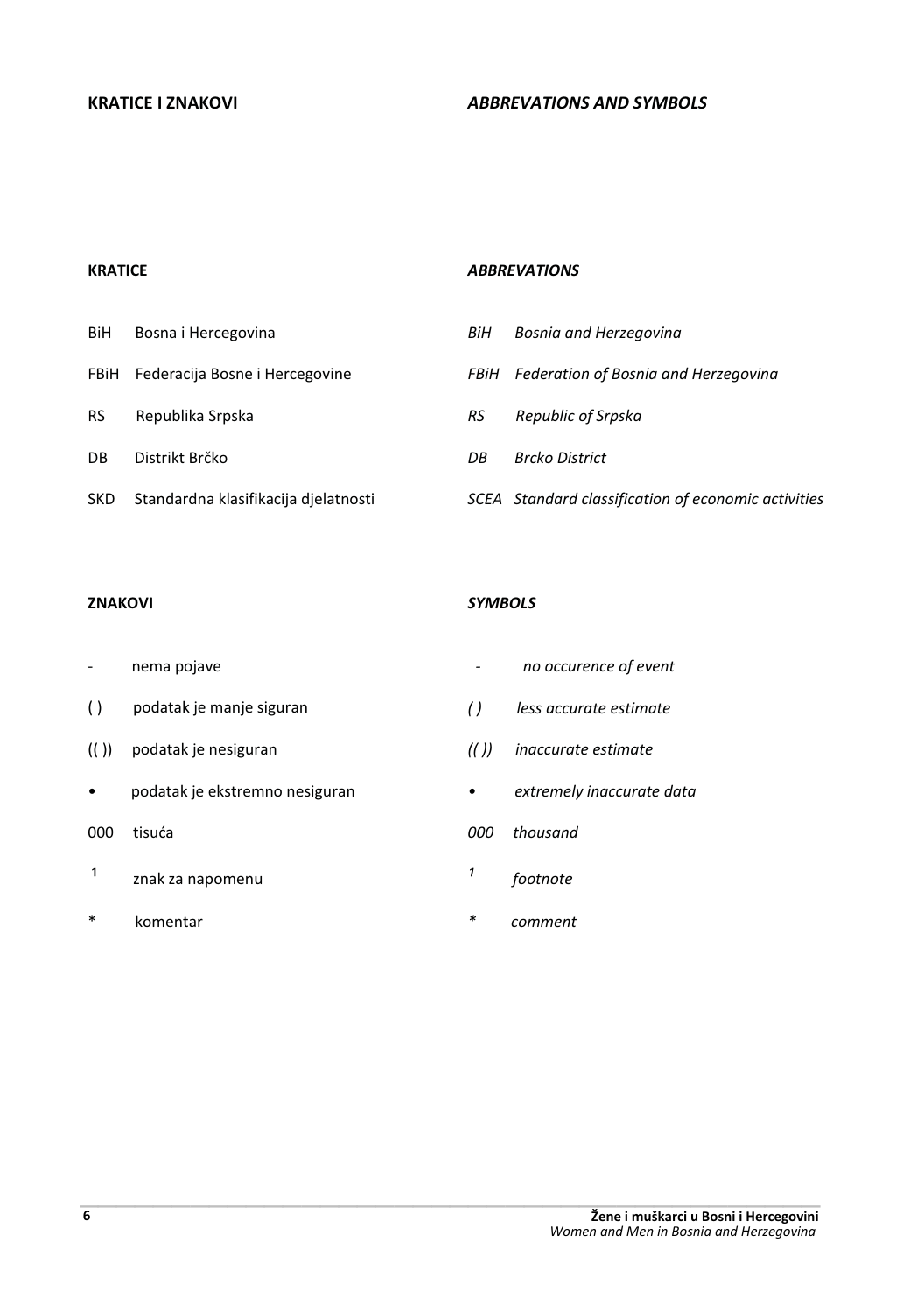#### **METODOLOŠKA POJAŠNJENJA**

#### *NOTES ON METHODOLOGY*

#### **Definicije**

**Gender** predstavlja društveno uvjetovane razlike između žena i muškaraca koje su, za razliku od bioloških i fizioloških razlika, naučene, promjenjive i ovise od različitih čimbenika: kulture, religije, društvenog i političkog uređenja, ekonomske situacije, klase, dobne skupine, etničke pripadnosti itd.

Jednakost spolova podrazumieva jednaka prava. odgovornosti i mogućnosti između žena i muškaraca. Jednakost ne promovira identičnost žena i muškaraca, već uvažava njihovo pravo na različitost.

Ravnopravnost spolova podrazumjeva ravnopravnu vidljivost, osposobljenost i učešće spolova u svim vidovima javnog i privatnog života. Ravnopravnost spolova je u suprotnosti sa neravnopravnošću spolova, a ne sa različitošću spolova.

Spolna raspodjela podataka predstavlja prikupljanje i razvrstavanje statističkih podataka po spolu, što omogućava upotrebu podatka za socio-ekonomsku gender analizu po različitim oblastima.

Podaci iz popisa odnose se na stalno stanovništvo na području Bosne i Hercegovi **Stalno** stanovništvo jednog mjesta čine sve osobe koje u tom mjestu stalno stanuju, odnosno imaju boravište, bez obzira na to da li su se u trenutku popisa nalazile na mjestu ili su bile privremeno odsutne, bilo u zemlji ili inozemstvu.

Kućanstvom se smatra obiteliska ili druga zajednica osoba koje su izjavile da zajednički stanuju i troše prihode za podmirenje osnovnih životnih potreba, kao i svaka osoba koja živi sama (samačko kućanstvo) ili stanuje sa drugim osobama sa kojima ne troši svoje prihode.

Podaci po dobi iskazuju se po navršenim godinama života. Svaka dobna skupina obuhvata osobe koje su navršile godine života unutar granica intervala.

#### *Definitions*

*Gender presents socially conditioned difference between women and men which are , apart from the biological and psychological differences, learned, changeable and depend on different factors: culture, religion, social and political organisation, economical situation, class, age, ethnic affiliation, etc.* 

*Gender equity means equal rights, responsibilities and opportunities for women and men. Equity does not promote identicalness of women and men, but respects their right to difference.* 

*Gender equality means equal visibility, qualification and participation in all aspects of public and private life. Gender equality is an opposition to inequality between genders not to differences between them.* 

*Gender disaggregated data presents collection and disaggregation of statistical data by sex which provides data for socio-economic analysis by different areas.* 

*The data on the population census relate to the resident population in the territory of Bosnia and Herzegovina. Permanent residents are persons who are usual residents of one place that is those having permanent residence disregarding if they were at the census moment present or temporary absent within the country or abroad*.

*A household is any family or other community of people residing and living together and share their income to cover the basic costs of living. A household is also considered every person who lives alone (one-person household) or with other persons, but does not share income with them.* 

*Data by age are expressed by completed years of age. Each age group includes persons who turned the years put as the limits of one interval.*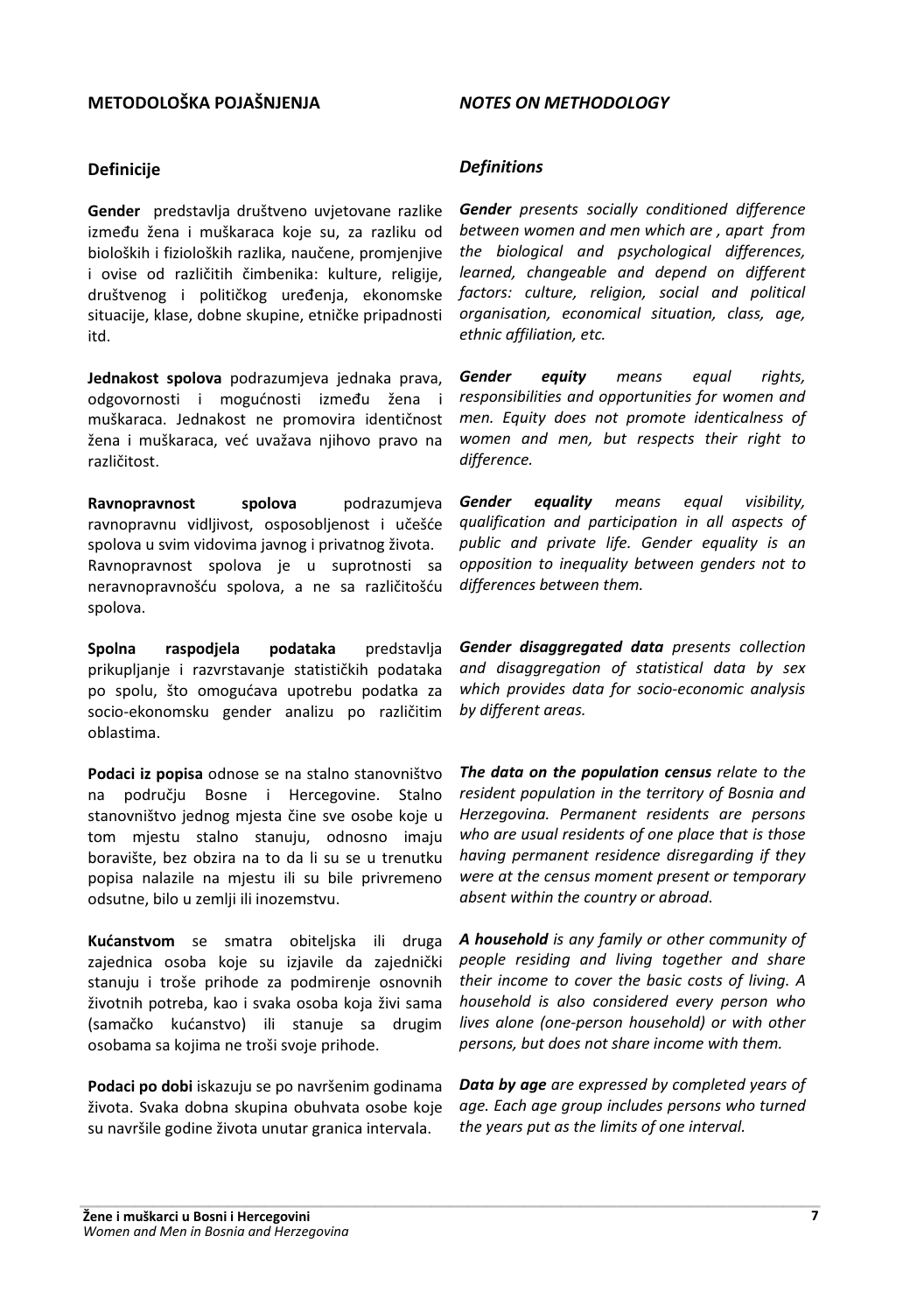**Živorođenim** djetetom se smatra svako dijete koje prilikom rođenja diše i pokazuje druge znakove života kao što su kucanje srca, pulsiranje pupčane vrpce i nesumnjivo kretanje voljnih mišića. Ako dijete ubrzo nakon poroda umre, najprije se registruje kao živorođeno, a zatim kao umrlo dojenče.

Opća stopa nataliteta predstavlja omjer između broja vorođenih i procjenjenog broja stanovništva, računato na 1 000 stanovnika.

Mrtvorođenim se smatra dijete rođeno, odnosno izvađeno iz tijela majke bez ikakvih znakova života, tj. ako nije disalo niti pokazivalo neki drugi znak života, a nošeno je duže od 22 tjedna i koje ima porođajnu težinu 500 gr i više.

Umrla je svaka živorođena osoba kod koje je nastupio trajni prestanak svih vitalnih funkcija koje započinju rođenjem, bez mogućnosti ponovnog oživljavanja. Ovdje nisu uključeni mrtvorođeni.

Opća stopa mortaliteta predstavlja omjer između broja umrlih i procjenjenog broja stanovništva, računato na 1 000 stanovnika.

Umrlom dojenčadi smatraju se djeca koja su umrla prije navršene godine života.

Prirodni priraštaj predstavlja razliku između broja rođenih i broja umrlih u godini promatranja. Prirodni priraštaj može biti pozitivan i negativan.

Opća stopa fertiliteta predstavlja odnos između broja živorođene djece i ukupnog broja žena u fertilnom razdoblju (15-49 godina starosti) promatrane godine, računato na 1 000 žena.

**/!** jent maskulini  predstavlja broj muškaraca na stotinu žena.

Red rođenja djeteta. Za određivanje reda rođenja uzimaju se u obzir sva djeca koju je majka rodila, uključujući i mrtvorođenu djecu, bez obzira da li su rođena u braku ili izvan braka.

Sklopljeni i razvedeni brakovi. U statistici sklopljenih brakova jedinica posmatranja je svaki brak sklopljen sukladno sa odredbama Osnovnog zakona o braku, a kod statistike razvoda svaki brak statistics of divorces is every marriage that is

*Live birth is every child who breaths and shows any other evidence of life such as: beating of the heart, pulsation of the umbilical cord, and definite movements of voluntary muscles. If a child dies after birth it is first registered as live-born and then as dead.* 

*General natality rate is the ratio between the number of live born children and the estimated number of population per 1 000 inhabitants.* 

*A stillborn child is every child born or taken out from mother`s body who exhibits no signs of life, where pregnancy has lasted more than 22 weeks and weight at childbirth has been 500 grams or more.* 

*A dead person is every live born person in which there is a permanent disappearance of all evidence of life at any time after live birth has taken place, without capability of resuscitation. Stillbirths are not included there* 

*General mortality rate is the ratio between the number of dead and the estimated number of population per 1 000 inhabitants.* 

*Dead infants are considered children who died under one year of age.* 

*Natural change is a difference between the number of live-born and the number of dead persons in a given period and it can be positive or negative.* 

*General fertility rate is the relation between the number of live-births and total number of women in their childbearing years (15-49 years of age) of a given year per 1 000 women.* 

*Masculinity coefficient is relation between the number of men per 100 women.* 

*Birth order. In establishing birth order all children are taken into account (live births and stillbirths), irrespective of whether born in or out of wedlock.* 

*Marriages and divorces In statistics of marriages the unit of observation is every marriage that is recognised by law, and the unit of observation in*  recognised by law, and the anti- by base value. -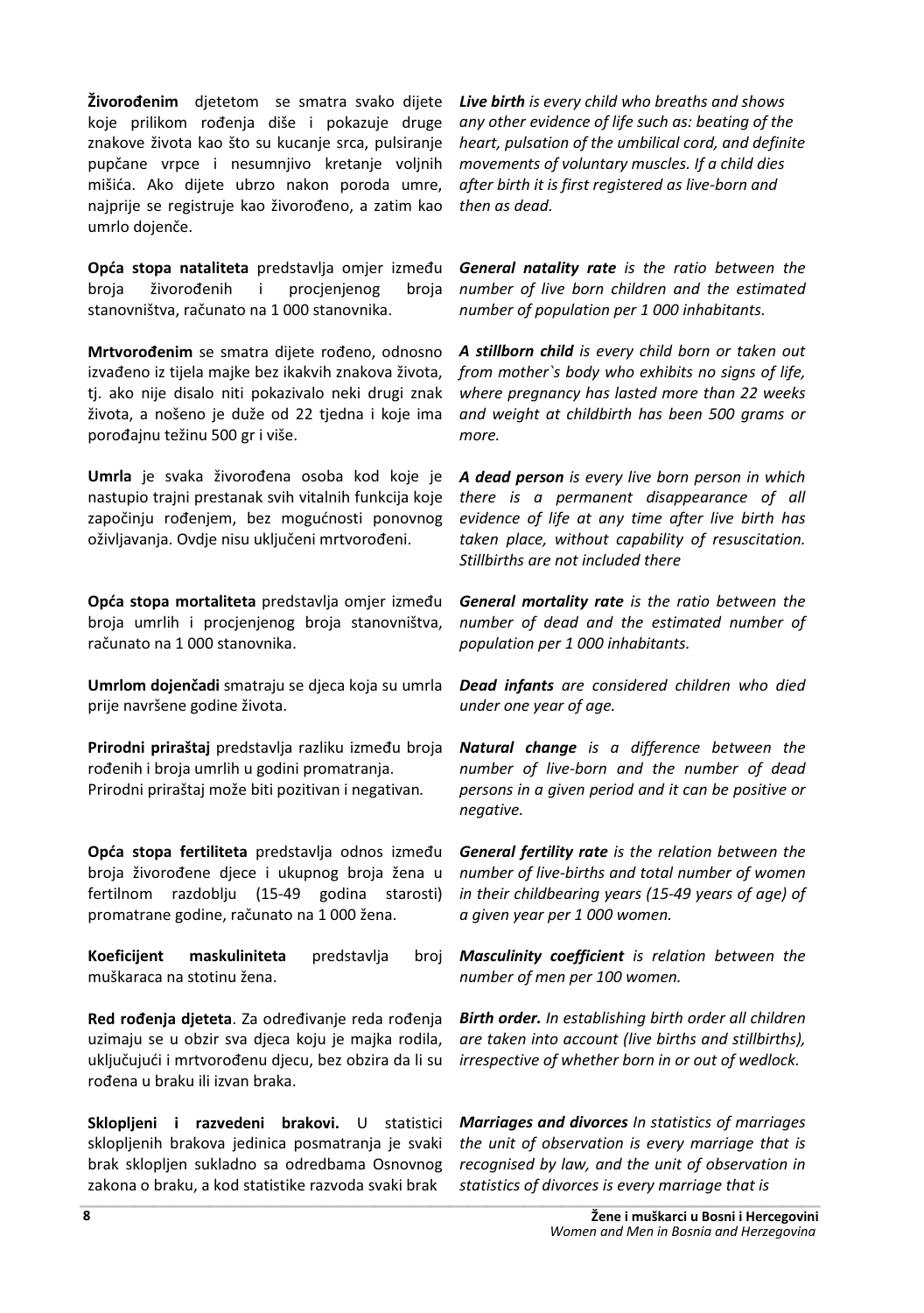koji je pravosnažnom presudom nadležnog suda *dissolved, cancelled or annulled by a valid* razveden, poništen, odnosno proglašen nevažećim.

Radnu snagu ili aktivno stanovništvo čine zaposlene i nezaposlene osobe, stare 15 i više godina.

Zaposlene osobe su osobe koje imaju 15 i više godina i koje su u referentnom tjednu radile najmanje jedan sat za plaću ili naknadu, kao i osobe koje nisu radile, ali su imale posao na koji će se vratiti.

Radno sposobno stanovništvo obuhvata sve osobe koje imaju 15 i više godina, podijeljene u dvije osnovne kategorije: radnu snagu (ekonomski aktivno) i ekonomski neaktivno stanovništvo.

Nezaposlene osobe su osobe koje imaju 15 i više godina i koje u referentnom tjednu nisu obavljale nikakvu aktivnost za plaću ili naknadu, te osobe koje su tijekom četiri tjedna aktivno tražile posao ili su našle posao i u skoroj budućnosti će početi raditi, kao i osobe koje bi mogle početi raditi tijekom naredna dva tjedna ako im bude ponuđen posao.

Stopa aktivnosti predstavlja postotak radne snage u odnosu na radno sposobno stanovništvo.

Stopa zaposlenosti predstavlja postotak zaposlenih u odnosu na radno sposobno stanovništvo.

Stopa nezaposlenosti  predstavlja postotak nezaposlenih u odnosu na radnu snagu.

Korisnikom socijalne skrbi se smatra svaka osoba koja je tijekom izvještajne godine jednom ili više puta koristila određene oblike i mjere socijalne skrbi i usluge socijalnog rada.

Siromašne su osobe, obitelji i skupine osoba čiji su resursi (materijalni, kulturni i društveni) ograničeni u tolikoj mjeri da ih isključuju iz minimuma koji se traži za život u zemlji u kojoj žive.

*decision of the municipal court in charge.* 

*Labour force or active population is made up of all employed and unemployed persons aged 15 years and older.*

*The employed are persons aged 15 years and older who performed some paid job at least one hour during the reference week, as well as persons who did not work, but had a job to return to.*

*Working age population includes all persons aged 15 years and older, divided into two basic categories: labour force (economically active) and economically inactive population.* 

*The unemployed are persons of 15 years and older who in the reference period did not engage in any activities for which they received a salary or fee, as well as persons who spent four weeks actively looking for employment or found a job and were about to start work in near future, and persons who might start work during two weeks following the reference week should they be offered employment.*

*Activity rate presents percentage of labour force comparing to working age population.* 

*Employment rate presents percentage of employed persons comparing to working age population.* 

*Unemployment rate presents percentage of unemployed persons comparing to labour force.* 

*Social welfare beneficiary is every person who has used certain forms and measures of social welfare and social work services once or several times during the reference year.* 

*The poor shall be taken to mean person, families and groups of persons whose resources (material, cultural and social) are so limited as to exclude them from minimum acceptable way of life in state in which they live.*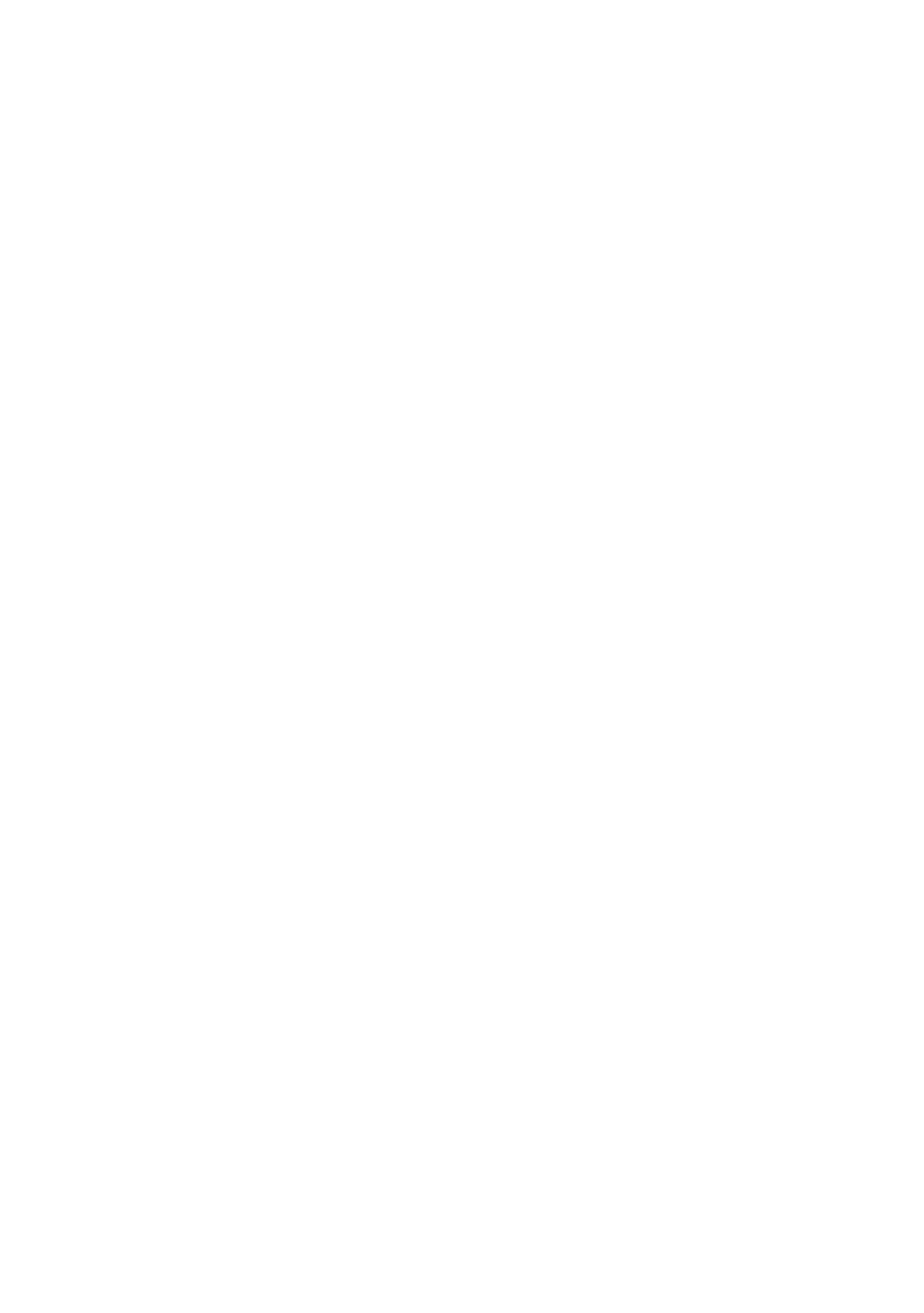#### STANOVNIŠTVO, ROĐENJA, UMIRANJA I BRAKOVI

*POPULATION, BIRTHS, DEATHS AND MARRIAGES*

#### Stanovništvo po dobi i spolu u 2007. godini

*Population by age and sex in 2007.*

| <b>Starost</b>         | Ukupno    | Žene      | Muškarci  | Spolna struktura,%<br>Sex structure,% |          |
|------------------------|-----------|-----------|-----------|---------------------------------------|----------|
| Age                    | Total     | Women     | Men       | žene                                  | muškarci |
|                        |           |           |           | women                                 | men      |
|                        |           |           |           |                                       |          |
| $0 - 4$                | 149.409   | 72.559    | 76.850    | 48,6                                  | 51,4     |
| $5 - 9$                | 205.951   | 100.656   | 105.295   | 48,9                                  | 51,1     |
| $10 - 14$              | 246.468   | 121.010   | 125.458   | 49,1                                  | 50,9     |
| $15 - 19$              | 250.585   | 119.363   | 131.222   | 47,6                                  | 52,4     |
| $20 - 24$              | 255.630   | 125.869   | 129.761   | 49,2                                  | 50,8     |
| $25 - 29$              | 240.632   | 122.258   | 118.374   | 50,8                                  | 49,2     |
| $30 - 34$              | 216.156   | 107.538   | 108.618   | 49,8                                  | 50,2     |
| $35 - 39$              | 221.300   | 112.186   | 109.114   | 50,7                                  | 49,3     |
| $40 - 44$              | 254.637   | 127.272   | 127.365   | 50,0                                  | 50,0     |
| $45 - 49$              | 275.331   | 140.436   | 134.895   | 51,0                                  | 49,0     |
| $50 - 54$              | 239.108   | 117.451   | 121.657   | 49,1                                  | 50,9     |
| $55 - 59$              | 207.733   | 113.455   | 94.278    | 54,6                                  | 45,4     |
| $60 - 64$              | 163.954   | 86.655    | 77.299    | 52,9                                  | 47,1     |
| $65 - 69$              | 181.433   | 100.641   | 80.792    | 55,5                                  | 44,5     |
| $70 - 74$              | 165.391   | 91.417    | 73.974    | 55,3                                  | 44,7     |
| $75 - 79$              | 107.962   | 62.659    | 45.303    | 58,0                                  | 42,0     |
| $80 - 84$              | 42.993    | 25.409    | 17.584    | 59,1                                  | 40,9     |
| $85 +$                 | 22.480    | 16.073    | 6.407     | 71,5                                  | 28,5     |
|                        |           |           |           |                                       |          |
| <b>Ukupno</b><br>Total | 3.447.153 | 1.762.907 | 1.684.246 | 51,1                                  | 48,9     |

Izvor podataka: Anketa o potrošnji kućanstava u BiH, 2007. *Source of data: Household Budget Survey in BiH, 2007.* -

-

-

-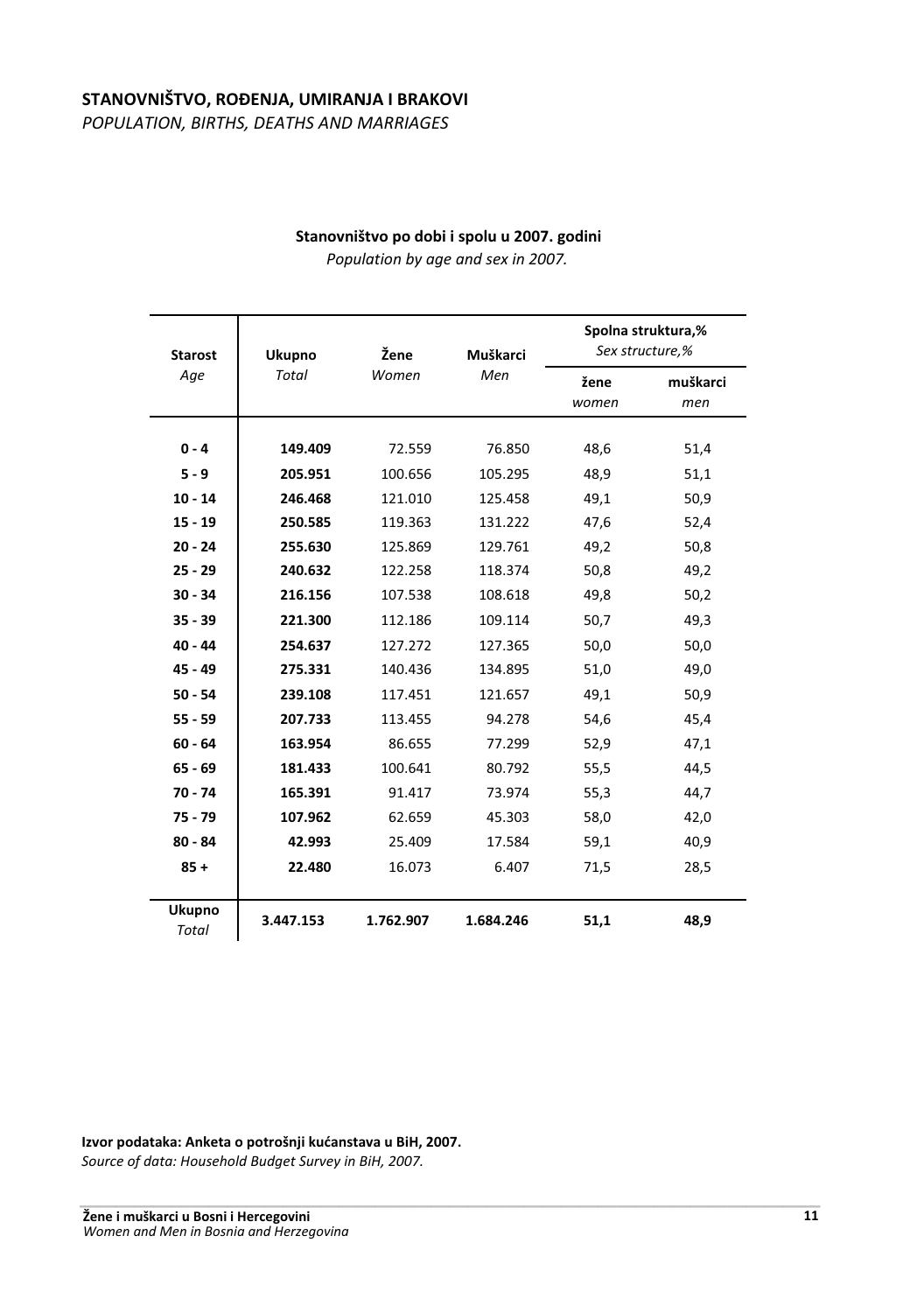#### Stanovništvo po dobi i spolu - Anketa o potrošnji kućanstava u BiH, 2007. *Population by age and sex - Household Budget Survey in BiH, 2007.*



#### Stanovništvo po dobi i i spolu - Popis stanovništva 1991. godine *Population by age and sex - Census 1991.*

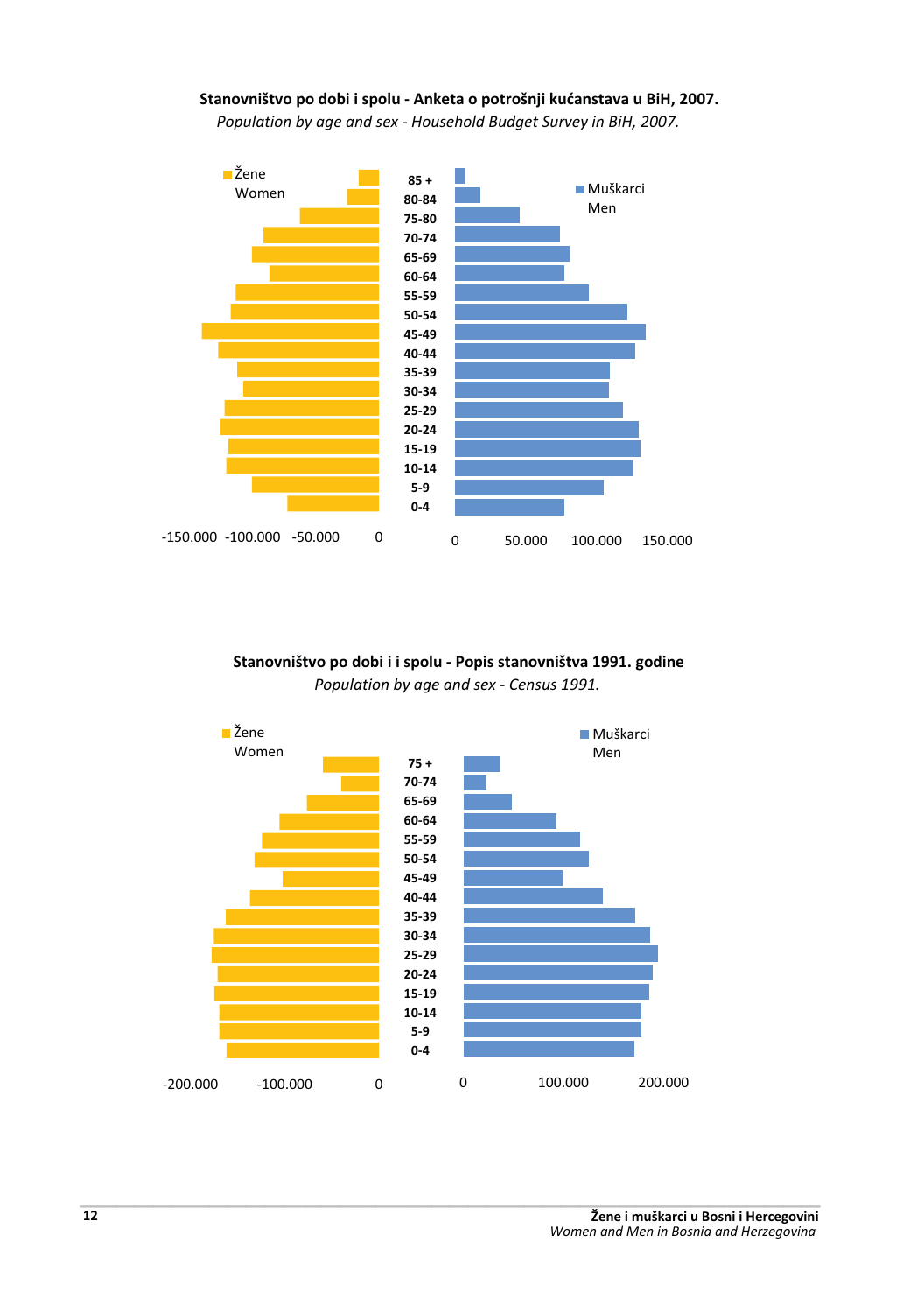#### Stanovništvo po spolu, po Popisima (1879 - 1991)

*Population by sex, according Censuses (1879 -1991)*



Prosječna dob stanovništva po Popisu stanovništva, 1981. i 1991. i Anketi o potrošnji kućanstava u  $B$ **iH**, 2004. i 2007.

*Average age of population according the Census, 1981. and 1991. and Household Budget Survey in BiH, 2004. and 2007.*

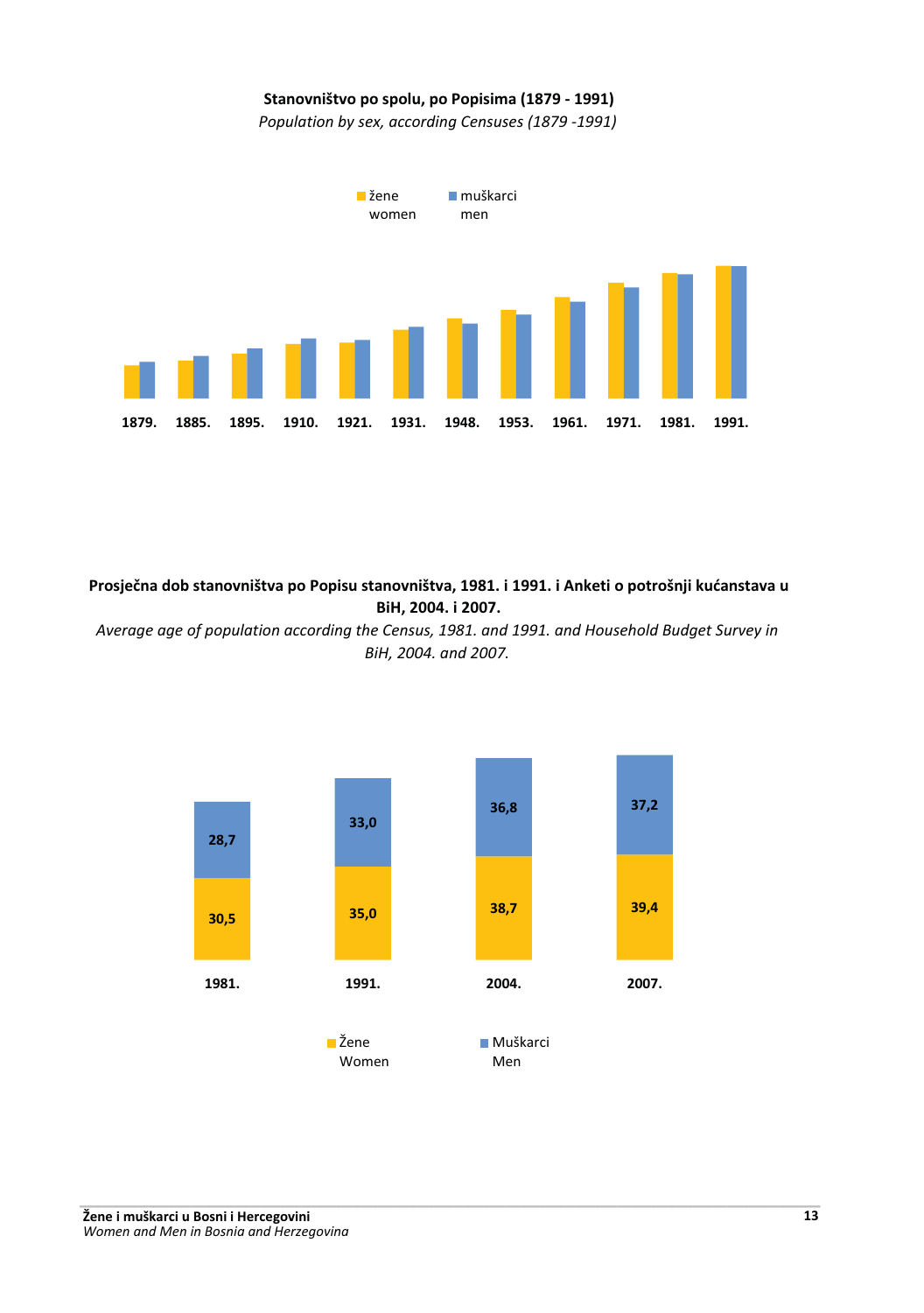### Struktura stanovništva dobi 15 i više godina po bračnom statusu i spolu u 2007. godini

*Distribution of population 15 years and older by marital status and sex in 2007.*



Koeficijent maskuliniteta po dobnim skupinama u 2004. i 2007. godini *Masculinity coefficient by age groups in 2004. and 2007.*

|                        | Koeficijent maskuliniteta<br><b>Masculinity coefficient</b> |       |  |
|------------------------|-------------------------------------------------------------|-------|--|
|                        | 2004.                                                       | 2007. |  |
|                        |                                                             |       |  |
| $0 - 5$                | 100,2                                                       | 101,4 |  |
| 6 - 17                 | 102,8                                                       | 107,7 |  |
| $18 - 34$              | 103,2                                                       | 101,0 |  |
| $35 - 64$              | 96,3                                                        | 95,3  |  |
| >= 65                  | 76,9                                                        | 75,6  |  |
| <b>Ukupno</b><br>Total | 96,1                                                        | 95,5  |  |

Izvor podataka: Anketa o potrošnji kućanstava u BiH, 2004. i 2007. *Source of data: Household Budget Survey in BiH, 2004. and 2007.* -...<br>... --...<br>... -...<br>... ...<br>... --ر<br>-<br>--...<br>. ..,<br>. -- $\cdot$ --...**.**. ---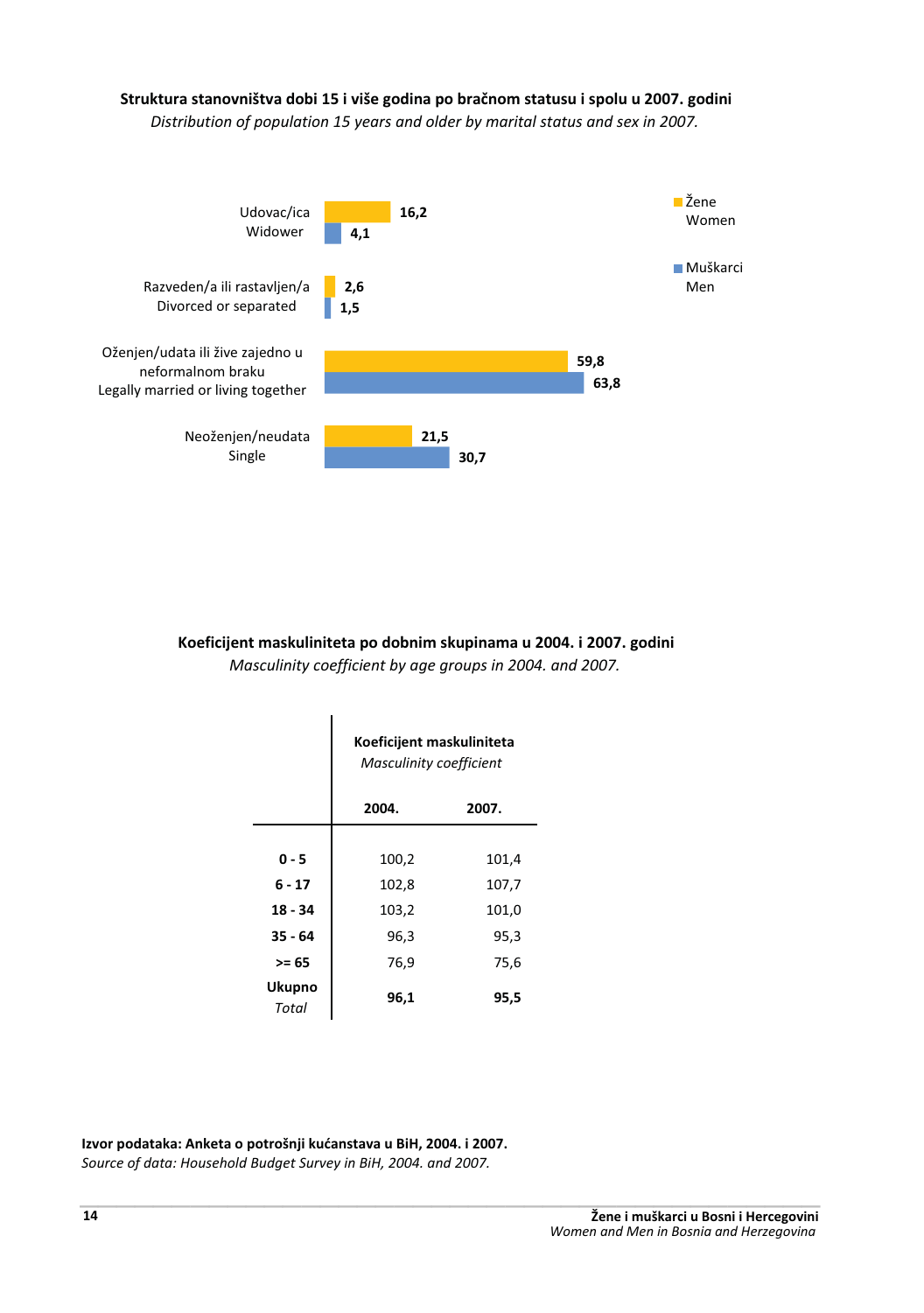#### Prirodni priraštaj stanovništva

*Natural increase of population*



Opća stopa fertiliteta *General fertility rate*

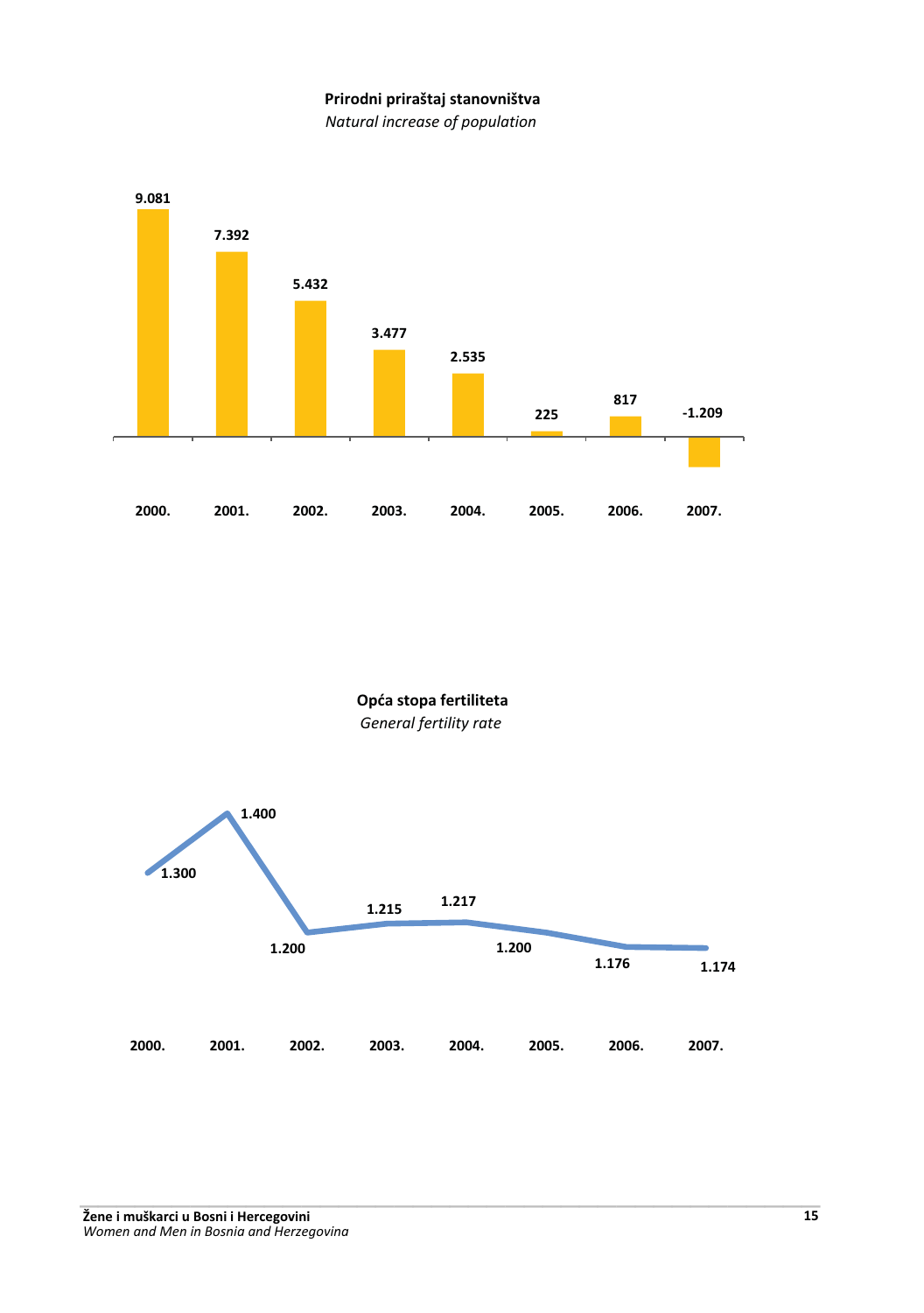#### Živorođeni po spolu

*Live births by sex* 

|       | <b>Ukupno</b><br>Total | <b>Djevojčice</b><br>Girls | Dječaci<br>Boys | Opća stopa nataliteta<br>General natality rate |
|-------|------------------------|----------------------------|-----------------|------------------------------------------------|
| 2000. | 39.563                 | 19.156                     | 20.407          | 10,5                                           |
| 2001. | 37.717                 | 18.317                     | 19.400          | 9,9                                            |
| 2002. | 35.587                 | 17.290                     | 18.297          | 9.3                                            |
| 2003. | 35.234                 | 16.904                     | 18.330          | 9,2                                            |
| 2004. | 35.151                 | 17.018                     | 18.133          | 9,1                                            |
| 2005. | 34.627                 | 16.830                     | 17.797          | 9,0                                            |
| 2006. | 34.033                 | 16.486                     | 17.547          | 8,9                                            |
| 2007. | 33.835                 | 16.301                     | 17.534          | 8,8                                            |

Živorođeni po spolu

*Live births by sex* 

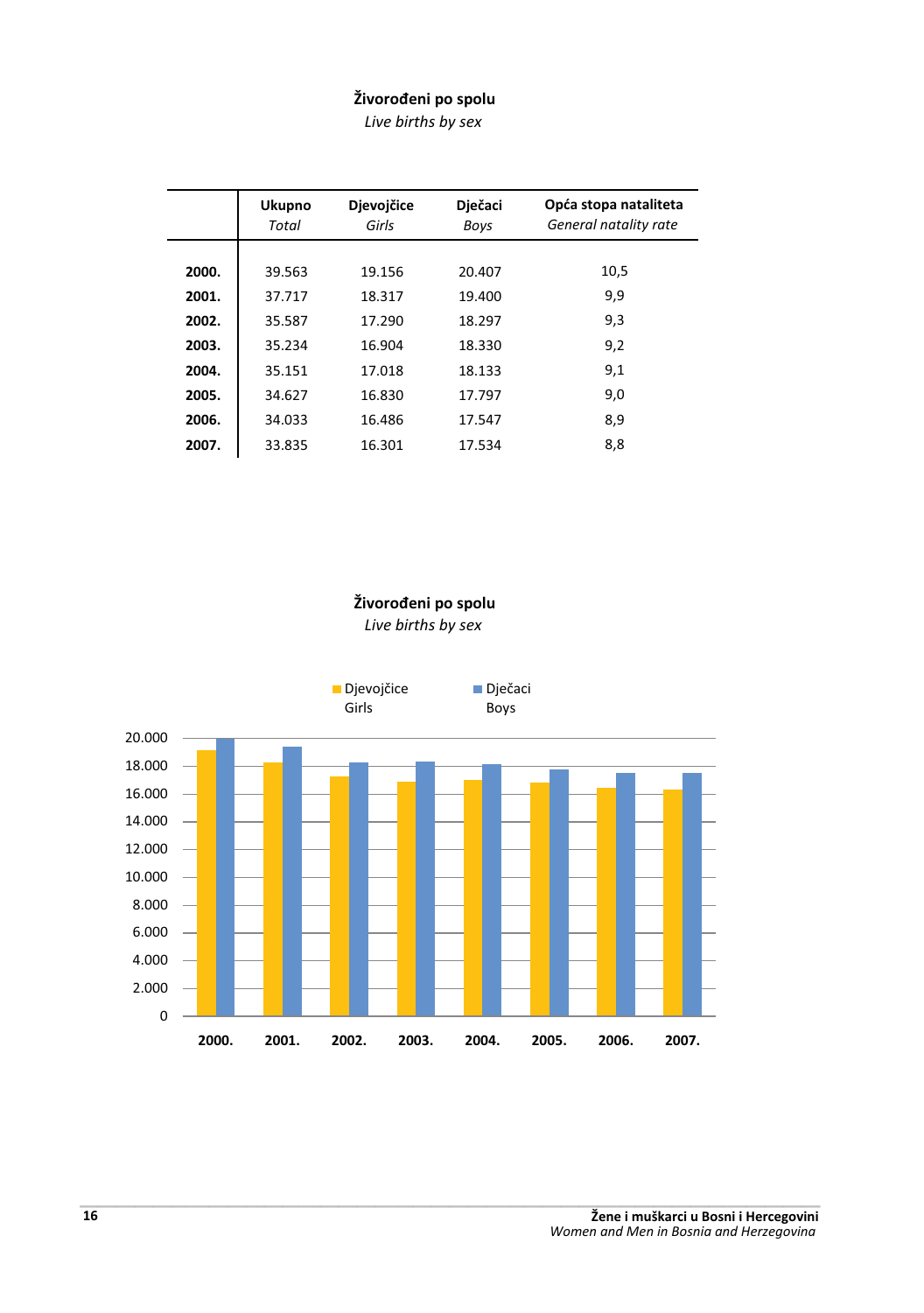#### Živorođeni po redu rođenja

*Live births by birth order*

|       | ukupno<br>total | prvo<br>first | drugo<br>second | treće<br>third | četvrto<br>fourth | peto i više<br>fifth and<br>more | nepoznato<br>unknown |
|-------|-----------------|---------------|-----------------|----------------|-------------------|----------------------------------|----------------------|
|       |                 |               |                 |                |                   |                                  |                      |
| 2000. | 39.563          | 17.113        | 13.785          | 5.133          | 1.372             | 767                              | 1.393                |
| 2001. | 37.717          | 16.895        | 13.068          | 4.530          | 1.273             | 699                              | 1.252                |
| 2002. | 35.587          | 16.049        | 12.536          | 4.292          | 1.195             | 617                              | 898                  |
| 2003. | 35.234          | 16.003        | 12.367          | 4.129          | 1.199             | 598                              | 938                  |
| 2004. | 35.151          | 16.670        | 11.962          | 4.070          | 1.112             | 564                              | 773                  |
| 2005. | 34.627          | 16.582        | 11.813          | 3.976          | 1.069             | 529                              | 658                  |
| 2006. | 34.033          | 16.392        | 11.715          | 3.765          | 936               | 470                              | 755                  |
| 2007. | 33.835          | 16.252        | 11.632          | 3.817          | 926               | 467                              | 741                  |

#### Prosječna dob majke po redu rođenja živorođene djece

*Average age of mother by childbirth order of live births* 

|       | prvo<br>first | drugo<br>second | treće<br>third | četvrto<br>fourth | peto i više<br>fifth and<br>more |
|-------|---------------|-----------------|----------------|-------------------|----------------------------------|
| 2004. | 24,3          | 26,9            | 29,7           | 31,4              | 33,3                             |
| 2005. | 24,4          | 27,8            | 30,6           | 32,3              | 34,0                             |
| 2006. | 24,5          | 27,9            | 30,6           | 32,2              | 33,8                             |
| 2007. | 24,8          | 27,9            | 30,6           | 32,6              | 34,1                             |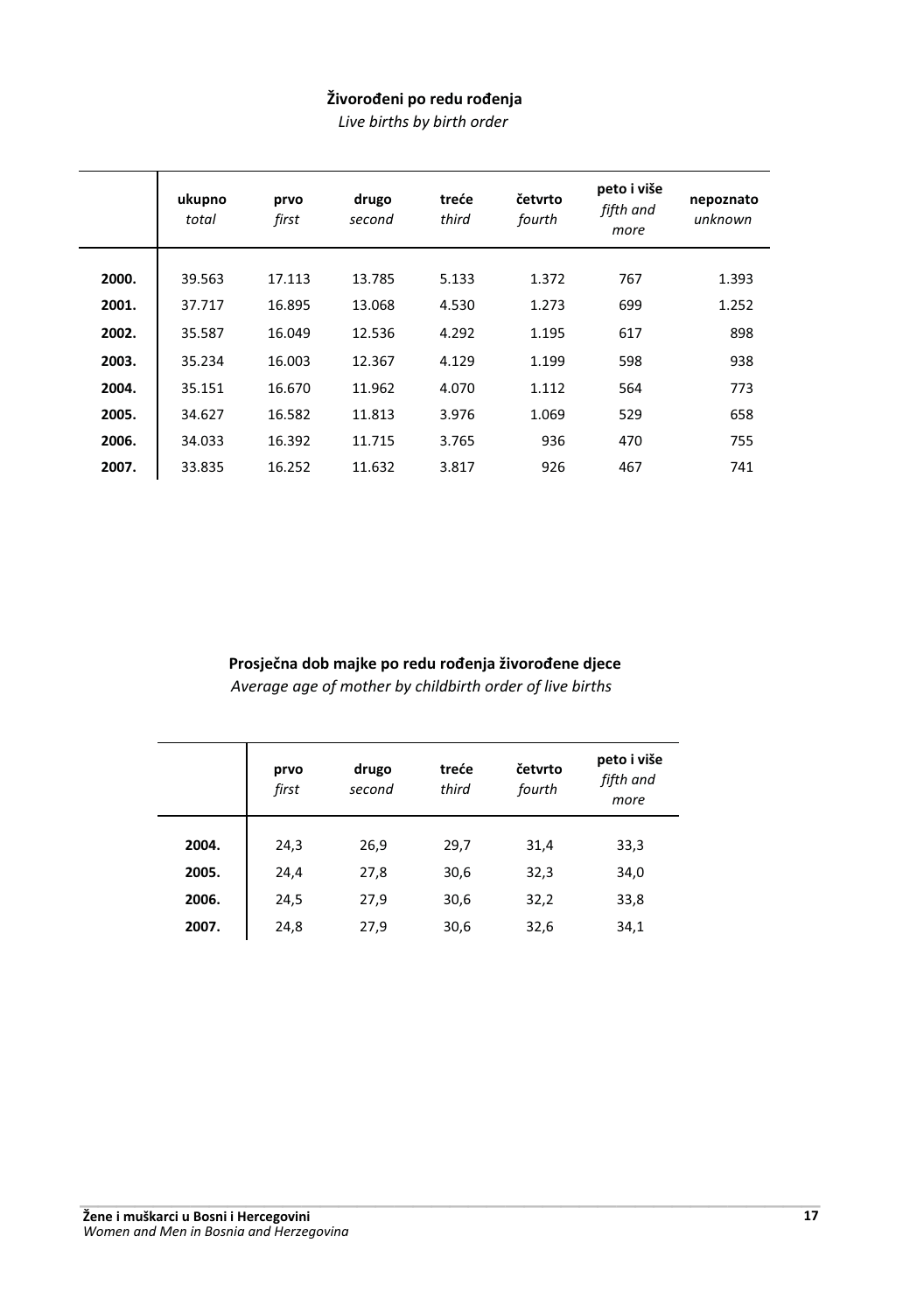

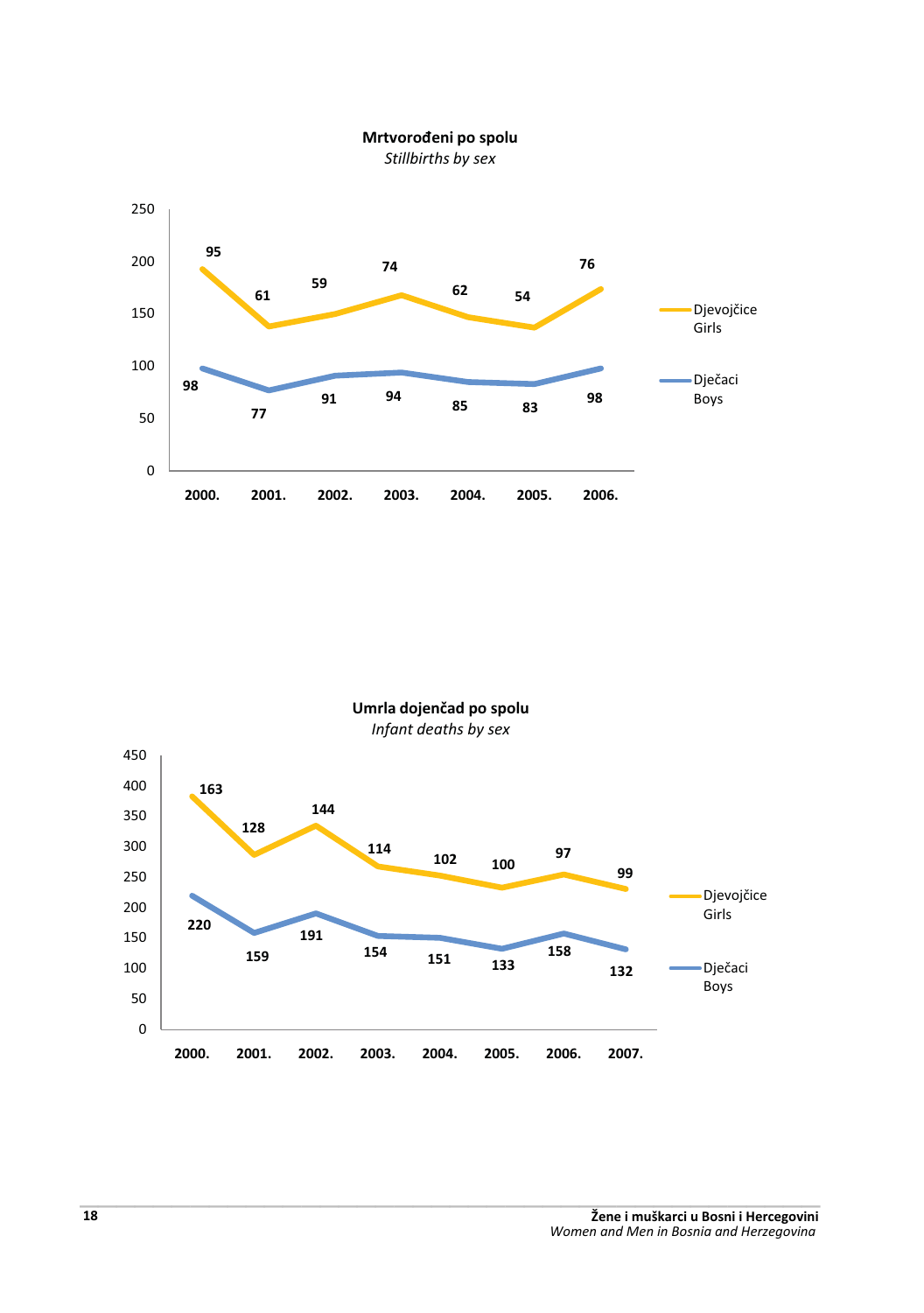#### Struktura umrle dojenčadi po dobi i spolu

*Structure of infant deaths by age and sex* 

| 2001.                 | svega | ženski  | muški | Age                    |
|-----------------------|-------|---------|-------|------------------------|
|                       | all   | females | males | (in days/months)       |
|                       |       |         |       |                        |
| 0 - 24 sata           | 20,9  | 21,1    | 20,8  | 0 - 24 hours           |
| 1 - 6 dana            | 42,9  | 40,6    | 44,7  | $1 - 6$ days           |
| 7 - 27 dana           | 13,2  | 12,5    | 13,8  | 7 - 27 days            |
| 28 dana i < 2 mjeseca | 4,2   | 3,9     | 4,4   | 28 days and < 2 months |
| 2 - 11 mjeseci        | 18,8  | 21,9    | 16,4  | $2 - 11$ months        |
|                       |       |         |       |                        |
|                       |       |         |       |                        |
|                       | svega | ženski  | muški | Age                    |
| 2002.                 | all   | females | males | (in days/months)       |
|                       |       |         |       |                        |
| 0 - 24 sata           | 25,4  | 25,0    | 25,7  | $0 - 24$ hours         |
| 1 - 6 dana            | 45,1  | 43,8    | 46,1  | $1 - 6$ days           |
| 7 - 27 dana           |       |         |       | 7 - 27 days            |
|                       | 9,3   | 11,1    | 7,9   |                        |
| 28 dana i < 2 mjeseca | 3,9   | 2,1     | 5,2   | 28 days and < 2 months |
| 2 - 11 mjeseci        | 16,4  | 18,1    | 15,2  | $2 - 11$ months        |
|                       |       |         |       |                        |
|                       | svega | ženski  | muški | Age                    |
| 2003.                 | all   | females | males | (in days/months)       |
|                       |       |         |       |                        |
|                       |       |         |       |                        |
| 0 - 24 sata           | 28,4  | 27,2    | 29,2  | 0 - 24 hours           |
| 1 - 6 dana            | 34,7  | 30,7    | 37,7  | $1 - 6$ days           |
| 7 - 27 dana           | 13,1  | 13,2    | 13,0  | 7 - 27 days            |
| 28 dana i < 2 mjeseca | 3,4   | 4,4     | 2,6   | 28 days and < 2 months |
| 2 - 11 mjeseci        | 20,5  | 24,6    | 17,5  | $2 - 11$ months        |
|                       |       |         |       |                        |
|                       |       |         |       |                        |
| 2004.                 | svega | ženski  | muški | Age                    |
|                       | all   | females | males | (in days/months)       |
|                       |       |         |       |                        |
| 0 - 24 sata           | 23,3  | 22,5    | 23,8  | 0 - 24 hours           |
| 1 - 6 dana            | 40,3  | 39,2    | 41,1  | $1 - 6$ days           |
| 7 - 27 dana           | 11,9  | 8,8     | 13,9  | 7 - 27 days            |
| 28 dana i < 2 mjeseca | 3,2   | 2,9     | 3,3   | 28 days and < 2 months |
| 2 - 11 mjeseci        | 21,3  | 25,5    | 18,5  | $2 - 11$ months        |
|                       |       |         |       |                        |
|                       |       |         |       |                        |
| 2005.                 | svega | ženski  | muški | Age                    |
|                       | all   | females | males | (in days/months)       |
|                       |       |         |       |                        |
| 0 - 24 sata           | 21,5  | 21,0    | 21,8  | $0 - 24$ hours         |
| $1 - 6$ dana          | 43,3  | 39,0    | 46,6  | $1 - 6$ days           |
| 7 - 27 dana           | 13,3  | 17,0    | 10,5  | 7 - 27 days            |
| 28 dana i < 2 mjeseca | 4,7   | 4,0     | 5,3   | 28 days and < 2 months |
| 2 - 11 mjeseci        | 17,2  | 16,0    | 18,0  | $2 - 11$ months        |
|                       |       |         |       |                        |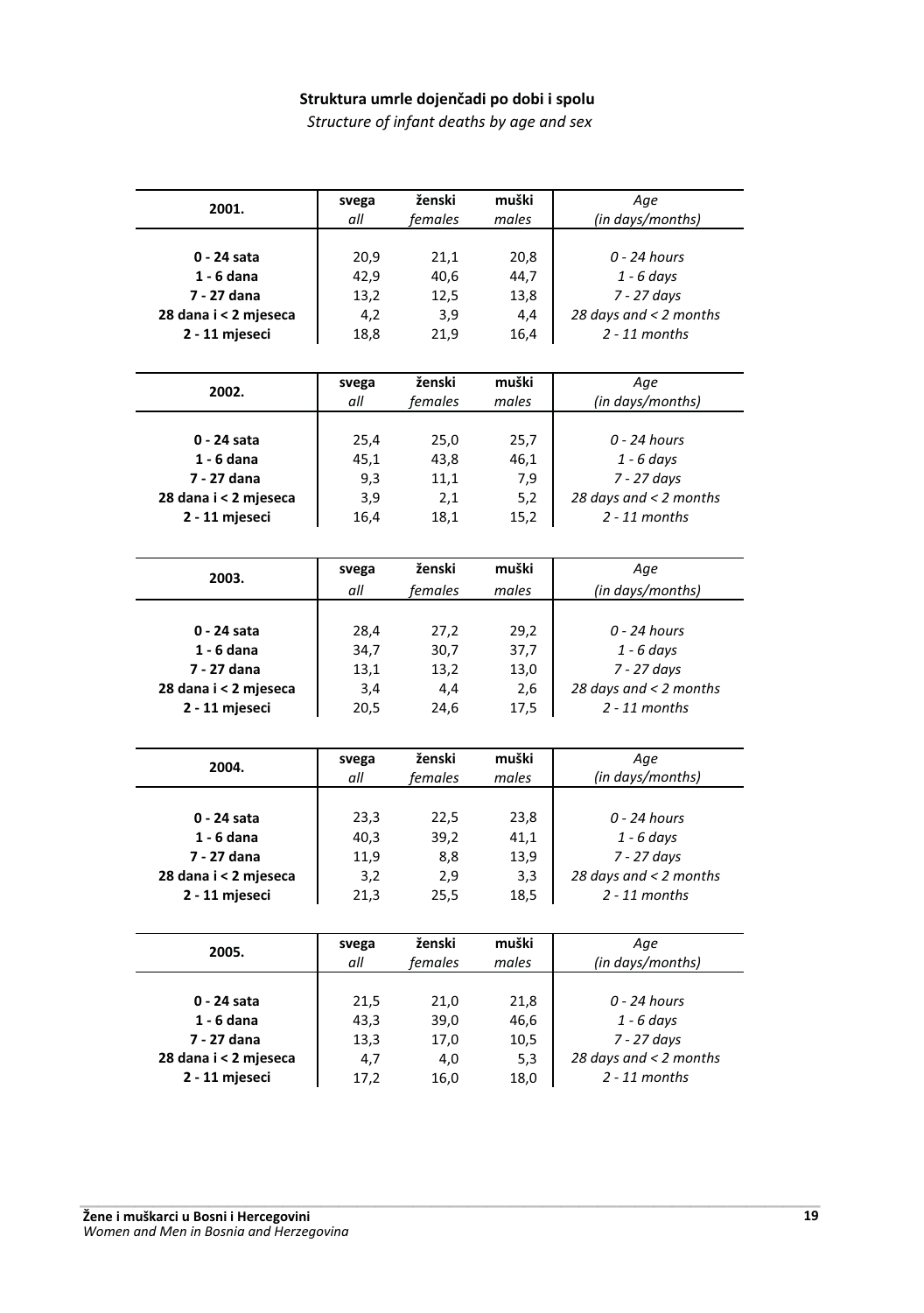#### **Nastavak**

*Continued*

| 2006.                 | svega<br>all | ženski<br>females | muški<br>males | Age<br>(in days/months)  |
|-----------------------|--------------|-------------------|----------------|--------------------------|
|                       |              |                   |                |                          |
| 0 - 24 sata           | 23,5         | 22,7              | 24,1           | $0 - 24$ hours           |
| 1 - 6 dana            | 40.8         | 39,2              | 41,8           | $1 - 6$ days             |
| 7 - 27 dana           | 15,7         | 19,6              | 13,3           | 7 - 27 days              |
| 28 dana i < 2 mjeseca | 5,9          | 3,1               | 7,6            | 28 days and $<$ 2 months |
| 2 - 11 mjeseci        | 14,1         | 15,5              | 13,3           | $2 - 11$ months          |

| 2007.                 | svega | ženski  | muški | Age                      |
|-----------------------|-------|---------|-------|--------------------------|
|                       | all   | females | males | (in days/months)         |
| 0 - 24 sata           | 16,0  | 16,2    | 15,9  | 0 - 24 hours             |
| $1 - 6$ dana          | 35,9  | 33,3    | 37,9  | $1 - 6$ days             |
| 7 - 27 dana           | 21,7  | 22,2    | 21,2  | 7 - 27 days              |
| 28 dana i < 2 mjeseca | 5,2   | 8,1     | 3,0   | 28 days and $<$ 2 months |
| 2 - 11 mjeseci        | 21,2  | 20,2    | 22,0  | $2 - 11$ months          |

Struktura umrle dojenčadi po dobi i spolu u 2007. godini *Structure of infant deaths by age and sex in 2007.*

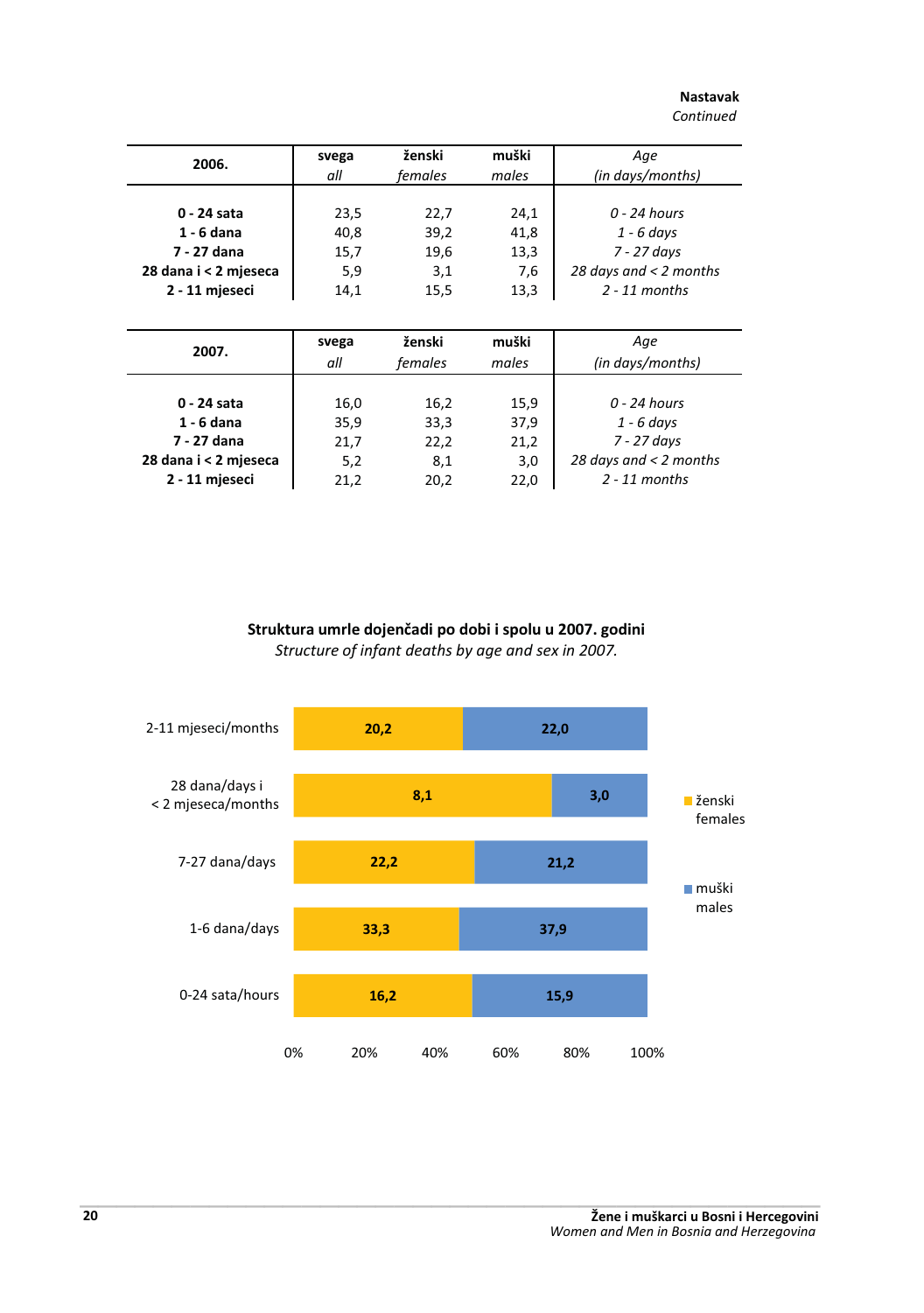#### Umrli po spolu

*Deaths by sex* 

|       | <b>Ukupno</b><br>Total | Ženski<br>Females | Muški<br><b>Males</b> | Opća stopa mortaliteta<br>General mortality rate |
|-------|------------------------|-------------------|-----------------------|--------------------------------------------------|
|       |                        |                   |                       |                                                  |
| 2000. | 30.482                 | 14.424            | 16.058                | 8,1                                              |
| 2001. | 30.325                 | 14.123            | 16.202                | 8,0                                              |
| 2002. | 30.155                 | 14.508            | 15.647                | 7,9                                              |
| 2003. | 31.757                 | 15.167            | 16.590                | 8,3                                              |
| 2004. | 32.616                 | 15.836            | 16.780                | 8,5                                              |
| 2005. | 34.402                 | 16.384            | 18.018                | 9,0                                              |
| 2006. | 33.221                 | 15.913            | 17.308                | 8,6                                              |
| 2007. | 35.044                 | 16.890            | 18.154                | 9,1                                              |

#### Prosječna dob umrlih osoba

*Average age of deaths* 

|                                                             | Ženski<br><b>Ukupno</b><br>Total<br>Females          |                                                      | Muški<br><b>Males</b>                                |
|-------------------------------------------------------------|------------------------------------------------------|------------------------------------------------------|------------------------------------------------------|
| 2000.<br>2001.<br>2002.<br>2003.<br>2004.<br>2005.<br>2006. | 66,8<br>67,2<br>67,8<br>68,4<br>68,9<br>69,3<br>69,4 | 69,7<br>70,2<br>70,7<br>71,2<br>71,7<br>72,2<br>72,2 | 64,2<br>64,6<br>65,0<br>65,8<br>66,3<br>66,8<br>66,8 |
| 2007.                                                       | 69,6                                                 | 72,5                                                 | 66,9                                                 |



#### Prosječna dob umrlih osoba *Average age of deaths*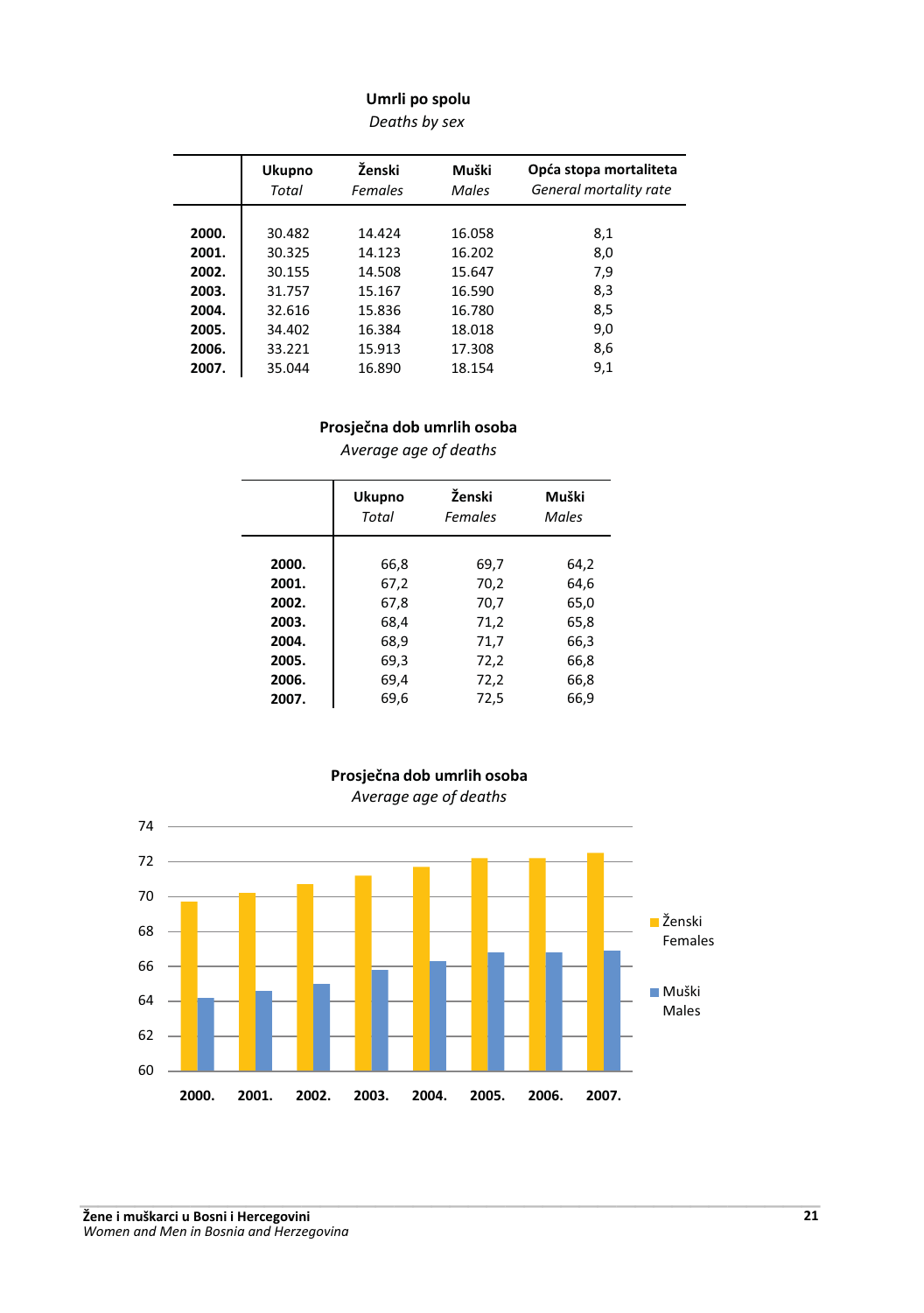#### Umrli po spolu i dobi u 2007. godini

*Deaths by sex and age in 2007.*

| Godine               | <b>Ukupno</b> | Žene  | Muškarci | Sex structure,% | Spolna struktura,% |
|----------------------|---------------|-------|----------|-----------------|--------------------|
| Age                  | <b>Total</b>  | Women | Men      | žene<br>women   | muškarci<br>men    |
| $0 - 4$              | 268           | 118   | 150      | 44,0            | 56,0               |
| $5 - 9$              | 43            | 22    | 21       | 51,2            | 48,8               |
| $10 - 14$            | 29            | 12    | 17       | 41,4            | 58,6               |
| $15 - 19$            | 101           | 26    | 75       | 25,7            | 74,3               |
| $20 - 24$            | 149           | 41    | 108      | 27,5            | 72,5               |
| $25 - 29$            | 178           | 43    | 135      | 24,2            | 75,8               |
| $30 - 34$            | 209           | 70    | 139      | 33,5            | 66,5               |
| $35 - 39$            | 285           | 87    | 198      | 30,5            | 69,5               |
| $40 - 44$            | 538           | 193   | 345      | 35,9            | 64,1               |
| $45 - 49$            | 1.012         | 329   | 683      | 32,5            | 67,5               |
| $50 - 54$            | 1.762         | 566   | 1.196    | 32,1            | 67,9               |
| $55 - 59$            | 2.098         | 697   | 1.401    | 33,2            | 66,8               |
| $60 - 64$            | 2.437         | 915   | 1.522    | 37,5            | 62,5               |
| $65 - 69$            | 4.588         | 1.914 | 2.674    | 41,7            | 58,3               |
| $70 - 74$            | 6.389         | 2.938 | 3.451    | 46,0            | 54,0               |
| $75 - 79$            | 6.937         | 3.688 | 3.249    | 53,2            | 46,8               |
| $80 - 84$            | 4.838         | 3.064 | 1.774    | 63,3            | 36,7               |
| $85 +$               | 3.145         | 2.147 | 998      | 68,3            | 31,7               |
| nepoznato<br>unknown | 38            | 20    | 18       | 52,6            | 47,4               |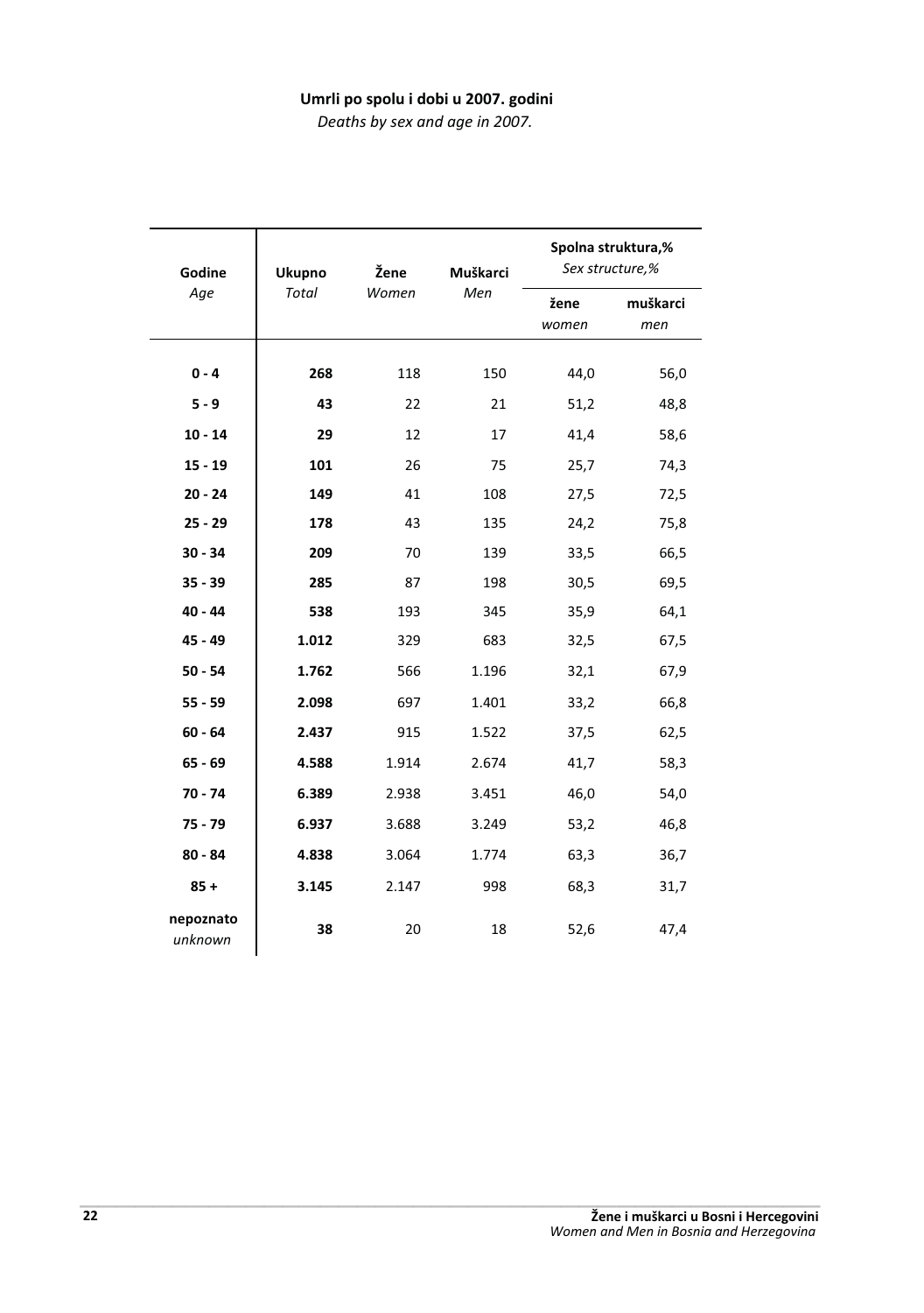#### Umrli po spolu i dobi u 2007. godini

*Deaths by sex and age in 2007.*

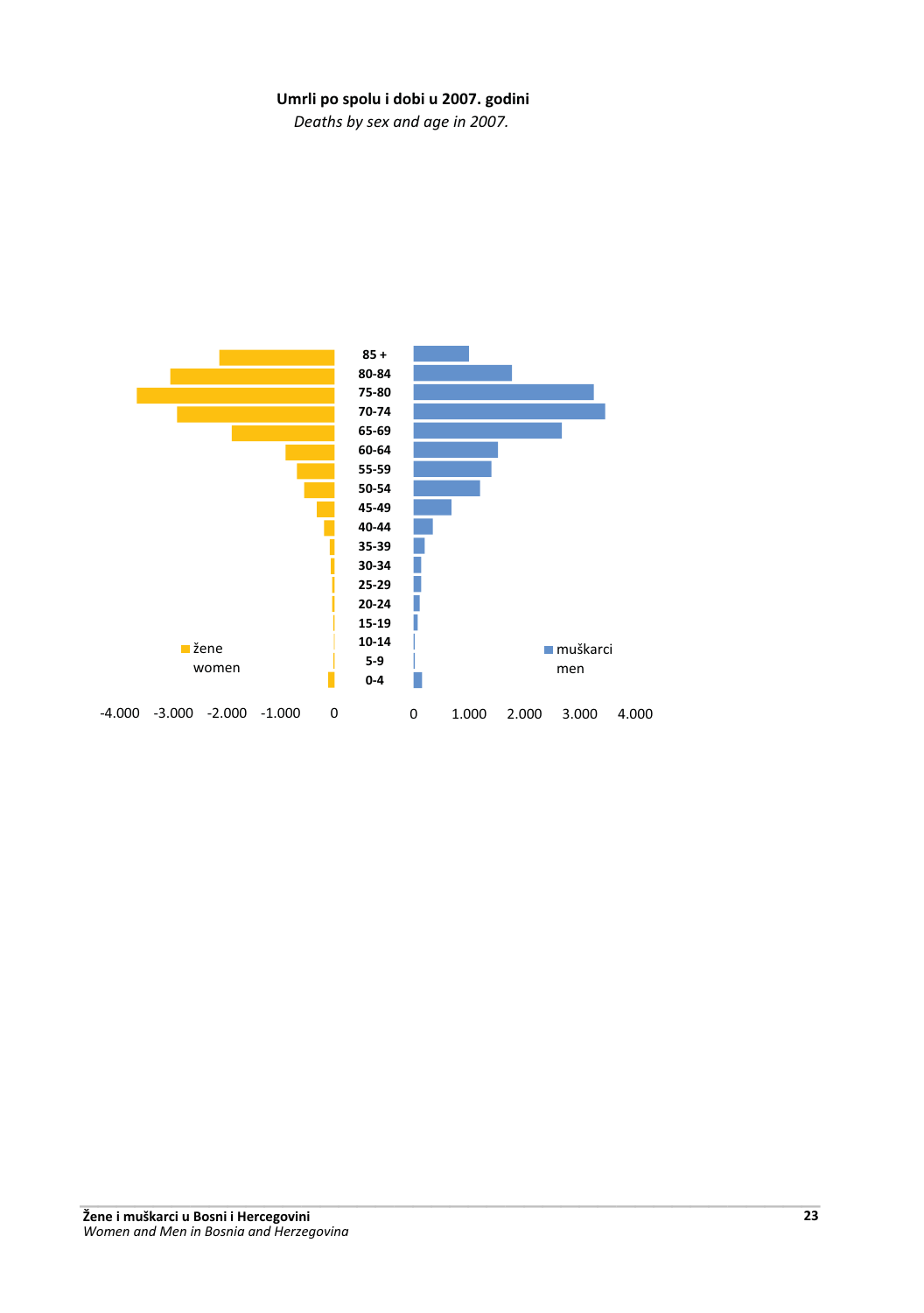#### Nasilne smrti po vrsti i spolu

*Violent deaths by type and sex* 

|       |        | ukupno<br>total | nesretan<br>slučaj<br>accident | samo-<br>ubojstvo<br>suicide | ubojstvo<br>murder | nepoznato<br>unknown |         |
|-------|--------|-----------------|--------------------------------|------------------------------|--------------------|----------------------|---------|
|       |        |                 |                                |                              |                    |                      |         |
|       | svega  | 1.325           | 718                            | 508                          | 99                 | $\mathbf 0$          | all     |
| 2000. | ženski | 322             | 149                            | 153                          | 20                 | $\mathbf 0$          | females |
|       | muški  | 1.003           | 569                            | 355                          | 79                 | $\Omega$             | males   |
|       | svega  | 1.224           | 677                            | 465                          | 82                 | 0                    | all     |
| 2001. | ženski | 283             | 124                            | 130                          | 29                 | 0                    | females |
|       | muški  | 941             | 553                            | 335                          | 53                 | $\mathbf 0$          | males   |
|       |        |                 |                                |                              |                    |                      |         |
|       | svega  | 1.156           | 582                            | 474                          | 90                 | 10                   | all     |
| 2002. | ženski | 268             | 109                            | 131                          | 25                 | 3                    | females |
|       | muški  | 888             | 473                            | 343                          | 65                 | $\overline{7}$       | males   |
|       |        |                 |                                |                              |                    |                      |         |
|       | svega  | 1.169           | 630                            | 458                          | 70                 | 11                   | all     |
| 2003. | ženski | 278             | 110                            | 146                          | 22                 | $\mathbf 0$          | females |
|       | muški  | 891             | 520                            | 312                          | 48                 | 11                   | males   |
|       | svega  | 1.139           | 623                            | 442                          | 67                 | $\overline{7}$       | all     |
| 2004. | ženski | 281             | 137                            | 126                          | 14                 | 4                    | females |
|       | muški  | 858             | 486                            | 316                          | 53                 | 3                    | males   |
|       |        |                 |                                |                              |                    |                      |         |
|       | svega  | 1.177           | 627                            | 467                          | 77                 | 6                    | all     |
| 2005. | ženski | 288             | 131                            | 135                          | 21                 | 1                    | females |
|       | muški  | 889             | 496                            | 332                          | 56                 | 5                    | males   |
|       | svega  | 1.206           | 648                            | 489                          | 61                 | 8                    | all     |
| 2006. | ženski | 292             | 144                            | 128                          | 18                 | 2                    | females |
|       | muški  | 914             | 504                            | 361                          | 43                 | 6                    | males   |
|       |        |                 |                                |                              |                    |                      |         |
|       | svega  | 1.233           | 681                            | 472                          | 73                 | 7                    | all     |
| 2007. | ženski | 302             | 143                            | 133                          | 24                 | 2                    | females |
|       | muški  | 931             | 538                            | 339                          | 49                 | 5                    | males   |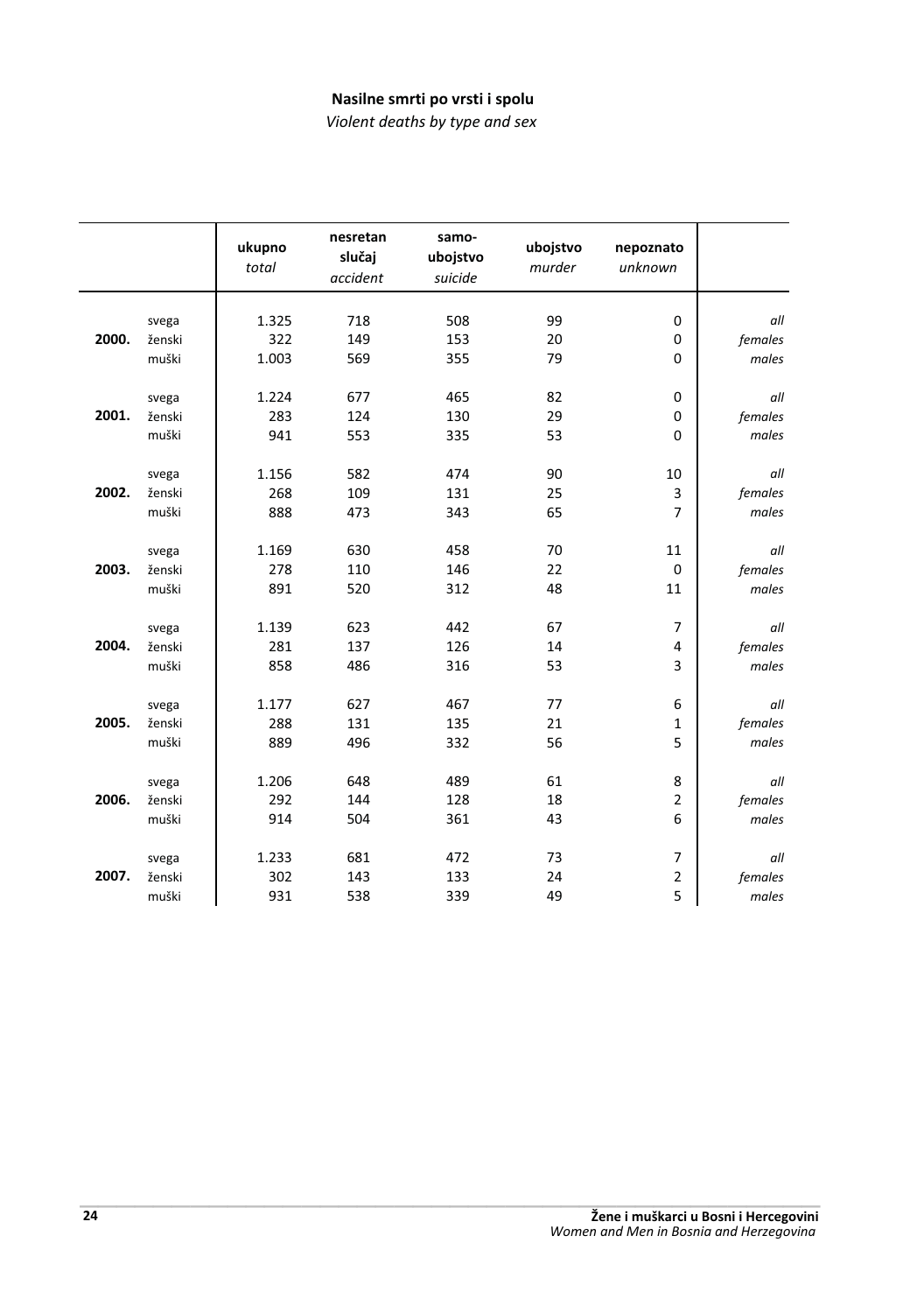

Nasilne smrti po spolu

Nasilne smrti po vrsti i spolu u 2007. godini *Violent deaths by type and sex in 2007.*



**-** *-*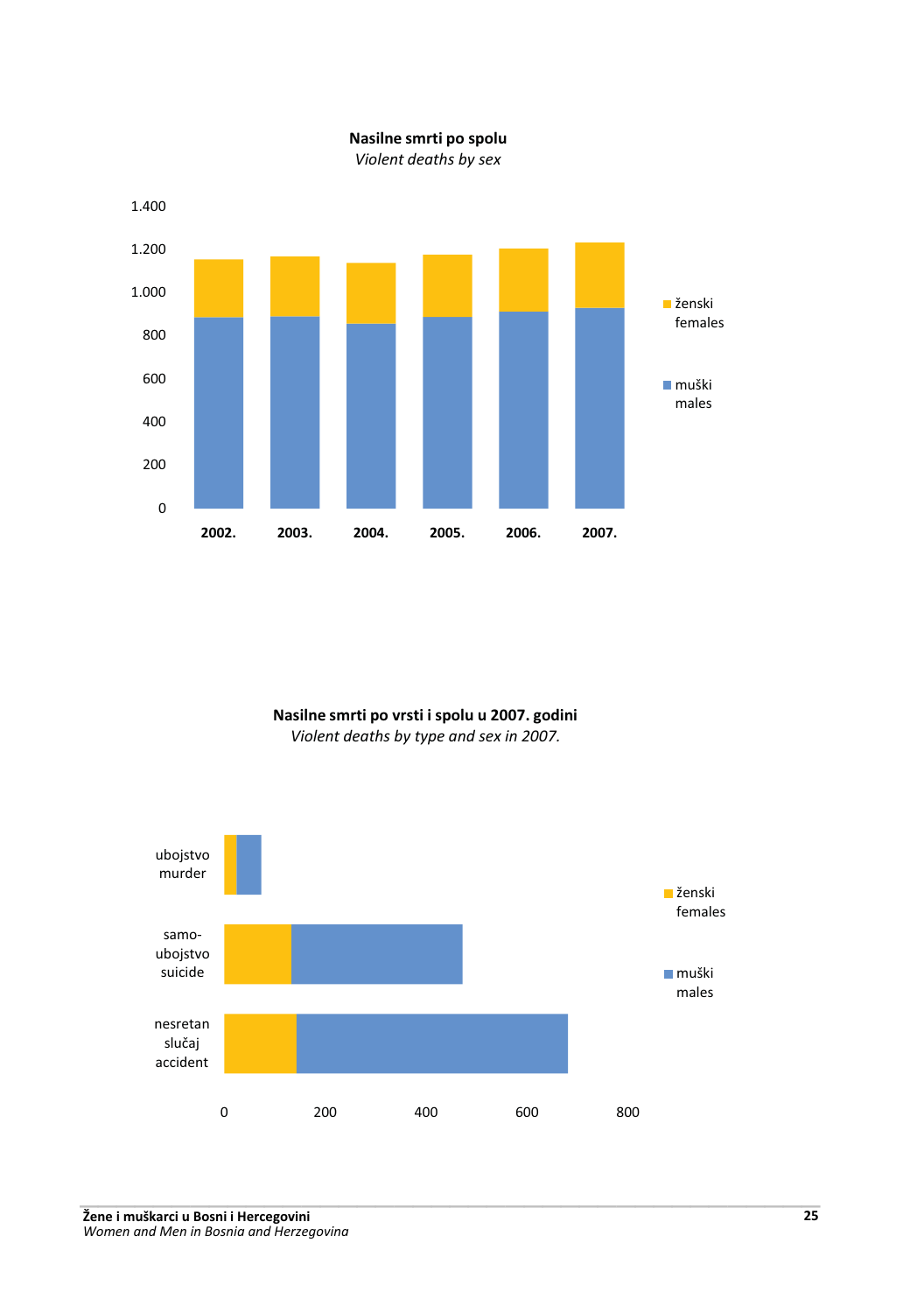| i i vodećim uzrocima smrt | Deaths by sex and main causes of death |
|---------------------------|----------------------------------------|
|                           |                                        |
| Umrli po spolu            |                                        |
|                           |                                        |

|                  | 2000.  | 2001.  | 2002.* | 2003.*                                                          | 2004.      | 2005.  | 2006.  | 2007.  |
|------------------|--------|--------|--------|-----------------------------------------------------------------|------------|--------|--------|--------|
| UKUPNO / TOTAL   | 30.482 | 30.325 | 30.155 | 31.757                                                          | 32.616     | 34.402 | 33.221 | 35.044 |
| ženski / females | 14.424 | 14.123 | 14.508 | 15.167                                                          | 15.836     | 16.384 | 15.913 | 16.890 |
| muški / males    | 16.058 | 16.202 | 15.647 | 16.590                                                          | 16.780     | 18.018 | 17.308 | 18.154 |
|                  |        |        |        | Bolesti cirkulacijskog sustava / Diseases of circulatory system |            |        |        |        |
| svega / all      | 16.283 | 16.328 | 16.007 | 16.990                                                          | 17.700     | 17.915 | 16.967 | 18.516 |
| ženski / females | 8.473  | 8.385  | 8.463  |                                                                 | 9.438      | 9.356  | 9.026  | 9.819  |
| muški / males    | 7.810  | 7.943  | 7.544  | 8.989<br>8.001                                                  | 8.262      | 8.559  | 7.941  | 8.697  |
|                  |        |        |        | Novotvorine / Neoplasms                                         |            |        |        |        |
| svega / all      | 5.122  | 5.347  | 5.288  | 5.771                                                           | 5.709      | 6.255  | 6.252  | 6.713  |
| ženski / females | 1.978  | 2.059  | 2.087  | 2.272                                                           | 2.311      | 2.489  | 2.555  | 2.730  |
| muški/males      | 3.144  | 3.288  | 3.201  | 3.499                                                           | 3.398      | 3.766  | 3.697  | 3.983  |
|                  |        |        |        | Bolesti dišnog sustava / Diseases of respiratory system         |            |        |        |        |
| svega / all      | 805    | 745    | 817    | 876                                                             | 507        | 1.242  | 1.132  | 145    |
| ženski / females | 341    | 311    | 339    | 334                                                             | 356        | 516    | 455    | 481    |
| muški / males    | 464    | 434    | 478    | 542                                                             | 551        | 726    | 677    | 664    |
|                  |        |        |        | Bolesti probavnog trakta / Diseases of digestive system         |            |        |        |        |
| svega / all      | 848    | 827    | 820    | 810                                                             | 839        | 818    | 826    | 924    |
| ženski / females | 330    | 287    | 325    | 311                                                             | 341<br>498 | 327    | 333    | 354    |
| muški / males    | 518    | 540    | 495    | 499                                                             |            | 491    | 493    | 570    |

\*Napomena: u Di <u>ទ្</u> ktu Brčko 2002. godi ne umrlo je 676 osoba, 386 muški 290 ženski **~** kt Brčko nema razvrstane podatke po uzroku smrti  tako da ovaj broj osoba ni je uključen u gornju tabli cu; 2003. godi ne umrla je 771 osoba, 424 muški  **346** ženski **=**

\*Comment: in District Brcko in 2002, 676 persons died, out of which 386 males and 290 females; District Brcko does not have data by the cause of death *\*Comment: in District Brcko in 2002, 676 persons died, out of which 386 males and 290 females; District Brcko does not have data by the cause of death*  and those data are not included in the table above; in 2003. died 771 persons, out of which 424 males and 346 females. *and those data are not included in the table above; in 2003. died 771 persons, out of which 424 males and 346 females.*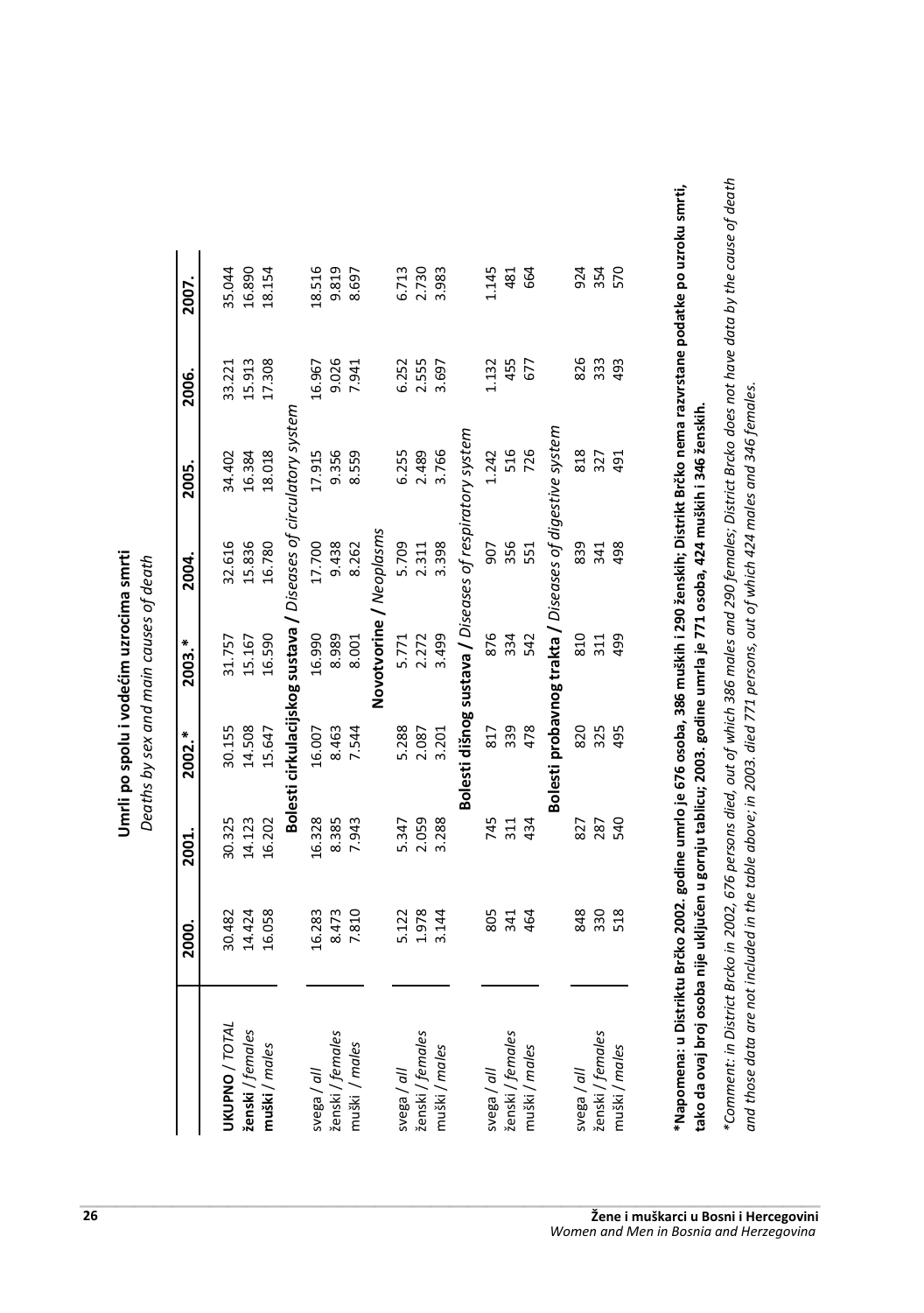**Nastavak** Continued Nastavak *Continued*

|                  | 2000.                   | 2001.                   | 2002.*                  | 2003.*                                                                                        | 2004.                           | 2005.                   | 2006.                   | 2007.                   |
|------------------|-------------------------|-------------------------|-------------------------|-----------------------------------------------------------------------------------------------|---------------------------------|-------------------------|-------------------------|-------------------------|
|                  |                         |                         |                         |                                                                                               |                                 |                         |                         |                         |
|                  |                         |                         |                         | Simptomi, znakovi i nedovoljno definirana stanja / Symptoms, signs and ill-defined conditions |                                 |                         |                         |                         |
| wega/all         |                         |                         | 2.983                   | 3.166                                                                                         |                                 | 2.394                   |                         |                         |
| ženski / females | 2.860<br>1.376<br>1.484 | 3.031<br>1.394<br>1.637 | 1.448                   | 1.554                                                                                         | 2.723<br>1.324                  | 1.082                   | 2.744<br>1.217<br>1.527 | 2.219<br>1.076<br>1.143 |
| muški / males    |                         |                         | 1.535                   | 1.612                                                                                         | 1.399                           | 1.312                   |                         |                         |
|                  |                         |                         | Povrede i               |                                                                                               | trovanja / Injuries and intoxio | cations                 |                         |                         |
| svega / all      | 1.091                   | 1.017                   | 984                     | 950                                                                                           | 920                             |                         | L017                    | 1.030                   |
| ženski / females | 279                     | 249                     | 233                     | 244                                                                                           | 229                             | 952<br>234              | 242<br>775              | 264                     |
| muški / males    | 812                     | 768                     | 751                     | 706                                                                                           | 691                             | 718                     |                         | 766                     |
|                  |                         |                         |                         | Ostalo / Other                                                                                |                                 |                         |                         |                         |
| wega/all         |                         |                         |                         | 3.194                                                                                         |                                 |                         |                         |                         |
| ženski / females | 3.473<br>1.647<br>1.826 | 3.030<br>1.438<br>1.592 | 3.256<br>1.613<br>1.643 | 1.463                                                                                         | 3.818<br>1.837                  | 4.826<br>2.380<br>2.446 | 4.283<br>2.085<br>2.198 | 4.497<br>2.166<br>2.331 |
| muški/males      |                         |                         |                         | 1.731                                                                                         | 1.981                           |                         |                         |                         |
|                  |                         |                         |                         |                                                                                               |                                 |                         |                         |                         |

\*Napomena: u Di <u>ទ្រ</u> **%
\$** ko 2002. godi ne umrlo je 676 osoba, 386 muški 290 ženski ة<br>غ kt Brčko nema razvrstane podatke po uzroku smrti  tako da ovaj broj osoba ni je uključen u gornju tabli cu; 2003. godi ne umrla je 771 osoba, 424 muški  **346** ženski **=**

\*Comment: in District Brcko in 2002, 676 persons died, out of which 386 males and 290 females; District Brcko does not have data by the cause of death *\*Comment: in District Brcko in 2002, 676 persons died, out of which 386 males and 290 females; District Brcko does not have data by the cause of death*  and those data are not included in the table above; in 2003. died 771 persons, out of which 424 males and 346 females. *and those data are not included in the table above; in 2003. died 771 persons, out of which 424 males and 346 females.*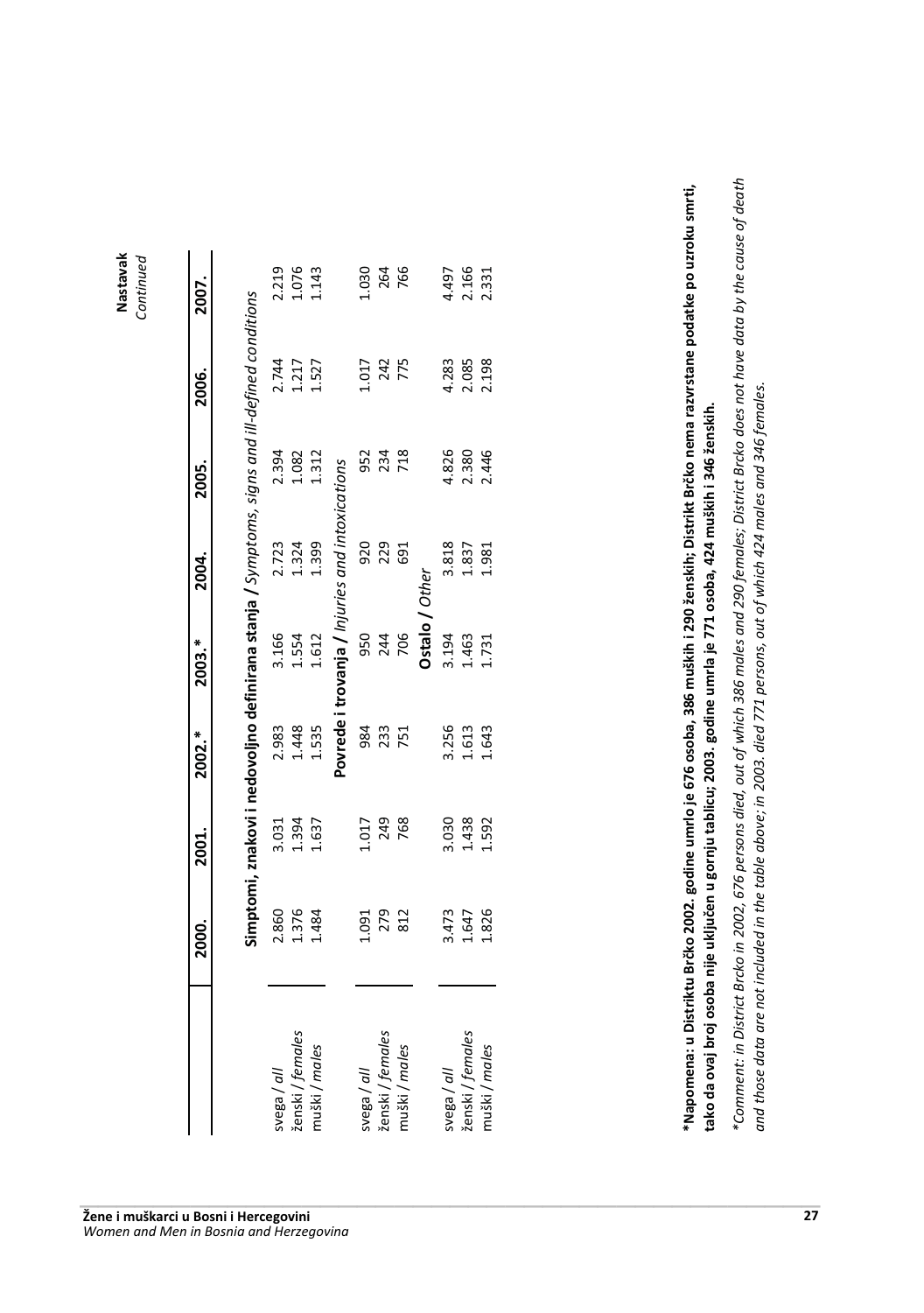#### Umrli po spolu i vodećim uzrocima smrti u 2007. godini

*Deaths by sex and main cause of deaths in 2007.*



| 100-199        | Bolesti cirkulacijskog sustava / Diseases of circulatory system                               |
|----------------|-----------------------------------------------------------------------------------------------|
| COO-D48        | <b>Novotvorine</b> / Neoplasms                                                                |
| <b>JOO-J99</b> | Bolesti dišnog sustava / Diseases of respiratory system                                       |
| <b>KOO-K93</b> | Bolesti probavnog trakta / Diseases of digestive system                                       |
| <b>ROO-R99</b> | Simptomi, znakovi i nedovoljno definirana stanja / Symptoms, signs and ill-defined conditions |
| <b>SOO-T98</b> | Povrede i trovanja / Injuries and intoxications                                               |
|                |                                                                                               |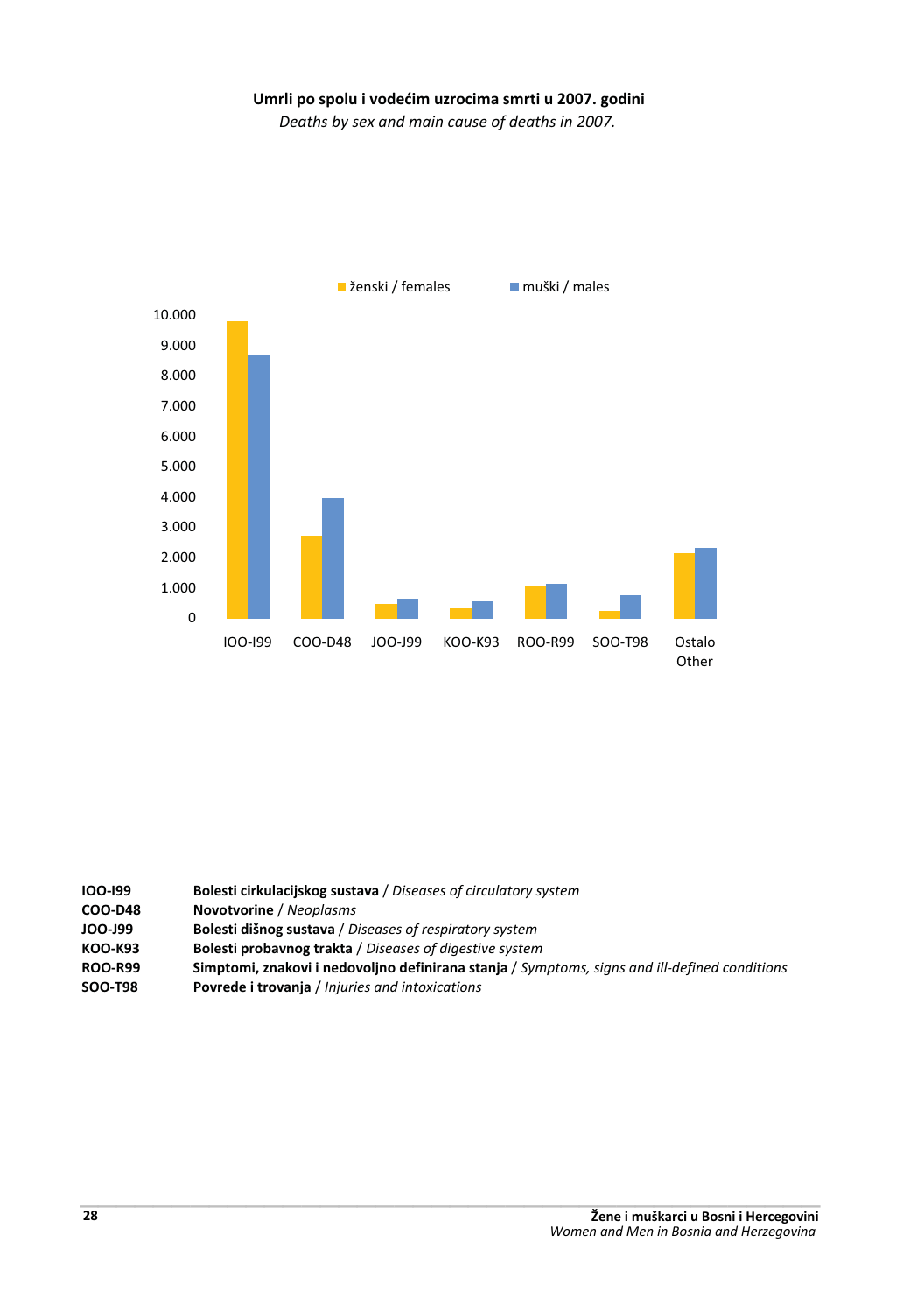Sklopljeni **brakovi** po dobi **#** *Marriages by bride´s age*

Dob mlade *Bride´s age*

**Dob mlade**<br>Bride's age

|                                              | Jkupno<br>Total                                          | $i$ spod 15<br>$i$ nder 15 | $15 - 19$                                          | $20 - 24$                                 | $25 - 29$                                                   | $30 - 34$                                 | $35 - 39$ | 40 - 49                          | 50 i više<br>50 and more                  | nepoznato<br>unknown |
|----------------------------------------------|----------------------------------------------------------|----------------------------|----------------------------------------------------|-------------------------------------------|-------------------------------------------------------------|-------------------------------------------|-----------|----------------------------------|-------------------------------------------|----------------------|
|                                              |                                                          |                            |                                                    |                                           |                                                             | 1.983                                     |           |                                  |                                           | $\overline{4}$       |
|                                              |                                                          |                            |                                                    |                                           |                                                             |                                           |           | 96 1<br>96 1<br>960              |                                           | 20                   |
|                                              |                                                          |                            |                                                    |                                           |                                                             |                                           |           |                                  |                                           | 5S                   |
| 2000.<br>2001.<br>2003. 2004.<br>2005. 2006. | 21.897<br>20.302<br>20.733<br>20.733<br>21.501<br>21.501 |                            | 3.748<br>3.571<br>3.465<br>3.349<br>3.147<br>3.165 | 8.925<br>8.316<br>8.541<br>8.745<br>8.745 | 4.704<br>4.211<br>4.539<br>4.587<br>5.477<br>5.477<br>5.247 | 1.800<br>1.899<br>1.865<br>2.076<br>2.455 |           |                                  | 5<br>5 5 7 8 9 9 9 9 9<br>5 7 9 9 9 9 9 9 | 25                   |
|                                              |                                                          |                            |                                                    |                                           |                                                             |                                           |           | 960<br>1386<br>956<br>967<br>968 |                                           |                      |
|                                              |                                                          |                            |                                                    |                                           |                                                             |                                           |           |                                  |                                           | <u>প্ৰ প্ৰ</u>       |
|                                              |                                                          |                            |                                                    |                                           |                                                             |                                           |           |                                  |                                           | ್ಲಿ                  |
|                                              |                                                          |                            |                                                    |                                           |                                                             |                                           |           |                                  |                                           | $\mathbf{5}$         |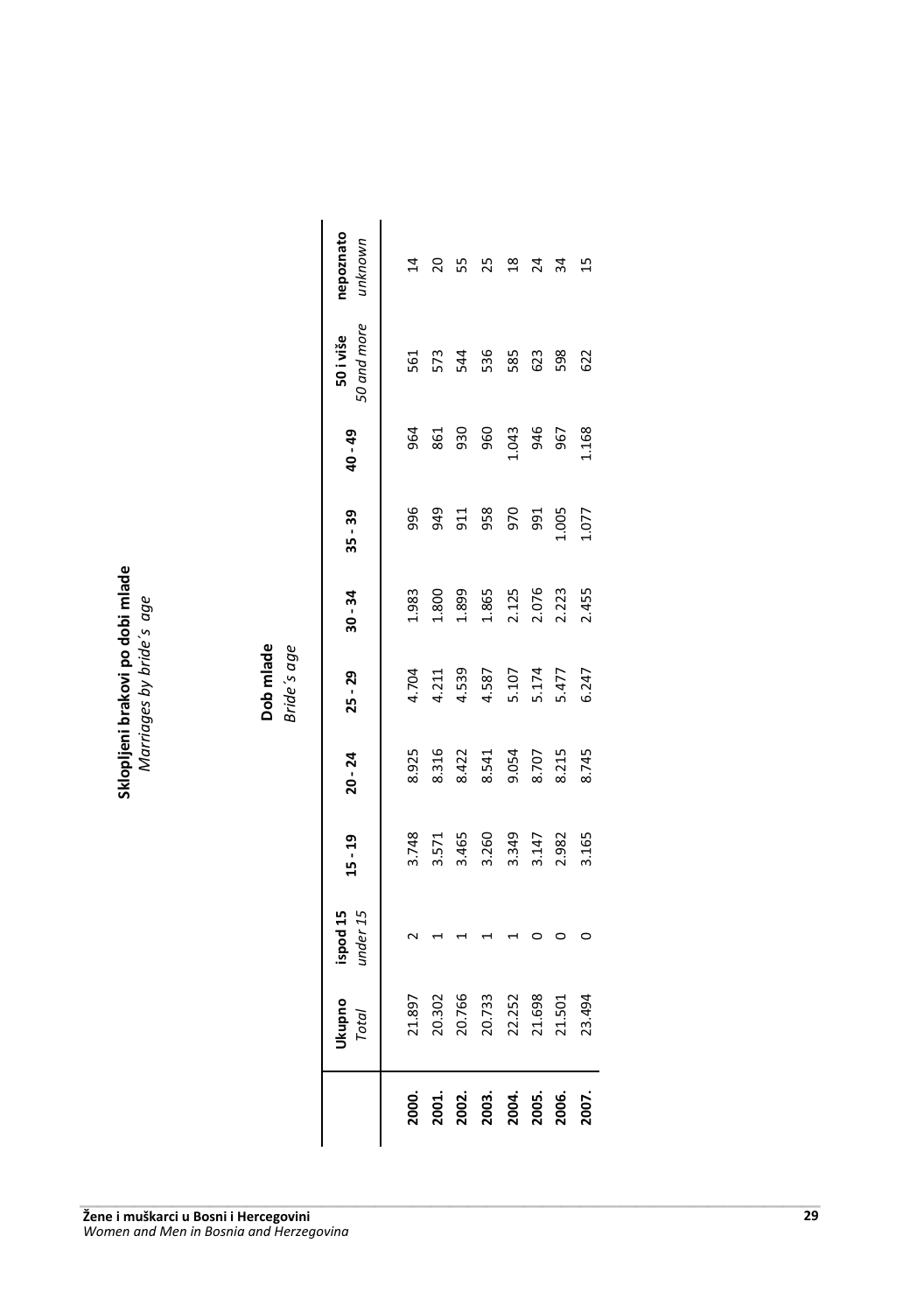mladoženje Marriages by groom's age *Marriages by groom´s age* po dobi **brakovi** Sklopljeni

**Dob mladoženje**<br>Groom´s age Dob mladoženje

*Groom´s age*

|                         | Jkupno<br>Total                                | ispod 15<br><i>under</i> 15 | $15 - 19$ | $20 - 24$                                  | $25 - 29$                        | $30 - 34$      | $35 - 39$ | 40 - 49        | 0 and more<br>50 i više                                         | otenzodal<br>unknown |
|-------------------------|------------------------------------------------|-----------------------------|-----------|--------------------------------------------|----------------------------------|----------------|-----------|----------------|-----------------------------------------------------------------|----------------------|
|                         |                                                |                             |           |                                            |                                  |                |           |                |                                                                 |                      |
| .<br>200                |                                                |                             | 284       | 5.238                                      | 7.165                            | 3.877          | 1.958     | 1.389          | 981                                                             |                      |
| $^{100}$                | 21.897<br>20.302                               |                             | 277       | 5.877                                      | 5.704                            | 3.361          | 1.741     | .399           | 935                                                             |                      |
|                         |                                                |                             | 283       |                                            |                                  | 3.535          | 1.822     | 1.329          | 989                                                             |                      |
|                         |                                                |                             | 275       |                                            |                                  |                | 1.778     |                | 947                                                             |                      |
|                         |                                                |                             | 303       |                                            |                                  | 3.446<br>3.834 | 1.863     | 1.463<br>1.577 |                                                                 |                      |
| 2002.<br>2003.<br>2005. |                                                |                             | 280       |                                            | 6.944<br>7.111<br>7.586<br>7.569 | 3.816          | 1.772     | 1.520          |                                                                 |                      |
| 2006.                   | 20.766<br>20.733<br>21.598<br>21.501<br>21.501 |                             | 338       | 5.848<br>5.6942<br>5.716<br>5.654<br>5.654 |                                  | 3.944<br>4.445 | 1.806     | 1.531<br>1.643 | $\begin{array}{c} 1.000 \\ 1.003 \\ 1.052 \\ 1.109 \end{array}$ |                      |
| 2007.                   | 23.494                                         |                             | 293       |                                            | 8.425                            |                | 1.918     |                |                                                                 |                      |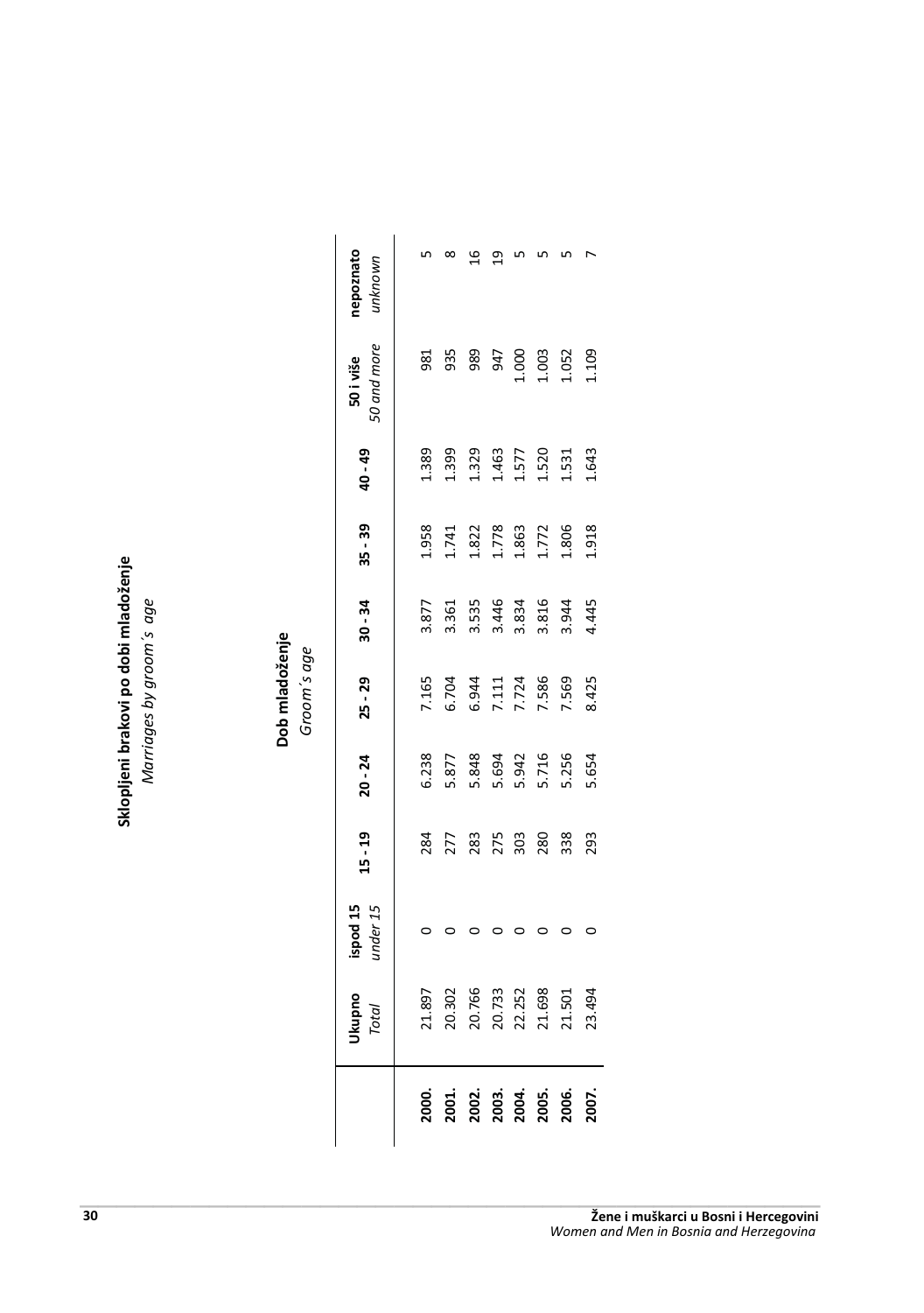#### Prosječna dob mlade/mladoženje pri zaključenju prvog braka

*Average age of bride/groom at the time getting first married*

|       | Mlada<br><b>Bride</b> | Mladoženja<br>Groom |
|-------|-----------------------|---------------------|
| 2000. | 24,2                  | 27,8                |
| 2001. | 24,2                  | 27,8                |
| 2002. | 24,3                  | 27,8                |
| 2003. | 24,6                  | 28,1                |
| 2004. | 24,5                  | 28,0                |
| 2005. | 24,6                  | 28,1                |
| 2006. | 24,9                  | 28,3                |
| 2007. | 24.9                  | 28,3                |

Prosječna starost mlade/mladoženje pri zaključenju prvog braka *Average age of bride/groom at time getting first married*

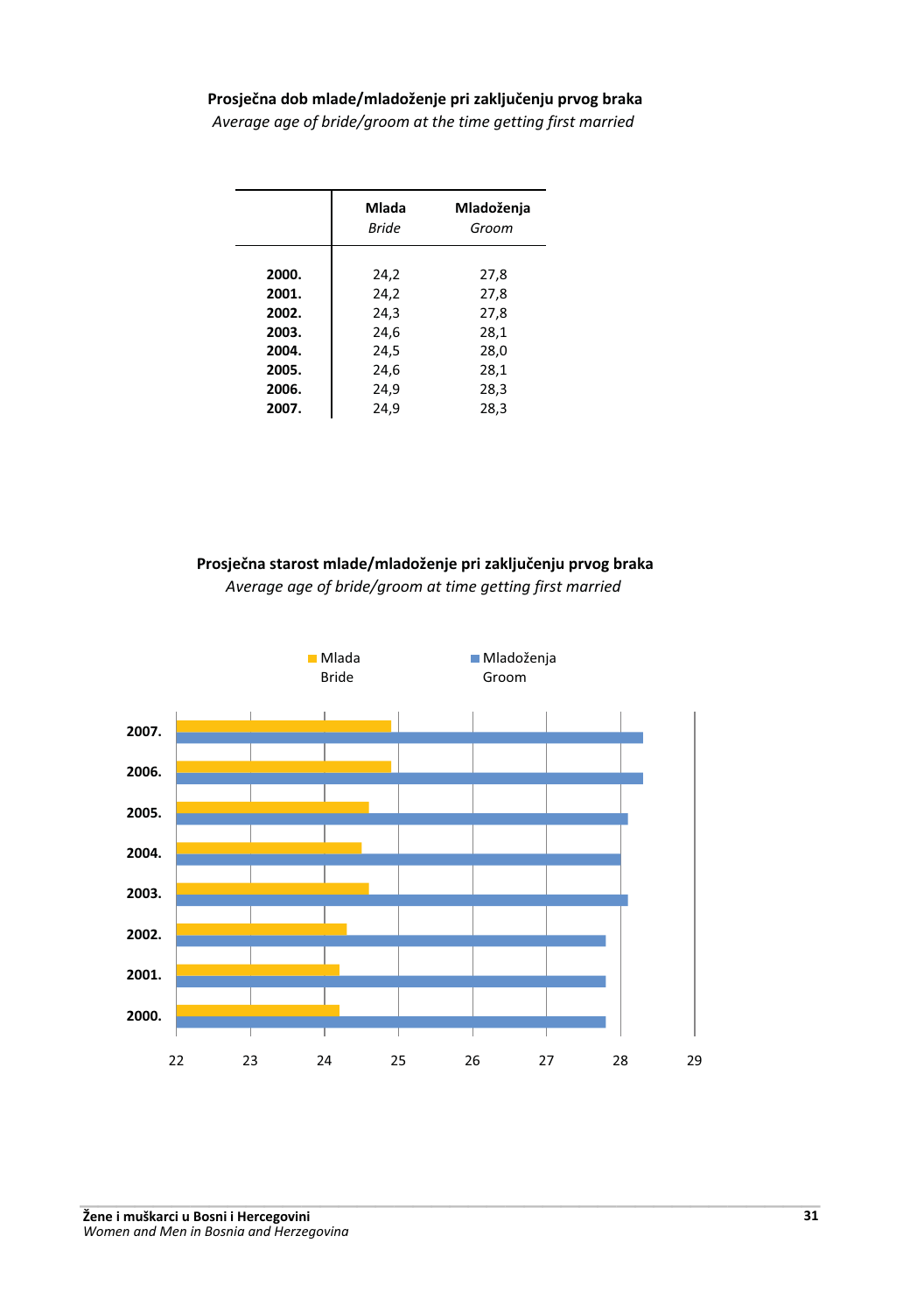**%%** Divorces by wife's age *Divorces by wife´s age* po dobi **brakovi** Razvedeni

Dob supruge *Wife´s age*

|                                           | Ukupno<br>Total                                                                      | ispod 15<br>under 15 | $15 - 19$      | $20 - 24$                | $25 - 29$                | $30 - 34$         | $35 - 39$                                                                                                                                                                                                                                                                          | 40 - 49                              | 50 and more<br>50 i više | nepoznato<br>unknown |
|-------------------------------------------|--------------------------------------------------------------------------------------|----------------------|----------------|--------------------------|--------------------------|-------------------|------------------------------------------------------------------------------------------------------------------------------------------------------------------------------------------------------------------------------------------------------------------------------------|--------------------------------------|--------------------------|----------------------|
|                                           |                                                                                      |                      |                |                          |                          |                   |                                                                                                                                                                                                                                                                                    |                                      |                          |                      |
|                                           |                                                                                      |                      | 24             | 245                      | 357                      |                   | 312                                                                                                                                                                                                                                                                                |                                      |                          | 4                    |
|                                           |                                                                                      |                      |                |                          |                          | 321<br>372<br>377 |                                                                                                                                                                                                                                                                                    |                                      | 21<br>245<br>290         | $\overline{4}$       |
|                                           |                                                                                      |                      |                |                          |                          |                   |                                                                                                                                                                                                                                                                                    |                                      |                          |                      |
| 2000.<br>2002.<br>2003.<br>2005.<br>2006. | $1.929$<br>$2.126$<br>$2.311$<br>$1.918$<br>$1.523$<br>$1.659$<br>$1.659$<br>$1.826$ |                      | 26<br>31<br>32 | 280<br>319<br>280<br>237 | 397<br>442<br>362<br>376 | 325<br>262<br>277 | $\begin{array}{c} 0.93 & 0.73 & 0.73 & 0.73 \\ 0.73 & 0.73 & 0.73 & 0.73 \\ 0.73 & 0.73 & 0.73 & 0.73 \\ 0.73 & 0.73 & 0.73 & 0.73 \\ 0.73 & 0.73 & 0.73 & 0.73 \\ 0.73 & 0.73 & 0.73 & 0.73 \\ 0.73 & 0.73 & 0.73 & 0.73 \\ 0.73 & 0.73 & 0.73 & 0.73 \\ 0.73 & 0.73 & 0.73 & 0.$ | 4 4 8 9 8 9 9 7 9<br>4 8 9 8 9 8 7 9 | 229<br>165<br>241<br>273 |                      |
|                                           |                                                                                      |                      | $\overline{c}$ |                          |                          |                   |                                                                                                                                                                                                                                                                                    |                                      |                          |                      |
|                                           |                                                                                      |                      | $\overline{a}$ |                          |                          |                   |                                                                                                                                                                                                                                                                                    |                                      |                          |                      |
|                                           |                                                                                      |                      | 23             | 23<br>245                | 298                      | 280               |                                                                                                                                                                                                                                                                                    |                                      |                          |                      |
| 2007.                                     |                                                                                      |                      | 20             |                          | 361                      | 331               |                                                                                                                                                                                                                                                                                    |                                      |                          |                      |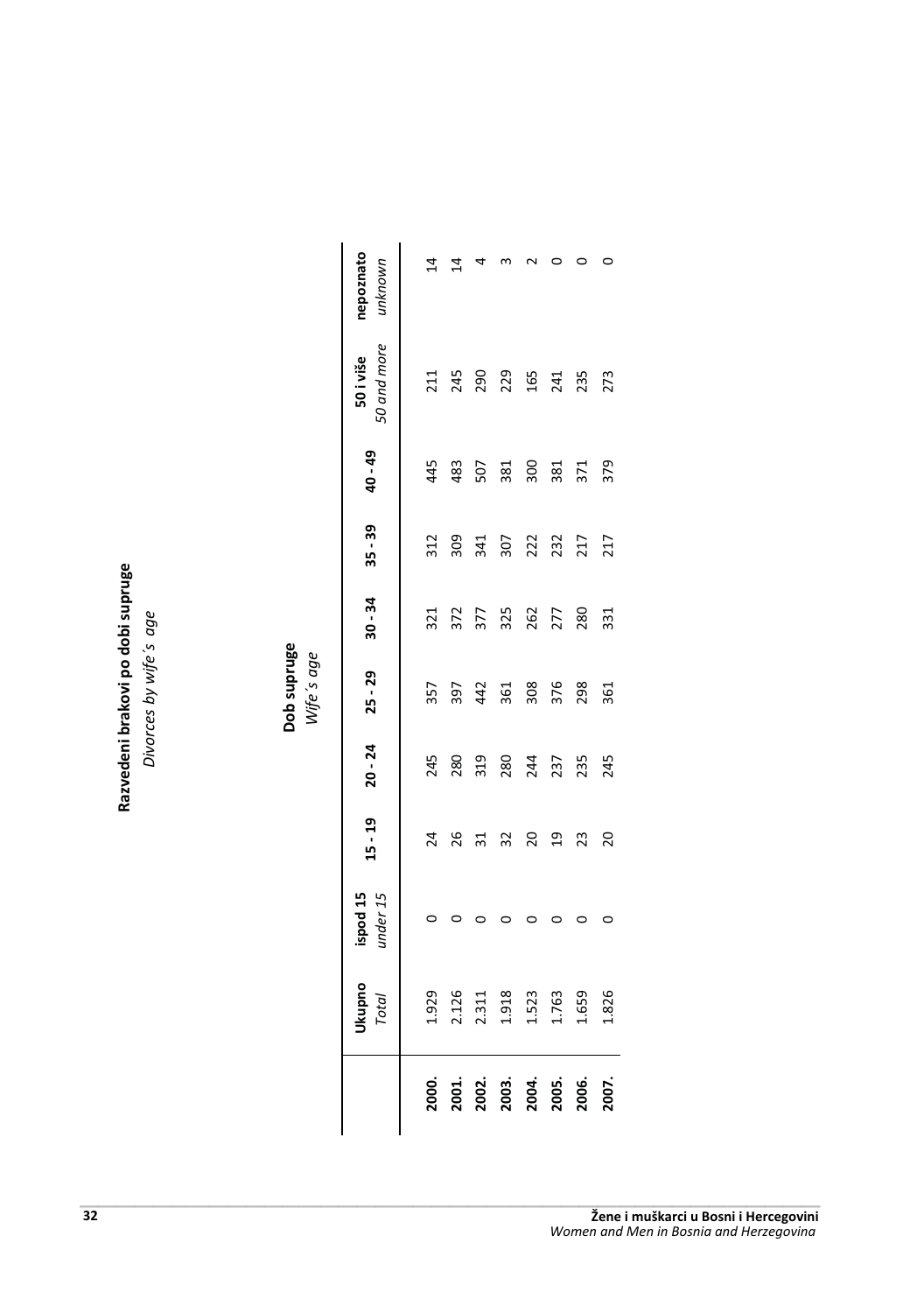| יים 1°                                      | age                                  |
|---------------------------------------------|--------------------------------------|
| t.                                          | Ì,                                   |
| ao<br>8<br>$\frac{8}{1}$<br>akov<br>azveder | $\ddot{\cdot}$<br>ivorces by husband |

|                |                                  |                      |           |           | Husband's age<br>Dob supruga |           |                                           |         |                          |                      |
|----------------|----------------------------------|----------------------|-----------|-----------|------------------------------|-----------|-------------------------------------------|---------|--------------------------|----------------------|
|                | <b>Ukupno</b><br><b>Total</b>    | under 15<br>ispod 15 | $15 - 19$ | $20 - 24$ | $25 - 29$                    | $30 - 34$ | $35 - 39$                                 | 40 - 49 | 50 and more<br>50 i više | nepoznato<br>unknown |
| 2000.          | 1.929                            |                      |           | 115       | 264                          | 355       | 364                                       | 488     | 325                      | $\overline{4}$       |
| 2001.          | 2.126                            |                      |           | 111       | 314                          | 396       | 379                                       | 543     | 365                      | ≅                    |
| 2002.          |                                  |                      |           | 119       | 376                          | 413       | 390                                       | 610     | 395                      |                      |
| 2003.          | 2.311<br>1.918<br>1.523<br>1.763 |                      |           | 112       | 338                          | 337       |                                           | 507     | 307                      |                      |
| 2004.          |                                  |                      |           | 93        | 254                          | 292       | $\begin{array}{c} 311 \\ 290 \end{array}$ | 367     | 225                      |                      |
| 2005.<br>2006. |                                  |                      |           | 111       | 265                          | 303       | 310                                       | 435     | 338                      |                      |
|                | 1.659<br>1.826                   |                      |           | 92        | 246                          | 285       | 259                                       | 438     | 335                      |                      |
| 2007.          |                                  |                      |           | 50        | 283                          | 316       | 316                                       | 42      | 366                      |                      |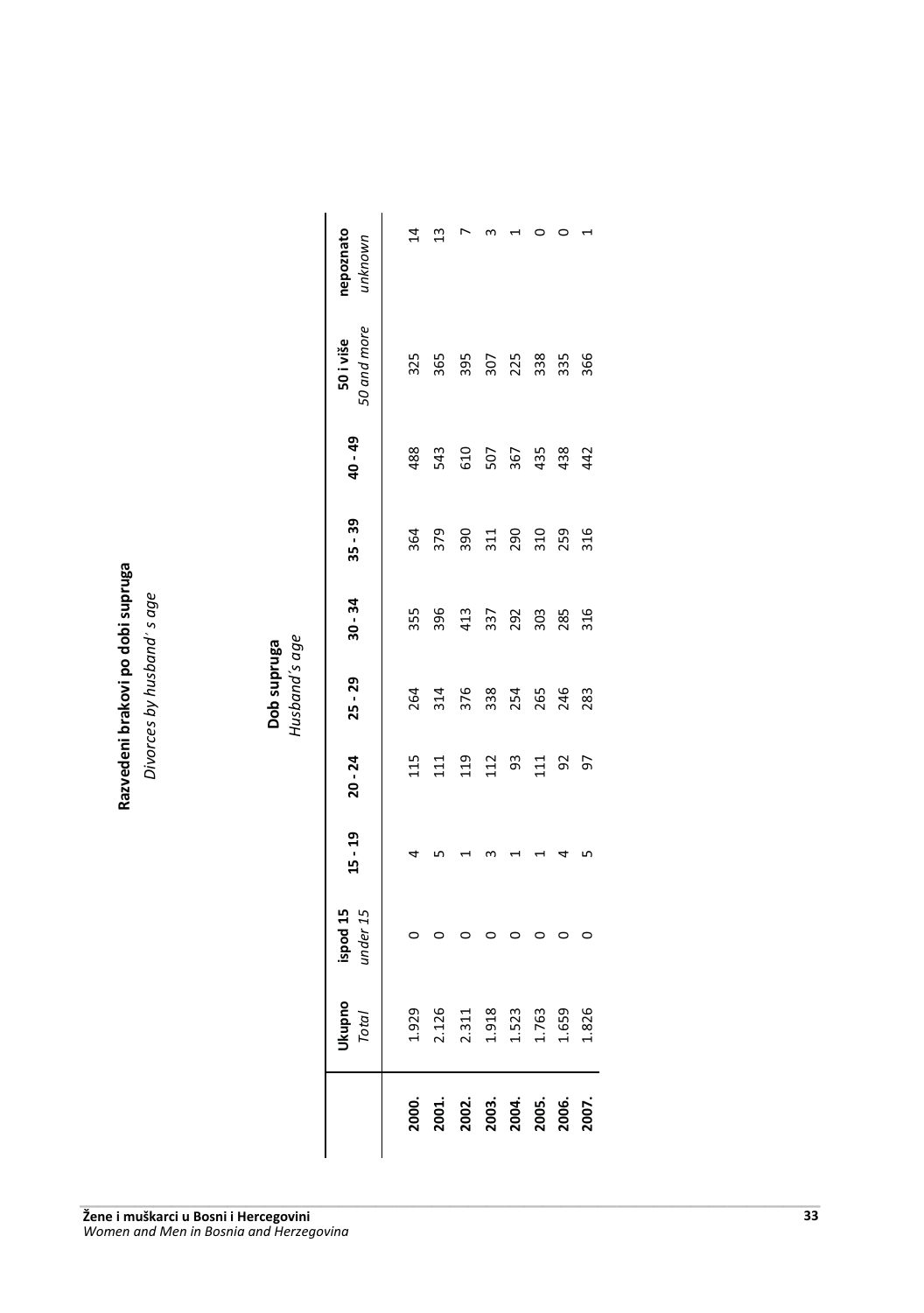#### Sklopljeni brakovi po dobi mlade i mladoženje u 2007. godini

*Marriages by age of bride and groom in 2007.*



#### Razvedeni brakovi po dobi supruge i supruga u 2007. godini *Divorces by age of wife and husband in 2007.*

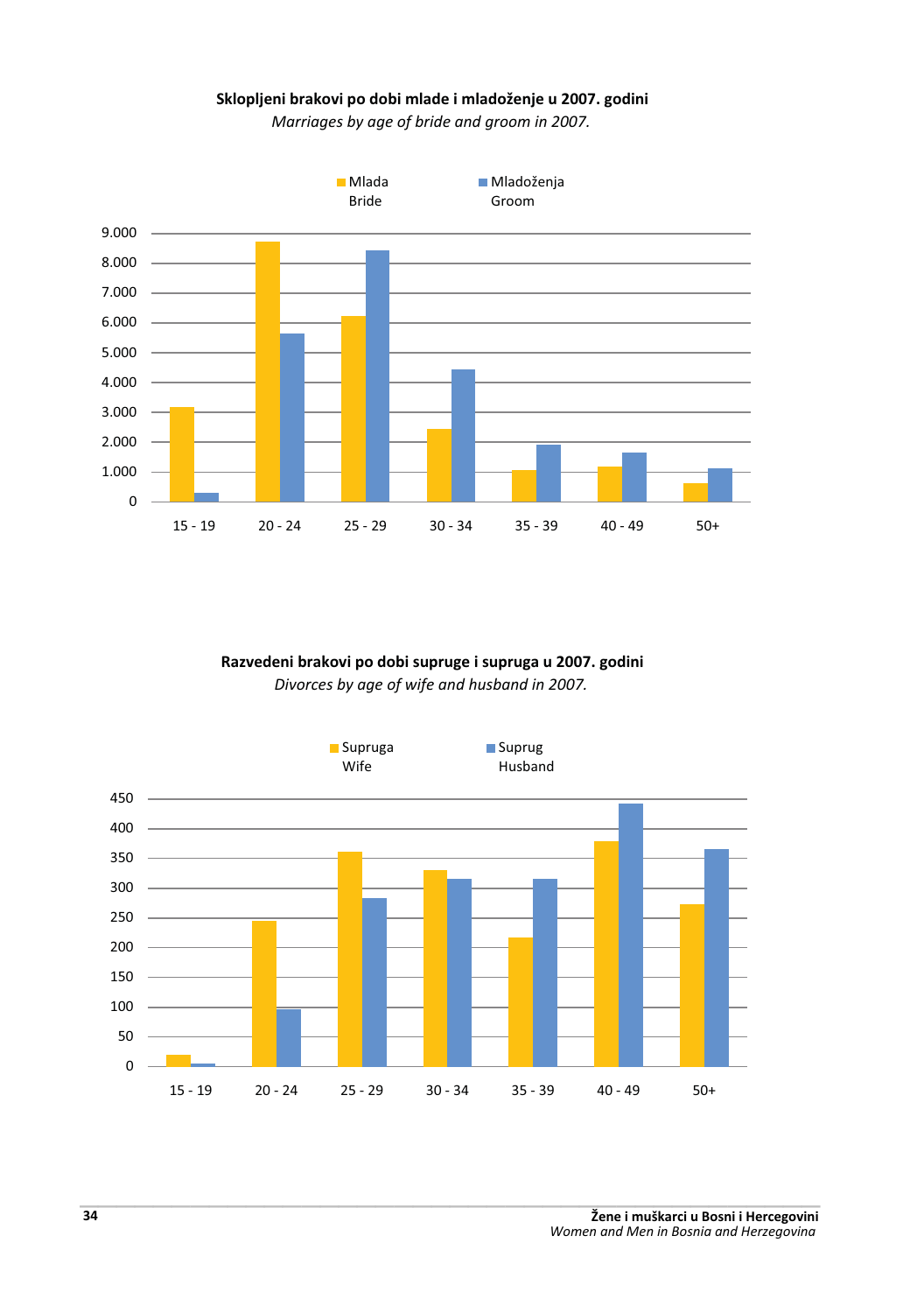#### Razvedeni brakovi po odluci o dodjeli i izdržavanju djece

*Divorces by dependent children are assigned to*

|                                                           | 2000.                    | 2001.          | 2002.          | 2003.        | 2004.          | 2005.          | 2006.          | 2007.          |
|-----------------------------------------------------------|--------------------------|----------------|----------------|--------------|----------------|----------------|----------------|----------------|
| Ukupno<br>Total                                           | 1.929                    | 2.126          | 2.272          | 1.879        | 1.494          | 1.687          | 1.459          | 1.619          |
| Nema izdržavane<br>djece<br>Without supported<br>children | 820                      | 972            | 1.083          | 902          | 756            | 917            | 850            | 947            |
| Ženi<br>To wife                                           | 820                      | 894            | 890            | 738          | 554            | 590            | 460            | 522            |
| Mužu<br>To husband                                        | 233                      | 207            | 250            | 200          | 154            | 129            | 117            | 127            |
| Ženi i mužu<br>To wife and husband                        | 52                       | 47             | 45             | 31           | 26             | 30             | 22             | 17             |
| Drugim osobama<br>To other persons                        | $\overline{\phantom{a}}$ | $\overline{2}$ | $\mathbf 1$    |              | $\mathbf{1}$   | $\mathbf{1}$   | $\overline{2}$ | $\overline{2}$ |
| <b>Ustanovi</b><br>To institution                         | $\mathbf{1}$             | $\overline{4}$ | $\overline{2}$ | $\mathbf{1}$ | $\mathbf{1}$   | $\overline{2}$ | $\overline{2}$ |                |
| Ostale kombinacije<br>Other combinations                  | 3                        |                | $\mathbf{1}$   | $\mathbf{1}$ | $\overline{2}$ | $\mathbf{1}$   | 3              | $\overline{2}$ |
| Nepoznato<br>Unknown                                      |                          |                |                | 6            |                | 17             | 3              | $\overline{2}$ |

 $*$ Distrikt Brčko nema podjelu razvedenih brakova prema odluci o dodjeli i izdržavanju djece, tako da podaci o Distriktu Brčko nisu uključeni u ovu tablicu.

*\*District Brcko does not have data on divorces by dependent children are assigned to, so the data on District Brcko*  are not included in this table.<br>
-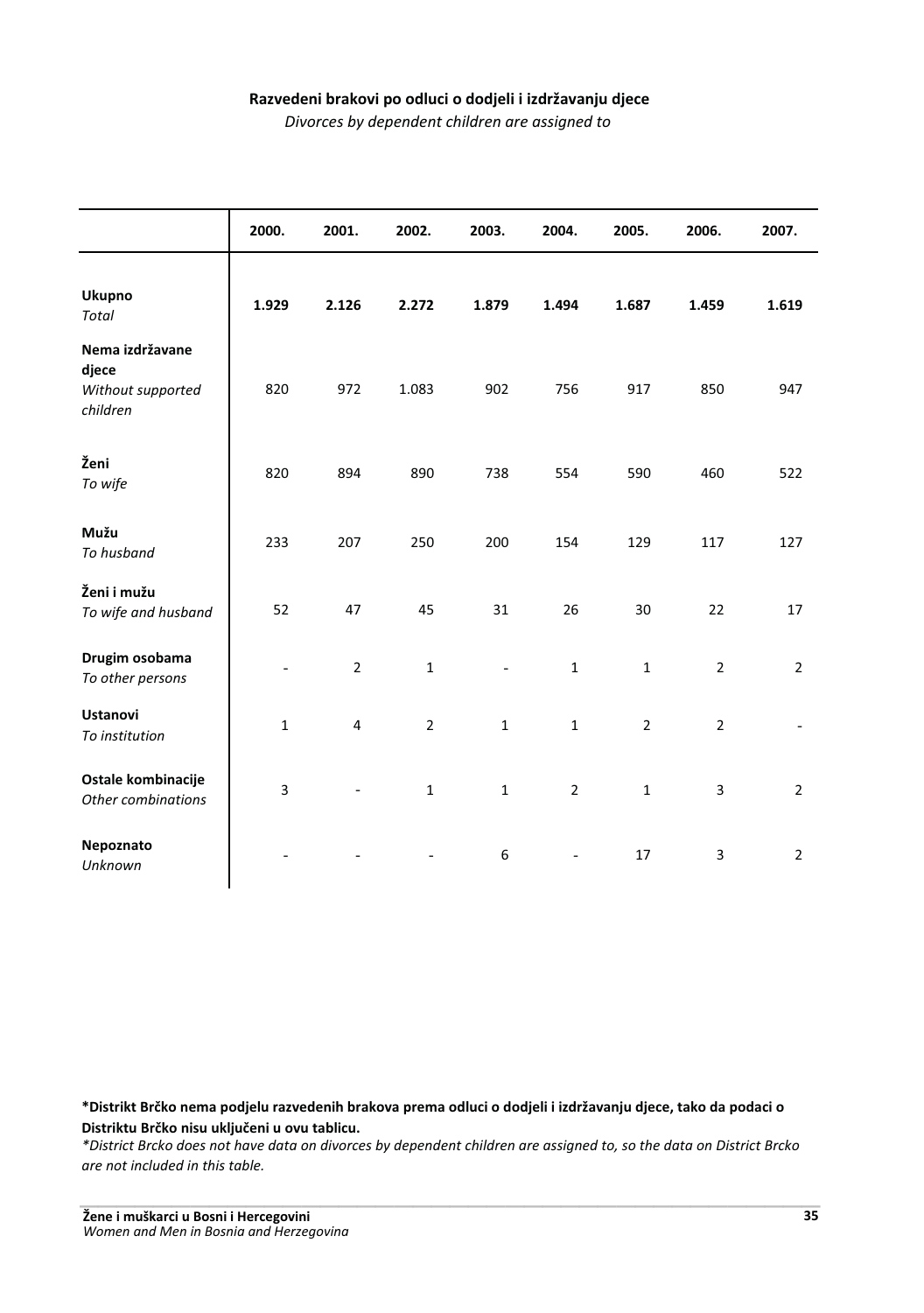#### Djeca u predškolskim ustanovama

*Children in pre-school institutions*

|                                  | <b>Ukupno</b><br>Total | <b>Djevojčice</b><br>Girls | <b>Dječaci</b><br>Boys  |
|----------------------------------|------------------------|----------------------------|-------------------------|
| 2001/02.                         | 15.004<br>11.692       | 7.131<br>4.021             | 7.873                   |
| 2002/03.<br>2003/04.<br>2004/05. | 13.548<br>13.135       | 6.401<br>6.238             | 7.671<br>7.147<br>6.897 |
| 2005/06.                         | 12.989                 | 6.112                      | 6.877                   |
| 2006/07.<br>2007/08.             | 13.384<br>14.517       | 6.299<br>6.956             | 7.085<br>7.561          |

#### Djeca u predškolskim ustanovama *Children in pre-school institutions*

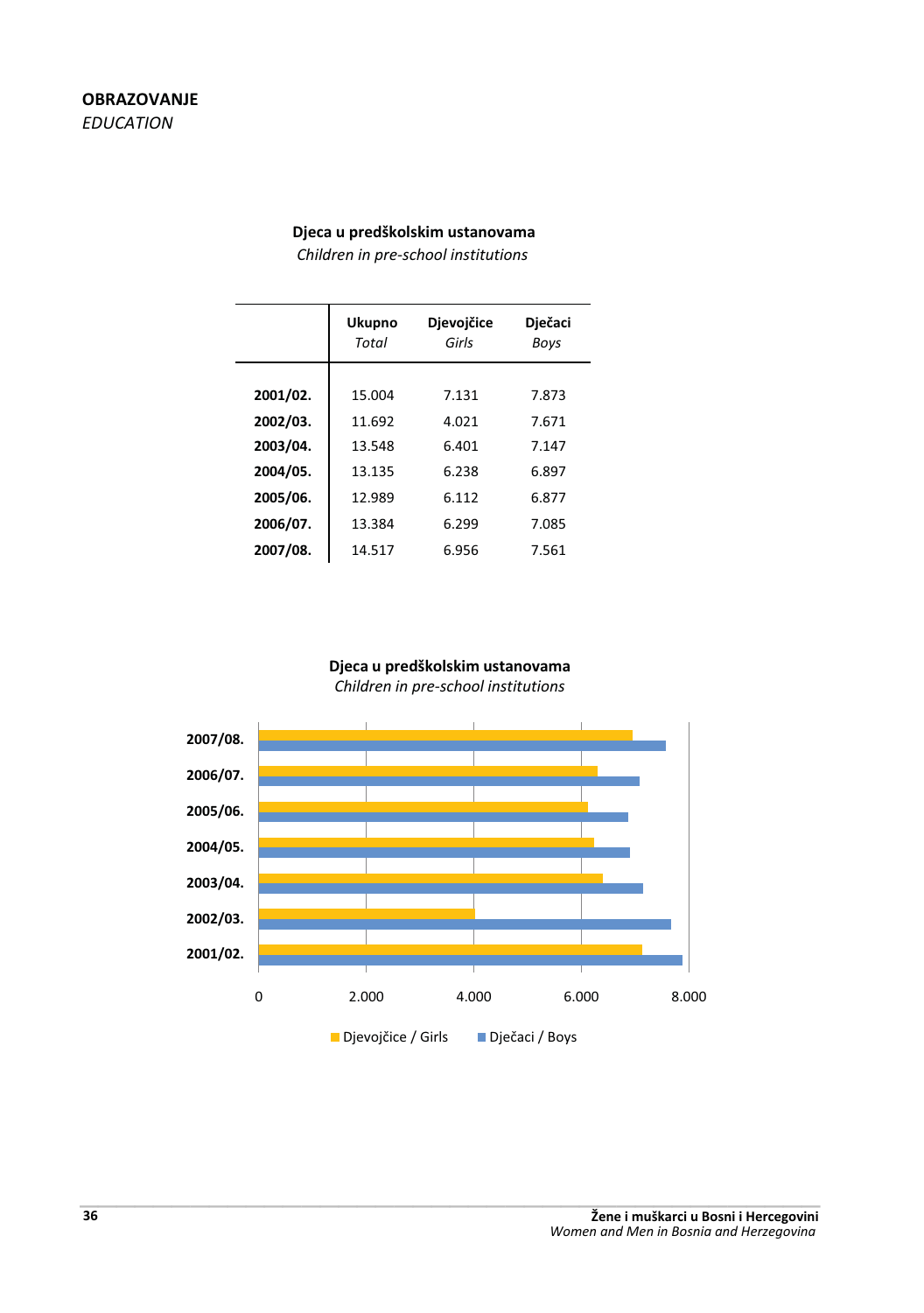#### Učenici osnovnih škola - kraj školske godine

*Pupils in elementary schools - end of school year*

|          | <b>Ukupno</b> | Učenice          | Učenici        |
|----------|---------------|------------------|----------------|
|          | Total         | Female<br>pupils | Male<br>pupils |
|          |               |                  |                |
| 2000/01. | 369.709       | 179.854          | 189.855        |
| 2001/02. | 364.481       | 177.285          | 187.196        |
| 2002/03. | 360.959       | 175.988          | 184.971        |
| 2003/04. | 374.915       | 182.236          | 192.679        |
| 2004/05. | 380.686       | 184.872          | 195.814        |
| 2005/06. | 374.707       | 182.311          | 192.396        |
| 2006/07. | 367.176       | 178.843          | 188.333        |

#### Učenici osnovnih škola

*Pupils in elementary schools*

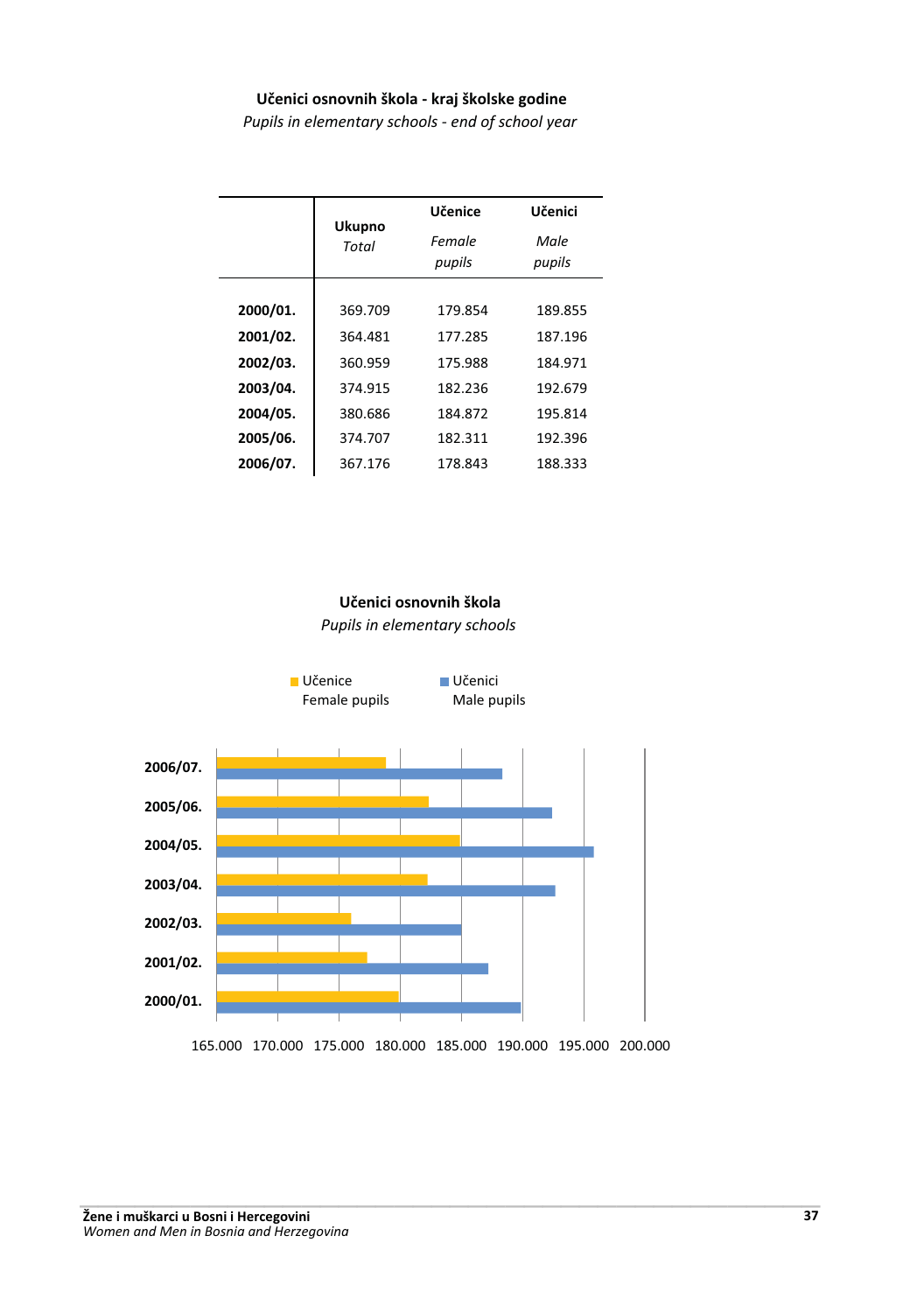#### Nastavno osoblje u osnovnim školama po spolu

*Elementary school teachers by sex*

|          | <b>Ukupno</b> | Ženski  | Muški |
|----------|---------------|---------|-------|
|          | Total         | Females | Males |
| 2000/01. | 20.468        | 13.019  | 7.449 |
| 2001/02. | 20.647        | 13.288  | 7.359 |
| 2002/03. | 20.803        | 13.436  | 7.367 |
| 2003/04. | 21.706        | 14.213  | 7.493 |
| 2004/05. | 22.375        | 14.907  | 7.468 |
| 2005/06. | 22.441        | 15.152  | 7.289 |
| 2006/07. | 22.570        | 15.305  | 7.265 |

# Nastavno osoblje u osnovnim školama

*Elementary school teachers* 

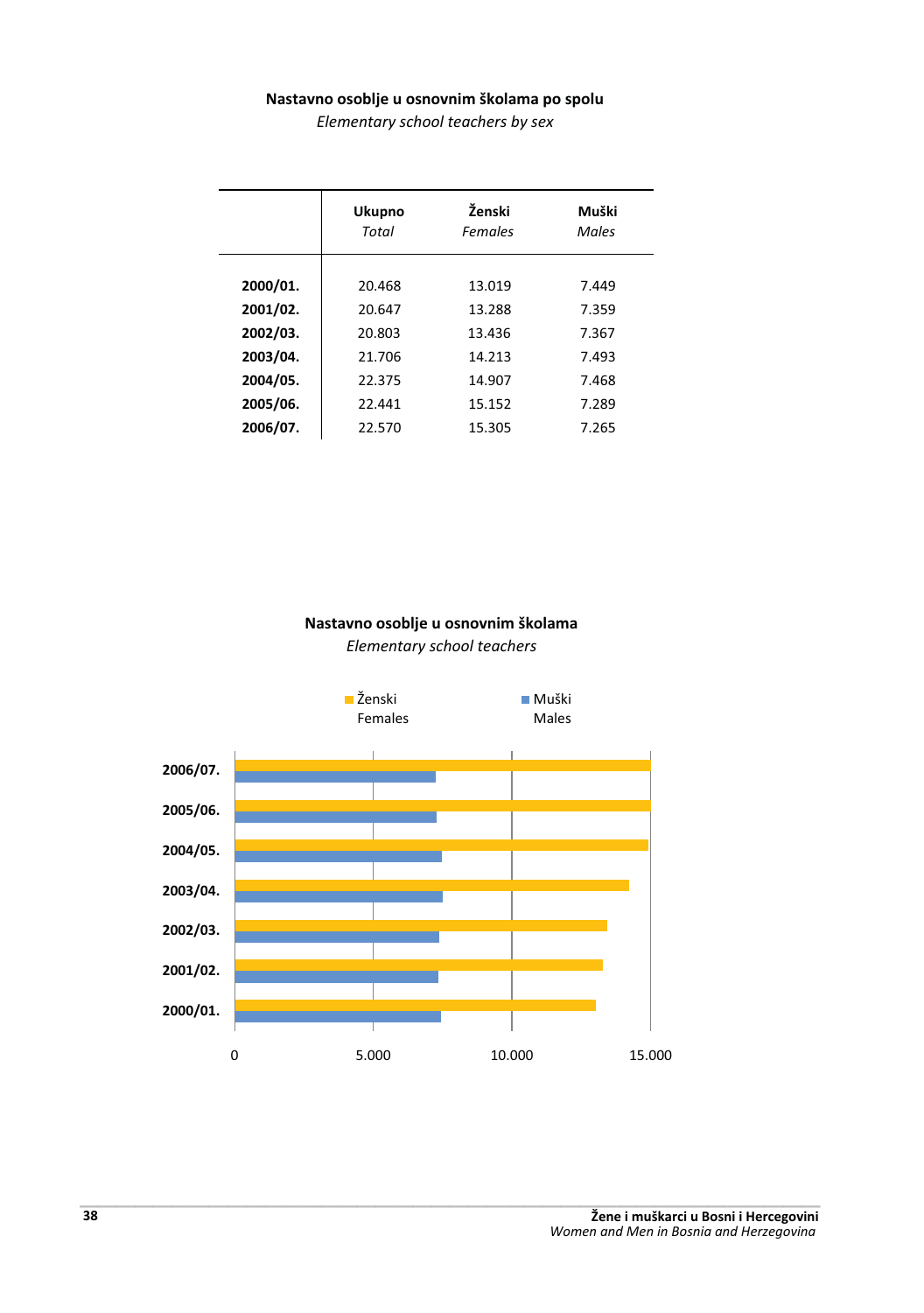### Učenici srednjih škola - kraj školske godine

*Pupils in secondary education - end of school year*

|          |                        | Ukupno / Total           |                        |                        | Završili školu / Finished the school |                        |  |
|----------|------------------------|--------------------------|------------------------|------------------------|--------------------------------------|------------------------|--|
|          | <b>Ukupno</b><br>Total | Učenice<br>Female pupils | Učenici<br>Male pupils | <b>Ukupno</b><br>Total | Učenice<br>Female pupils             | Učenici<br>Male pupils |  |
| 2001/02. | 168.628                | 83.673                   | 84.955                 | 43.389                 | 20.916                               | 22.473                 |  |
| 2002/03. | 168.335                | 83.469                   | 84.866                 | 44.385                 | 21.532                               | 22.853                 |  |
| 2003/04. | 166.901                | 83.003                   | 83.898                 | 44.758                 | 21.809                               | 22.949                 |  |
| 2004/05. | 164.743                | 81.985                   | 82.758                 | 44.419                 | 21.575                               | 22.844                 |  |
| 2005/06. | 162.434                | 80.976                   | 81.458                 | 43.363                 | 21.169                               | 22.194                 |  |
| 2006/07. | 160.497                | 80.054                   | 80.443                 | 42.373                 | 20.846                               | 21.527                 |  |

### Učenici srednjih škola *Pupils in secondary schools*

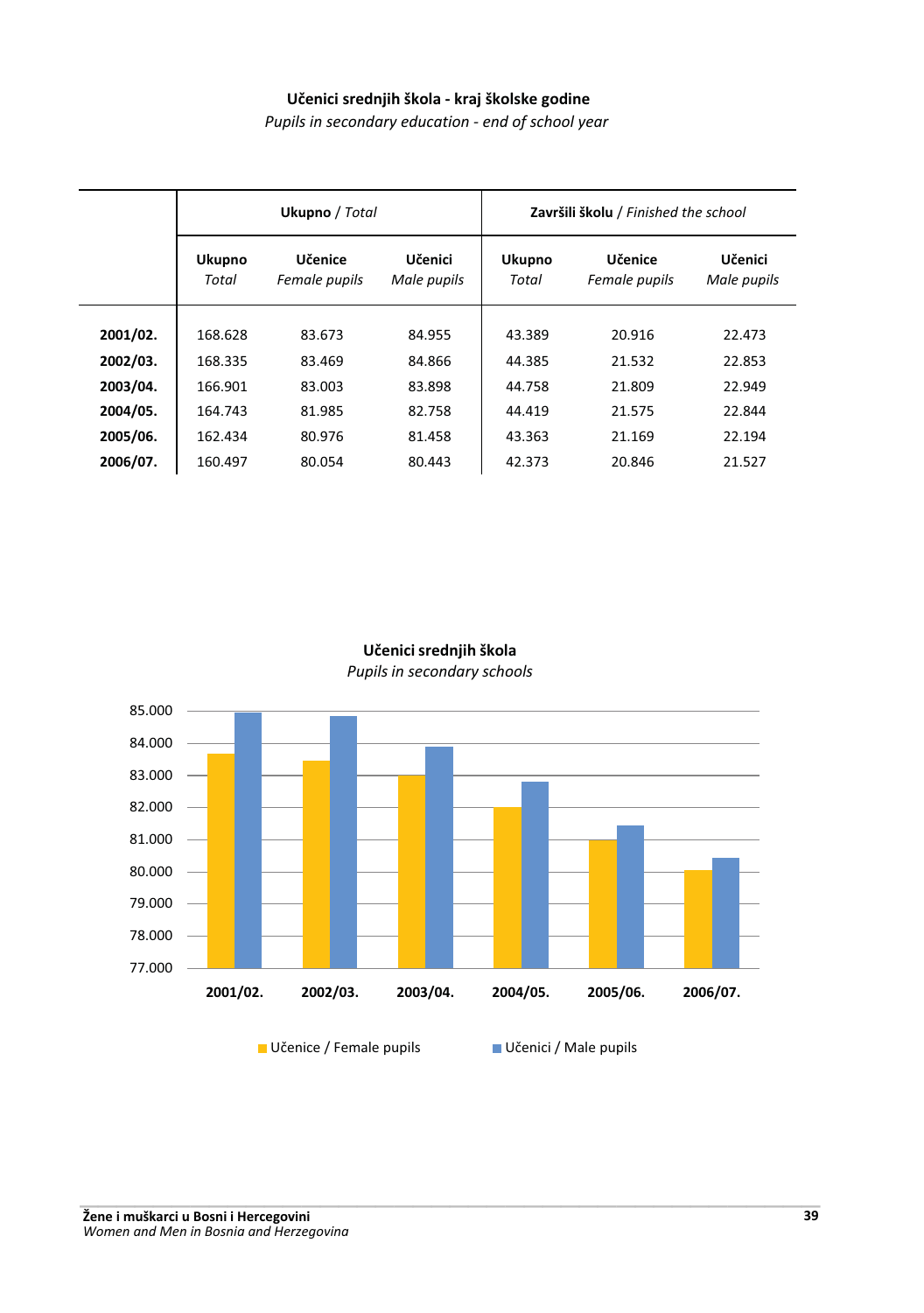#### Nastavno osoblje u srednjim školama po spolu

*Secondary school teachers by sex*

|          | <b>Ukupno</b><br>Total | Ženski<br>Females | Muški<br>Males |
|----------|------------------------|-------------------|----------------|
| 2001/02. | 10.639                 | 5.103             | 5.536          |
| 2002/03. | 10.812                 | 5.324             | 5.488          |
| 2003/04. | 11.055                 | 5.565             | 5.490          |
| 2004/05. | 11.184                 | 5.783             | 5.401          |
| 2005/06. | 11.167                 | 5.929             | 5.238          |
| 2006/07. | 11.414                 | 6.184             | 5.230          |

# Nastavno osoblje u srednjim školama

*Secondary school teachers* 

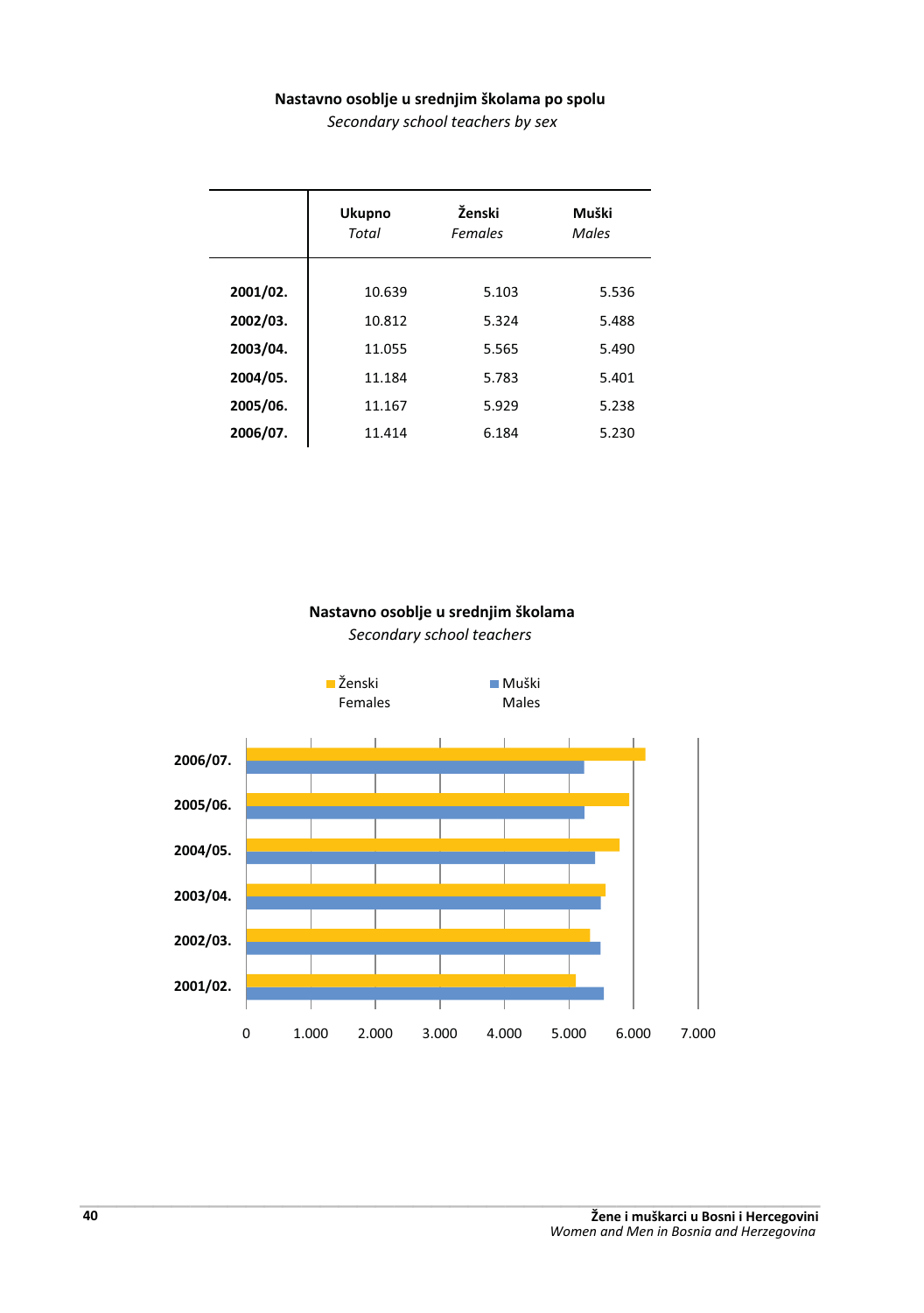### Studenti u visokoškolskim ustanovama po spolu i načinu studiranja

*Students in institutions of high education by sex and mode of studying*

|          |              | <b>Ukupno</b><br>Total |                |              | Redovni studenti<br><b>Full-time students</b> |                |              | Izvanredni studenti<br>Part-time students |                |
|----------|--------------|------------------------|----------------|--------------|-----------------------------------------------|----------------|--------------|-------------------------------------------|----------------|
|          | svega<br>all | ženski<br>females      | muški<br>males | svega<br>all | ženski<br>females                             | muški<br>males | svega<br>all | ženski<br>females                         | muški<br>males |
| 2000/01. | 62.525       | 33.506                 | 29.019         | 46.798       | 24.933                                        | 21.865         | 15.727       | 8.573                                     | 7.154          |
| 2001/02. | 66.246       | 36.429                 | 29.817         | 49.071       | 26.690                                        | 22.381         | 17.175       | 9.739                                     | 7.436          |
| 2002/03. | 70.956       | 39.411                 | 31.545         | 53.083       | 29.164                                        | 23.919         | 17.873       | 10.247                                    | 7.626          |
| 2003/04. | 77.033       | 43.177                 | 33.856         | 56.853       | 31.555                                        | 25.298         | 20.180       | 11.622                                    | 8.558          |
| 2004/05. | 84.422       | 47.075                 | 37.347         | 62.233       | 34.723                                        | 27.510         | 22.189       | 12.352                                    | 9.837          |
| 2005/06. | 91.263       | 50.352                 | 40.911         | 66.956       | 37.135                                        | 29.821         | 24.307       | 13.217                                    | 11.090         |
| 2006/07. | 99.557       | 55.155                 | 44.402         | 71.128       | 39.747                                        | 31.381         | 28.429       | 15.408                                    | 13.021         |
| 2007/08. | 104.938      | 58.624                 | 46.314         | 78.510       | 44.142                                        | 34.368         | 26.428       | 14.495                                    | 11.933         |

### Studenti u visokoškolskim ustanovama *Students in institutions of high education*

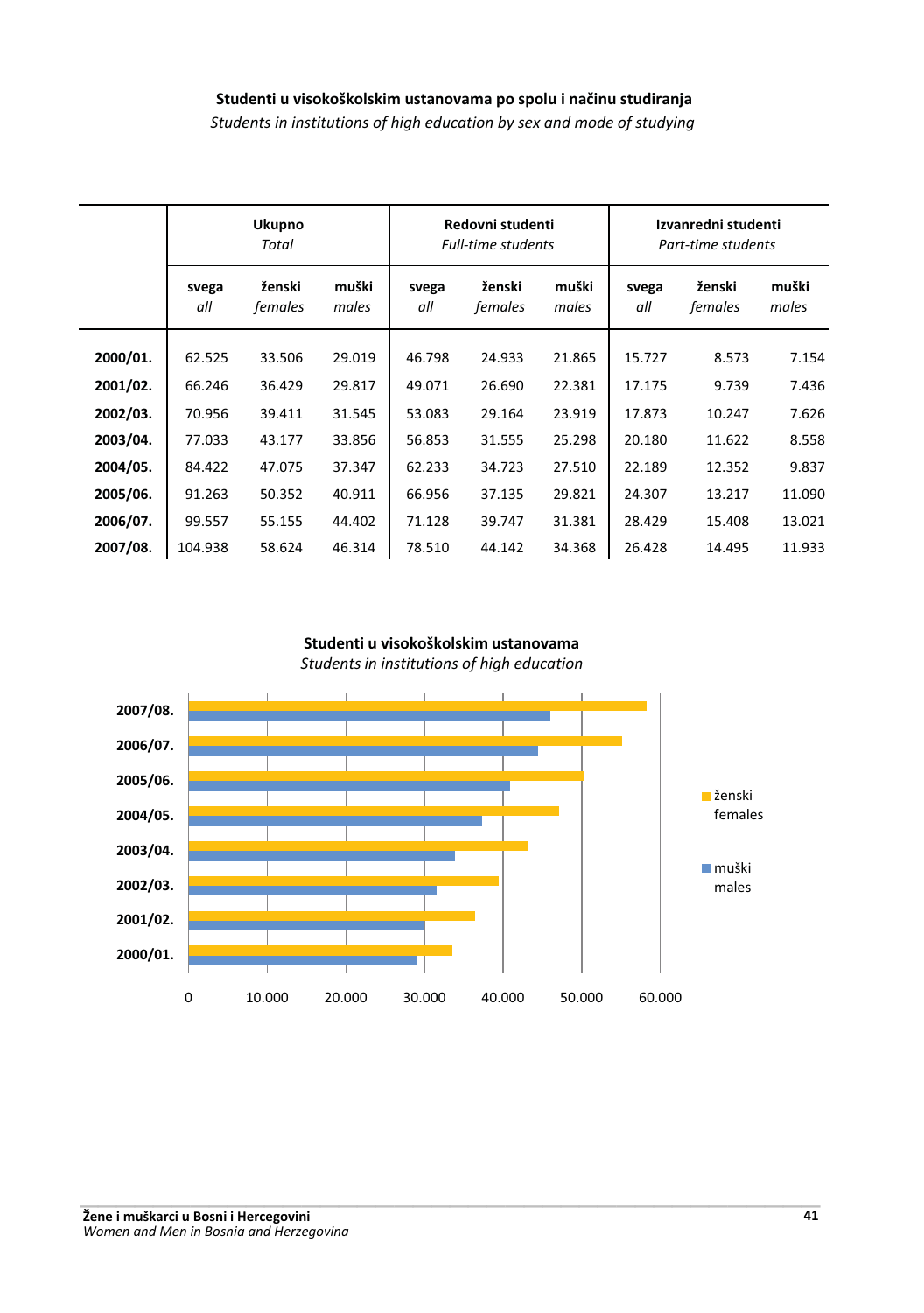### Diplomirani studenti po spolu

*Graduated students by sex*

|       | <b>Ukupno</b><br>Total | Ženski<br>Females | Muški<br>Males |
|-------|------------------------|-------------------|----------------|
| 2000. | 3.705                  | 2.146             | 1.559          |
| 2001. | 4.444                  | 2.419             | 2.025          |
| 2002. | 4.319                  | 2.572             | 1.747          |
| 2003. | 6.039                  | 3.536             | 2.503          |
| 2004. | 6.848                  | 4.007             | 2.841          |
| 2005. | 8.127                  | 4.747             | 3.380          |
| 2006. | 10.003                 | 5.773             | 4.230          |
| 2007. | 12.199                 | 7.168             | 5.031          |

### Diplomirani studenti po spolu

*Graduated students by sex*



 $*$ Distrikt Brčko nije uključen.

*\*District Brcko is not included.* -----------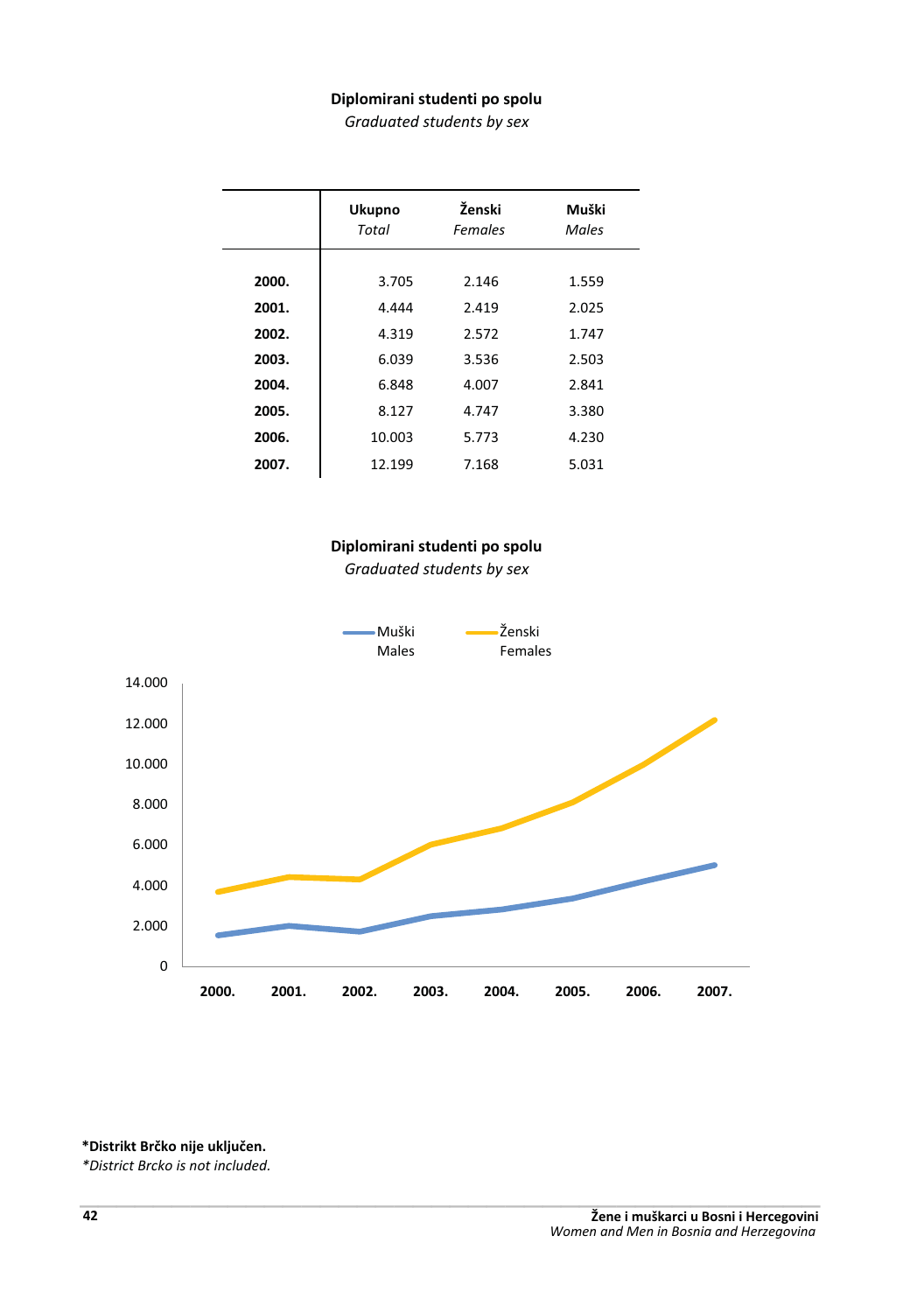### **Magistri znanosti i specijalisti po spolu**

*Masters of science and specialists by sex*

|       | <b>Ukupno</b><br><b>Total</b> | Ženski<br><b>Females</b> | Muški<br>Males |
|-------|-------------------------------|--------------------------|----------------|
| 2000. | 145                           | 50                       | 95             |
| 2001. | 172                           | 55                       | 117            |
| 2002. | 228                           | 85                       | 143            |
| 2003. | 233                           | 97                       | 136            |
| 2004. | 271                           | 102                      | 169            |
| 2005. | 304                           | 104                      | 200            |
| 2006. | 328                           | 140                      | 188            |
| 2007. | 427                           | 182                      | 245            |

#### **Magistri znanosti i specijalisti po spolu**

*Masters of science and specialists by sex*



 $*$ Distrikt Brčko nije uključen.

*\*District Brcko is not included.* -----------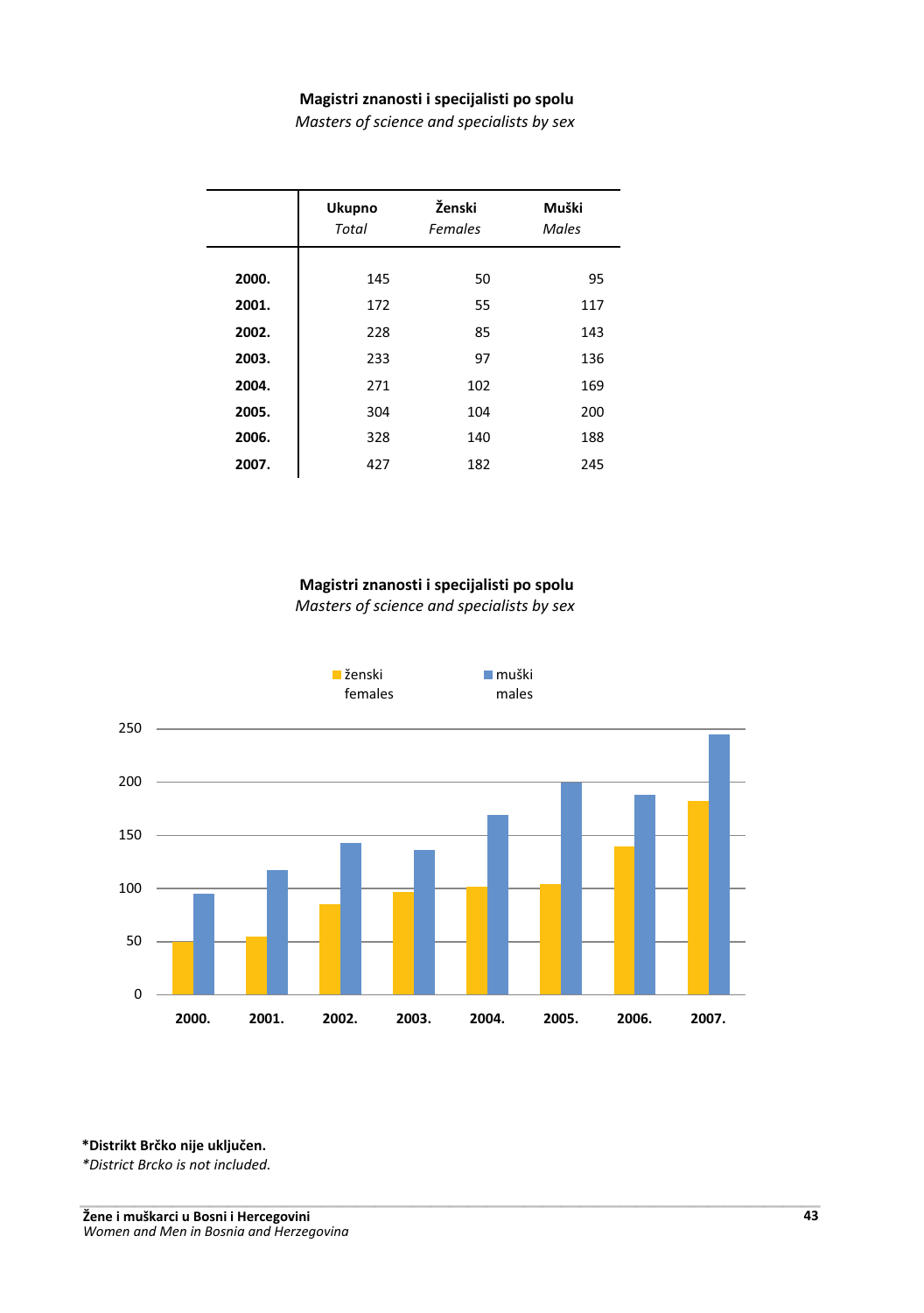### Doktori znanosti po spolu

*Doctors of science by sex*

|       | <b>Ukupno</b><br>Total | Ženski<br>Females | Muški<br>Males |
|-------|------------------------|-------------------|----------------|
| 2000. | 50                     | 19                | 31             |
| 2001. | 49                     | 21                | 28             |
| 2002. | 75                     | 26                | 49             |
| 2003. | 50                     | 15                | 35             |
| 2004. | 69                     | 24                | 45             |
| 2005. | 91                     | 27                | 64             |
| 2006. | 134                    | 54                | 80             |
| 2007. | 136                    | 45                | 91             |

### Doktori znanosti po spolu

*Doctors of science by sex*



 $*$ Distrikt Brčko nije uključen.

*\*District Brcko is not included.* ----------.<br>.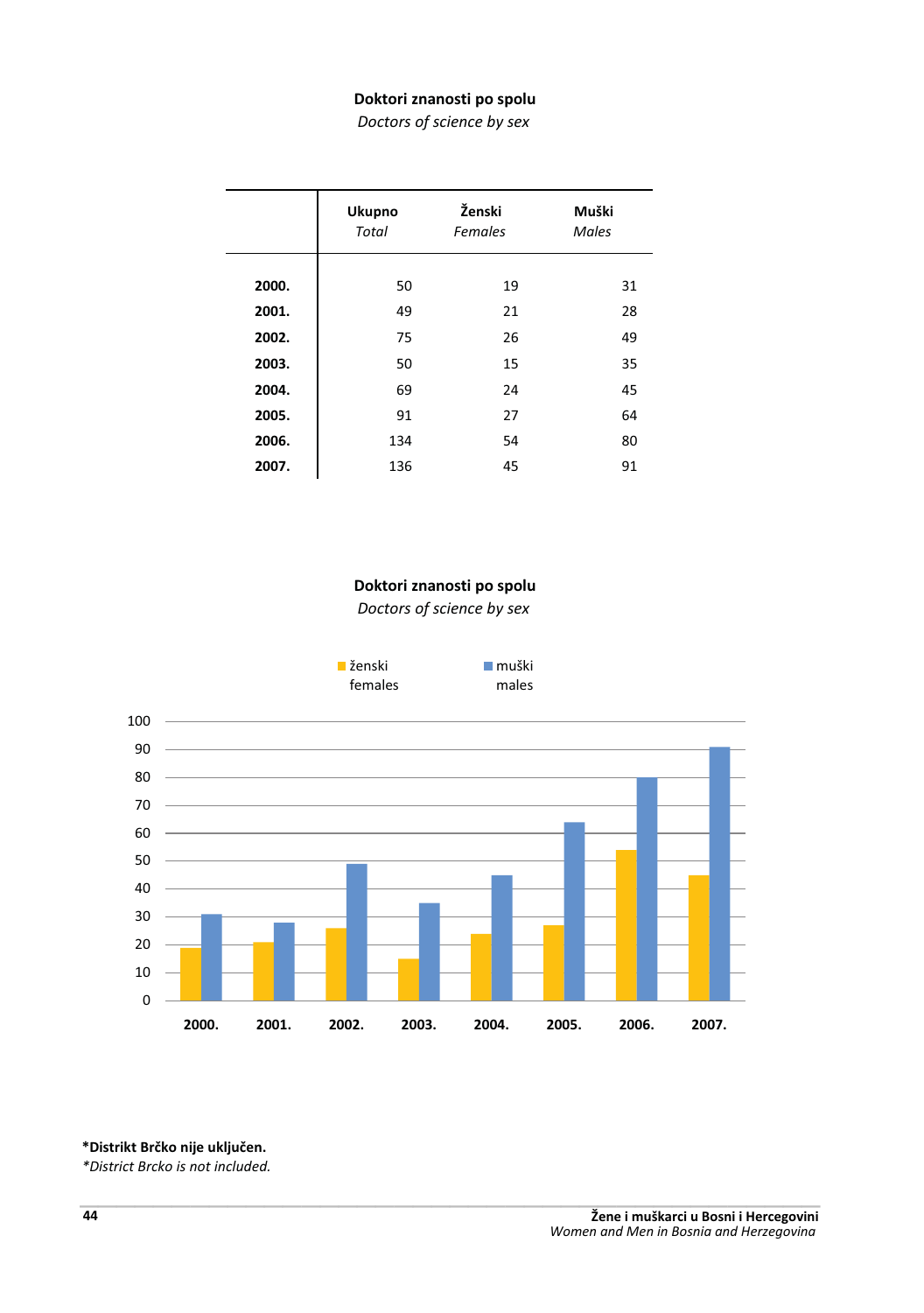# **ZAPOSLENI I OSOBE KOJE TRAŽE ZAPOSLENJE**

*EMPLOYEES AND PERSONS LOOKING FOR EMPLOYMENT*

### Zaposleni po spolu

*Employees by sex*

|       | <b>Ukupno</b><br>Total | Ženski<br>Females | Muški<br>Males |
|-------|------------------------|-------------------|----------------|
|       |                        |                   |                |
| 2000. | 568.175                | 201.986           | 366.189        |
| 2001. | 554.965                | 200.571           | 354.394        |
| 2002. | 533.887                | 199.143           | 334.744        |
| 2003. | 518.810                | 195.514           | 323.296        |
| 2004. | 517.166                | 197.429           | 319.737        |
| 2005. | 513.847                | 198.280           | 315.567        |
| 2006. | 506.461                | 199.648           | 306.813        |
| 2007. | 668.313                | 258.887           | 409.426        |
| 2008. | 702.332                | 275.528           | 426.804        |
|       |                        |                   |                |

# Zaposleni po spolu *Employees by sex*

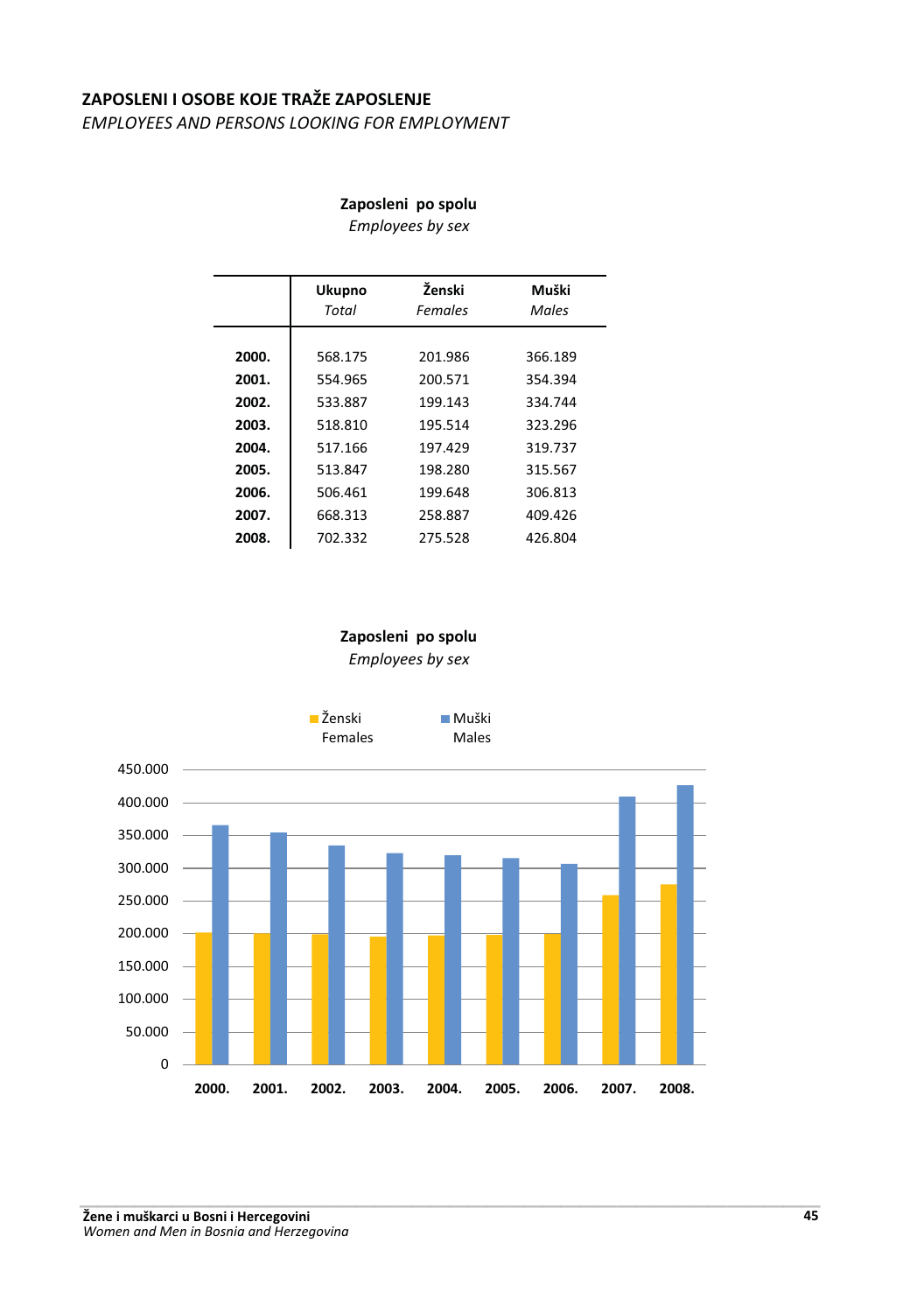|                                  | e SCE/                        |
|----------------------------------|-------------------------------|
| $\frac{1}{3}$<br>lenost po podri | ine<br>'<br>nplovment by<br>L |

|                                                                     |         | Svega   | Ženski  |         | Muški        |         |                                                            |
|---------------------------------------------------------------------|---------|---------|---------|---------|--------------|---------|------------------------------------------------------------|
|                                                                     | ₹       |         | Females |         | <b>Males</b> |         |                                                            |
|                                                                     | 2007.   | 2008.   | 2007.   | 2008.   | 2007.        | 2008.   |                                                            |
| <b>UKUPNO</b>                                                       | 668.313 | 702.332 | 258.887 | 275.528 | 409.426      | 426.804 | TOTAL                                                      |
| A Poljorivreda, lov i šumarstvo                                     | 17.327  | 18.671  | 3.482   | 3.465   | 13.845       | 15.206  | Agriculture, hunting and forestry                          |
| <b>B</b> Ribarstvo                                                  | 386     | 489     | 99      | 117     | 287          | 372     | Fishing                                                    |
| C Rudarstvo                                                         | 19.792  | 20.153  | 1.722   | 1.789   | 18.070       | 18.364  | Mining                                                     |
| D Preradivačka industrija                                           | 133.999 | 147.115 | 43.956  | 49.484  | 90.043       | 97.631  | Manufacturing                                              |
| E Snabdijevanje električnom<br>energijom, plinom                    | 22.135  | 22.792  | 4.401   | 4.619   | 17.734       | 18.173  | Electricity, gas and water supply                          |
| F Građevinarstvo                                                    | 39.017  | 42.658  | 3.949   | 4.097   | 35.068       | 38.561  | Constructions                                              |
| G Trgovina                                                          | 117.731 | 133.457 | 55.328  | 63.077  | 62.403       | 70.380  | Trade                                                      |
| H Ugostiteljstvo                                                    | 33.248  | 32.690  | 15.422  | 15.093  | 17.826       | 17.597  | Hotels and restaurants                                     |
| Promet                                                              | 44.376  | 44.653  | 9.304   | 9.294   | 35.072       | 35.359  | Transport                                                  |
| Financije                                                           | 12.123  | 14.279  | 7.876   | 9.243   | 4.247        | 5.036   | Financial                                                  |
| K Poslovanje nekretninama                                           | 23.403  | 26.297  | 8.572   | 9.357   | 14.831       | 16.940  | Real estate                                                |
| L Javna uprava                                                      | 68.735  | 67.597  | 22.496  | 24.341  | 46.239       | 43.256  | Public administration                                      |
| M Obrazovanje                                                       | 53.178  | 54.273  | 33.808  | 34.811  | 19.370       | 19.462  | Education                                                  |
| N Zdravstvo                                                         | 43.862  | 44.330  | 31.602  | 31.843  | 12.260       | 12.487  | Health                                                     |
| O Ostale javne društvene, socijalne<br>i osobne uslužne djelatnosti | 36.382  | 28.952  | 15.158  | 12.718  | 21.224       | 16.234  | Other community, social and<br>personal service activities |
| Nerasporedeno po SKD-u                                              | 2.619   | 3.926   | 1.712   | 2.180   | 505          | 1.746   | Unclassified according to activities SKD                   |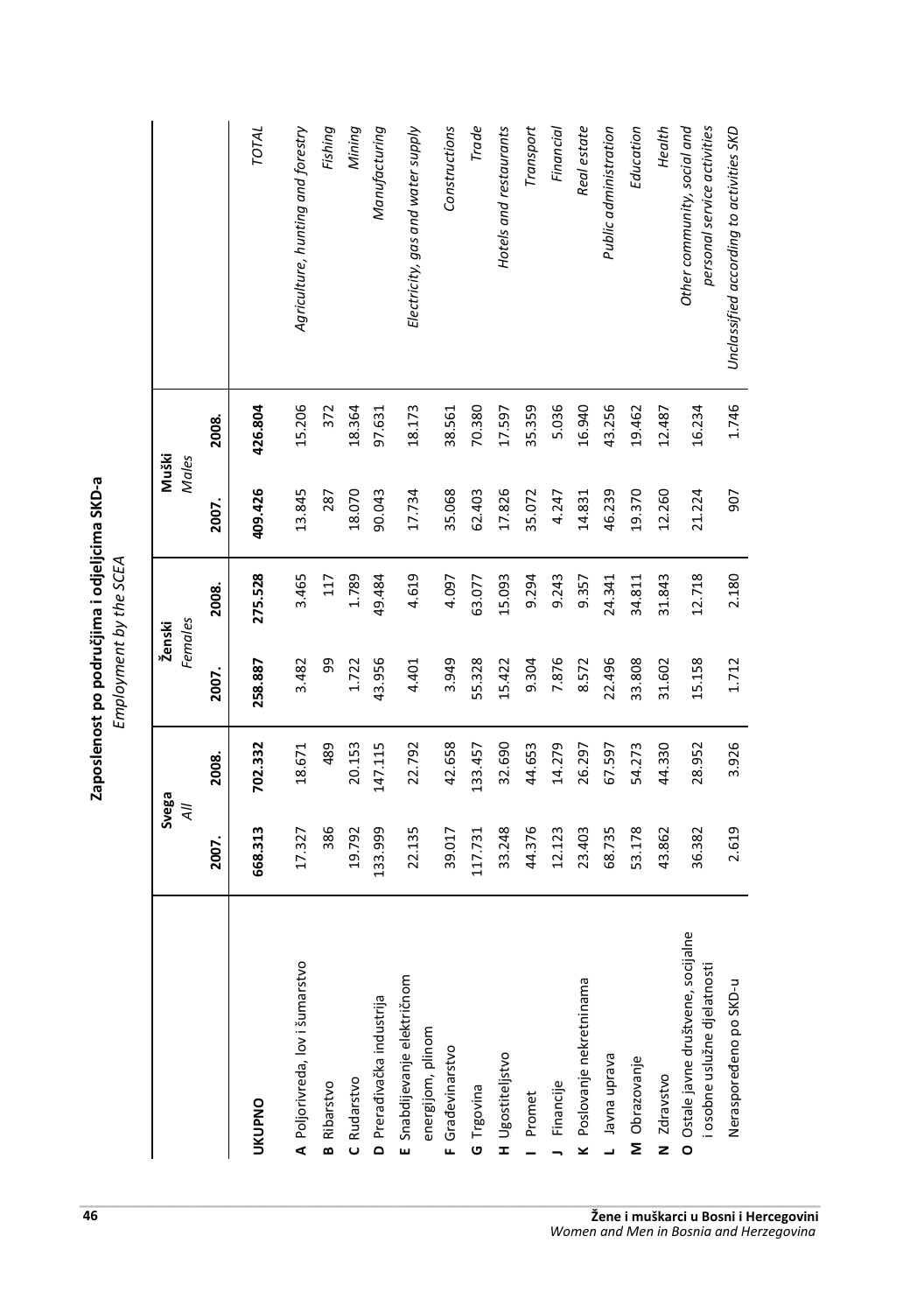### Prosječni broj osoba koje traže zapolenje po spolu

*Average number of persons looking for employment by sex*

|       | <b>Ukupno</b><br>Total | Ženski<br>Females | Muški<br>Males |
|-------|------------------------|-------------------|----------------|
| 2000. | 419.780                | 230.143           | 278.466        |
| 2001. | 425.830                | 190.779           | 230.033        |
| 2002. | 442.342                | 192.861           | 234.595        |
| 2003. | 450.175                | 197.322           | 236.765        |
| 2004. | 472.972                | 218.330           | 254.642        |
| 2005. | 508.478                | 236.033           | 272.446        |
| 2006. | 516.216                | 240.957           | 274.731        |
| 2007. | 526.178                | 249.817           | 275.907        |
| 2008. | 493.405                | 245.792           | 247.613        |

# Prosječni broj osoba koje traže zaposlenje *Average number of persons looking for employment*

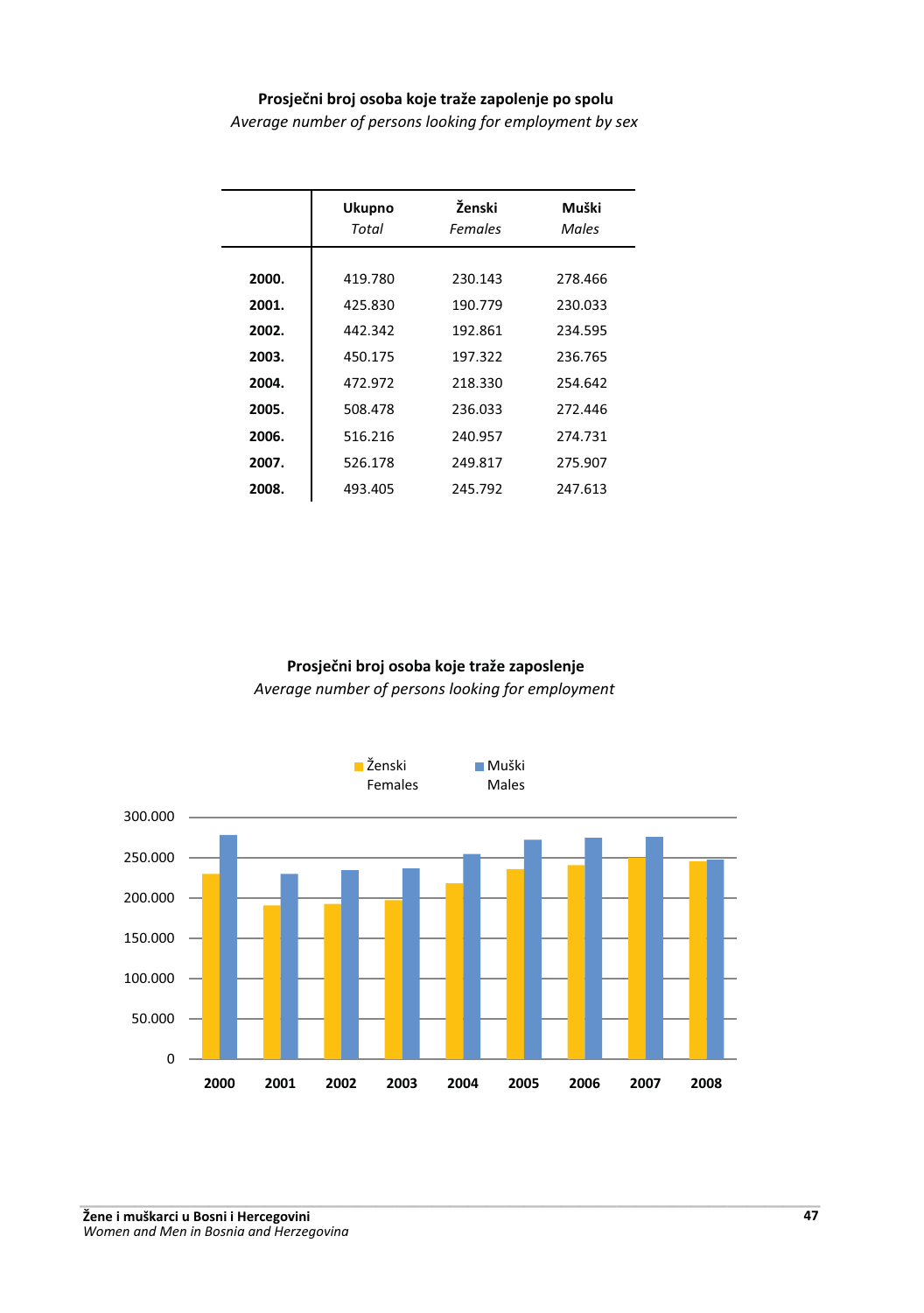### Osnovne karakteristike stanovništva po aktivnosti i spolu

*Principal characteristics of the population by activity and sex*

|                                                                                 |                        |                      |       |                   |       | (000)          |  |
|---------------------------------------------------------------------------------|------------------------|----------------------|-------|-------------------|-------|----------------|--|
|                                                                                 | <b>Ukupno</b><br>Total |                      |       | Ženski<br>Females |       | Muški<br>Males |  |
|                                                                                 | 2007.                  | 2008.                | 2007. | 2008.             | 2007. | 2008.          |  |
| 1. Ukupno stanovništvo (3+6+7)<br>Total population (3+6+7)                      | 3.315                  | 3.211                | 1.703 | 1.645             | 1.613 | 1.566          |  |
| 2. Radno sposobno stanovništvo<br>Working age population                        | 2.725                  | 2.649                | 1.408 | 1.371             | 1.317 | 1.278          |  |
| 3. Radna snaga (4+5)<br>Labour force (4+5)                                      | 1.196                  | 1.162                | 436   | 433               | 760   | 729            |  |
| 4. Zaposleni<br>Persons in employment                                           | 850                    | 890                  | 292   | 317               | 557   | 573            |  |
| 5. Nezaposleni<br>Unemployed persons                                            | 347                    | 272                  | 144   | 116               | 203   | 156            |  |
| 6. Neaktivni<br>Inactive persons                                                | 1.529                  | 1.486                | 972   | 938               | 557   | 549            |  |
| 7. Osobe mlađe od 15 godina<br>Persons less then 15 years                       | 590                    | 563                  | 294   | 274               | 296   | 289            |  |
| 8. Osobe od 15 - 64 godine<br>Persons 15 - 64 years                             | 2.235                  | 2.120                | 1.128 | 1.071             | 1.107 | 1.048          |  |
|                                                                                 |                        | <b>Stope</b> / Rates |       |                   |       |                |  |
| Stopa aktivnosti<br>Activity rate                                               | 43,9                   | 43,9                 | 31,0  | 31,6              | 57,7  | 57,1           |  |
| Stopa zaposlenosti<br><b>Employment rate</b>                                    | 31,2                   | 33,6                 | 20,8  | 23,1              | 42,3  | 44,9           |  |
| Stopa nezaposlenosti<br>Unemployment rate                                       | 29,0                   | 23,4                 | 32,9  | 26,8              | 26,7  | 21,4           |  |
| Učešće stanovništva ispod 15 godina<br>Share of population under 15 age         | 17,8                   | 17,5                 | 17,3  | 16,7              | 18,3  | 18,4           |  |
| Učešće stanovništva starog 15 - 64<br>godine<br>Share of population 15 - 64 age | 67,4                   | 66,0                 | 66,2  | 65,1              | 68,6  | 66,9           |  |

#### Izvor podataka: Anketa o radnoj snazi, 2008.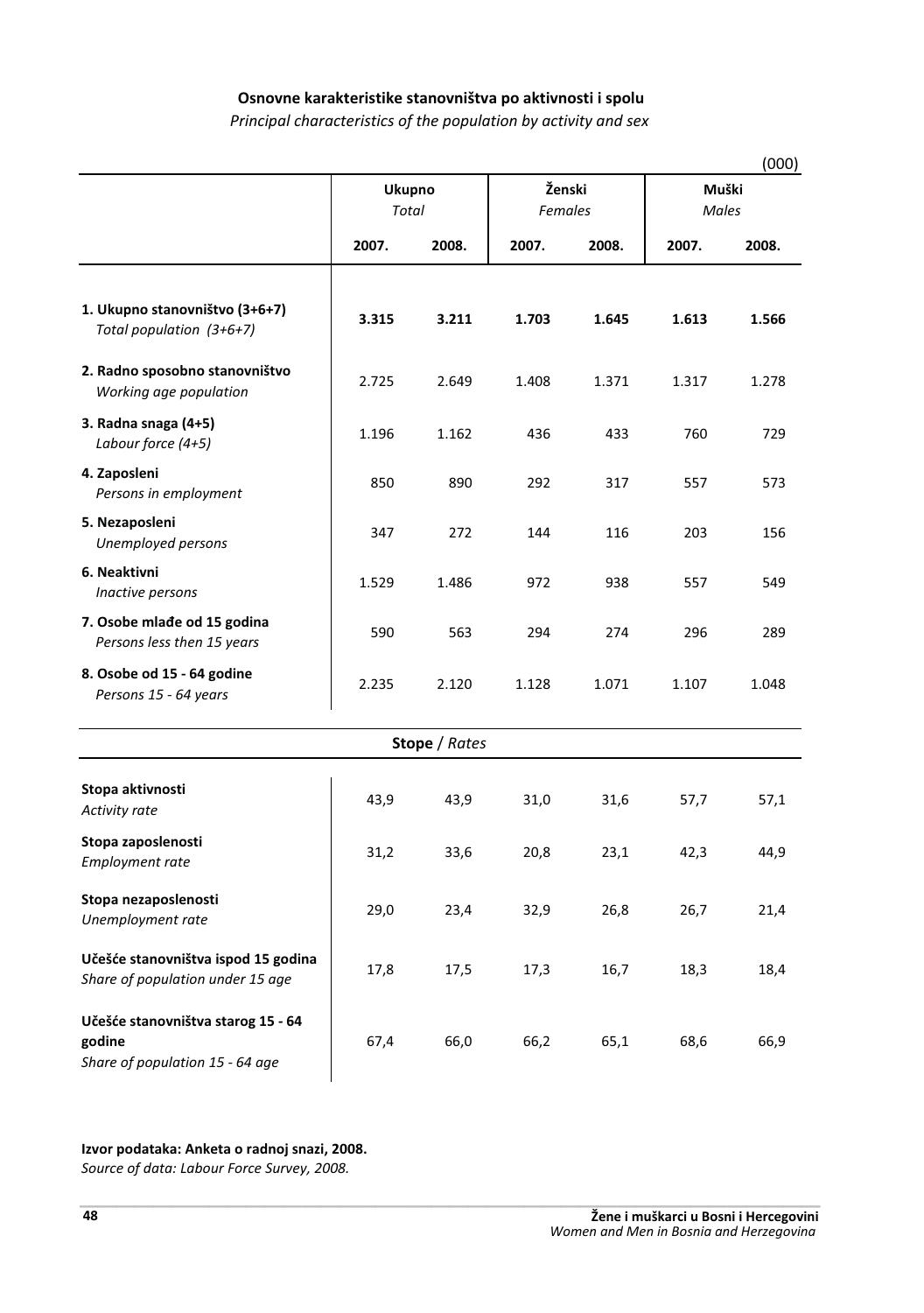# Osnovne karakteristike stanovništva po aktivnosti i spolu u 2008. godini

*Principal characteristics of the population by activity and sex in 2008.*



#### Izvor podataka: Anketa o radnoj snazi, 2008.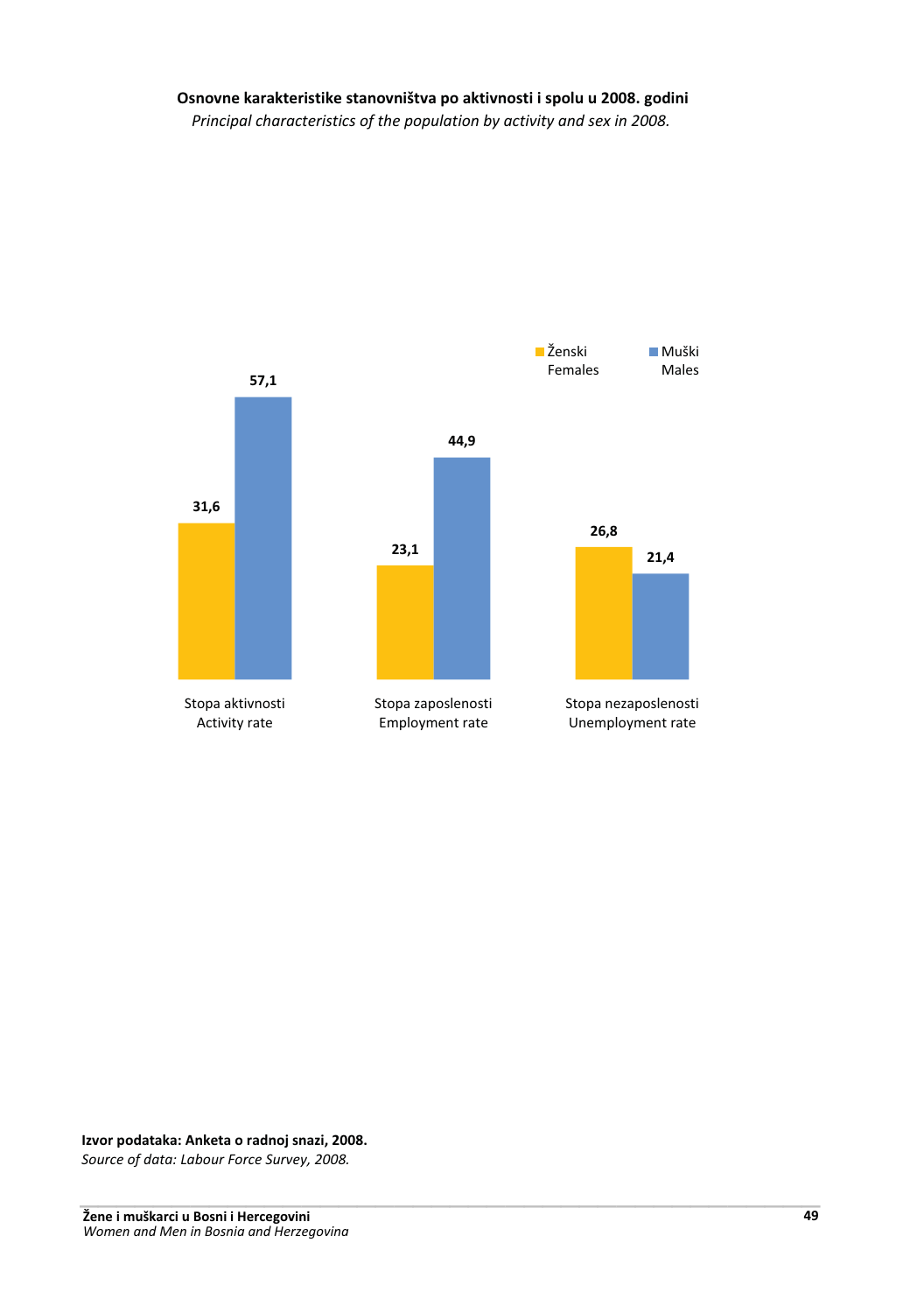### Mjere aktivnosti stanovništva po dobnim skupinama i spolu

# *Measures of the activity of the population by age groups and sex*

|                  | Activity rate | Stopa aktivnosti<br>Stopa zaposlenosti<br>Employment rate |                |       | Stopa nezaposlenosti<br>Uneployment rate |        |           |  |  |
|------------------|---------------|-----------------------------------------------------------|----------------|-------|------------------------------------------|--------|-----------|--|--|
|                  | 2007.         | 2008.                                                     | 2007.          | 2008. | 2007.                                    | 2008.  |           |  |  |
|                  |               |                                                           | Ukupno / Total |       |                                          |        |           |  |  |
| Ukupno           | 43,9          | 43,9                                                      | 31,2           | 33,6  | 29,0                                     | 23,4   | Total     |  |  |
| $15 - 24$        | 33,4          | 33,2                                                      | 13,9           | 17,4  | 58,4                                     | 47,5   | 15 - 24   |  |  |
| $25 - 49$        | 67,0          | 68,6                                                      | 48,8           | 53,4  | 27,1                                     | 22,1   | $25 - 49$ |  |  |
| $50 - 64$        | 38,9          | 40,5                                                      | 31,9           | 34,4  | 17,8                                     | 15,2   | $50 - 64$ |  |  |
| $65 +$           | 5,9           | 5,4                                                       | 5,7            | 5,4   |                                          |        | $65+$     |  |  |
| $15 - 64$        | 52,2          | 53,5                                                      | 36,8           | 40,7  | 29,6                                     | 24,0   | $15 - 64$ |  |  |
| Ženski / Females |               |                                                           |                |       |                                          |        |           |  |  |
| Ukupno           | 31,0          | 31,6                                                      | 20,8           | 23,1  | 32,9                                     | 26,8   | Total     |  |  |
| $15 - 24$        | 25,7          | 25,6                                                      | 9,5            | 12,2  | 63,1                                     | 52,3   | 15 - 24   |  |  |
| $25 - 49$        | 50,2          | 52,4                                                      | 34,2           | 38,4  | 31,9                                     | 26,7   | $25 - 49$ |  |  |
| $50 - 64$        | 23,7          | 25,7                                                      | 19,7           | 22,4  | 16,6                                     | (13,0) | $50 - 64$ |  |  |
| $65 +$           | (3, 6)        | (3,2)                                                     | (3, 6)         | (3,2) |                                          |        | $65+$     |  |  |
| $15 - 64$        | 37,8          | 39,5                                                      | 25,0           | 28,7  | 33,7                                     | 27,4   | $15 - 64$ |  |  |
|                  |               |                                                           | Muški / Males  |       |                                          |        |           |  |  |
| <b>Ukupno</b>    | 57,7          | 57,1                                                      | 42,3           | 44,9  | 26,7                                     | 21,4   | Total     |  |  |
| $15 - 24$        | 40,8          | 40,0                                                      | 18,1           | 22,1  | 55,6                                     | 44,8   | 15 - 24   |  |  |
| $25 - 49$        | 84,0          | 85,1                                                      | 63,6           | 68,8  | 24,3                                     | 19,2   | 25 - 49   |  |  |
| $50 - 64$        | 55,4          | 57,2                                                      | 45,2           | 47,9  | 18,4                                     | 16,3   | $50 - 64$ |  |  |
| $65 +$           | 9,0           | 8,3                                                       | 8,6            | 8,2   |                                          |        | $65+$     |  |  |
| $15 - 64$        | 67,0          | 67,7                                                      | 48,7           | 52,9  | 27,3                                     | 21,9   | $15 - 64$ |  |  |

Izvor podataka: Anketa o radnoj snazi, 2008.

Source of data: Labour Force Survey, 2008.

(%)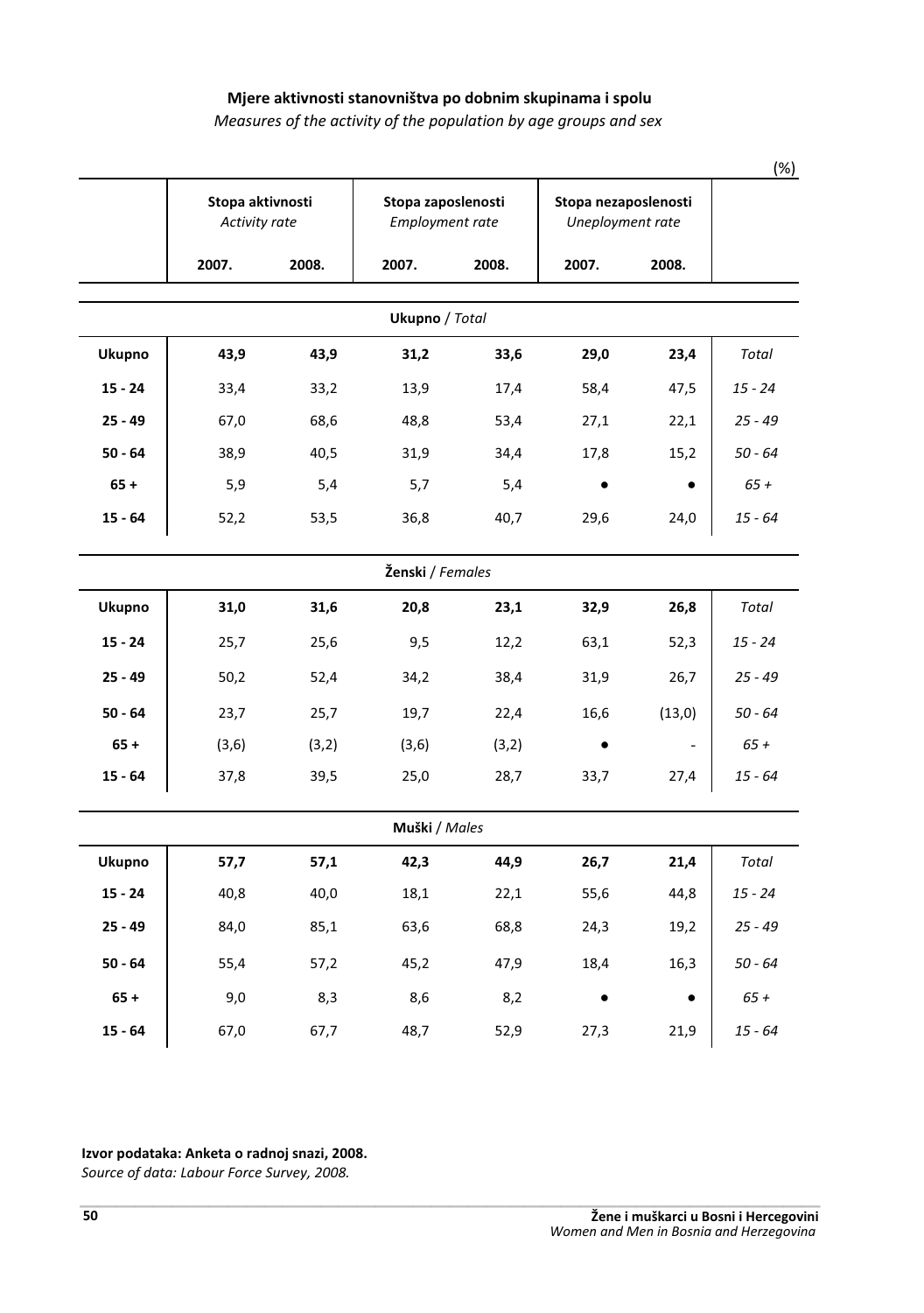

Izvor podataka: Anketa o radnoj snazi, 2008.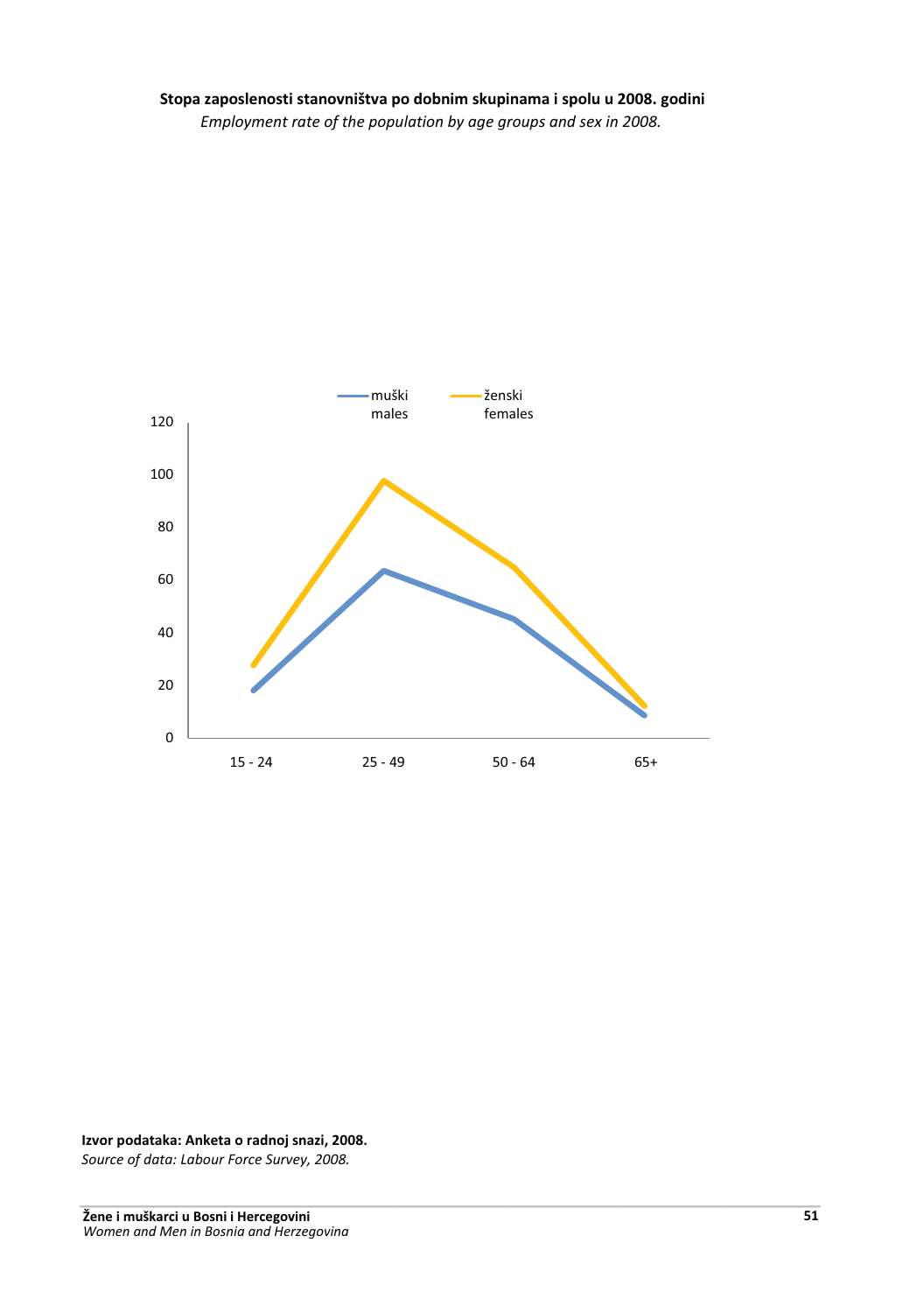# Radno sposobno stanovništvo po najvišoj završenoj školskoj spremi i spolu

*Working age population by the highest level of education attained and sex*

|                                                           |                        |                       |                          |       |                | (000) |
|-----------------------------------------------------------|------------------------|-----------------------|--------------------------|-------|----------------|-------|
|                                                           | <b>Ukupno</b><br>Total |                       | Ženski<br><b>Females</b> |       | Muški<br>Males |       |
|                                                           | 2007.                  | 2008.                 | 2007.                    | 2008. | 2007.          | 2008. |
| Ukupno<br>Total                                           | 2.725                  | 2.649                 | 1.408                    | 1.371 | 1.317          | 1.278 |
| Osnovna škola i manje<br>Primary education and<br>less    | 1.297                  | 1.242                 | 814                      | 792   | 483            | 450   |
| Srednja škola<br>Secondary level                          | 1.252                  | 1.229                 | 518                      | 500   | 733            | 729   |
| Viša, visoka škola,<br>magisterij, doktorat<br>High level | 176                    | 178                   | 76                       | 78    | 101            | 100   |
|                                                           |                        | Struktura / Structure | (%)                      |       |                |       |
| Ukupno<br><b>Total</b>                                    | 100,0                  | 100,0                 | 100,0                    | 100,0 | 100,0          | 100,0 |
| Osnovna škola i manje<br>Primary education and<br>less    | 47,6                   | 46,9                  | 57,8                     | 57,8  | 36,7           | 35,2  |
| Srednja škola<br>Secondary level                          | 45,9                   | 46,4                  | 36,8                     | 36,5  | 55,7           | 57,0  |
| Viša, visoka škola,                                       |                        |                       |                          |       |                |       |

6,5 6,7 5,4 5,7 7,6 7,8

Izvor podataka: Anketa o radnoj snazi, 2008.

Source of data: Labour Force Survey, 2008.<br>-.<br>.

magisterij, doktorat

*High level*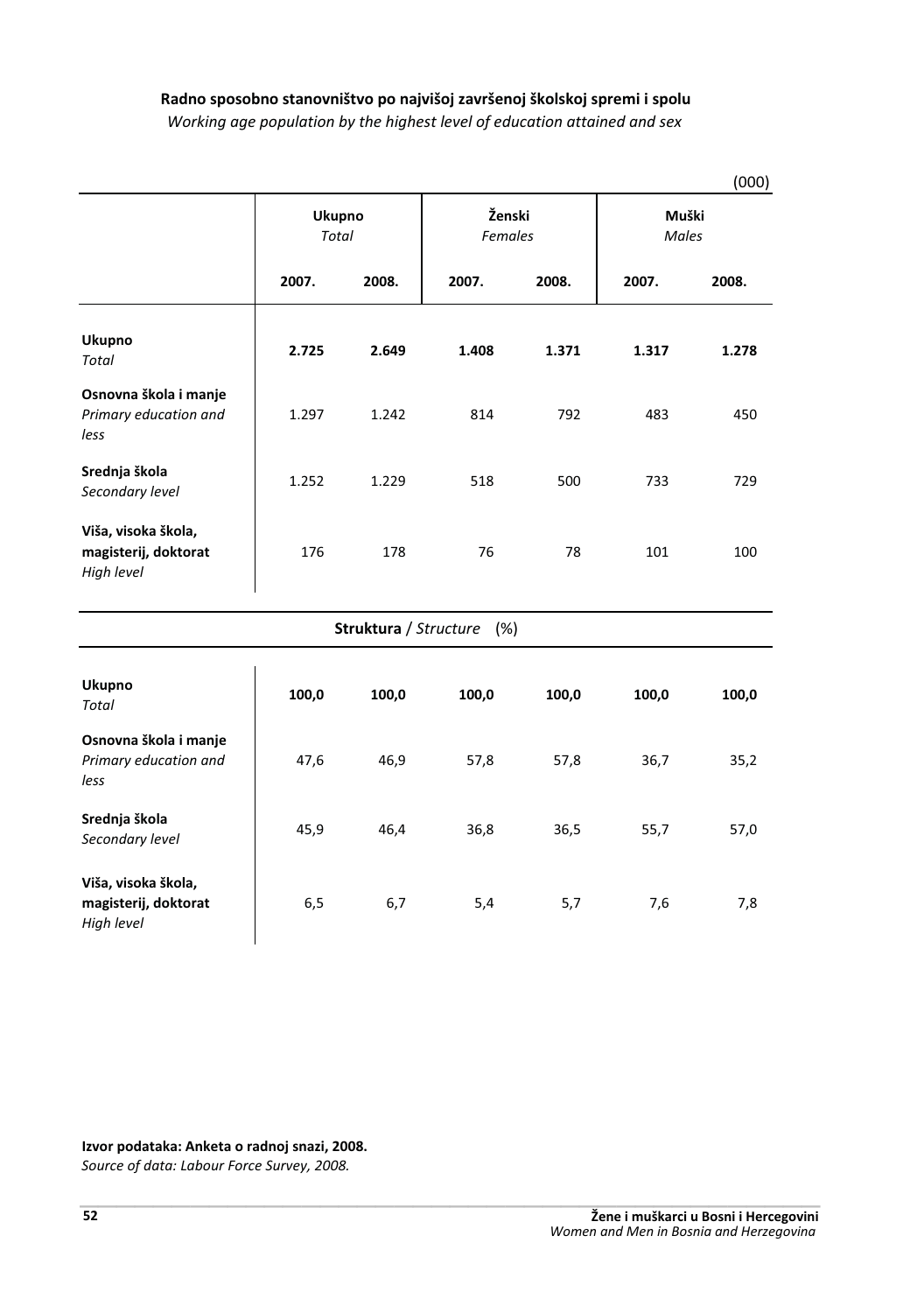Struktura radno sposobnog stanovništva po najvišoj završenoj školskoj spremi u 2008. godini *Structure of working age population by level of education in 2008.*



Izvor podataka: Anketa o radnoj snazi, 2008.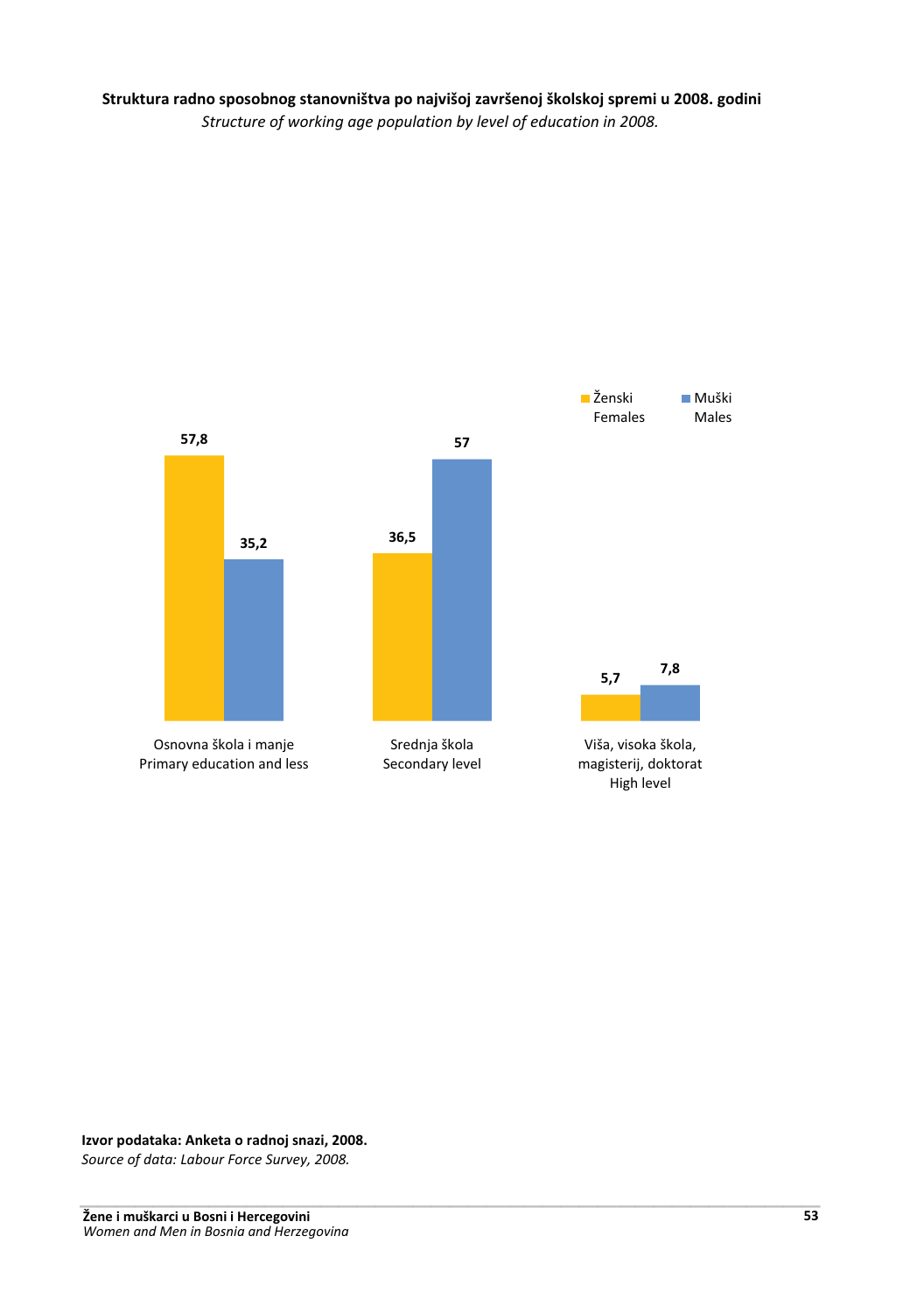# Radna snaga po najvišoj završenoj školskoj spremi i spolu

*Labor force by the highest level of education attained and sex*

|                                                           |                        |       |                           |       |                       | (000) |
|-----------------------------------------------------------|------------------------|-------|---------------------------|-------|-----------------------|-------|
|                                                           | Ukupno<br><b>Total</b> |       | Ženski<br><b>Females</b>  |       | Muški<br><b>Males</b> |       |
|                                                           | 2007.                  | 2008. | 2007.                     | 2008. | 2007.                 | 2008. |
| Ukupno<br>Total                                           | 1.196                  | 1.162 | 436                       | 433   | 760                   | 729   |
| Osnovna škola i manje<br>Primary education and<br>less    | 290                    | 279   | 113                       | 115   | 177                   | 165   |
| Srednja škola<br>Secondary level                          | 774                    | 753   | 262                       | 256   | 512                   | 497   |
| Viša, visoka škola,<br>magisterij, doktorat<br>High level | 132                    | 130   | 61                        | 63    | 71                    | 68    |
|                                                           |                        |       | Struktura / Structure (%) |       |                       |       |
| Ukupno<br>Total                                           | 100,0                  | 100,0 | 100,0                     | 100,0 | 100,0                 | 100,0 |
| Osnovna škola i manje<br>Primary education and<br>less    | 24,2                   | 24,0  | 25,9                      | 26,5  | 23,3                  | 22,6  |
| Srednja škola<br>Secondary level                          | 64,7                   | 64,8  | 60,1                      | 59,1  | 67,3                  | 68,2  |
| Viša, visoka škola,<br>magisterij, doktorat<br>High level | 11,1                   | 11,2  | 14,0                      | 14,5  | 9,4                   | 9,3   |

Izvor podataka: Anketa o radnoj snazi, 2008.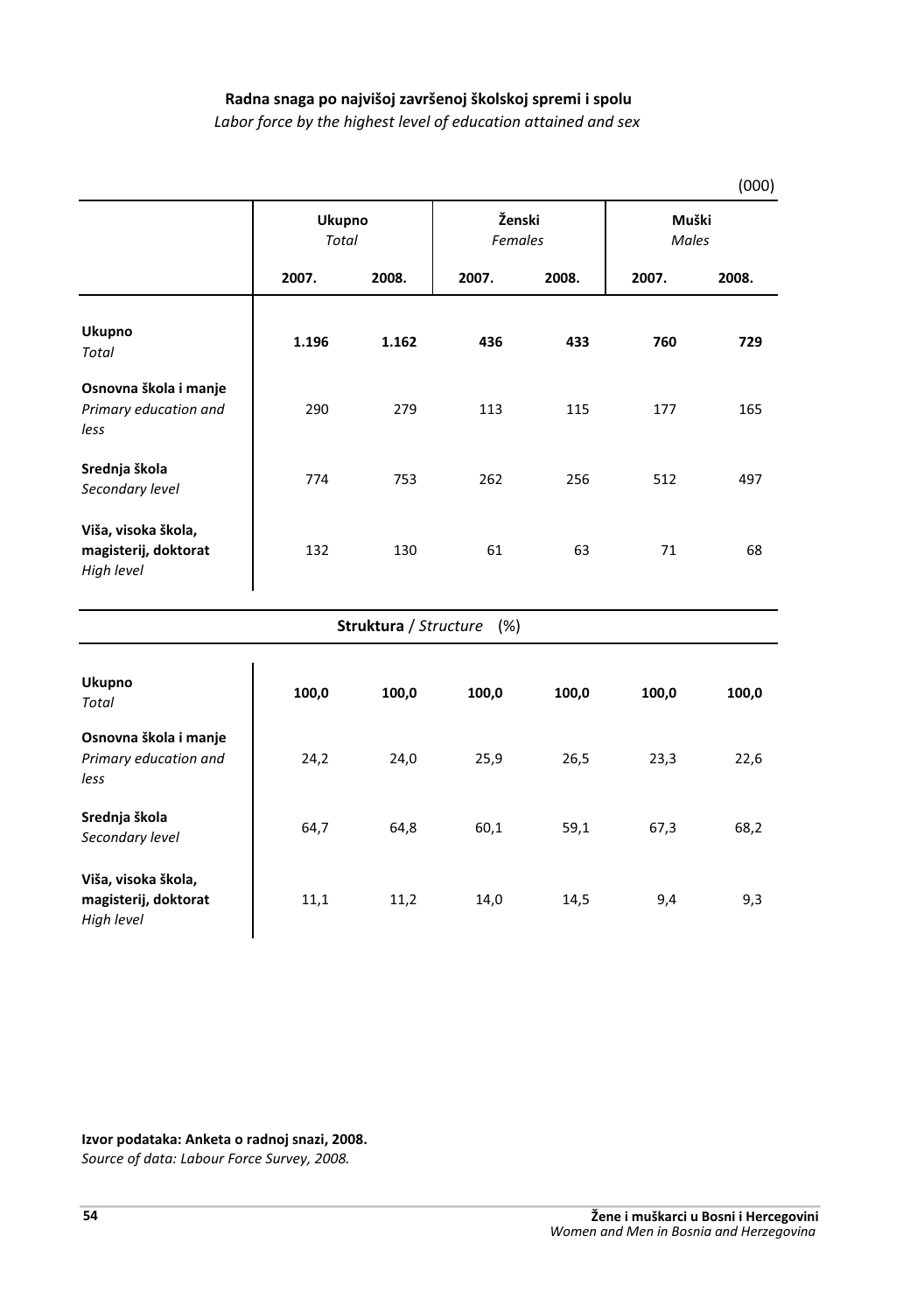# Struktura radne snage po završenoj školskoj spremi i spolu u 2008. godini

*Structure of labour force by level of education and sex in 2008.*



Izvor podataka: Anketa o radnoj snazi, 2008.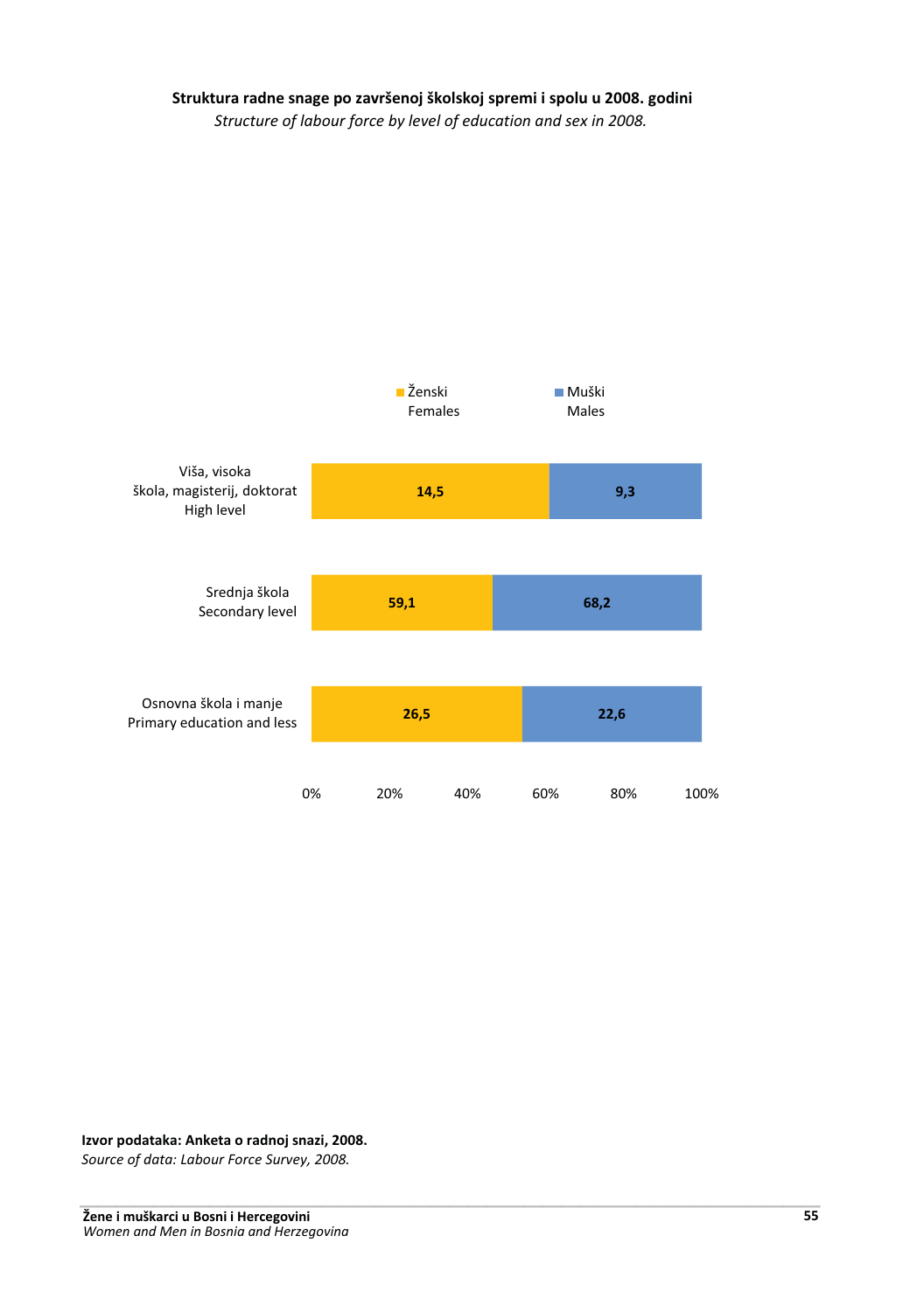### Zaposleni po statusu zaposlenosti i spolu

*Persons in employment by status in employment and sex*

|                                                     |                               |       |                           |       |                       | (000) |
|-----------------------------------------------------|-------------------------------|-------|---------------------------|-------|-----------------------|-------|
|                                                     | <b>Ukupno</b><br><b>Total</b> |       | Ženski<br><b>Females</b>  |       | Muški<br><b>Males</b> |       |
|                                                     | 2007.                         | 2008. | 2007.                     | 2008. | 2007.                 | 2008. |
| Zaposleni<br>Persons in employment                  | 850                           | 890   | 292                       | 317   | 557                   | 573   |
| Zaposlenici<br>Employees                            | 620                           | 645   | 215                       | 230   | 405                   | 416   |
| Samozaposlenici<br>Self-employed persons            | 192                           | 197   | 52                        | 54    | 141                   | 143   |
| Neplaćeni pomažući članovi<br>Unpaid family workers | (37)                          | 48    | (26)                      | 33    | (11)                  | (15)  |
|                                                     |                               |       | Struktura / Structure (%) |       |                       |       |
| Zaposleni<br>Persons in employment                  | 100,0                         | 100,0 | 100,0                     | 100,0 | 100,0                 | 100,0 |
| Zaposlenici<br><b>Employees</b>                     | 73,0                          | 72,5  | 73,6                      | 72,5  | 72,7                  | 72,5  |
| Samozaposlenici<br>Self-employed persons            | 22,6                          | 22,1  | 17,7                      | 17,0  | 25,2                  | 24,9  |
| Neplaćeni pomažući članovi<br>Unpaid family workers | (4, 4)                        | 5,4   | (8, 8)                    | 10,5  | (2,0)                 | (2,6) |

Izvor podataka: Anketa o radnoj snazi, 2008.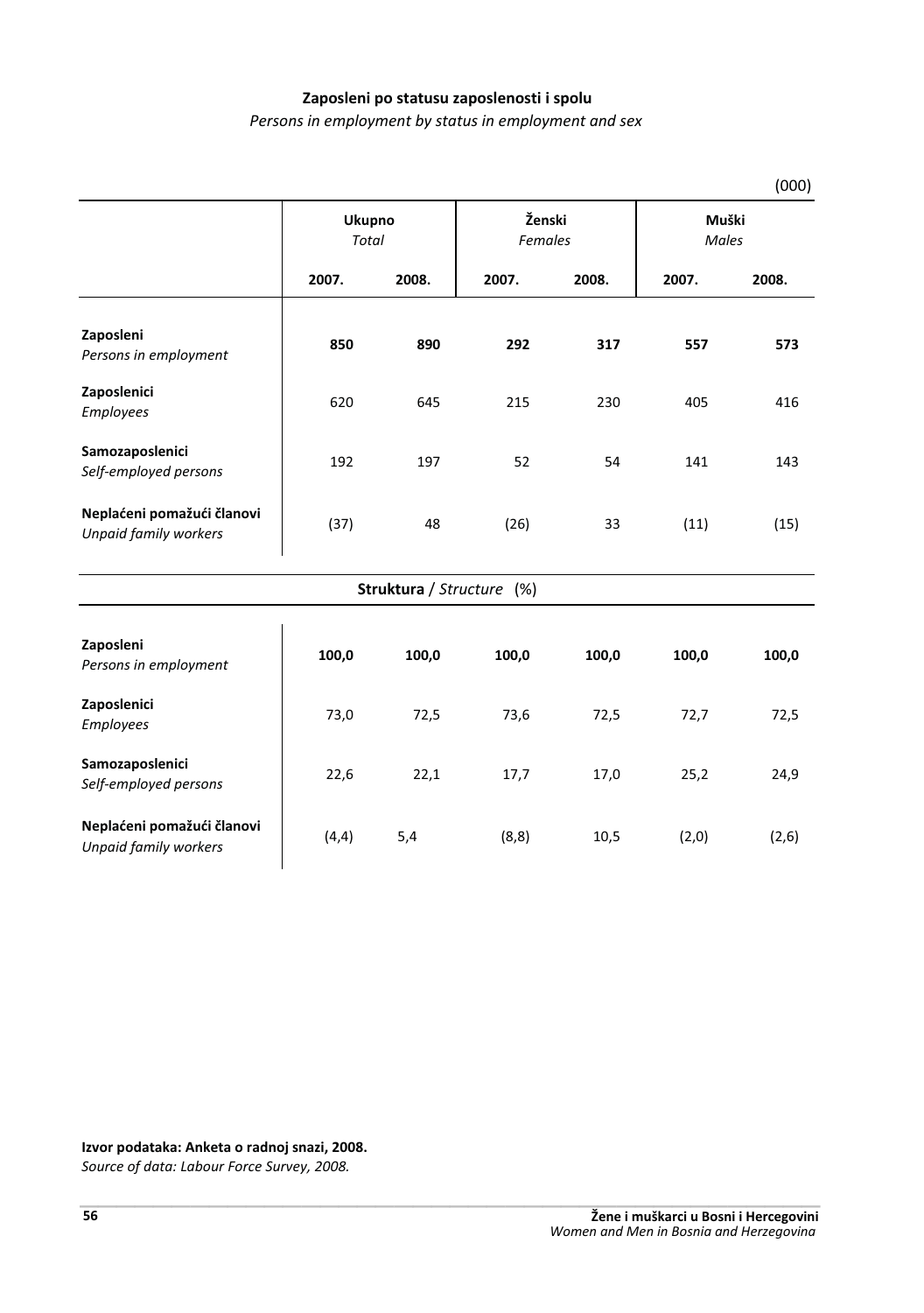# Struktura zaposlenih po statusu zaposlenosti i spolu u 2008. godini

*Structure of persons in employment by status in employment and sex in 2008.*



# Izvor podataka: Anketa o radnoj snazi, 2008. Source of data: Labour Force Survey, 2008.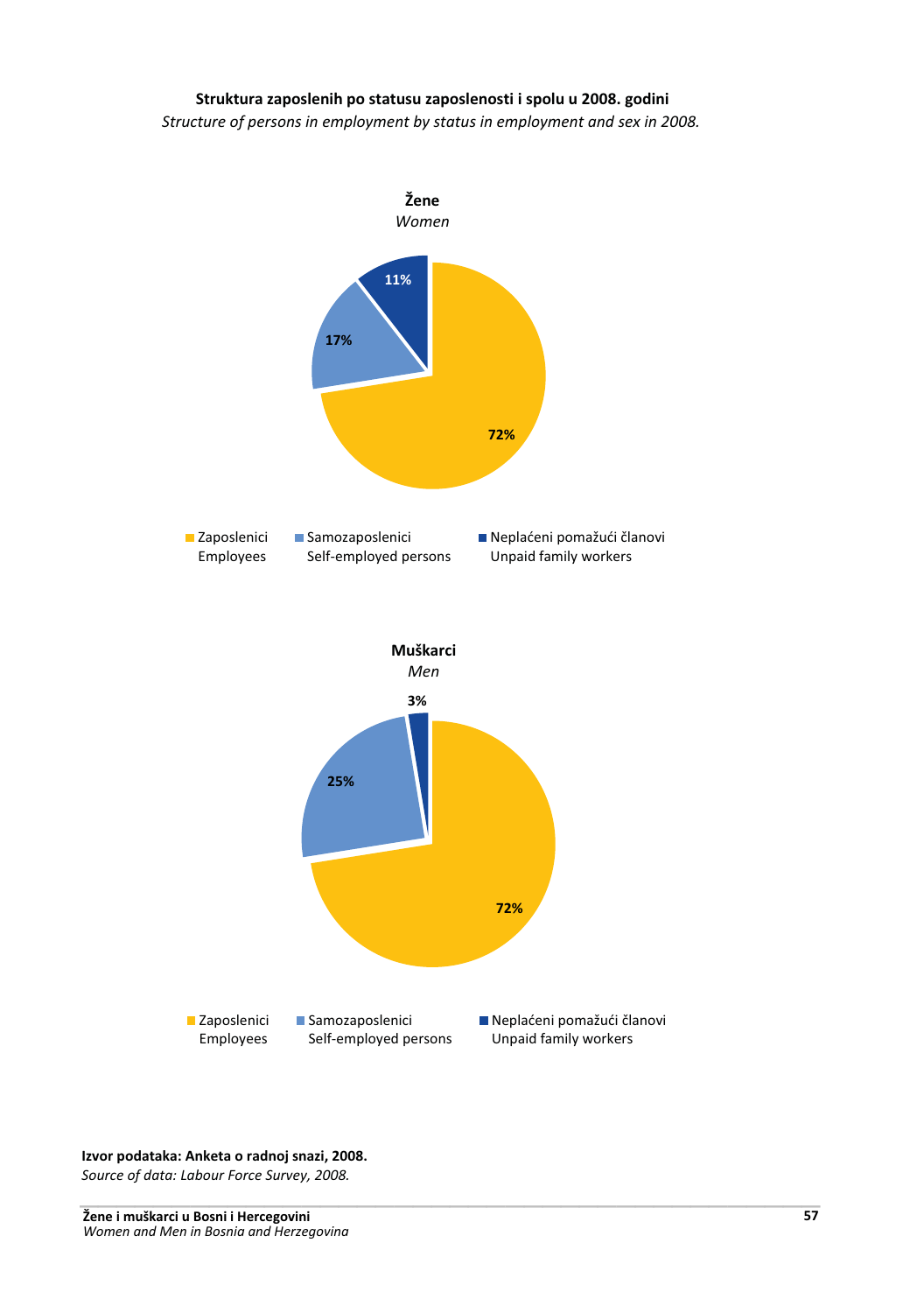# Zaposleni po skupinama područja djelatnosti<sup>1</sup> i spolu

*Persons in employment by groups of activity's section*<sup>1</sup> and sex

|                                        |                        |       |                           |       |                       | (000) |  |
|----------------------------------------|------------------------|-------|---------------------------|-------|-----------------------|-------|--|
|                                        | Ukupno<br><b>Total</b> |       | Ženski<br>Females         |       | Muški<br><b>Males</b> |       |  |
|                                        | 2007.                  | 2008. | 2007.                     | 2008. | 2007.                 | 2008. |  |
| <b>Ukupno</b><br><b>Total</b>          | 850                    | 890   | 292                       | 317   | 557                   | 573   |  |
| Poljoprivredne<br>Agriculture          | 168                    | 183   | 62                        | 71    | 106                   | 113   |  |
| Nepoljoprivredne<br>Industry           | 277                    | 289   | 53                        | 59    | 224                   | 230   |  |
| Uslužne djelatnosti<br><b>Services</b> | 404                    | 418   | 177                       | 188   | 227                   | 230   |  |
|                                        |                        |       | Struktura / Structure (%) |       |                       |       |  |
| <b>Ukupno</b><br>Total                 | 100,0                  | 100,0 | 100,0                     | 100,0 | 100,0                 | 100,0 |  |
| Poljoprivredne<br>Agriculture          | 19,8                   | 20,6  | 21,3                      | 22,3  | 19,0                  | 19,6  |  |
| Nepoljoprivredne<br>Industry           | 32,6                   | 32,5  | 18,1                      | 18,5  | 40,2                  | 40,2  |  |
| Uslužne djelatnosti<br><b>Services</b> | 47,6                   | 47,0  | 60,6                      | 59,2  | 40,8                  | 40,2  |  |

<sup>1</sup> skupine područja djelatnosti (NACE Rev 1.1): poljoprivredne (A,B), nepoljoprivredne (C,D,E,F), uslužne (G,H,I,J,K,L,M,N,O,P,Q)

*¹ groups of activity's section (NACE Rev 1.1): agriculture (A,B), industry (C,D,E,F), services (G,H,I,J,K,L,M,N,O,P,Q)*

#### Izvor podataka: Anketa o radnoj snazi, 2008.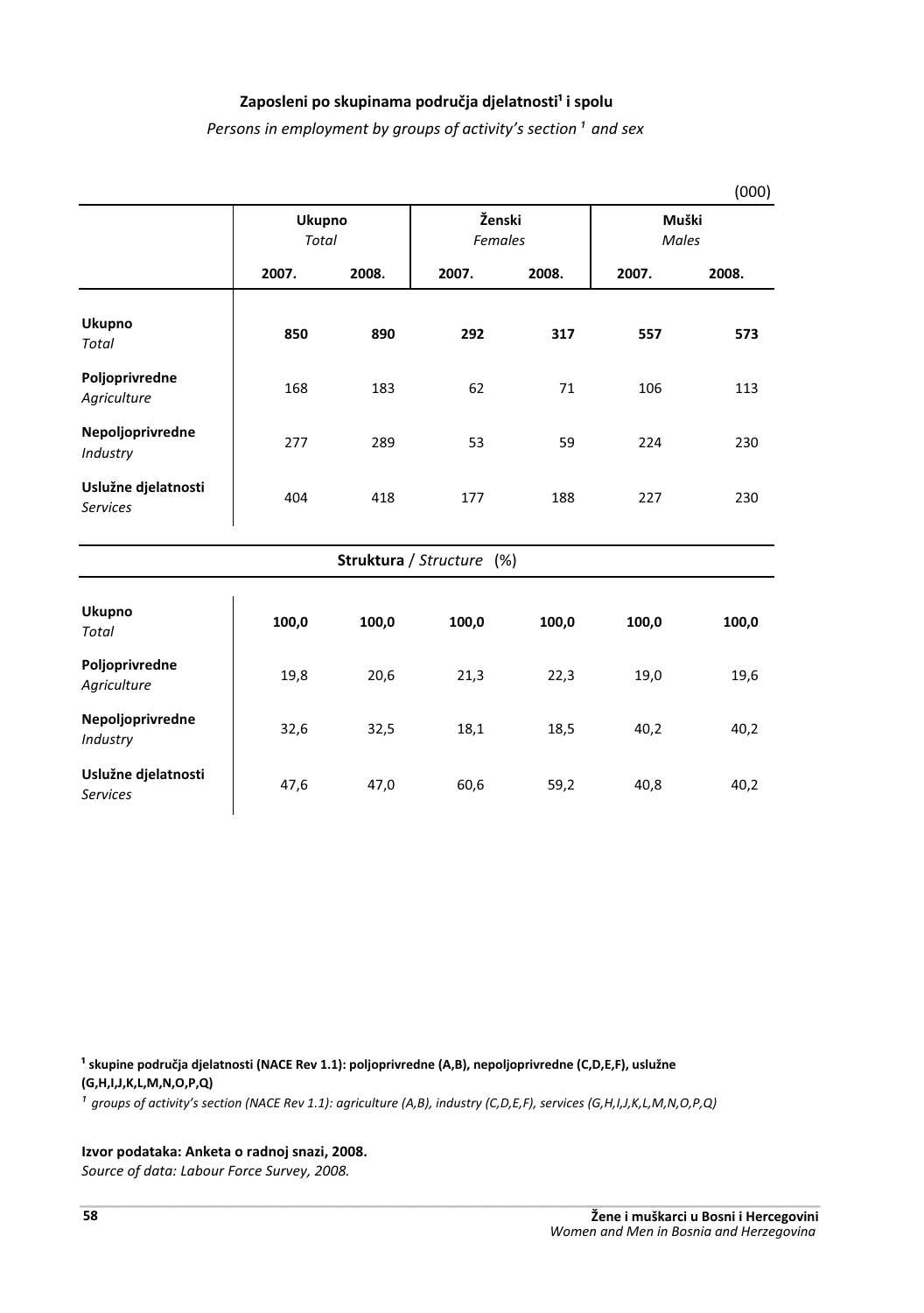# Struktura zaposlenih po skupinama područja djelatnosti i spolu u 2008. godini

*Structure of persons in employment by groups of activity's section and sex in 2008.*



Izvor podataka: Anketa o radnoj snazi, 2008.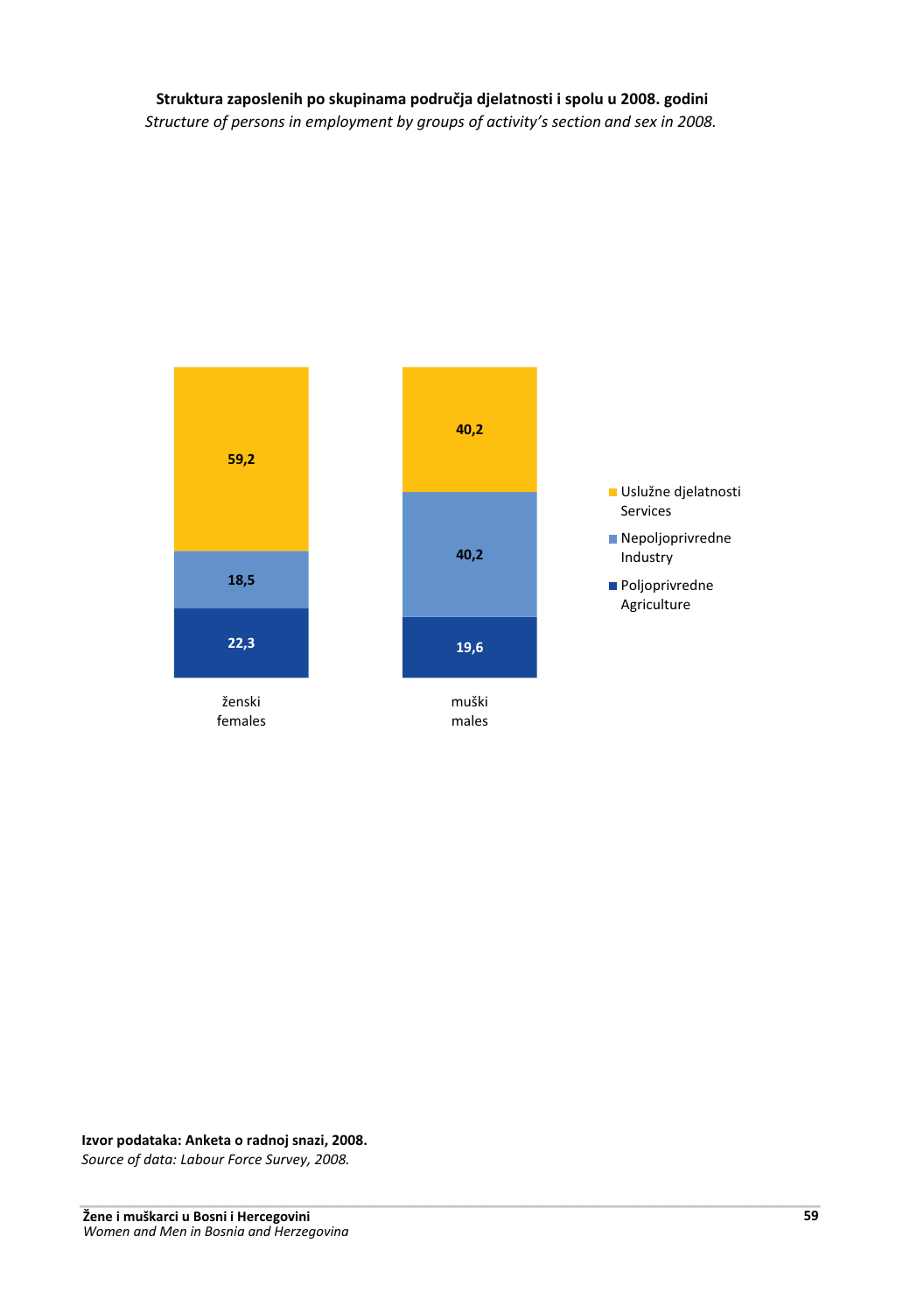# Prosjek uobičajenih tjednih sati rada na glavnom poslu po skupinama područja djelatnosti i spolu u 2008. godini

*Average hours usually worked per week on main jobs by persons in employment by groups of sections of economc activities and sex in 2008.* 



Izvor podataka: Anketa o radnoj snazi, 2008.

*Source of data: Labour Force Survey, 2008.* --- $\frac{1}{2}$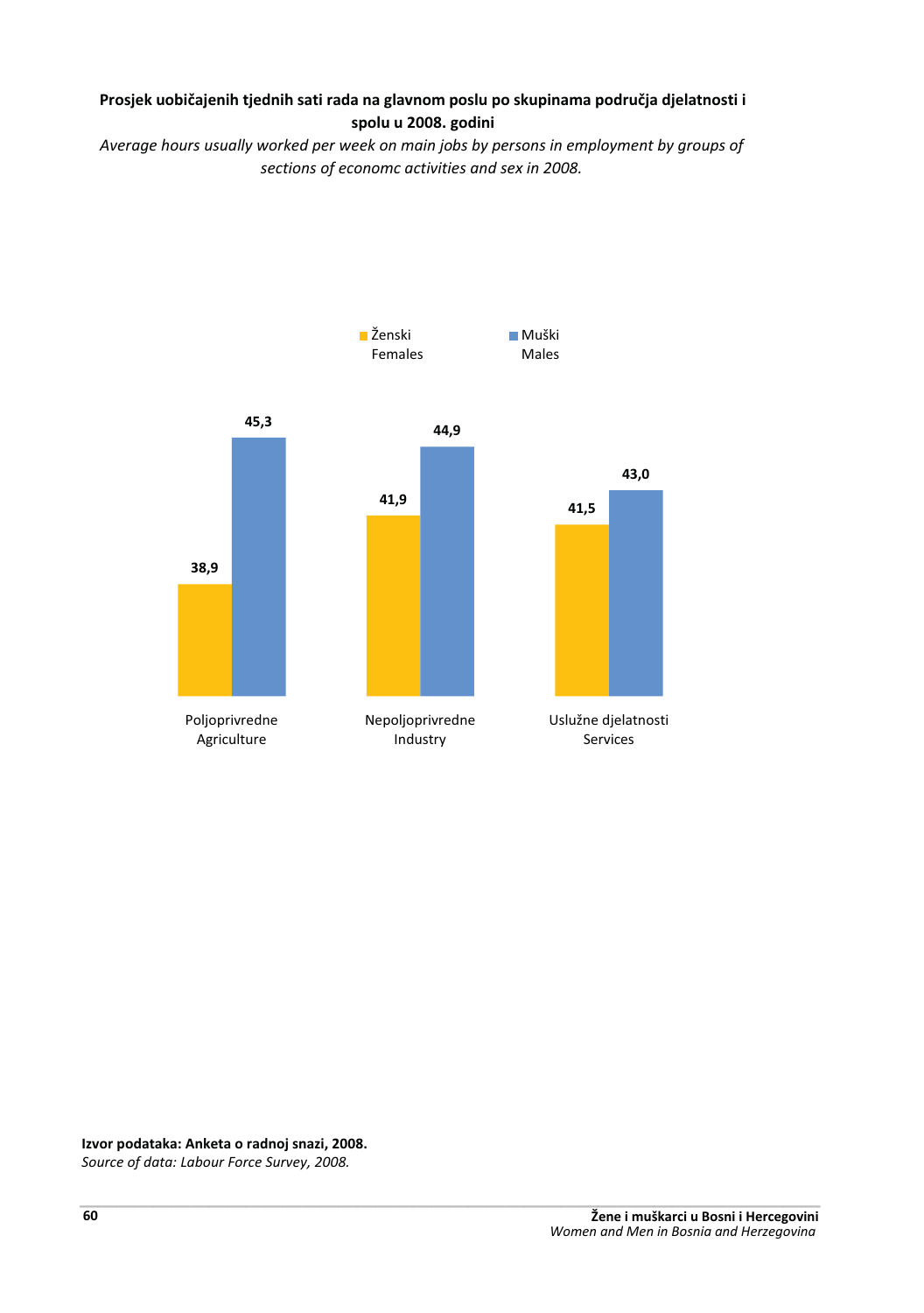### Nezaposleni po najvišoj završenoj školskoj spremi i spolu

*Unemployed persons by highest education attained and sex* 

|                                                           |                               |                       |                   |        |                | (000) |
|-----------------------------------------------------------|-------------------------------|-----------------------|-------------------|--------|----------------|-------|
|                                                           | <b>Ukupno</b><br><b>Total</b> |                       | Ženski<br>Females |        | Muški<br>Males |       |
|                                                           | 2007.                         | 2008.                 | 2007.             | 2008.  | 2007.          | 2008. |
| Ukupno<br><b>Total</b>                                    | 347                           | 272                   | 144               | 116    | 203            | 156   |
| Osnovna škola i manje<br>Primary education and<br>less    | 90                            | 67                    | 39                | 27     | 52             | 40    |
| Srednja škola<br>Secondary level                          | 242                           | 191                   | 98                | 80     | 144            | 112   |
| Viša, visoka škola,<br>magisterij, doktorat<br>High level | 14                            | (13)                  | (7)               | (9)    | (7)            | (5)   |
|                                                           |                               | Struktura / Structure | (%)               |        |                |       |
| <b>Ukupno</b><br><b>Total</b>                             | 100,0                         | 100,0                 | 100,0             | 100,0  | 100,0          | 100,0 |
| Osnovna škola i manje<br>Primary education and<br>less    | 26,1                          | 24,7                  | 26,8              | 23,6   | 25,5           | 25,6  |
| Srednja škola<br>Secondary level                          | 69,9                          | 70,3                  | 68,3              | 68,8   | 71,0           | 71,4  |
| Viša, visoka škola,<br>magisterij, doktorat<br>High level | 4,1                           | 5,0                   | (4, 9)            | (7, 6) | (3, 5)         | (3)   |

Izvor podataka: Anketa o radnoj snazi, 2008.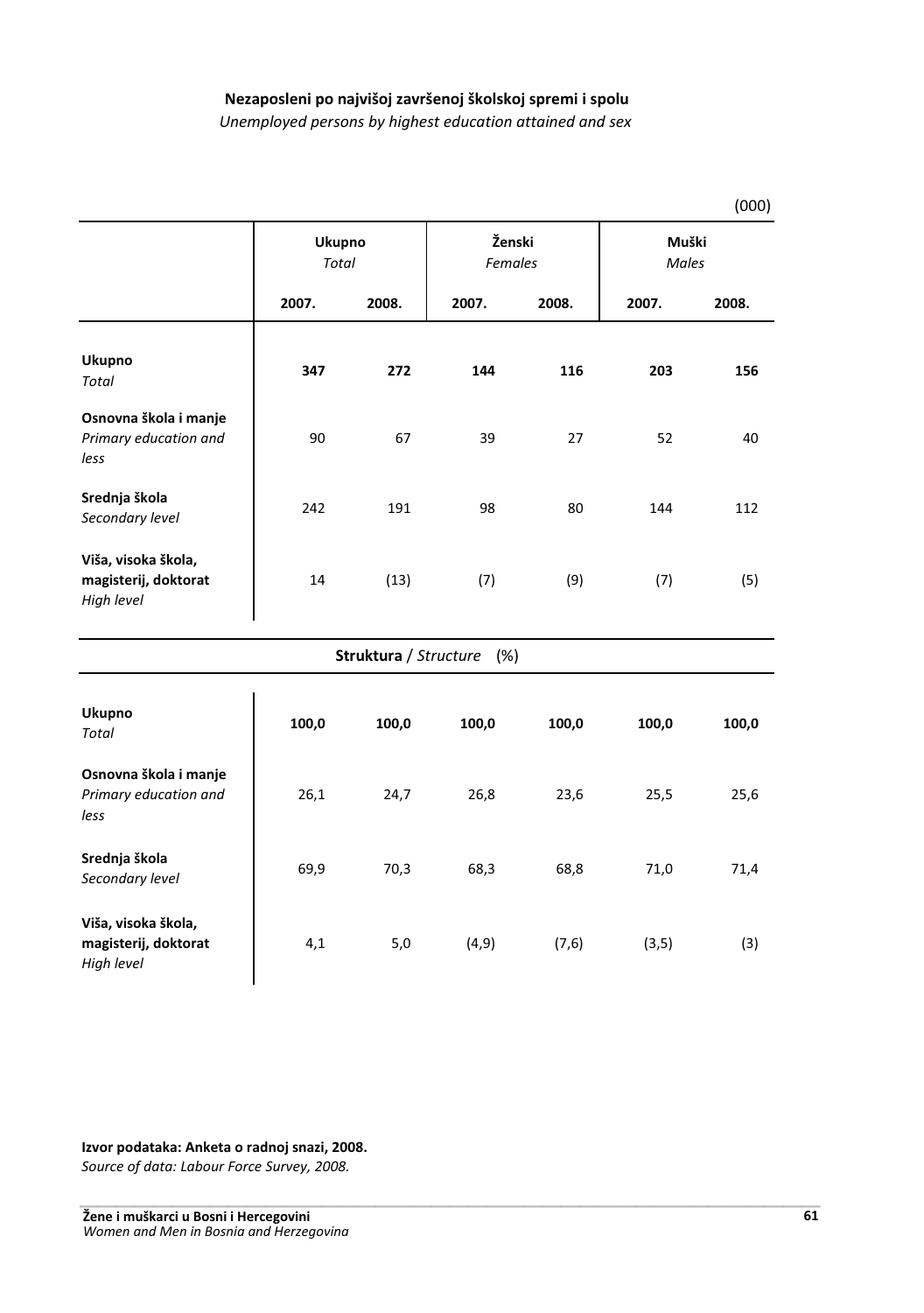### Stopa nezaposlenosti po školskoj spremi i spolu u 2008. godini

*Rate of unemployed persons by highest education attained and sex in 2008.*



Izvor podataka: Anketa o radnoj snazi, 2008.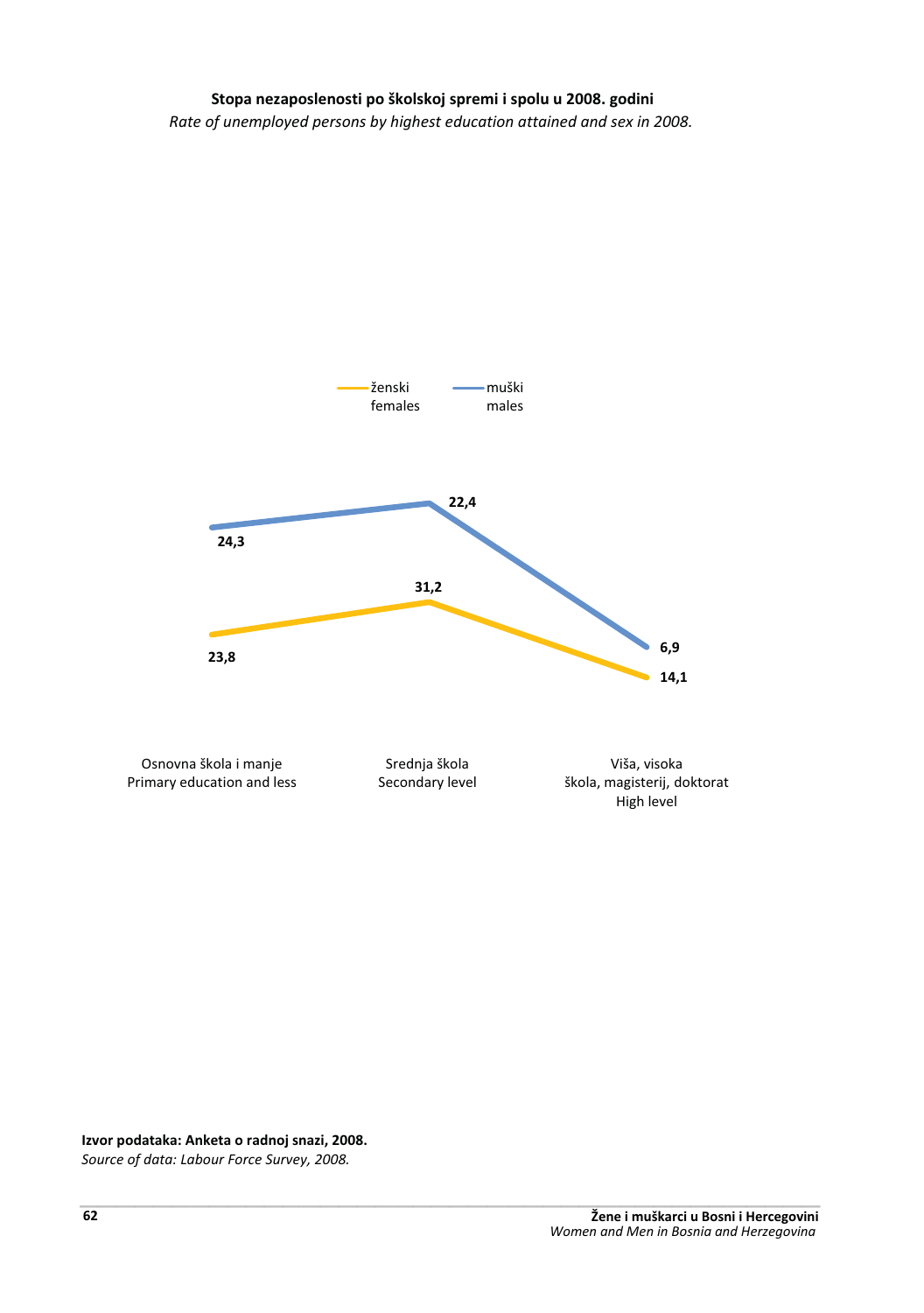### Nezaposleni po trajanju nezaposlenosti i spolu

*Unemployed persons by duration of unemployment and sex*

|                                                                  |                 |                           |                   |         |                       | (000) |
|------------------------------------------------------------------|-----------------|---------------------------|-------------------|---------|-----------------------|-------|
|                                                                  | Ukupno<br>Total |                           | Ženski<br>Females |         | Muški<br><b>Males</b> |       |
|                                                                  | 2007.           | 2008.                     | 2007.             | 2008.   | 2007.                 | 2008. |
| Ukupno<br>Total                                                  | 347             | 272                       | 144               | 116     | 203                   | 156   |
| našli posao, ali još ne rade<br>found yob, but still not working | ((2))           | ((3))                     |                   | ((2))   | ((2))                 |       |
| manje od 5 mjeseci<br>less then 5 months                         | 20              | 16                        | (7)               | (7)     | (12)                  | (9)   |
| od 6 do 11 mjeseci<br>$6 - 11$ months                            | 25              | 18                        | (12)              | (7)     | (14)                  | (11)  |
| od 12 do 23 mjeseca<br>12 - 23 months                            | 34              | 29                        | 16                | (13)    | 18                    | 17    |
| od 24 do 59 mjeseci<br>24 - 59 months                            | 92              | 66                        | 38                | 29      | 54                    | 37    |
| od 60 do 119 mjeseci<br>60 - 119 months                          | 80              | 66                        | 32                | 29      | 48                    | 37    |
| 120 i više mjeseci<br>120 and more months                        | 94              | 74                        | 38                | 30      | 56                    | 44    |
|                                                                  |                 | Struktura / Structure (%) |                   |         |                       |       |
| <b>Ukupno</b><br>Total                                           | 100,0           | 100,0                     | 100,0             | 100,0   | 100,0                 | 100,0 |
| našli posao, ali još ne rade<br>found yob, but still not working | ((0,7))         | ((1,1))                   |                   | ((1,4)) | ((0,8))               |       |
| manje od 5 mjeseci<br>less then 5 months                         | 5,6             | 5,9                       | (5,0)             | (5, 9)  | (6,1)                 | (5,9) |
| od 6 do 11 mjeseci<br>$6 - 11$ months                            | 7,3             | 6,7                       | (8,1)             | (6,2)   | 6,7                   | (7,1) |
| od 12 do 23 mjeseca<br>12 - 23 months                            | 9,8             | 10,8                      | 11,2              | 10,8    | 8,7                   | 10,8  |
| od 24 do 59 mjeseci<br>24 - 59 months                            | 26,4            | 24,3                      | 26,4              | 25,4    | 26,4                  | 23,5  |
| od 60 do 119 mjeseci<br>60 - 119 months                          | 23,0            | 24,1                      | 22,1              | 24,7    | 23,6                  | 23,7  |
| 120 i više mjeseci<br>120 and more months                        | 27,3            | 27,0                      | 26,7              | 25,7    | 27,7                  | 28,0  |

#### Izvor podataka: Anketa o radnoj snazi, 2008.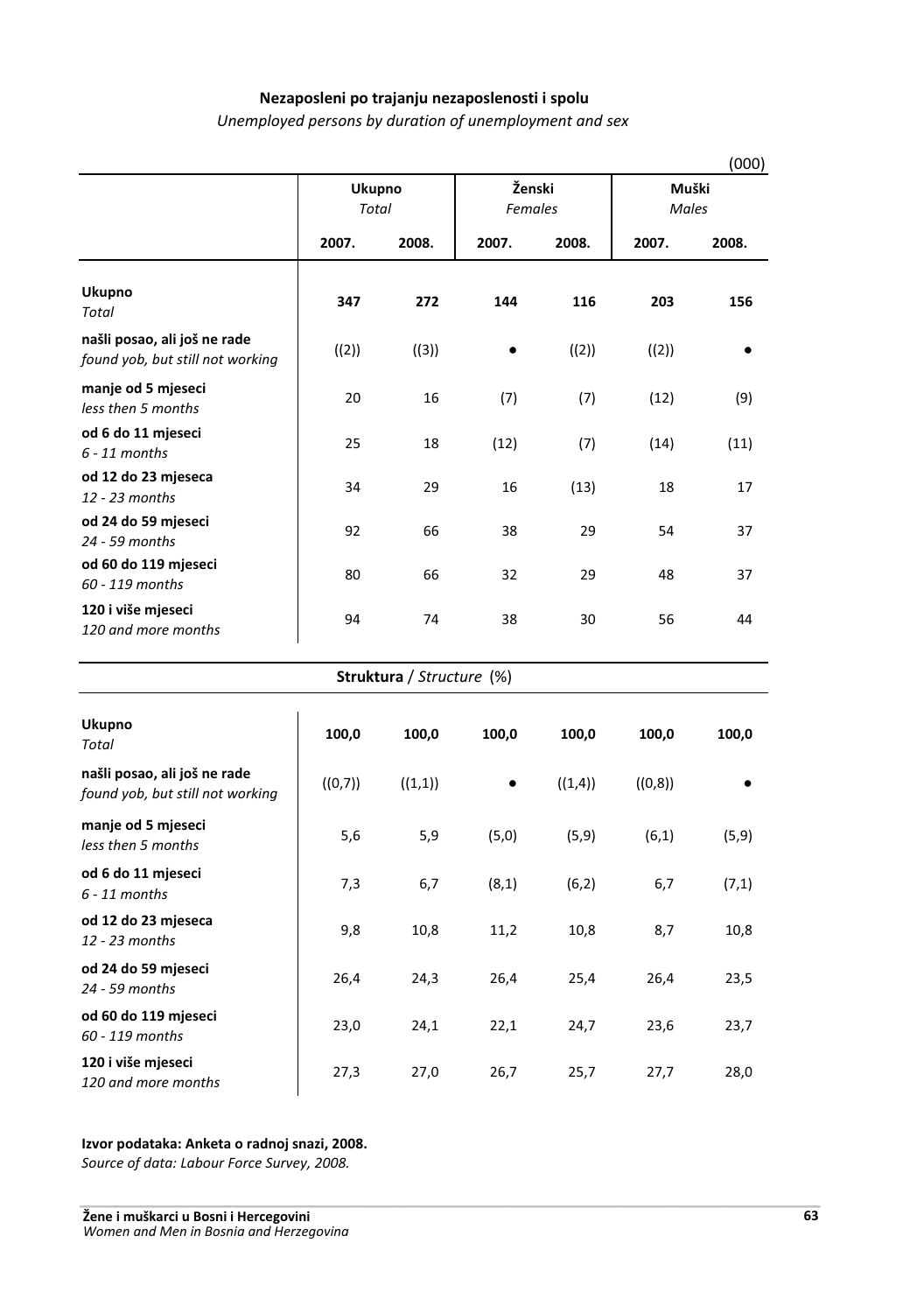# Nezaposleni po trajanju nezaposlenosti i spolu u 2008. godini

*Unemployed persons by the duration of unemployment and sex in 2008.*



(000)

Izvor podataka: Anketa o radnoj snazi, 2008.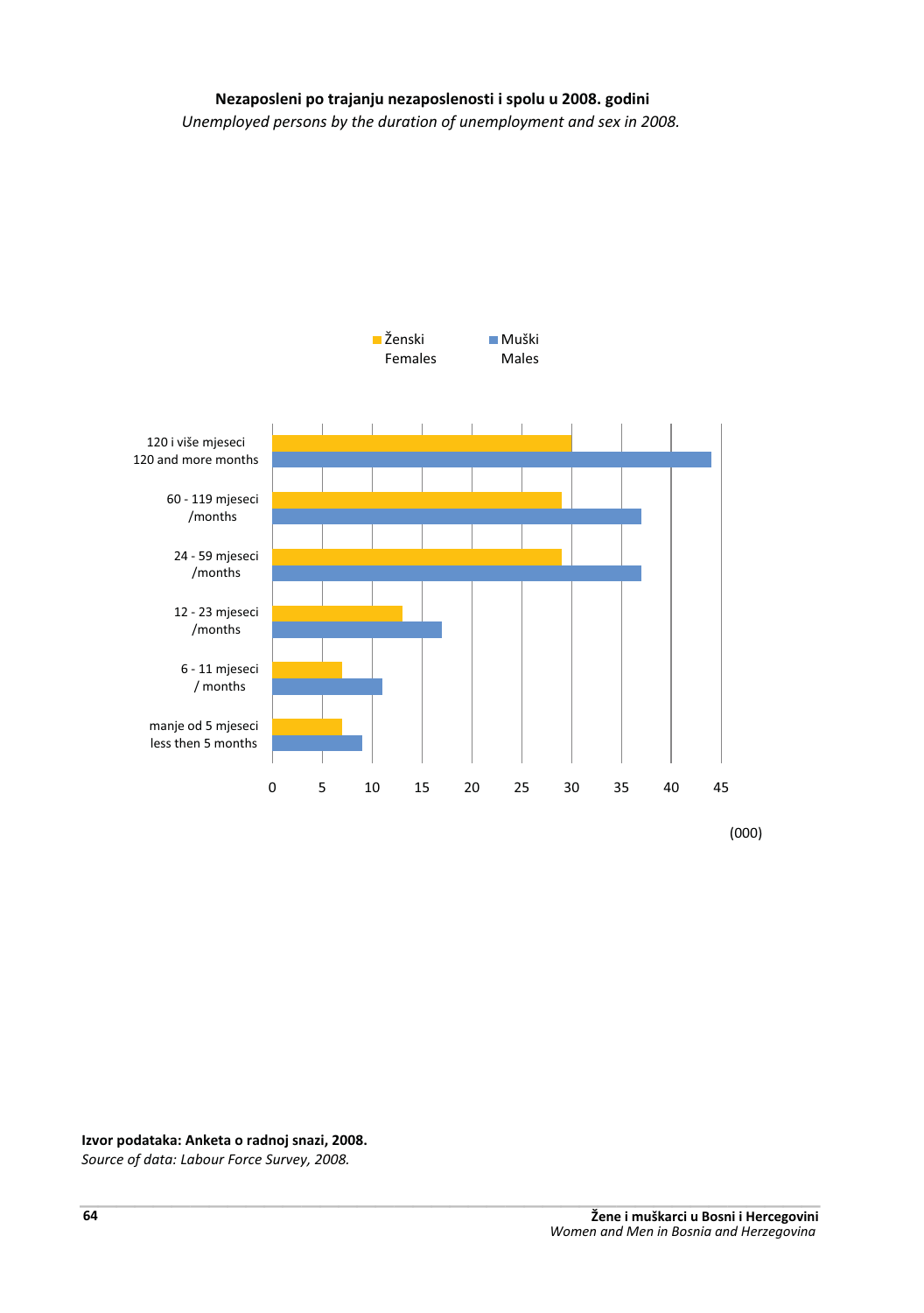### Radno sposobno stanovništvo po statusu na birou za zapošljavanje i spolu

*Working age population according to the status at the employment bureaus and sex*

|                                     |       | <b>Ukupno</b><br><b>Total</b> |               | Prijavljeni na biro<br>Registred at the bureaus |       | Nisu prijavljeni na biro<br>Not registred at the bureaus |  |
|-------------------------------------|-------|-------------------------------|---------------|-------------------------------------------------|-------|----------------------------------------------------------|--|
|                                     | 2007. | 2008.                         | 2007.         | 2008.                                           | 2007. | 2008.                                                    |  |
| <b>Ukupno</b><br><b>Total</b>       | 2.725 | 2.649                         | 656           | 571                                             | 2.069 | 2.078                                                    |  |
| Zaposleni<br>Employed               | 850   | 890                           | 127           | 131                                             | 723   | 760                                                      |  |
| Nezaposleni<br>Unemployed           | 347   | 272                           | 303           | 246                                             | 43    | 26                                                       |  |
| <b>Neaktivni</b><br><b>Inactive</b> | 1.529 | 1.486                         | 226           | 194                                             | 1.303 | 1.292                                                    |  |
| Ženski / Females                    |       |                               |               |                                                 |       |                                                          |  |
| <b>Ukupno</b><br><b>Total</b>       | 1.408 | 1.371                         | 302           | 269                                             | 1.106 | 1.102                                                    |  |
| Zaposleni<br>Employed               | 292   | 317                           | 26            | 30                                              | 266   | 287                                                      |  |
| Nezaposleni<br>Unemployed           | 144   | 116                           | 129           | 105                                             | 15    | 11                                                       |  |
| <b>Neaktivni</b><br>Inactive        | 972   | 938                           | 147           | 134                                             | 825   | 804                                                      |  |
|                                     |       |                               | Muški / Males |                                                 |       |                                                          |  |
| Ukupno<br><b>Total</b>              | 1.317 | 1.278                         | 354           | 302                                             | 963   | 976                                                      |  |
| Zaposleni<br>Employed               | 557   | 573                           | 100           | 101                                             | 457   | 472                                                      |  |
| Nezaposleni<br>Unemployed           | 203   | 156                           | 175           | 141                                             | 28    | 15                                                       |  |
| <b>Neaktivni</b><br><b>Inactive</b> | 557   | 549                           | 79            | 60                                              | 478   | 489                                                      |  |

(000)

Izvor podataka: Anketa o radnoj snazi, 2008.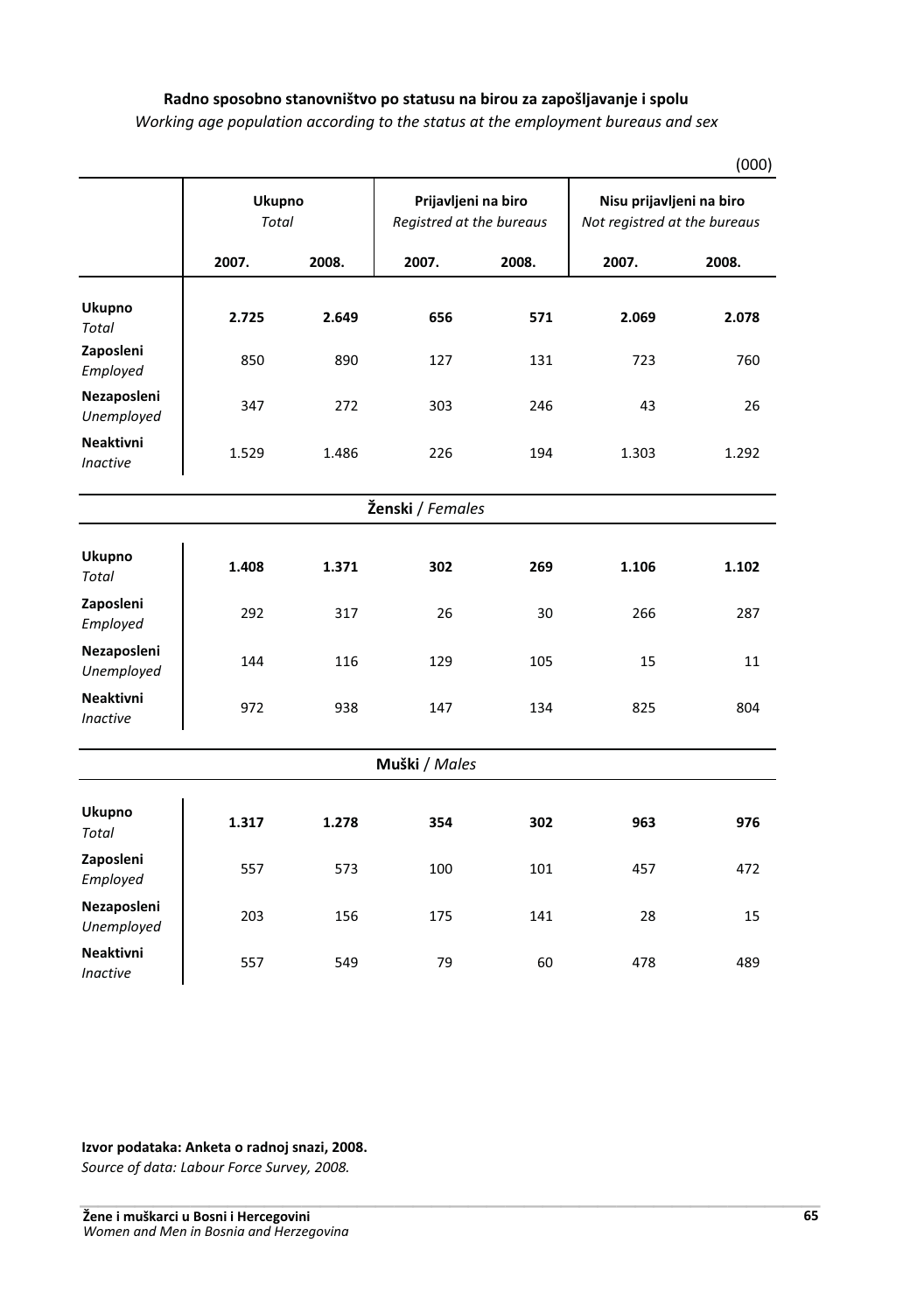# **SOCIJALNA SKRB - KORISNICI I USTANOVE** *SOCIAL WELFARE - BENEFICIARIES AND INSTITUTIONS*

# **Korisnici socijalne skrbi**

*Social welfare beneficiaries*

|       |                        | Maloljetni korisnici<br>Minor beneficiaries |                |                        | Punoljetni korisnici<br>Adult beneficiaries |                |
|-------|------------------------|---------------------------------------------|----------------|------------------------|---------------------------------------------|----------------|
|       | <b>Ukupno</b><br>Total | Ženski<br>Females                           | Muški<br>Males | <b>Ukupno</b><br>Total | Ženski<br>Females                           | Muški<br>Males |
|       |                        |                                             |                |                        |                                             |                |
| 2000. | 100,172                | 47,958                                      | 52,214         | 377,057                | 178,014                                     | 199,043        |
| 2001. | 113,857                | 53,899                                      | 59,958         | 393,579                | 189,287                                     | 204,292        |
| 2002. | 121,179                | 57,737                                      | 63,442         | 423,324                | 214,923                                     | 208,401        |
| 2003. | 129,519                | 60,138                                      | 69,381         | 461,580                | 238,285                                     | 223,295        |
| 2004. | 133,737                | 61,707                                      | 72,030         | 480,366                | 217,203                                     | 263,163        |
| 2005. | 144,027                | 66,023                                      | 78,004         | 453,808                | 219,265                                     | 234,543        |
| 2006. | 150,851                | 70,813                                      | 80,038         | 469,012                | 243,425                                     | 225,587        |
| 2007. | 151,854                | 71,372                                      | 80,482         | 473,357                | 248,402                                     | 224,955        |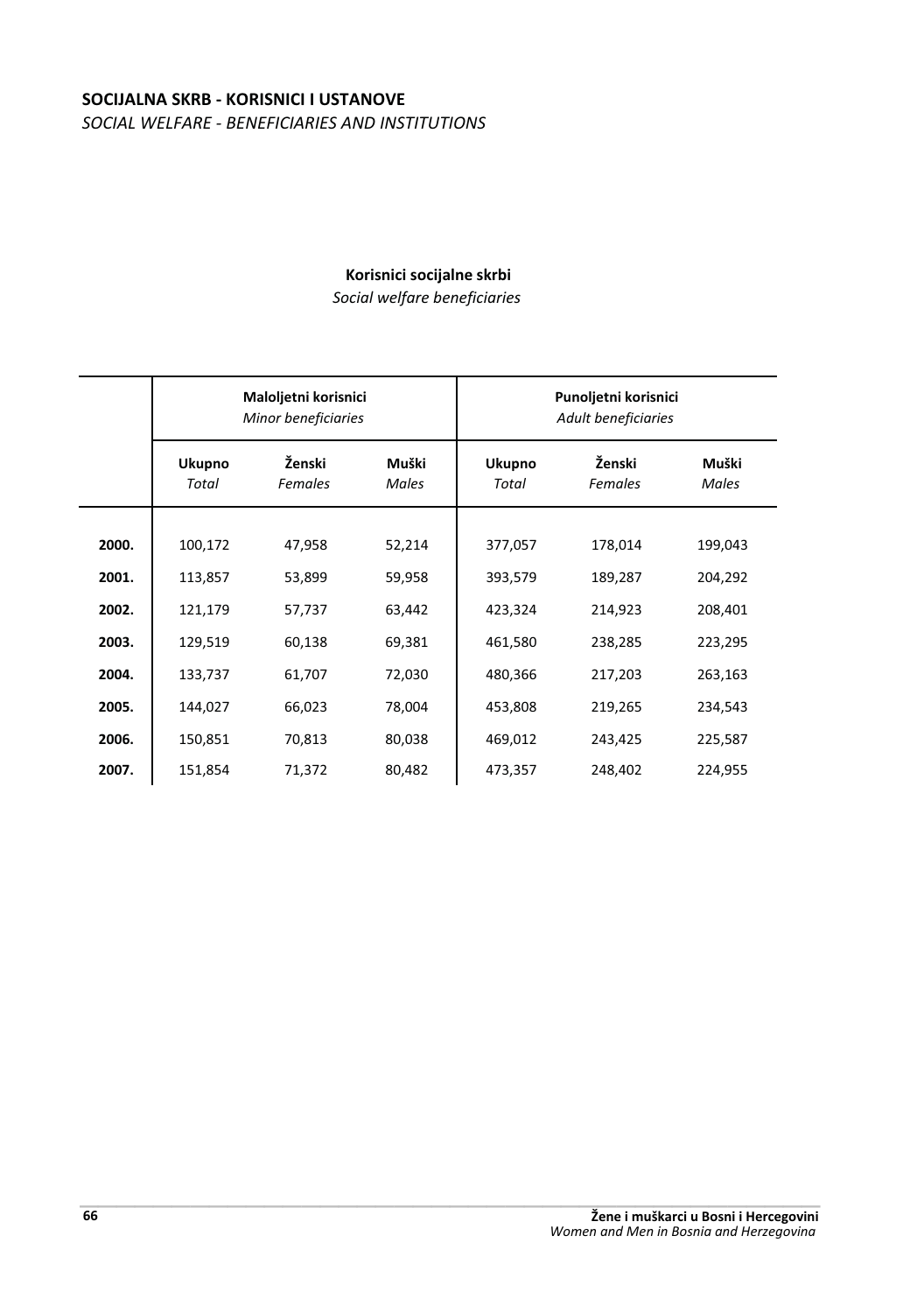### **Maloljetni korisnici socijalne skrbi**

*Minor social welfare beneficiaries*



# Punoljetni korisnici socijalne skrbi *Adult social welfare beneficiaries*

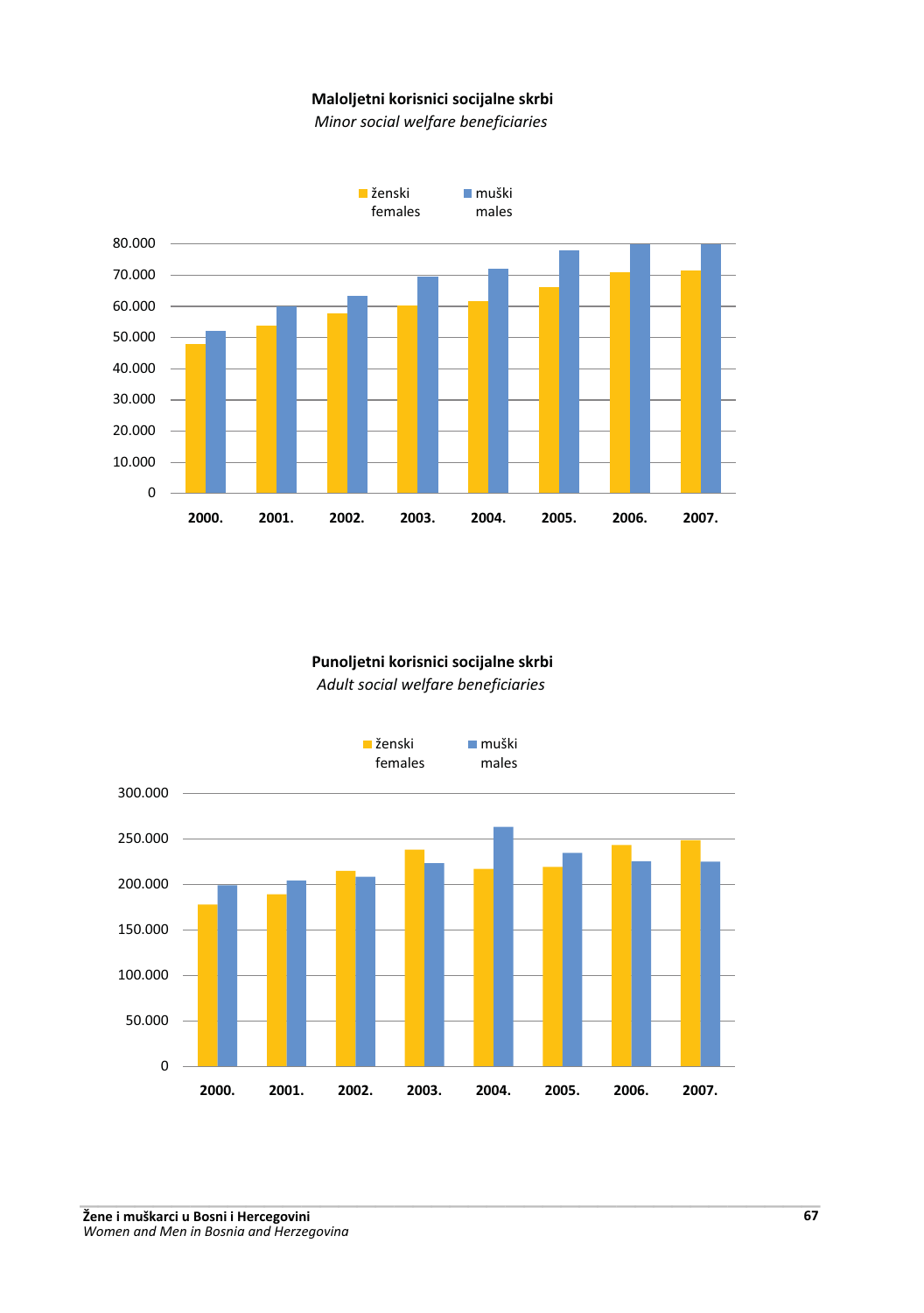|                                                                | <b>Ukupno</b><br><b>Total</b> | Ženski<br><b>Females</b> | Muški<br><b>Males</b> |                                                                |
|----------------------------------------------------------------|-------------------------------|--------------------------|-----------------------|----------------------------------------------------------------|
| <b>Ukupno</b>                                                  | 63.153                        | 30.494                   | 32.659                | Total                                                          |
| Djeca bez oba roditelja                                        | 1.224                         | 638                      | 586                   | Children without both parents                                  |
| Djeca nepoznatih roditelja                                     | 88                            | 36                       | 52                    | Children of unknown parents                                    |
| Djeca napuštena od roditelja                                   | 792                           | 381                      | 411                   | Children abandoned by parents                                  |
| Djeca roditelja spriječenih da<br>obavljaju roditeljsku obvezu | 723                           | 344                      | 379                   | Chilren of parents prevented from<br>performing parental duty  |
| Djeca roditelja lišenih roditeljskih<br>prava                  | 65                            | 31                       | 34                    | Children of parents deprived of<br>parental rights             |
| Djeca roditelja koji nemaju dovoljno<br>prihoda                | 47.658                        | 23.242                   | 24.416                | Children of parents who have not<br>enough income for care     |
| Djeca roditelja koji zanemaruju ili<br>zlostavljaju djecu      | 2.085                         | 1.026                    | 1.059                 | Parents neglect or molest children                             |
| Djeca čiji je razvitak ometen<br>obiteljskim okolnostima       | 6.896                         | 3.600                    | 3.296                 | Children whose development is<br>hindered by familiy situation |
| Odgojno zanemarena i zapuštena<br>djeca                        | 3.622                         | 1.196                    | 2.426                 | Socially neglected and malajusted<br>children                  |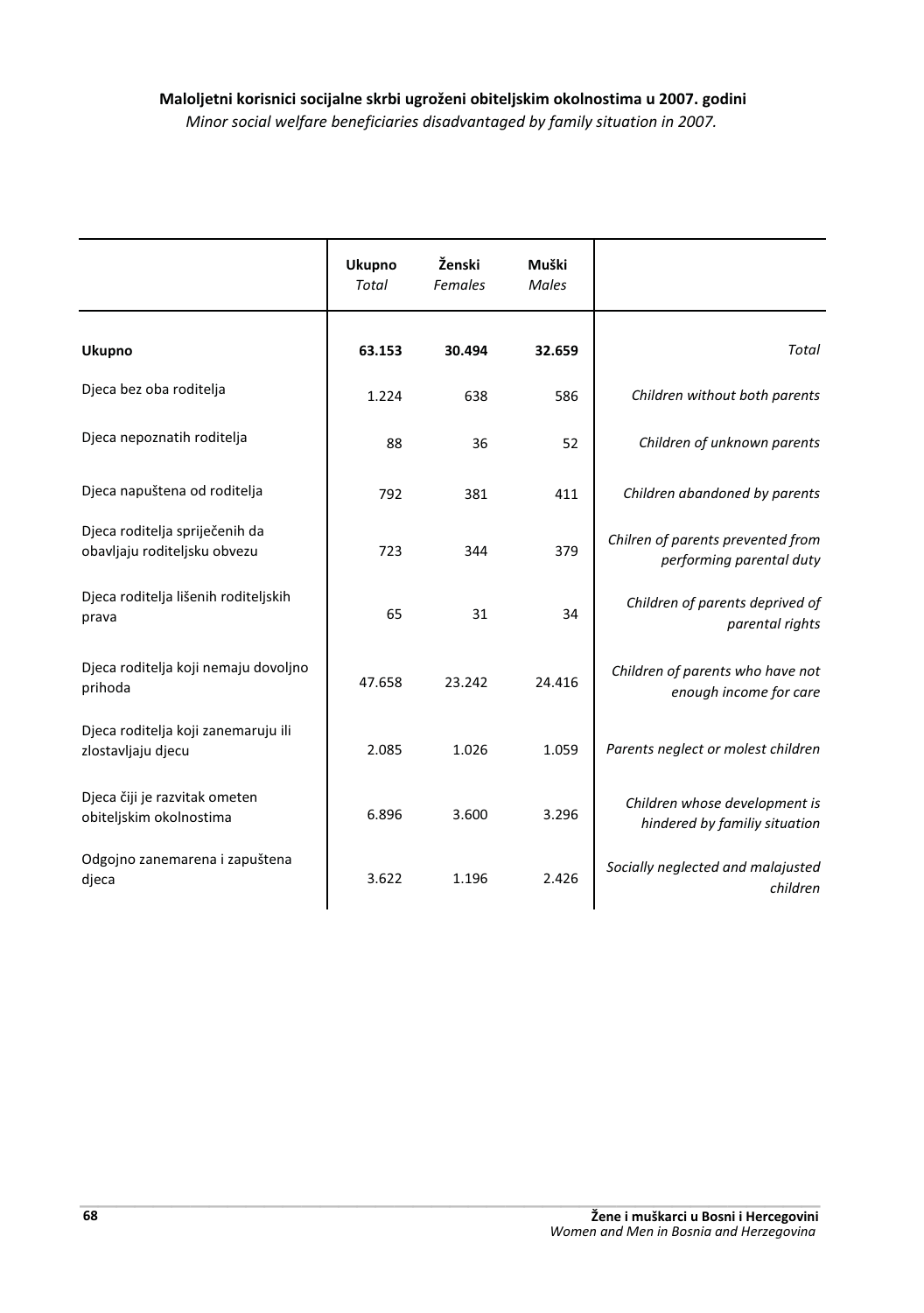# Punoljetni korisnici socijalne skrbi po kategorijama i spolu u 2007. godini

*Adult social welfare beneficiaries by category and sex in 2007.*

|                                                           | <b>Ukupno</b><br>Total | Ženski<br>Females | Muški<br>Males |                                                                 |
|-----------------------------------------------------------|------------------------|-------------------|----------------|-----------------------------------------------------------------|
| <b>Ukupno</b>                                             | 473.357                | 248.402           | 224.955        | Total                                                           |
| Korisnici subvencioniranih troškova                       | 15.691                 | 7.708             | 7.983          | Beneficiaries of subventions                                    |
| Osobe sa smetnjama u psihičkom i<br>tjelesnom razvitku    | 37.917                 | 18.373            | 19.544         | Menatally and physically<br>handicapped persons                 |
| Osobe društveno neprihvatljivog<br>ponašanja              | 7.344                  | 2.132             | 5.212          | Persons with socially<br>unacceptable behaviour                 |
| Psihički bolesne osobe                                    | 5.974                  | 2.668             | 3.306          | Mentally ill persons                                            |
| Osobe koje nemaju dovoljno<br>sredstava za izdržavanje    | 175.430                | 91.200            | 84.230         | Persons not having a sufficient<br>income to support themselves |
| Osobe u stanju različitih socijalno-<br>zaštitnih potreba | 211.809                | 116.384           | 95.425         | Persons in different social and<br>protective needs             |
| Bez specifične kategorije                                 | 19.192                 | 9.937             | 9.255          | Without specific category                                       |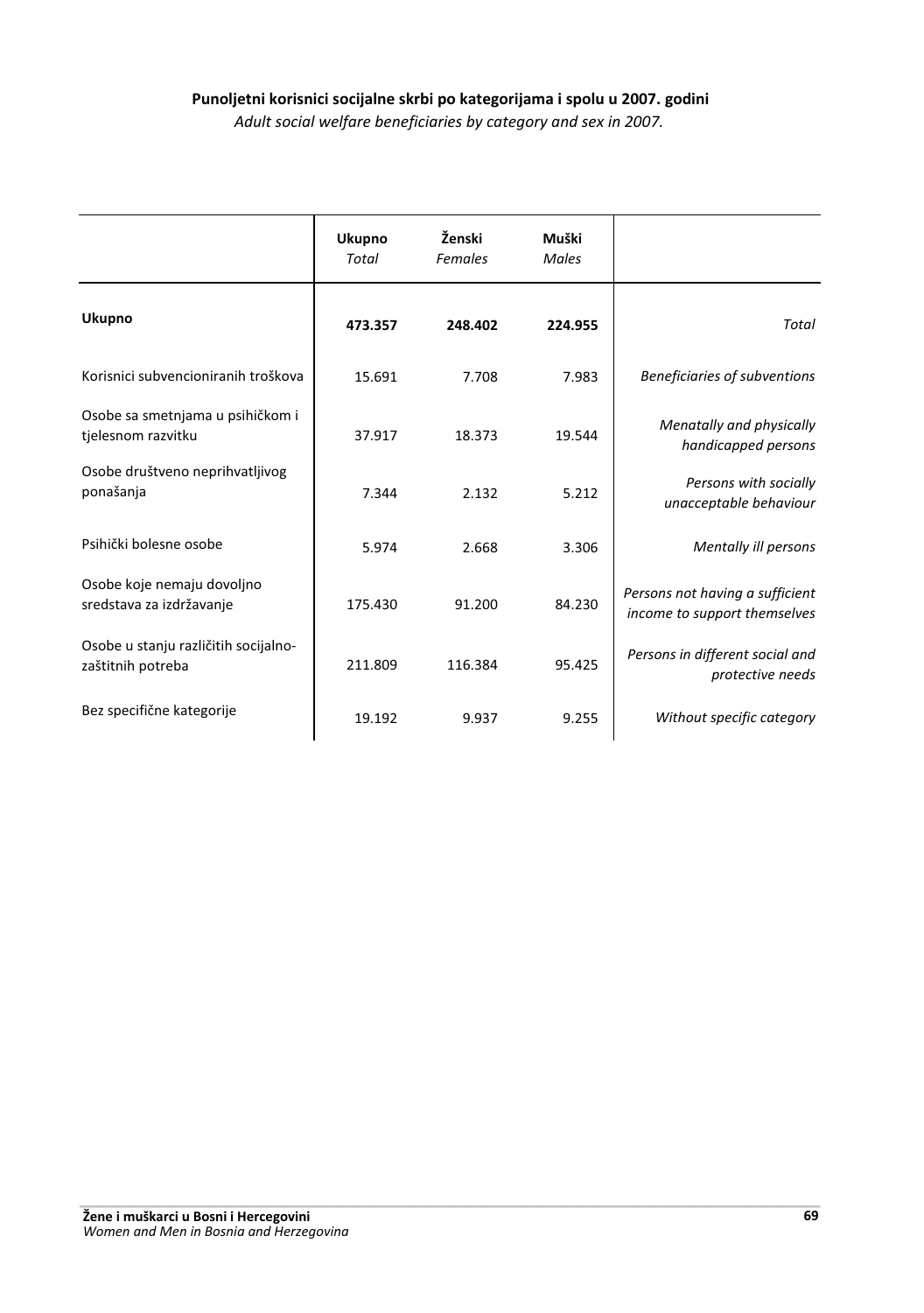# Štićenici domova za djecu i mladež bez roditeljske skrbi po spolu i dobi *Residents of institutions for children and adolescents without parental care by sex and age*

|       |        | do 3 godine<br>under 3<br>years | $3 - 6$ | $7 - 10$ | $11 - 14$ | $15 - 18$ | iznad 18<br>godina<br>over 18<br>years | ukupno<br>total |         |
|-------|--------|---------------------------------|---------|----------|-----------|-----------|----------------------------------------|-----------------|---------|
| 2000. | ženski | 47                              | 33      | 39       | 41        | 35        | 24                                     | 219             | females |
|       | muški  | 70                              | 32      | 49       | 63        | 53        | 33                                     | 300             | males   |
| 2001. | ženski | 50                              | 39      | 44       | 39        | 34        | 13                                     | 219             | females |
|       | muški  | 70                              | 44      | 32       | 71        | 74        | 29                                     | 320             | males   |
| 2002. | ženski | 54                              | 37      | 41       | 47        | 79        | 23                                     | 281             | females |
|       | muški  | 57                              | 49      | 44       | 52        | 74        | 30                                     | 306             | males   |
| 2003. | ženski | 43                              | 33      | 44       | 39        | 69        | 30                                     | 258             | females |
|       | muški  | 53                              | 43      | 50       | 48        | 98        | 53                                     | 345             | males   |
| 2004. | ženski | 30                              | 48      | 51       | 60        | 77        | 93                                     | 359             | females |
|       | muški  | 39                              | 64      | 68       | 64        | 96        | 43                                     | 374             | males   |
| 2005. | ženski | 30                              | 35      | 48       | 58        | 65        | 123                                    | 359             | females |
|       | muški  | 36                              | 61      | 76       | 65        | 78        | 46                                     | 362             | males   |
| 2006. | ženski | 29                              | 35      | 56       | 69        | 70        | 146                                    | 405             | females |
|       | muški  | 35                              | 56      | 77       | 61        | 97        | 32                                     | 358             | males   |
| 2007. | ženski | 37                              | 33      | 43       | 69        | 82        | 142                                    | 406             | females |
|       | muški  | 59                              | 45      | 85       | 75        | 83        | 37                                     | 384             | males   |

#### $*$ Distrikt Brčko nije uključen.

*\*District Brcko is not included.* -----------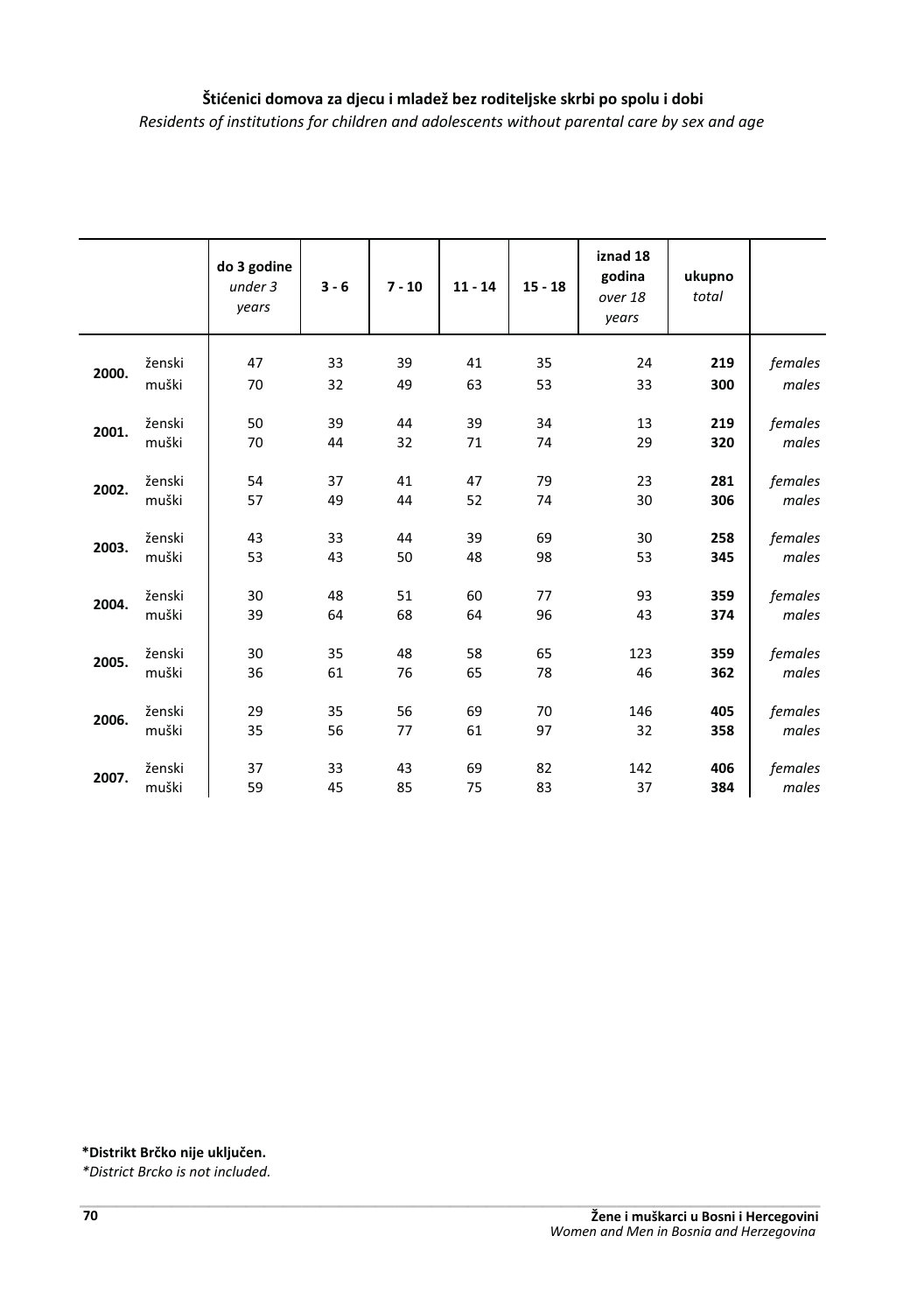# Štićenici domova za djecu i mladež bez roditeljske skrbi po spolu

*Residents of institutions for children and adolescents without parental care by sex*



Štićenici domova za djecu i mladež bez roditeljske skrbi po spolu i dobi u 2007. godini *Residents of institutions for children and adolescents without parental care by sex and age in 2007.*

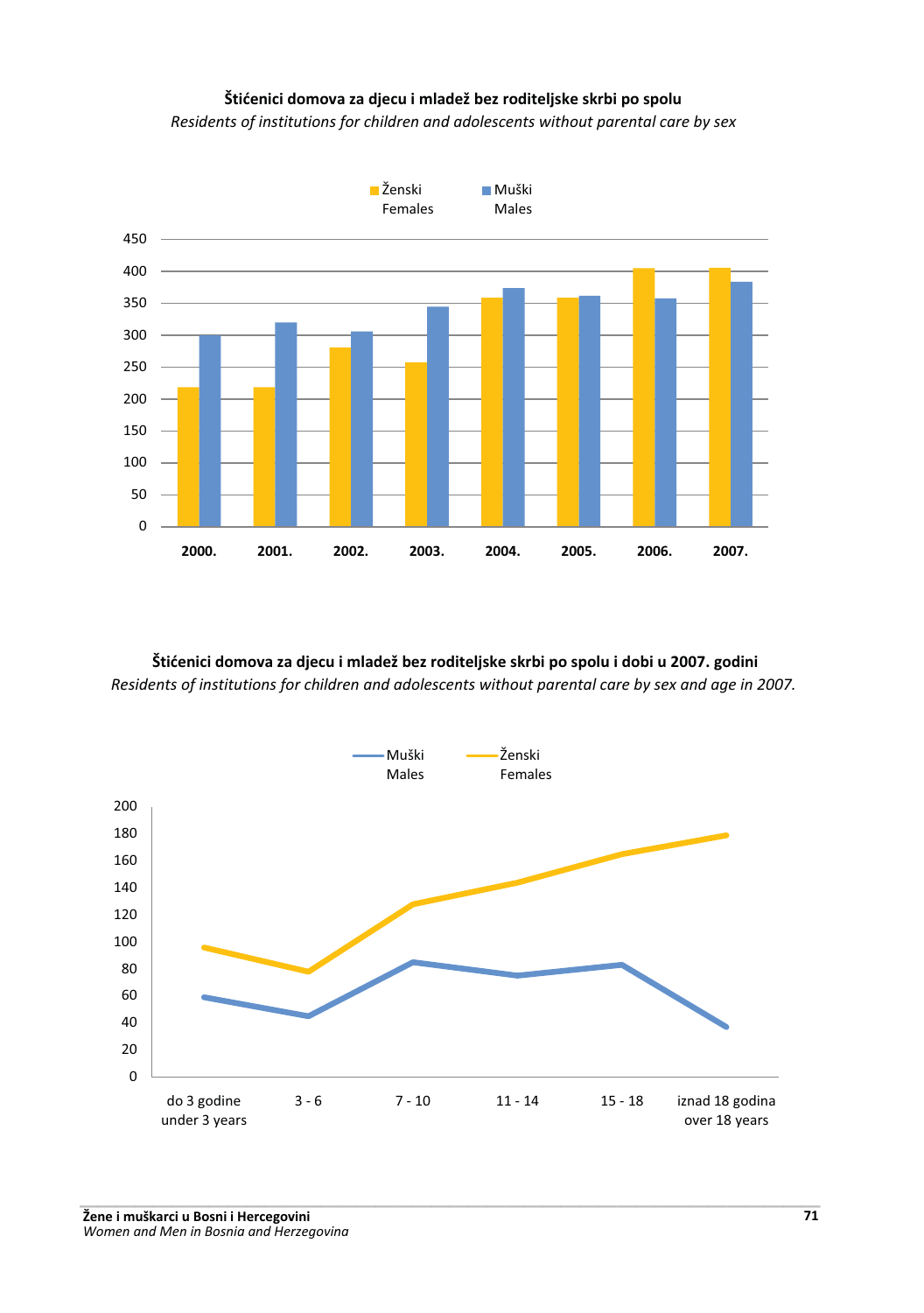Štićenici ustanova za djecu i mladež ometenu u psihičkom i tjelesnom razvitku po spolu i dobi *Residents of institutions for mentally and physically handicapped children and youth by sex and age*

|       |        | do 10 godina<br>younger then<br>10 years | $11 - 13$ | $14 - 15$ | $16 - 17$ | $18 - 21$ | 21 i više<br>21 and<br>more | ukupno<br>total |         |
|-------|--------|------------------------------------------|-----------|-----------|-----------|-----------|-----------------------------|-----------------|---------|
| 2000. | ženski | 60                                       | 68        | 32        | 49        | 41        | 161                         | 411             | females |
|       | muški  | 59                                       | 61        | 34        | 70        | 91        | 512                         | 827             | males   |
| 2001. | ženski | 60                                       | 68        | 36        | 41        | 41        | 161                         | 407             | females |
|       | muški  | 55                                       | 59        | 47        | 53        | 70        | 554                         | 838             | males   |
|       |        |                                          |           |           |           |           |                             |                 |         |
| 2002. | ženski | 56                                       | 74        | 47        | 40        | 57        | 169                         | 443             | females |
|       | muški  | 57                                       | 74        | 59        | 57        | 83        | 545                         | 875             | males   |
| 2003. | ženski | 54                                       | 91        | 58        | 48        | 56        | 226                         | 533             | females |
|       | muški  | 79                                       | 86        | 63        | 52        | 104       | 576                         | 960             | males   |
|       | ženski | 69                                       | 78        | 54        | 56        | 47        | 269                         | 573             | females |
| 2004. | muški  | 80                                       | 73        | 75        | 46        | 87        | 517                         | 878             | males   |
|       |        |                                          |           |           |           |           |                             |                 |         |
| 2005. | ženski | 61                                       | 61        | 65        | 50        | 66        | 276                         | 579             | females |
|       | muški  | 69                                       | 88        | 60        | 50        | 78        | 558                         | 903             | males   |
| 2006. | ženski | 65                                       | 57        | 58        | 62        | 67        | 290                         | 599             | females |
|       | muški  | 64                                       | 94        | 44        | 59        | 72        | 621                         | 954             | males   |
|       |        |                                          |           |           |           |           |                             |                 |         |
| 2007. | ženski | 53                                       | 54        | 54        | 61        | 82        | 288                         | 592             | females |
|       | muški  | 58                                       | 74        | 50        | 52        | 76        | 609                         | 919             | males   |

 $*$ Distrikt Brčko nije uključen.

*\*District Brcko is not included.*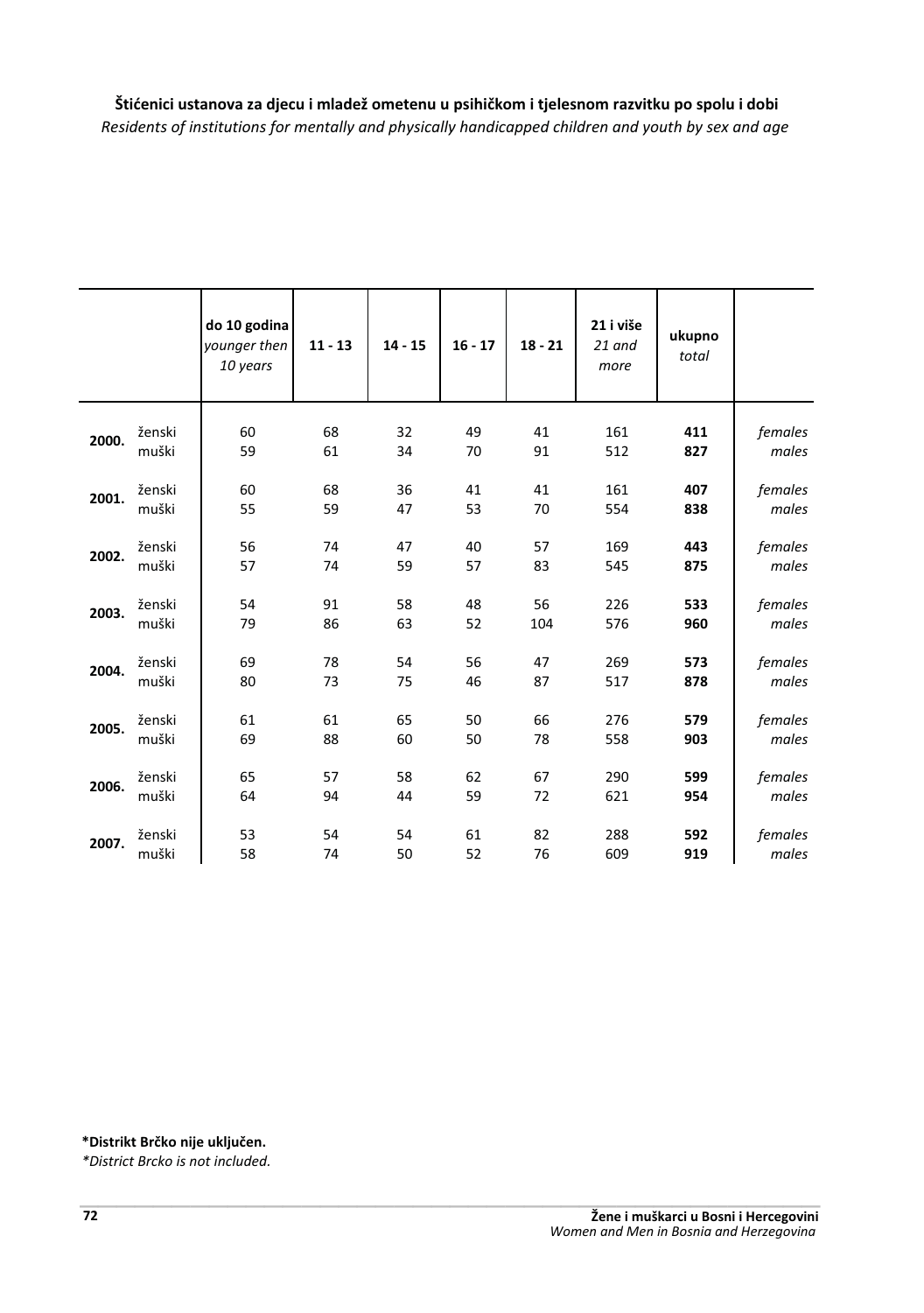# Štićenici ustanova za djecu i mladež ometenu u psihičkom i tjelesnom razvitku po spolu Residents of institutions for mentally and physically handicapped children and youth by sex

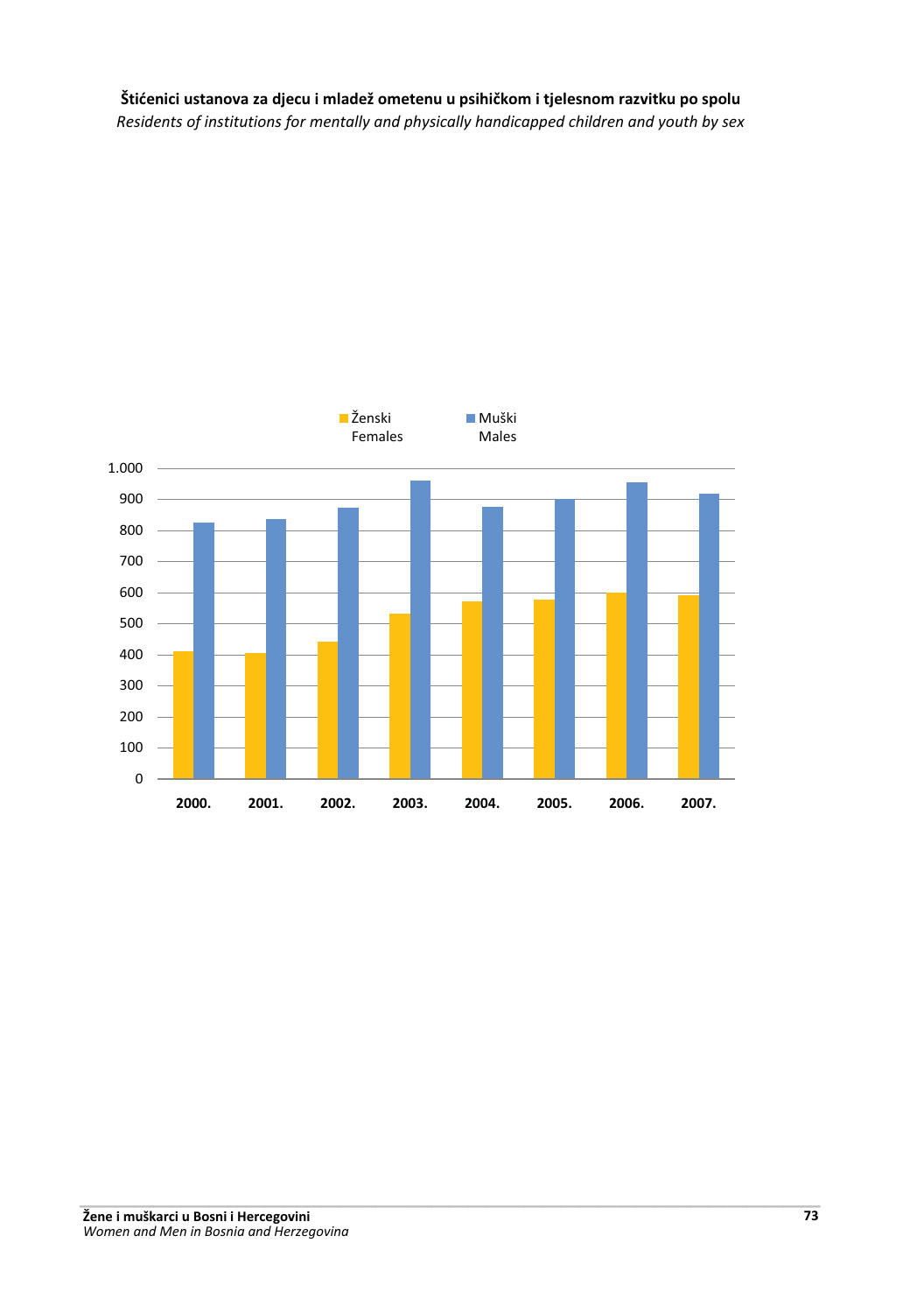#### Zaposleni u centrima za socijalni rad

*Employees in the social welfare institutions*



### Zaposleni u domovima za djecu i mladež bez roditeljske skrbi *Employees in the institutions for children and adolescents without parental care*

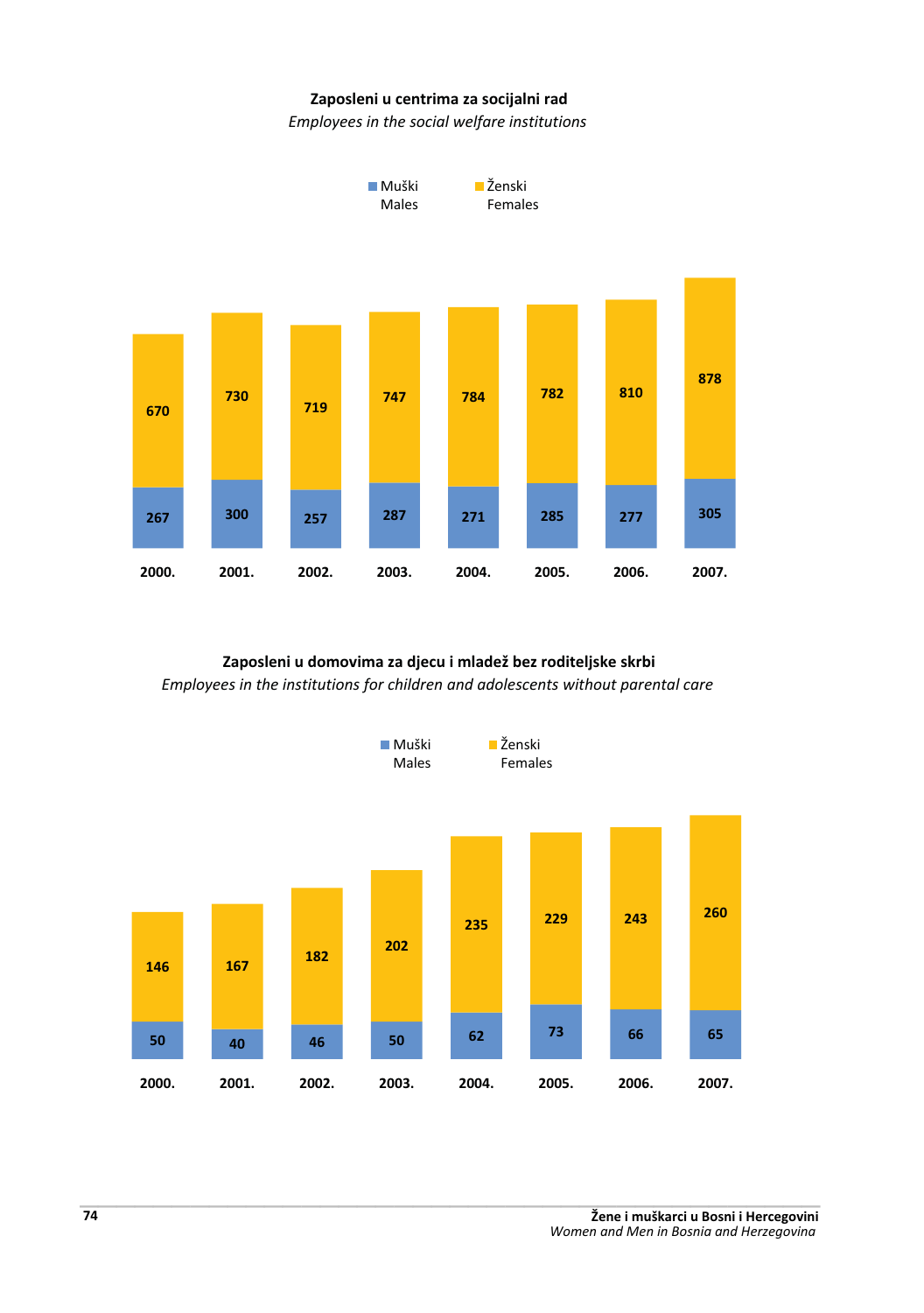# **UVJETI ŽIVOTA LIVING CONDITIONS**



Postotak siromašnog stanovništva u odnosu na ukupno stanovništvo u 2007. godini Percentage of poor population in the total population in 2007.

### Spolna struktura siromašnog stanovništva u 2007. godini Structure of poor population by sex in 2007.



Izvor podataka: Anketa o potrošnji kućanstava u BiH, 2007.

Source of data: Household Budget Survey in BiH, 2007.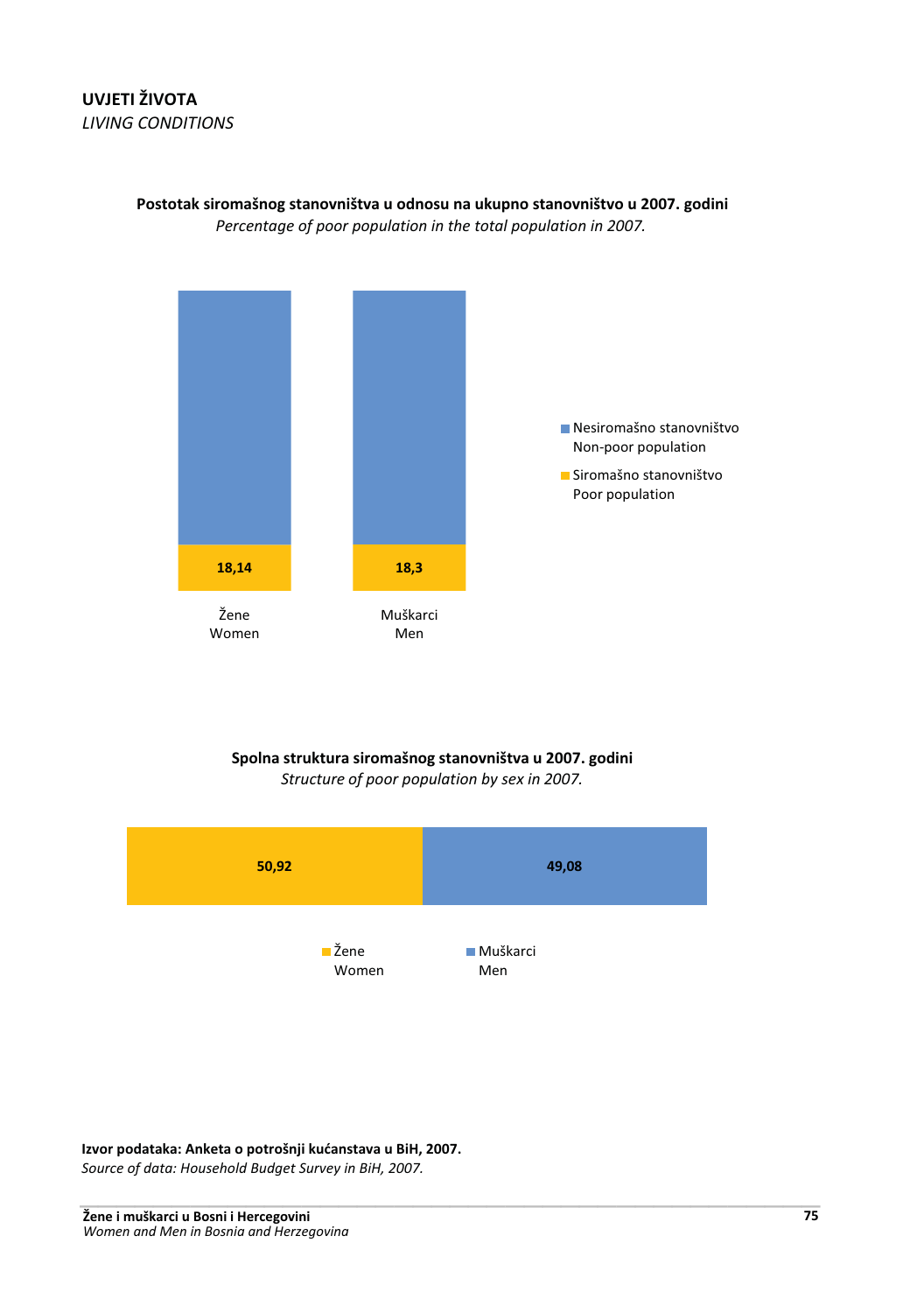#### Stopa siromaštva po dobnim skupinama i spolu nositelja kućanstava u 2007. godini

|           | Ženski<br>Females | Muški<br>Males |
|-----------|-------------------|----------------|
|           |                   |                |
| $15 - 24$ | 0                 | 23,1           |
| $25 - 34$ | 9,4               | 22,3           |
| $35 - 49$ | 15,4              | 20,8           |
| $50 - 64$ | 14,9              | 15,8           |
| $65+$     | 17,0              | 20,8           |

*Poverty rate by age groups and sex of household head in 2007.*





*Poverty rate by age groups and sex of household head in 2007.*

#### Izvor podataka: Anketa o potrošnji kućanstava - siromaštvo i uvjeti života, 2007.

Source of data: Household Budget Survey - poverty and living conditions, 2007.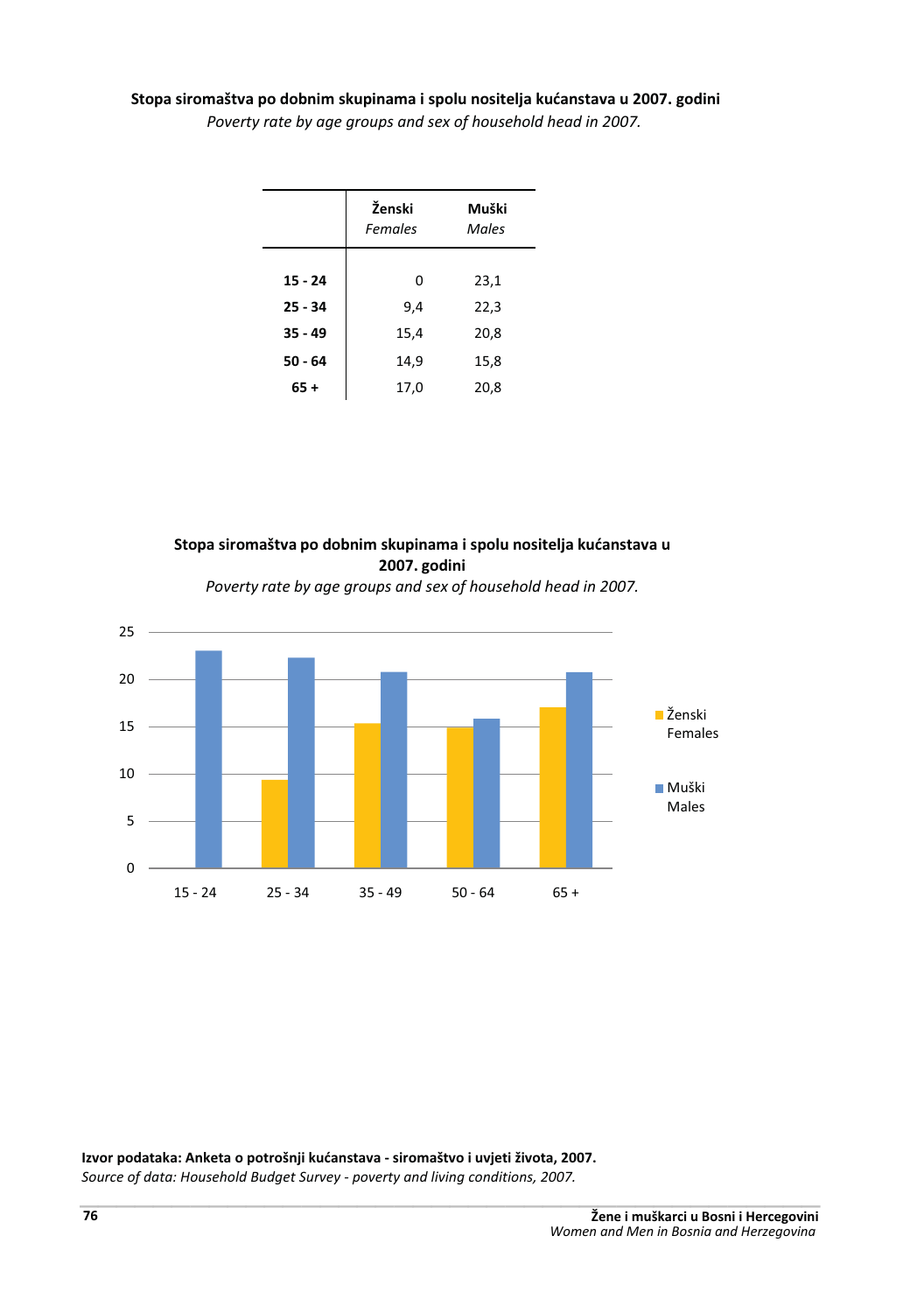Stopa siromaštva po tekućem statusu aktivnosti i spolu nositelja kućanstava u 2007. godini *Poverty rate by activity status and sex of household head in 2007.* 

|                    | Ženski<br><b>Females</b> | Muški<br>Males |                   |
|--------------------|--------------------------|----------------|-------------------|
|                    |                          |                |                   |
| Zaposleni          | 9,3                      | 17,0           | Employed          |
| Nezaposleni        | 16,0                     | 27,9           | Unemployed        |
| Umirovljeni        | 12,2                     | 18,5           | Retired           |
| Nesposobni za rad  | 30,9                     | 38,8           | Disabled to work  |
| <b>Kućanice</b>    | 18,2                     | 16,8           | <b>Housewives</b> |
| Ostali (neaktivni) | 7,7                      | 19.6           | Others (inactive) |

## Stopa siromaštva po tekućem statusu aktivnosti i spolu nositelja kućanstava u 2007. godini *Poverty rate by activity status and sex of household head in 2007.*



Izvor podataka: Anketa o potrošnji domaćinstava - siromaštvo i uslovi života, 2007. *Source of data: Household Budget Survey - poverty and living conditions, 2007.* ---------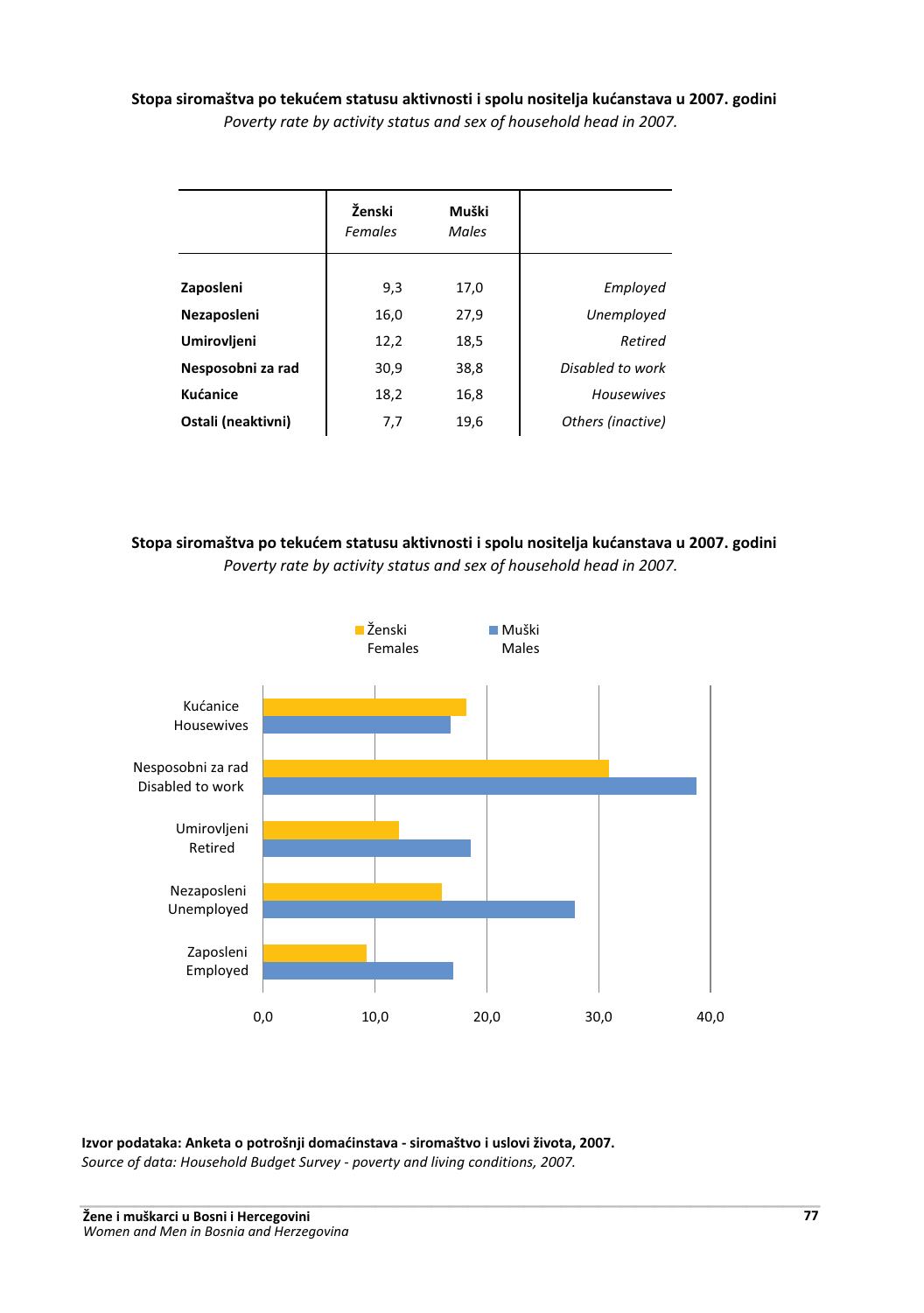### Zakonodavna vlast u BiH po spolu u 2008. godini

Leaislative authorities in BiH by sex in 2008.

### Zastupnici i delegati u Parlamentarnoj skupštini BiH po spolu u 2008. godini

Representatives and Delegates in the Parliametary Assembly of BiH by sex in 2008.

|                      | <b>Ukupno</b> | Žene<br>Muškarci |     | Spolna struktura,%<br>Sex structure,% |                 |                                    |
|----------------------|---------------|------------------|-----|---------------------------------------|-----------------|------------------------------------|
|                      | Total         | Women            | Men | žene<br>women                         | muškarci<br>men |                                    |
| <b>Parlament BiH</b> | 57            | 6                | 51  | 10,5                                  | 89,5            | Parliament of BiH                  |
| Zastupnički dom      | 42            | 4                | 38  | 9,5                                   | 90,5            | House of Representatives of<br>BiH |
| Dom naroda           | 15            | 2                | 13  | 13,3                                  | 86,7            | House of People of BiH             |

Zastupnici i delegati u Parlamentarnoj skupštini BiH po spolu u 2008. godini Representatives and Delegates in the Parliametary Assembly of BiH by sex in 2008.



#### Izvor podataka: Parlamentarna skupština Bosne i Hercegovine

Source of data: Parliamentary Assembly of BiH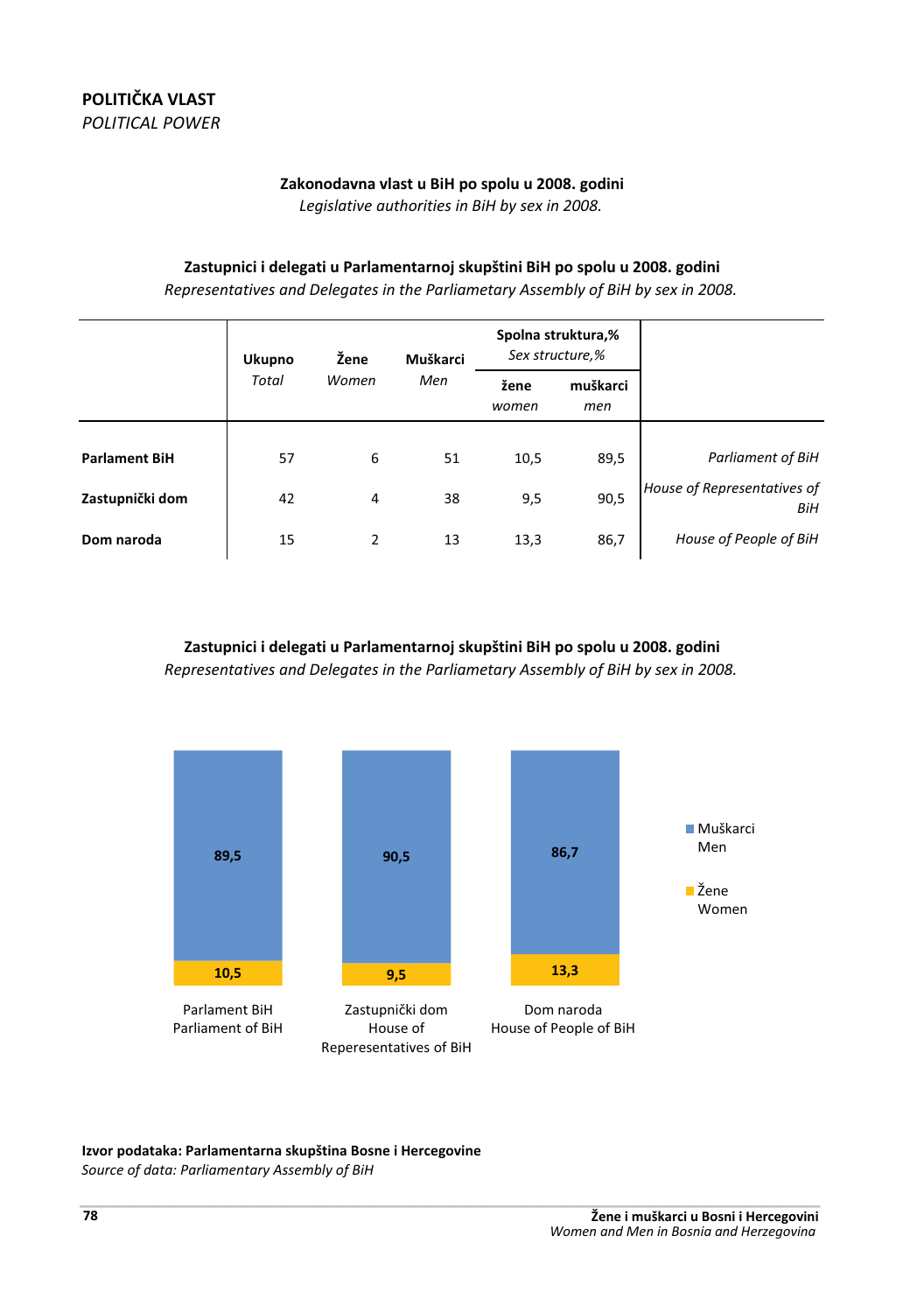# Zastupnici i delegati u Zastupničkom domu Parlamentarne skupštine BiH po političkoj stranci i spolu u 2008. godini

*Representatives and Delegates of the House of Representatives of BiH by political party and sex in 2008.*

|                                                  | <b>Ukupno</b><br><b>Total</b> | Žene<br>Women | Muškarci<br>Men |                                                    |
|--------------------------------------------------|-------------------------------|---------------|-----------------|----------------------------------------------------|
| Stranka demokratske akcije<br>- SDA              | 9                             |               | 9               | Party of Democratic Action - SDA                   |
| Stranka za Bosnu i Hercegovinu<br>- S BiH        | 8                             | 2             | 6               | Party for Bosnia and Herzegovina<br>- S BiH        |
| Savez nezavisnih socijaldemokrata<br>- SNSD      | 7                             | $\mathbf{1}$  | 6               | Alliance of Indipendent<br>Socialdemocrats - SNSD  |
| Socijaldemokratska partija BiH<br>- SDP BiH      | 5                             | $\mathbf{1}$  | 4               | Socialdemocrats Party of BiH<br>- SDP BiH          |
| HDZ BiH - Hrvatska koalicija HNZ                 | 3                             |               | 3               | <b>HDZ BiH- Croatian Coalition HNZ</b>             |
| Srpska demokratska stranka<br>- SDS              | 3                             |               | 3               | Serb Democratic Party - SDS                        |
| Hrvatska demokratska zajednica<br>- HDZ 1990     | $\overline{2}$                |               | $\overline{2}$  | Croatian Democratic Union<br>- HDZ 1990            |
| Bosanskohercegovačka patriotska<br>stranka - BPS | $\mathbf{1}$                  |               | $\mathbf{1}$    | Bosnian and Herzegovinian Patriotic<br>Party - BPS |
| Narodna stranka radom za boljitak                | $\mathbf{1}$                  |               | $\mathbf{1}$    | People's Party Working for Welfare                 |
| Partija demokratskog progresa<br>- PDP           | $\mathbf{1}$                  |               | $\mathbf{1}$    | Party of Democratic Progress - PDP                 |
| Demokratski narodni savez - DNS                  | $\mathbf{1}$                  |               | $\mathbf{1}$    | Democratic People's Union - DNS                    |
| Demokratska narodna zajednica<br>BiH - DNZ BiH   | 1                             |               | $\mathbf{1}$    | Democratic People's Union of BiH<br>- DNZ BiH      |

#### Izvor podataka: Parlamentarna skupština Bosne i Hercegovine

Source of data: Parliamentary Assembly of BiH<br>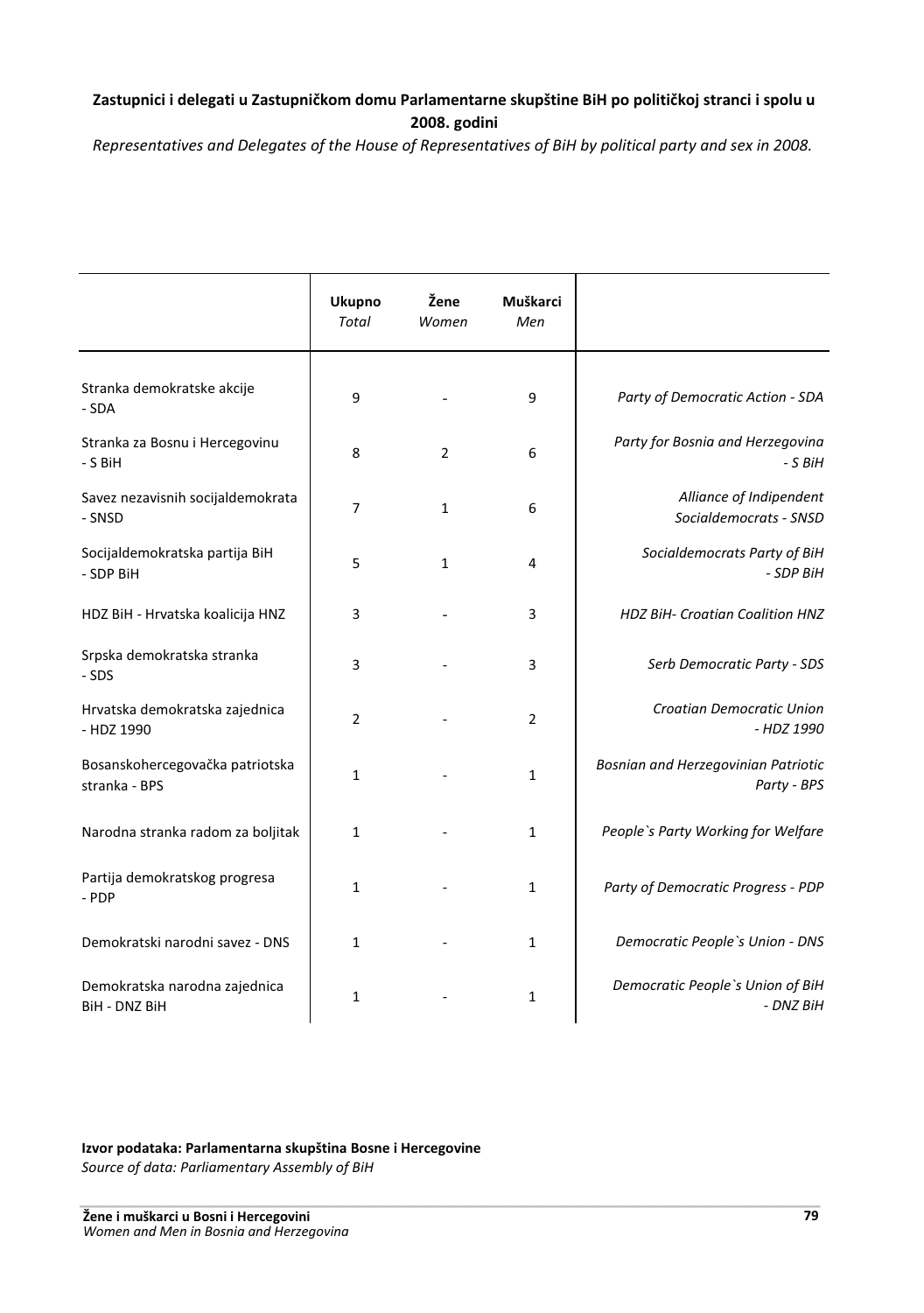## Zastupnici i delegati u Domu naroda Parlamentarne skupštine BiH po političkoj stranci i spolu u 2008.

*Representatives and Delegates of the House of People of BiH by political party and sex in 2008.*

|                                              | <b>Ukupno</b><br><b>Total</b> | Žene<br>Women | Muškarci<br>Men |                                                   |
|----------------------------------------------|-------------------------------|---------------|-----------------|---------------------------------------------------|
| Stranka demokratske akcije<br>- SDA          | 3                             | $\mathbf{1}$  | $\overline{2}$  | Party of Democratic Action - SDA                  |
| Savez nezavisnih socijaldemokrata<br>- SNSD  | 3                             | $\mathbf{1}$  | $\overline{2}$  | Alliance of Indipendent<br>Socialdemocrats - SNSD |
| Hrvatska demokratska zajednica<br>- HDZ      | 3                             |               | 3               | Croatian Democratic Union - HDZ                   |
| Hrvatska demokratska zajednica<br>- HDZ 1990 | $\overline{2}$                |               | $\overline{2}$  | Croatian Democratic Union<br>- HDZ 1990           |
| Socijaldemokratska partija BiH<br>- SDP BiH  | $\mathbf{1}$                  |               | $\mathbf{1}$    | Socialdemocrats Party of BiH<br>- SDP BiH         |
| Partija demokratskog progresa<br>- PDP       | $\mathbf{1}$                  |               | 1               | Party of Democratic Progress - PDP                |
| Stranka za Bosnu i Hercegovinu<br>- S BiH    | $\mathbf{1}$                  |               | 1               | Party for Bosnia and Herzegovina<br>- S BiH       |
| Srpska demokratska stranka<br>- SDS          | $\mathbf{1}$                  |               | 1               | Serb Democratic Party - SDS                       |

Izvor podataka: Parlamentarna skupština Bosne i Hercegovine

*Source of data: Parliamentary Assembly of BiH*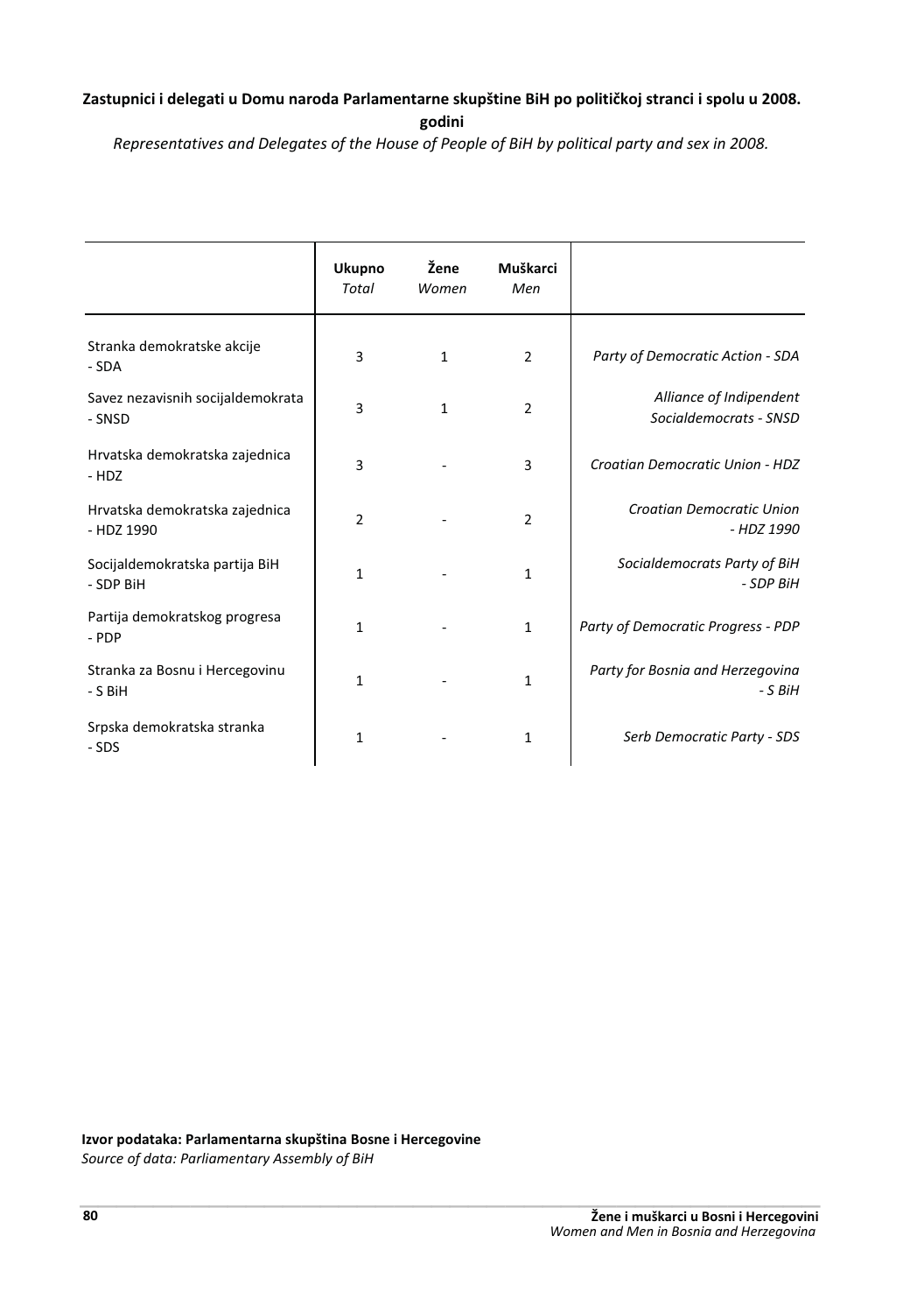#### Izvršna vlast u BiH po spolu

*Executive authorities in BiH by sex*

### Vijeće ministara BiH po dobnim skupinama i spolu

*Council of Ministers of BiH by age groups and sex*

|                        | Ministri<br><b>Ministers</b>                 |                               |                                                              |                                            |                | <b>Vice-Ministers</b> | Zamjenici ministara                            |                   |
|------------------------|----------------------------------------------|-------------------------------|--------------------------------------------------------------|--------------------------------------------|----------------|-----------------------|------------------------------------------------|-------------------|
|                        |                                              | 2004.                         | 2008.                                                        |                                            | 2004.          |                       | 2008.                                          |                   |
|                        | žene<br>women                                | muškarci<br>men               | žene<br>women                                                | muškarci<br>men                            | žene<br>women  | muškarci<br>men       | žene<br>women                                  | muškarci<br>men   |
| < 29<br>$29 - 39$      |                                              |                               |                                                              |                                            |                |                       |                                                |                   |
| $40 - 49$              | $\qquad \qquad \blacksquare$<br>$\mathbf{1}$ | $\overline{\phantom{a}}$<br>5 | $\qquad \qquad \blacksquare$<br>$\qquad \qquad \blacksquare$ | $\overline{\phantom{0}}$<br>$\overline{2}$ | 1<br>1         | 1<br>5                | $\qquad \qquad \blacksquare$<br>$\overline{2}$ | 2<br>$\mathbf{1}$ |
| $50 - 59$<br>$60 +$    |                                              | 3<br>1                        |                                                              | 6<br>2                                     |                | $\overline{2}$        | $\overline{\phantom{0}}$                       | 5                 |
| <b>Ukupno</b><br>Total | $\mathbf{1}$                                 | 9                             |                                                              | 10                                         | $\overline{2}$ | 8                     | $\overline{2}$                                 | 8                 |
| %                      | 10,0                                         | 90,0                          | $\pmb{0}$                                                    | 100,0                                      | 20,0           | 80,0                  | 20,0                                           | 80,0              |

#### Izvor podataka: Vijeće ministara Bosne i Hercegovine

Source of data: Council of Ministers of Bosnia and Herzegovina<br>
--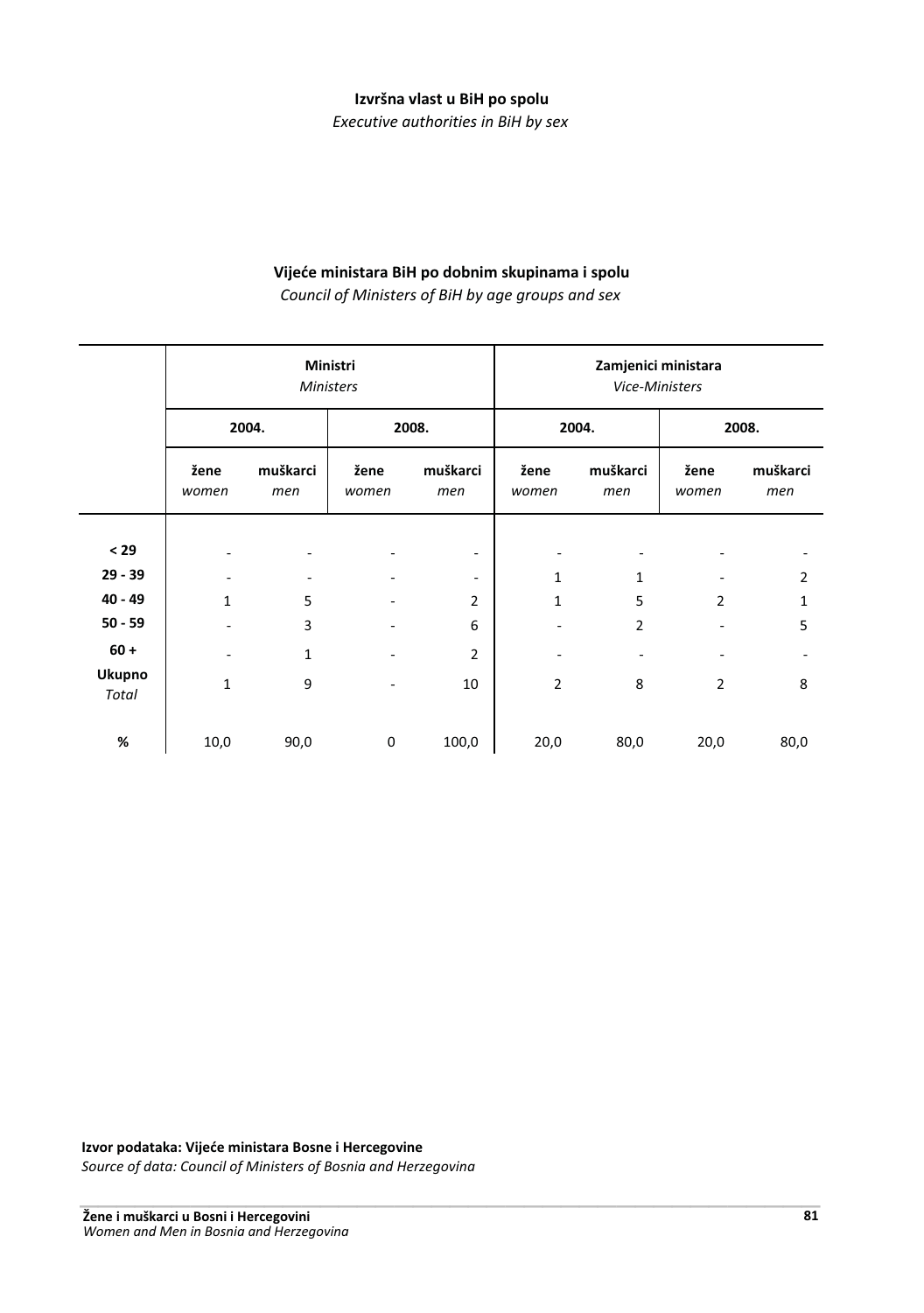### Državni službenici u institucijama BiH po spolu u 2008.<sup>1</sup>

*Civil servants in BiH institutions by sex in 2008.*<sup>1</sup>



<sup>1</sup> Podaci dobiveni na osnovu reprezentativnog uzorka od 1.084 državna služenika/službenice. <sup>1</sup> Data from the representative sample of 1 084 civil servants.

Izvor podataka: Agencija za državnu službu Bosne i Hercegovine *Source of data: Civil Service Agency of Bosnia and Herzegovina*

|       |               | Veleposlanici<br>Ambassadors |               | Generalni konzuli<br><b>General Consuls</b> |
|-------|---------------|------------------------------|---------------|---------------------------------------------|
|       | Žene<br>Women | Muškarci<br>Men              | Žene<br>Women | Muškarci<br>Men                             |
| 2005. | 8             | 33                           | 1             | 3                                           |
| 2006. | 9             | 38                           | 1             | 4                                           |
| 2007. | 8             | 36                           | 1             | 3                                           |
| 2008. | 8             | 36                           |               | 5                                           |

### Veleposlanici i generalni konzuli u diplomatsko - konzularnim predstavništvima BiH *Ambassadors and General Consuls in Diplomatic - Consular Offices in BiH*

Izvor podataka: Ministarstvo inozemnih poslova BiH Source of data: Ministry of Foreign Affairs of BiH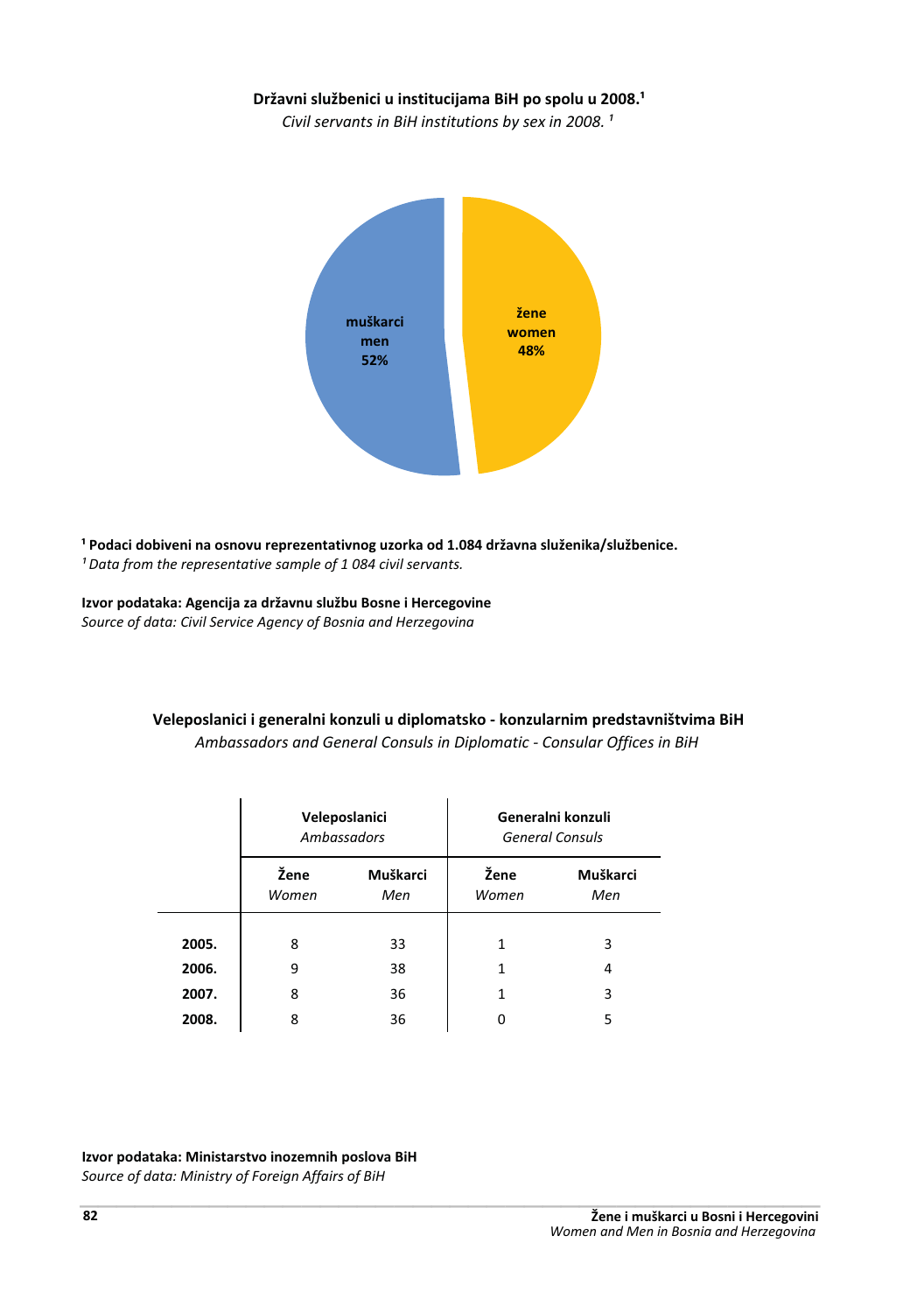# REZULTATI LOKALNIH IZBORA 2008.

*RESULTS OF LOCAL ELECTIONS 2008.*

## Registrirani birači i birači koji su izašli na Lokalne izbore 2008.

*Registered voters and voters who exercised their right in 2008 Local Elections*

|                     | Ženski    | Muški     | Spolna struktura,%<br>Sex structure,% |                |                                               |
|---------------------|-----------|-----------|---------------------------------------|----------------|-----------------------------------------------|
|                     | Females   | Males     | ženski<br>females                     | muški<br>males |                                               |
| Registrirani birači | 1.513.836 | 1.510.291 | 50,05                                 | 49,95          | Registred voters                              |
| Izašli na izbore    | 820.442   | 851.535   | 49,07                                 | 50,92          | Number of voters who<br>exercised their right |

Birači koji su izašli na Lokalne izbore 2008. od ukupno registriranih *Voters who exercised their right on Local Elections 2008, out of total number of registrated voters*



Izvor podataka: Centralna izborna komisija BiH

*Source of data: Central Election Commission of BiH*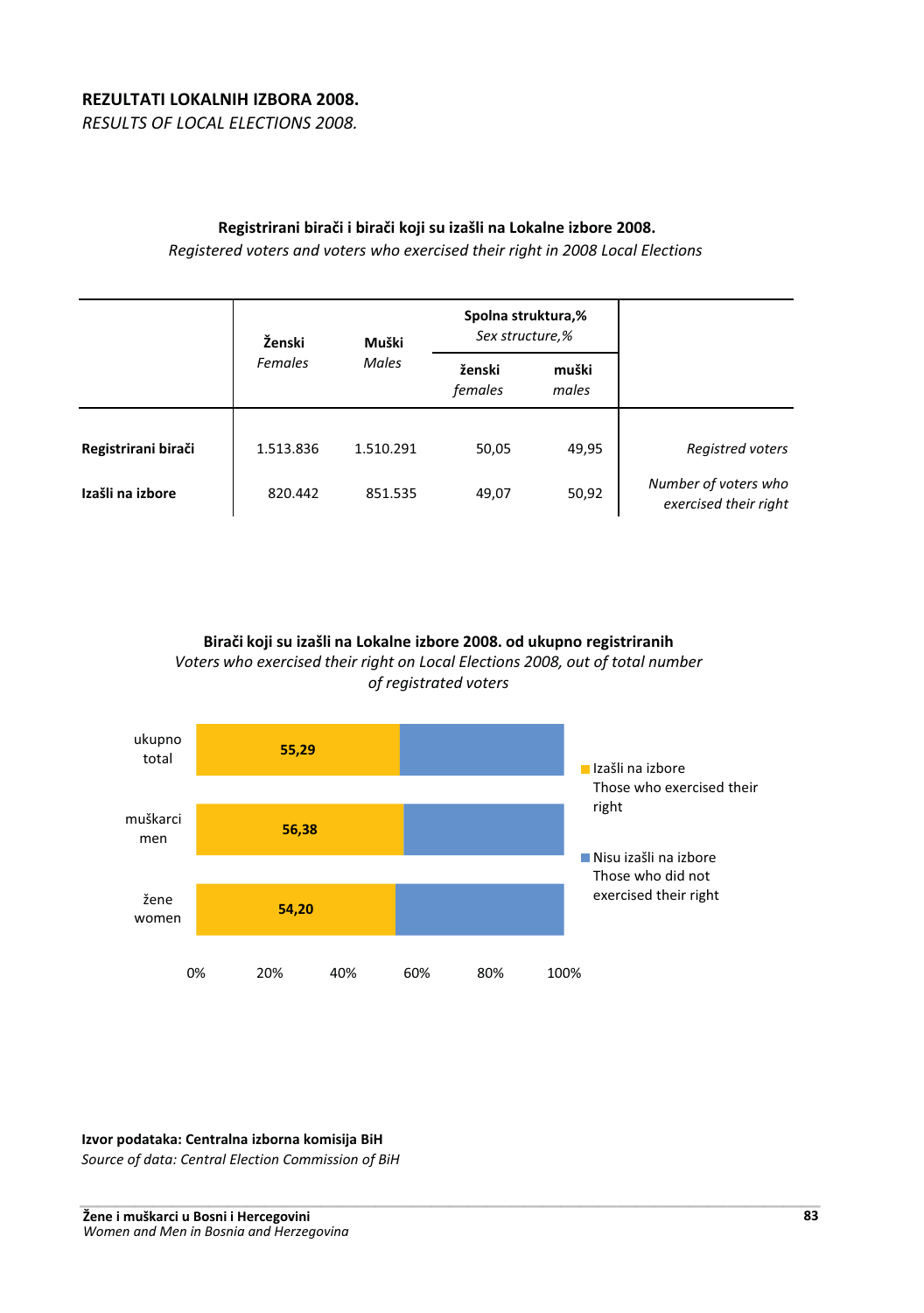### Spolna struktura biračkog tijela na Lokalnim izborima 2008, razvrstanog po entitetima *Sex structure of electorate in 2008 Local Elections, categorized by entities*

|                                                | Ukupno    | Ženski    | Muški     | Spolna struktura,%<br>Sex structure,% |                |  |
|------------------------------------------------|-----------|-----------|-----------|---------------------------------------|----------------|--|
|                                                | Total     | Females   | Males     | ženski<br>females                     | muški<br>males |  |
| Ukupno<br>Total                                | 3.024.127 | 1.513.836 | 1.510.291 | 50,05                                 | 49,95          |  |
| Federacija BiH<br><b>Federation of BiH</b>     | 1.833.639 | 927.205   | 906.434   | 50,56                                 | 49,44          |  |
| Republika Srpska<br>Republic of Srpska         | 1.110.280 | 547.498   | 562.782   | 49,31                                 | 50,69          |  |
| <b>Brčko Distrikt</b><br><b>Brcko District</b> | 80.208    | 39.133    | 41.075    | 48,79                                 | 51,21          |  |

# Spolna struktura biračkog tijela na Lokalnim izborima 2008, razvrstanog po entitetima

*Sex structure of electorate in 2008 Local Elections, categorized by entities*



#### Izvor podataka: Centralna izborna komisija BiH

Source of data: Central Election Commission of BiH<br>--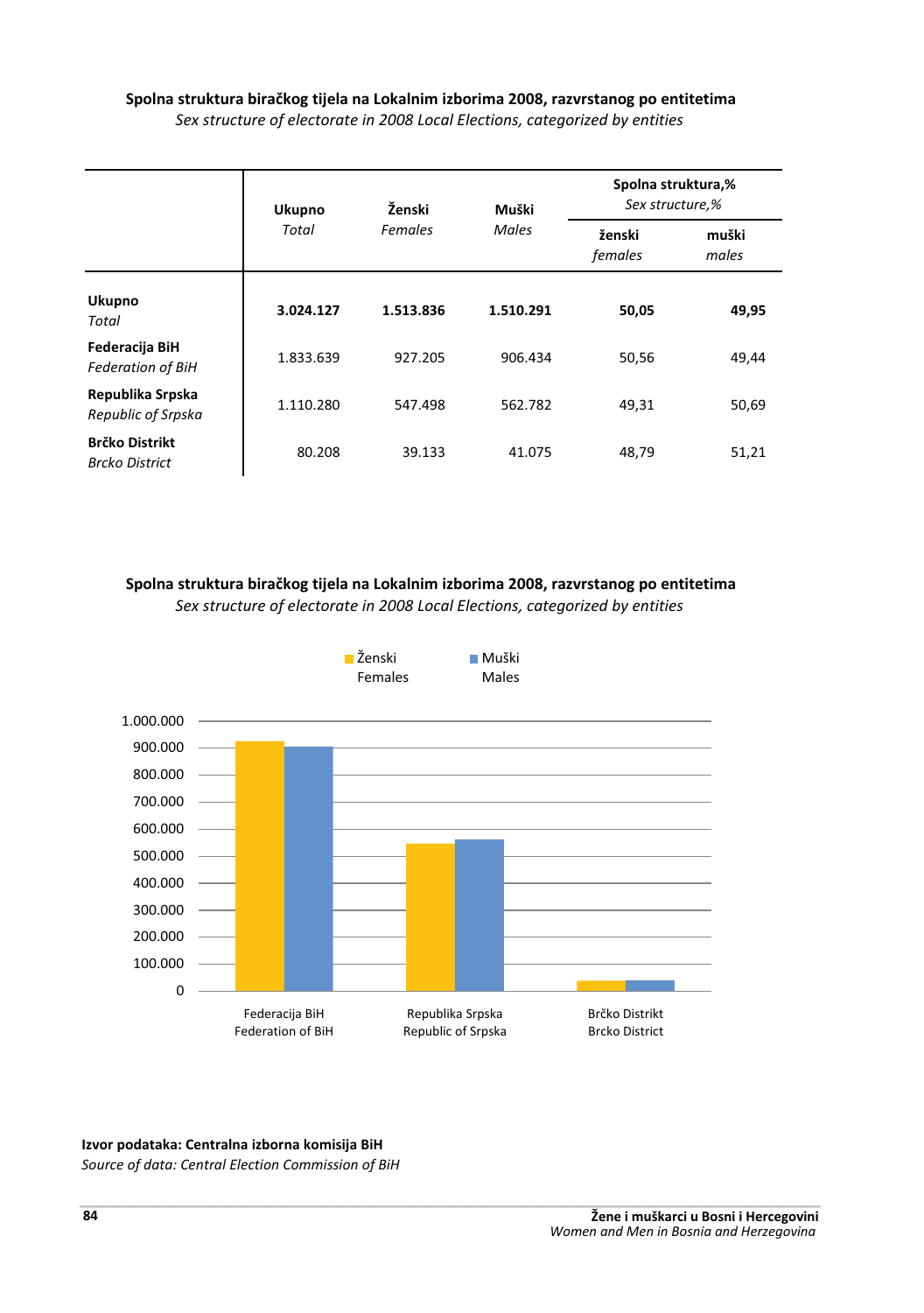#### Kandidati na Lokalnim izborima 2008. po dobi i spolu

*Candidates for 2008 Local Elections, by age and sex*

|                                         | Ženski           | Muški  | Spolna struktura,%<br>Sex structure,% |                |  |
|-----------------------------------------|------------------|--------|---------------------------------------|----------------|--|
|                                         | Females<br>Males |        | ženski<br>females                     | muški<br>males |  |
| Ukupno<br>Total                         | 10.245           | 18.798 | 35,28                                 | 64,72          |  |
| do 30 godina<br>up to 30 years of age   | 3.920            | 3.129  | 55,61                                 | 44,39          |  |
| preko 30 godina<br>over 30 years of age | 6.325            | 15.674 | 28,75                                 | 71,25          |  |

#### Kandidati na Lokalnim izborima 2008. po dobi i spolu

*Candidates for 2008 Local Elections, by age and sex*



#### Izvor podataka: Centralna izborna komisija BiH

Source of data: Central Election Commission of BiH<br>-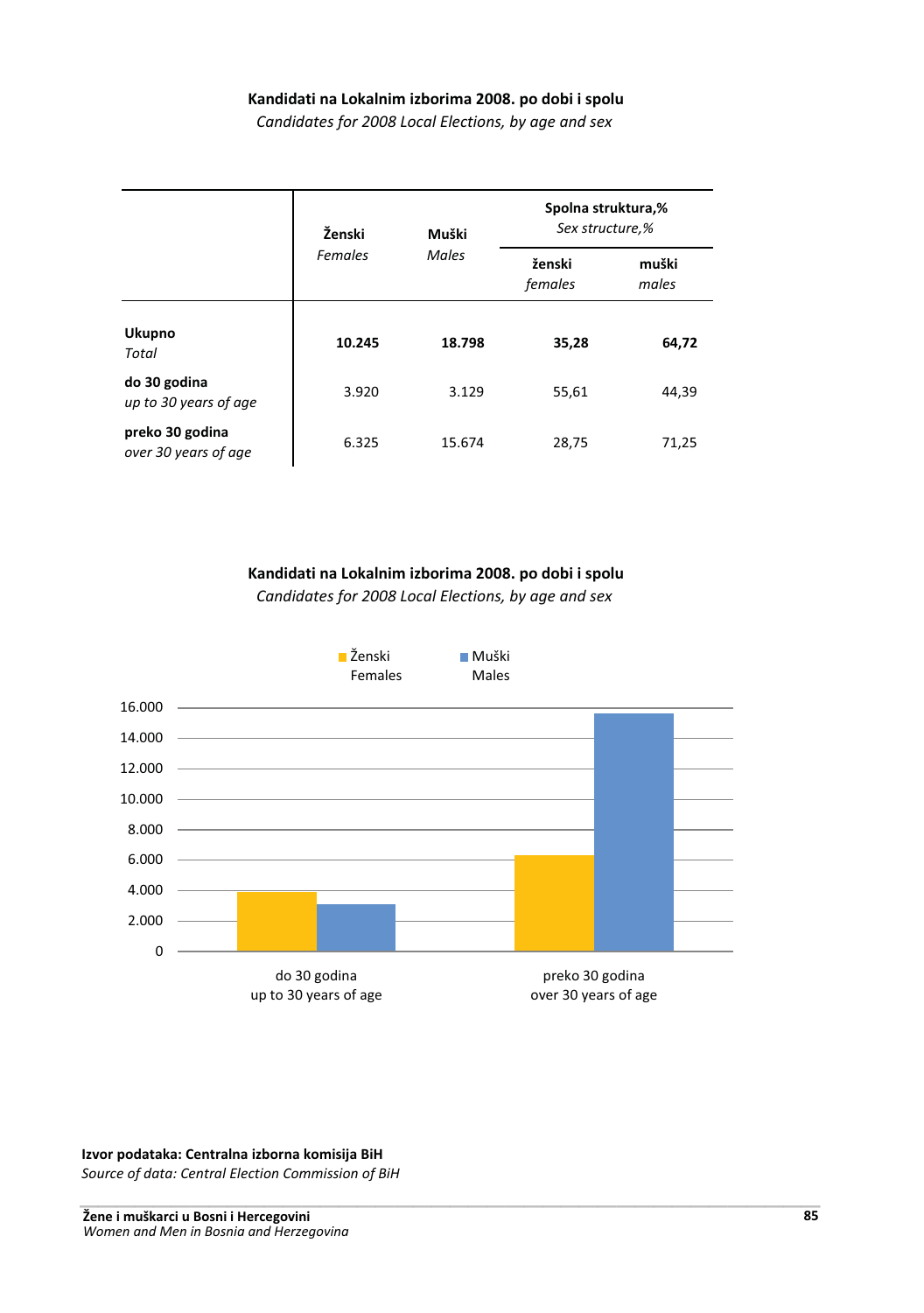### Kandidati na Lokalnim izborima 2008, po razini vlasti

*2008 Local Elections candidates, by the level of authority*

|                                                                                            | <b>Ukupno</b> | Ženski         | Muški        | Spolna struktura,%<br>Sex structure,% |                |
|--------------------------------------------------------------------------------------------|---------------|----------------|--------------|---------------------------------------|----------------|
|                                                                                            | Total         | <b>Females</b> | <b>Males</b> | ženski<br>females                     | muški<br>males |
| Za načelnika<br><b>For Mayor</b>                                                           | 566           | 36             | 530          | 6,36                                  | 93,64          |
| Za općinsko vijeće/skupštinu opštine<br><b>For Municipal Council/Municipal</b><br>Assembly | 28.371        | 10.189         | 18.182       | 35,91                                 | 64,09          |
| Za nacionalne manjine<br><b>For National Minorities</b>                                    | 106           | 20             | 86           | 18,87                                 | 81,13          |

### Spolna raspodjela kandidata na Lokalnim izborima 2008, po razini vlasti

*Sex distribution of candidates on Local Elections 2008, by the level of authority*



#### Izvor podataka: Centralna izborna komisija BiH

Source of data: Central Election Commission of BiH<br>--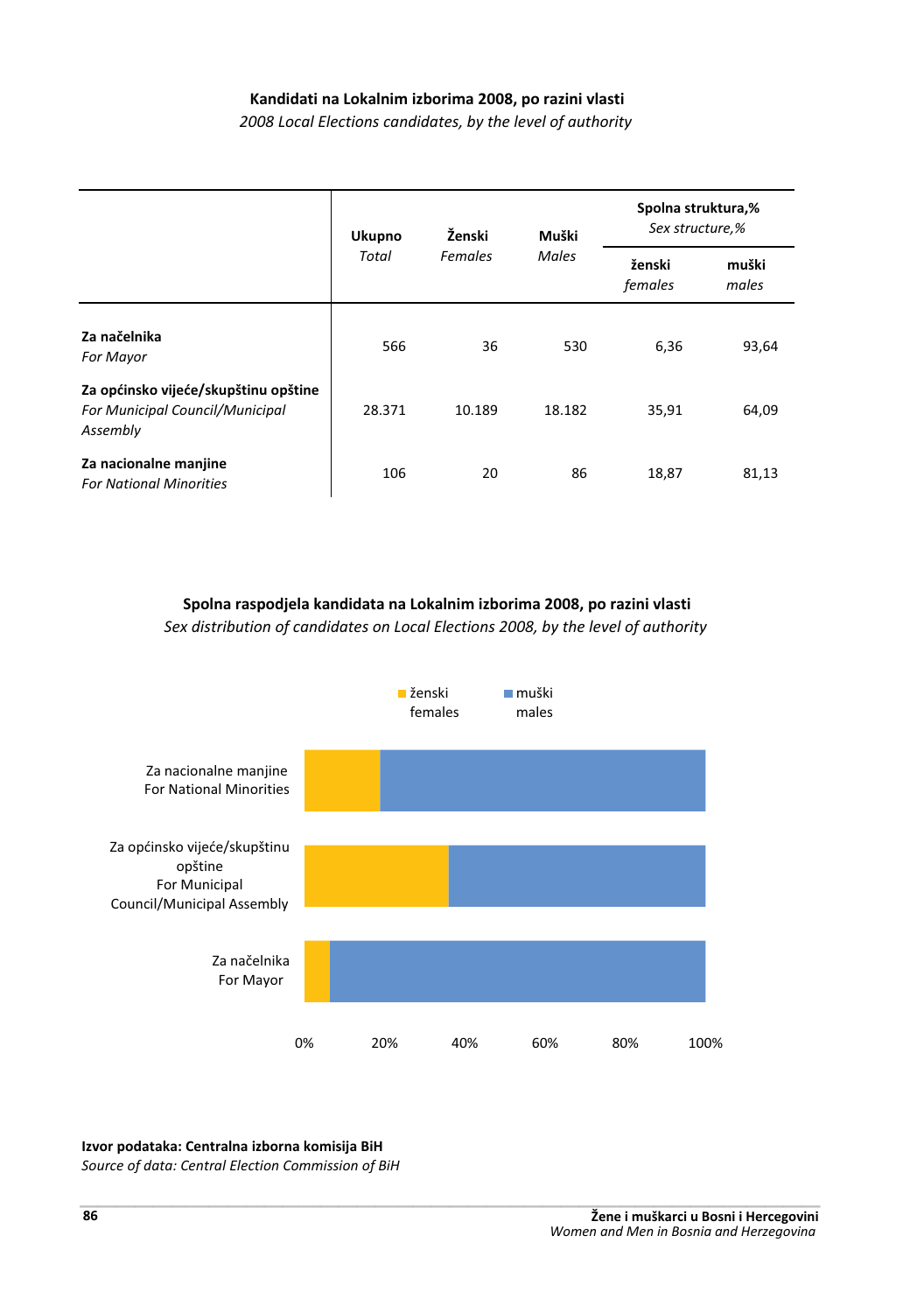## Izabrani vijećnici/odbornici na Lokalnim izborima 2008, razvrstani po entitetima i spolu *Elected Councillors/Aldermen in 2008 Local Elections, categorized by entities and sex*

|                                                | <b>Ukupno</b> | Ženski  | Muški | Spolna struktura,%<br>Sex structure,% |                |
|------------------------------------------------|---------------|---------|-------|---------------------------------------|----------------|
|                                                | Total         | Females | Males | ženski<br>females                     | muški<br>males |
| Ukupno<br>Total                                | 3.182         | 477     | 2.705 | 14,99                                 | 85,01          |
| Federacija BiH<br><b>Federation of BiH</b>     | 1.830         | 265     | 1.565 | 14,48                                 | 85,52          |
| Republika Srpska<br>Republic of Srpska         | 1.321         | 209     | 1.112 | 15,82                                 | 84,18          |
| <b>Brčko Distrikt</b><br><b>Brcko District</b> | 31            | 3       | 28    | 9,68                                  | 90,32          |

Izabrani načelnici na Lokalnim izborima 2008, razvrstani po entitetima i spolu *Elected Mayors in 2008 Local Elections, categorized by entities and sex*

|                                            | <b>Ukupno</b> | Ženski       | Muški | Spolna struktura,%<br>Sex structure,% |                |
|--------------------------------------------|---------------|--------------|-------|---------------------------------------|----------------|
|                                            | Total         |              | Males | ženski<br>females                     | muški<br>males |
| <b>Ukupno</b><br>Total                     | 140           | 4            | 136   | 2,86                                  | 97,14          |
| Federacija BiH<br><b>Federation of BiH</b> | 78            | $\mathbf{1}$ | 77    | 1,28                                  | 98,72          |
| Republika Srpska<br>Republic of Srpska     | 62            | 3            | 59    | 4,84                                  | 95,16          |

#### Izvor podataka: Centralna izborna komisija BiH

Source of data: Central Election Commission of BiH<br>-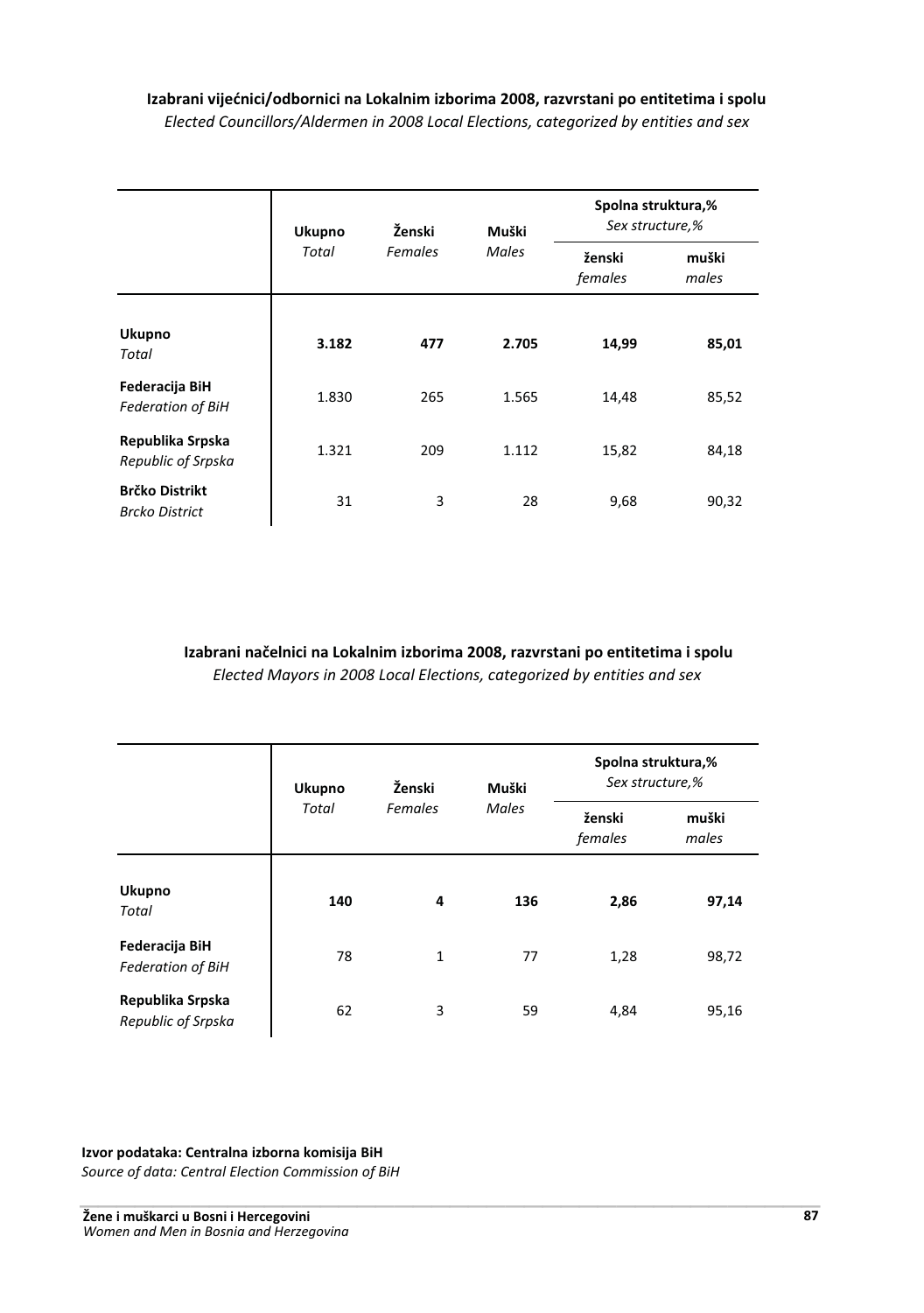### Spolna struktura izabranih vijećnika/odbornika na Lokalnim izborima 2008.

*Sex structure of elected Councillors/Aldermen in 2008 Local Elections*



# Spolna struktura izabranih načelnika na Lokalnim izborima 2008.





#### Izvor podataka: Centralna izborna komisija BiH

Source of data: Central Election Commission of BiH<br>--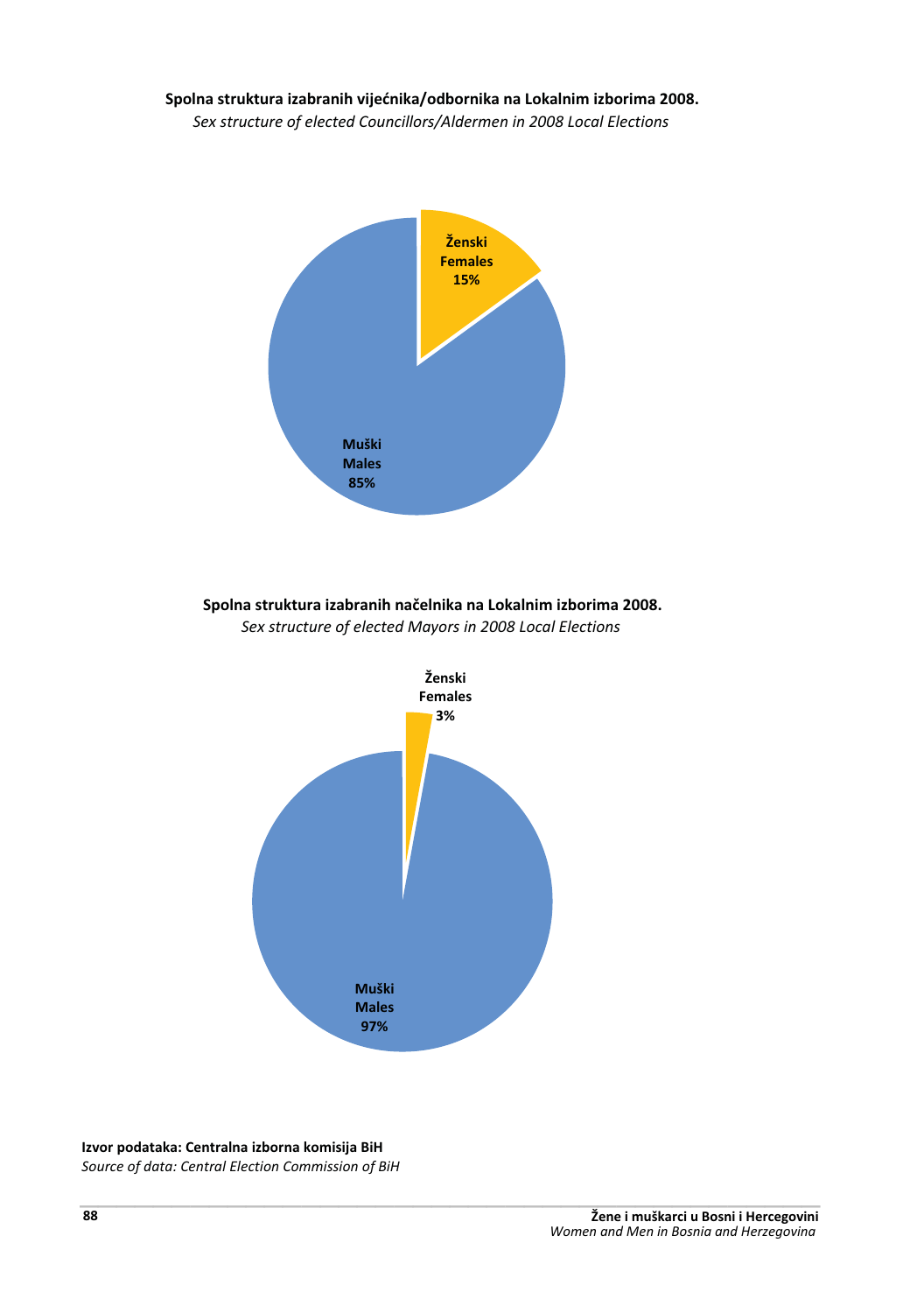# **PRAVOSUĐE** *ADMINISTRATION OF JUSTICE*

### Sudska vlast po razini institucije u 2007. godini

*Administration of justice by the institution level in 2007.*

|                                                                                 | Ukupan broj<br>sudaca/sutkinja | Ženski<br><b>Females</b> | Muški<br>Males | Spolna raspodjela,%<br>Sex distribution,% |                |
|---------------------------------------------------------------------------------|--------------------------------|--------------------------|----------------|-------------------------------------------|----------------|
|                                                                                 | Total number of<br>judges      |                          |                | ženski<br>females                         | muški<br>males |
| Državni sudovi BiH<br><b>BiH Country Courts</b>                                 | 35                             | 10                       | 25             | 28,6                                      | 71,4           |
| Sud Brčko Distrikta<br><b>Brcko District Court</b>                              | $\overline{7}$                 | 4                        | 3              | 57,1                                      | 42,9           |
| <b>Entitetski sud FBiH</b><br><b>FBiH Entity's Court</b>                        | 22                             | 13                       | 9              | 59,1                                      | 40,9           |
| <b>Entitetski sud RS</b><br>RS Entity's Court                                   | 17                             | $\overline{7}$           | 10             | 41,2                                      | 58,8           |
| Kantonalni sudovi<br><b>Cantonal Courts</b>                                     | 118                            | 79                       | 39             | 66,9                                      | 33,1           |
| Okružni sudovi<br><b>Regional Coutrs</b>                                        | 63                             | 31                       | 32             | 49,2                                      | 50,8           |
| Općinski sudovi FBiH<br><b>FBiH Municipal Courts</b>                            | 399                            | 270                      | 129            | 67,7                                      | 32,3           |
| Opštinski sudovi RS<br><b>RS Municipal Courts</b>                               | 201                            | 126                      | 75             | 62,7                                      | 37,3           |
| Osnovni sud Brčko Distrikta<br><b>Brcko District Court of first</b><br>instance | 14                             | 6                        | 8              | 42,9                                      | 57,1           |

Izvor podataka: Visoko sudsko i tužiteljsko vijeće BiH

*Source of data: High Judicial and Prosecutorial Council of BiH* ---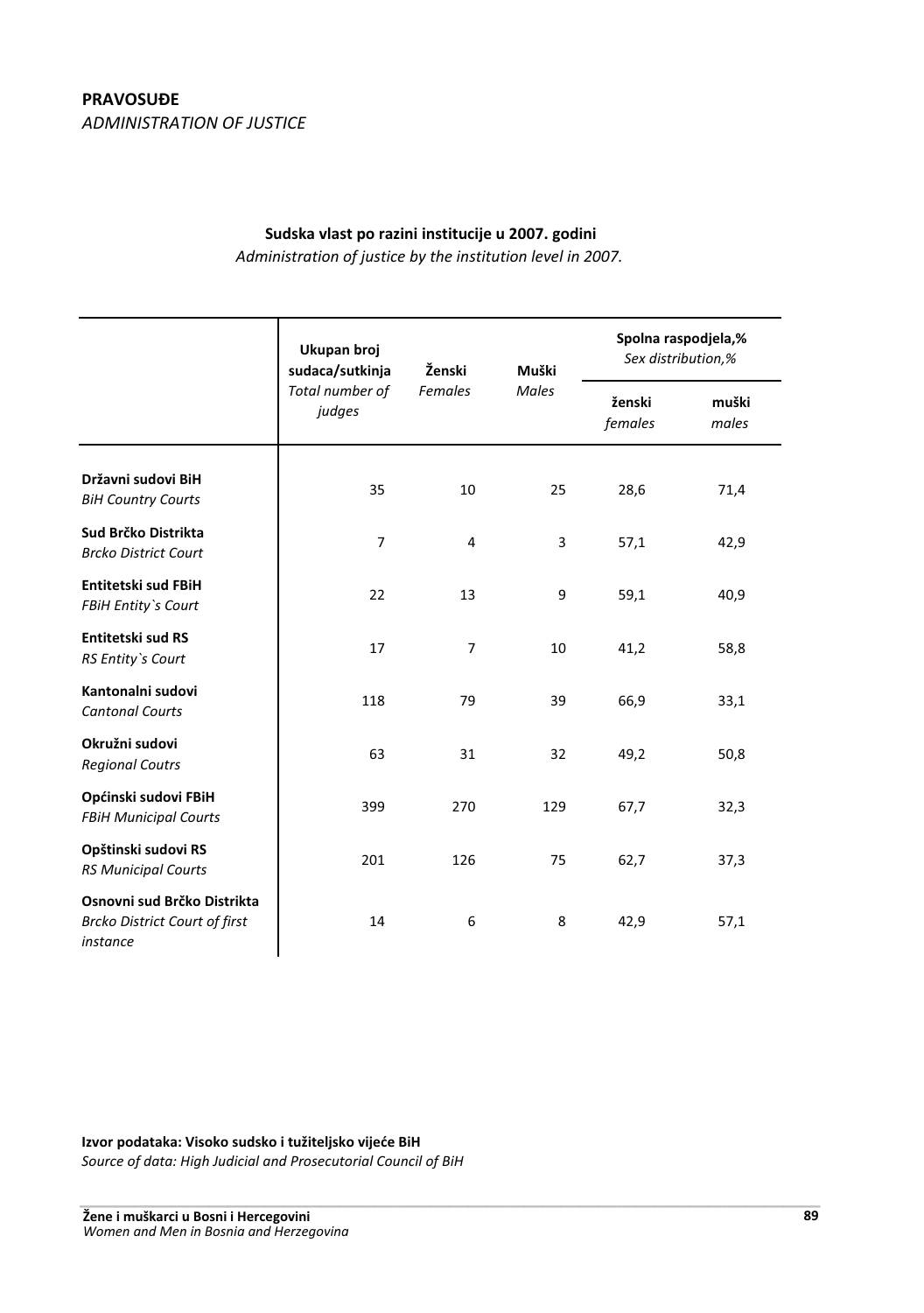### Tužiteljstva po razini institucije u 2007. godini

|                                                                | Ukupan broj<br>tužitelja/tužiteljki | Ženski<br>Females | Muški<br>Males | Spolna raspodjela,%<br>Sex distribution,% |                |
|----------------------------------------------------------------|-------------------------------------|-------------------|----------------|-------------------------------------------|----------------|
|                                                                | Total number of<br>prosecutors      |                   |                | ženski<br>females                         | muški<br>males |
| Državni tužitelji BiH<br><b>BiH Country Prosecutors</b>        | 25                                  | 12                | 13             | 48,0                                      | 52,0           |
| Tužitelji Brčko Distrikta<br><b>Brcko District Prosecutors</b> | $\overline{7}$                      | 4                 | 3              | 57,1                                      | 42,9           |
| Entitetski tužitelji FBiH<br><b>FBiH Entity's Prosecutors</b>  | 9                                   | 3                 | 6              | 33,3                                      | 66,7           |
| Entitetski tužitelji RS<br>RS Entity's Prosecutors             | 4                                   | $\overline{2}$    | $\overline{2}$ | 50,0                                      | 50,0           |
| Kantonalni tužitelji<br><b>Cantonal Prosecutors</b>            | 167                                 | 74                | 93             | 44,3                                      | 55,7           |
| Okružni tužitelji<br><b>Regional Prosecutors</b>               | 82                                  | 37                | 45             | 45,1                                      | 54,9           |

*Prosecutor´s offices by the institution level in 2007.*

### Tužiteljstva po razini institucije u 2007. godini

*Prosecutor´s offices by the institution level in 2007.*



#### Izvor podataka: Visoko sudsko i tužiteljsko vijeće BiH

Source of data: High Judicial and Prosecutorial Council of BiH<br>-